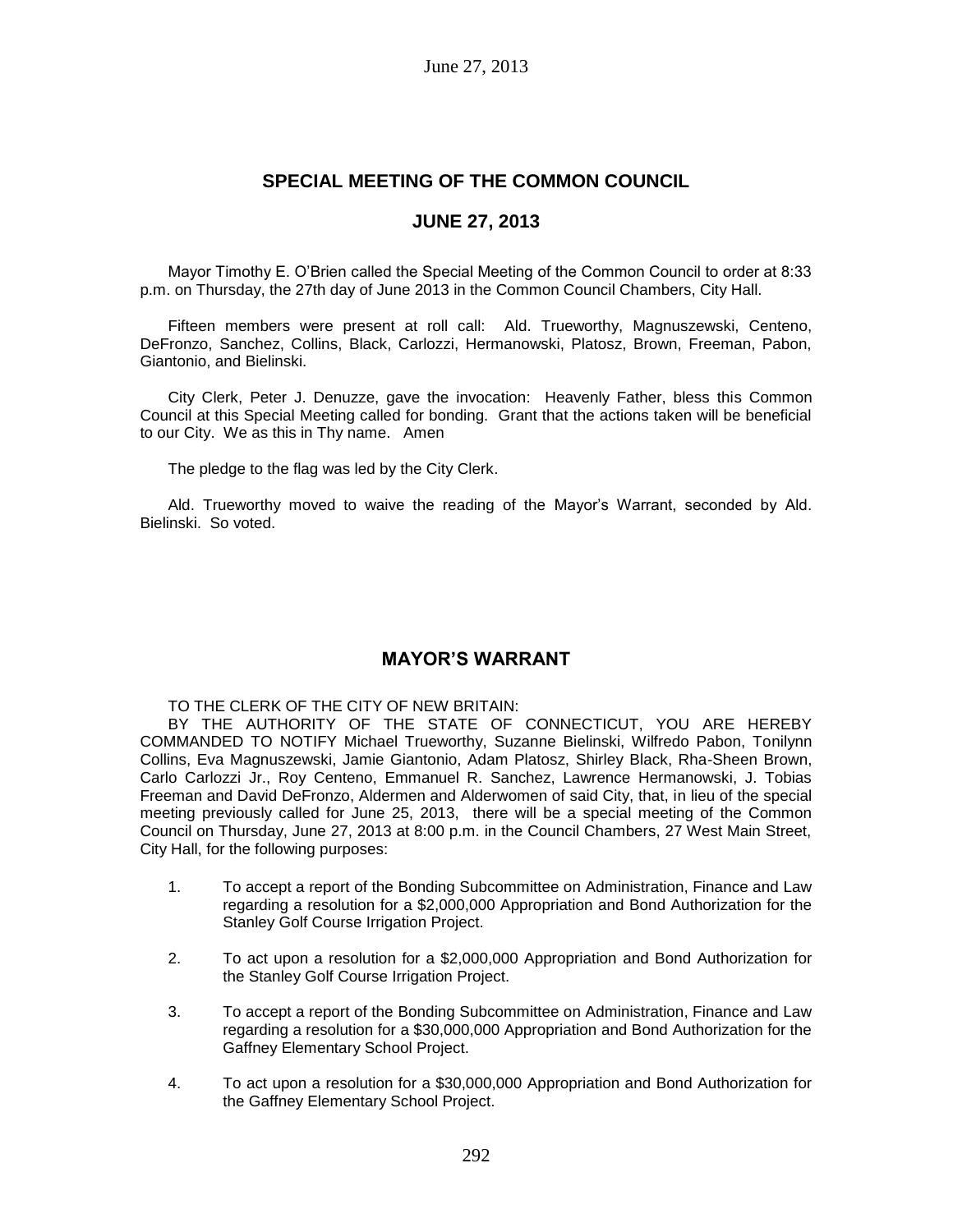- 5. To accept a report of the Bonding Subcommittee on Administration, Finance and Law regarding an Amendment to Increase the \$13,300,000 Appropriation and Bond Authorization for the Broad Street and Washington Reconstruction Project to \$18,300,000; and
- 6. To act upon a resolution for an Amendment to Increase the \$13,300,000 Appropriation and Bond Authorization for the Broad Street and Washington Reconstruction Project to \$18,300,000; and
- 7. To accept a report of the Bonding Subcommittee on Administration, Finance and Law regarding a \$950,000 Appropriation and Bond Authorization for the City-wide Facilities Repair and Improvement Project.
- 8. To act upon a resolution for a \$950,000 Appropriation and Bond Authorization for the City-wide Facilities Repair and Improvement Project.
- 9. To accept a report of the Bonding Subcommittee on Administration, Finance and Law regarding a \$1,750,000 Appropriation and Bond Authorization for the Willow Brook Park Improvement Project; and
- 10. To act upon a resolution for a \$1,750,000 Appropriation and Bond Authorization for the Willow Brook Park Improvement Project; and
- 11. To accept a report of the Bonding Subcommittee on Administration, Finance and Law regarding a \$875,000 Appropriation and Bond Authorization for the City-wide Park ADA Improvement Project.
- 12. To act upon a resolution for a \$875,000 Appropriation and Bond Authorization for the City-wide Park ADA Improvement Project.
- 13. To accept a report of the Bonding Subcommittee on Administration, Finance and Law regarding a \$825,000 Appropriation and Bond Authorization for the City-wide Park Improvement Project; and
- 14. To act upon a resolution for a \$825,000 Appropriation and Bond Authorization for the City-wide Park Improvement Project; and
- 15. To accept a report of the Bonding Subcommittee on Administration, Finance and Law regarding a \$940,000 Appropriation and Bond Authorization for the Beehive Stadium Improvement Project.
- 16. To act upon a resolution for a \$940,000 Appropriation and Bond Authorization for the Beehive Stadium Improvement Project.
- 17. To accept a report of the Bonding Subcommittee on Administration, Finance and Law regarding a \$200,000 Appropriation and Bond Authorization for the War Memorial Repair Project; and
- 18. To act upon a resolution for a \$200,000 Appropriation and Bond Authorization for the War Memorial Repair Project; and
- 19. To accept a report of the Bonding Subcommittee on Administration, Finance and Law regarding a \$1,075,000 Appropriation and Bond Authorization for the Chesley Park Improvement Project.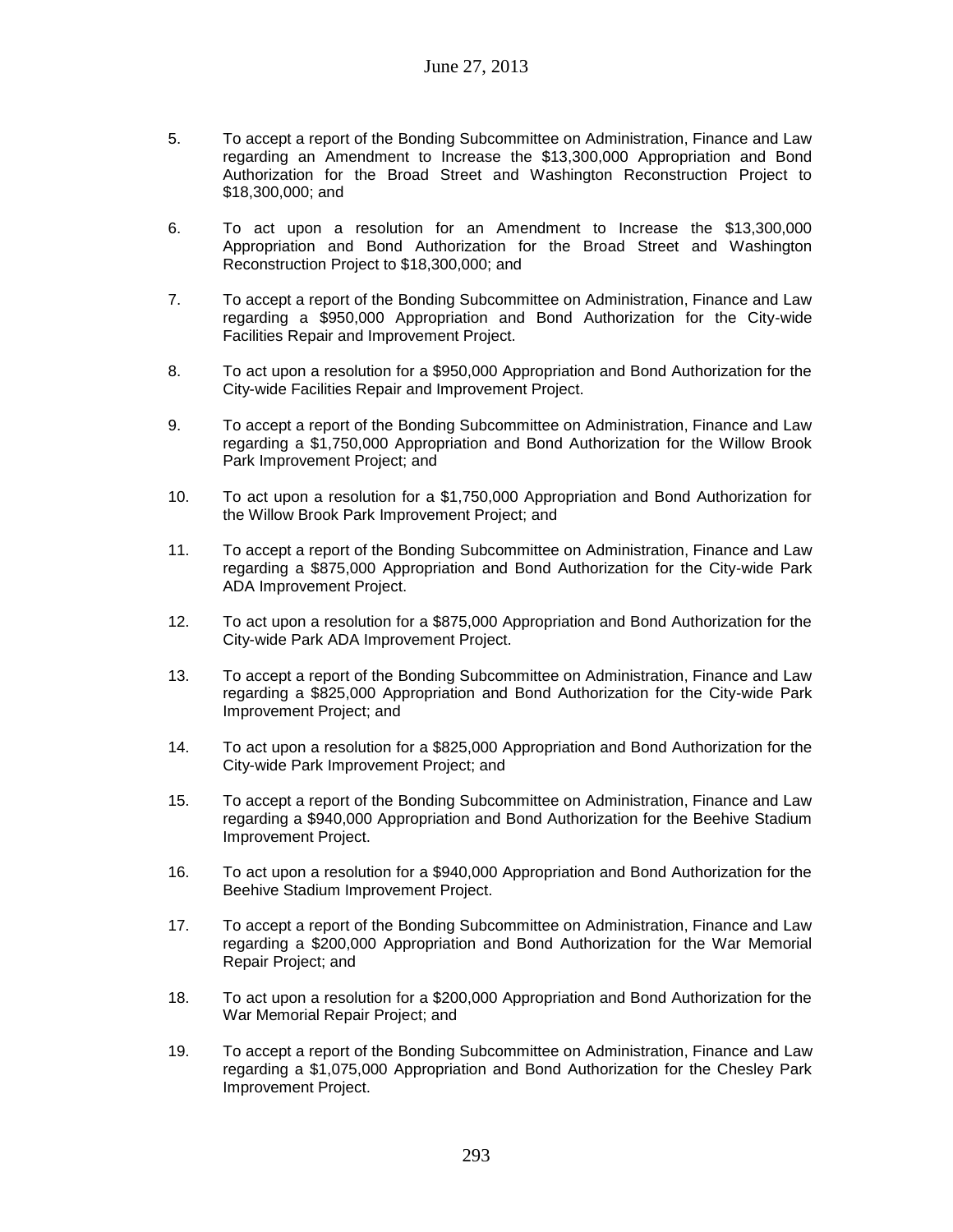- 20. To act upon a resolution for a \$1,075,000 Appropriation and Bond Authorization for the Chesley Park Improvement Project.
- 21. To accept a report of the Bonding Subcommittee on Administration, Finance and Law regarding a \$2,000,000 Appropriation and Bond Authorization for the Chesley Park Pool Project; and
- 22. To act upon a resolution for a \$2,000,000 Appropriation and Bond Authorization for the Chesley Park Pool Project; and
- 23. To accept a report of the Bonding Subcommittee on Administration, Finance and Law regarding a \$2,000,000 Appropriation and Bond Authorization for the Washington Park Pool Project.
- 24. To act upon a resolution for a \$2,000,000 Appropriation and Bond Authorization for the Washington Park Pool Project.
- 25. To accept a report of the Bonding Subcommittee on Administration, Finance and Law regarding a \$1,400,000 Appropriation and Bond Authorization for the Telecommunications Infrastructure and Equipment Project; and
- 26. To act upon a resolution for a \$1,400,000 Appropriation and Bond Authorization for the Telecommunications Infrastructure and Equipment Project; and
- 27. To accept a report of the Bonding Subcommittee on Administration, Finance and Law regarding a \$555,000 Appropriation and Bond Authorization for the City-wide Infrastructure Improvement Project.
- 28. To act upon a resolution for a \$555,000 Appropriation and Bond Authorization for the City-wide Infrastructure Improvement Project.
- 29. To accept a report of the Bonding Subcommittee on Administration, Finance and Law regarding a \$6,000,000 Appropriation and Bond Authorization for the Streetscape Improvement Project; and
- 30. To act upon a resolution for a \$6,000,000 Appropriation and Bond Authorization for the Streetscape Improvement Project; and
- 31. To accept a report of the Bonding Subcommittee on Administration, Finance and Law regarding a \$1,200,000 Appropriation and Bond Authorization for the Arch Street Improvement Project.
- 32. To act upon a resolution for a \$1,200,000 Appropriation and Bond Authorization for the Arch Street Improvement Project.
- 33. To accept a report of the Bonding Subcommittee on Administration, Finance and Law regarding a \$250,000 Appropriation and Bond Authorization for the Stanley Quarter Baseball Diamond Improvement Project; and
- 34. To act upon a resolution for a \$250,000 Appropriation and Bond Authorization for the Stanley Quarter Baseball Diamond Improvement Project; and
- 35. To accept a report of the Bonding Subcommittee on Administration, Finance and Law regarding a \$5,055,650 Appropriation and Bond Authorization for the Purchase of Various Items of Capital Equipment.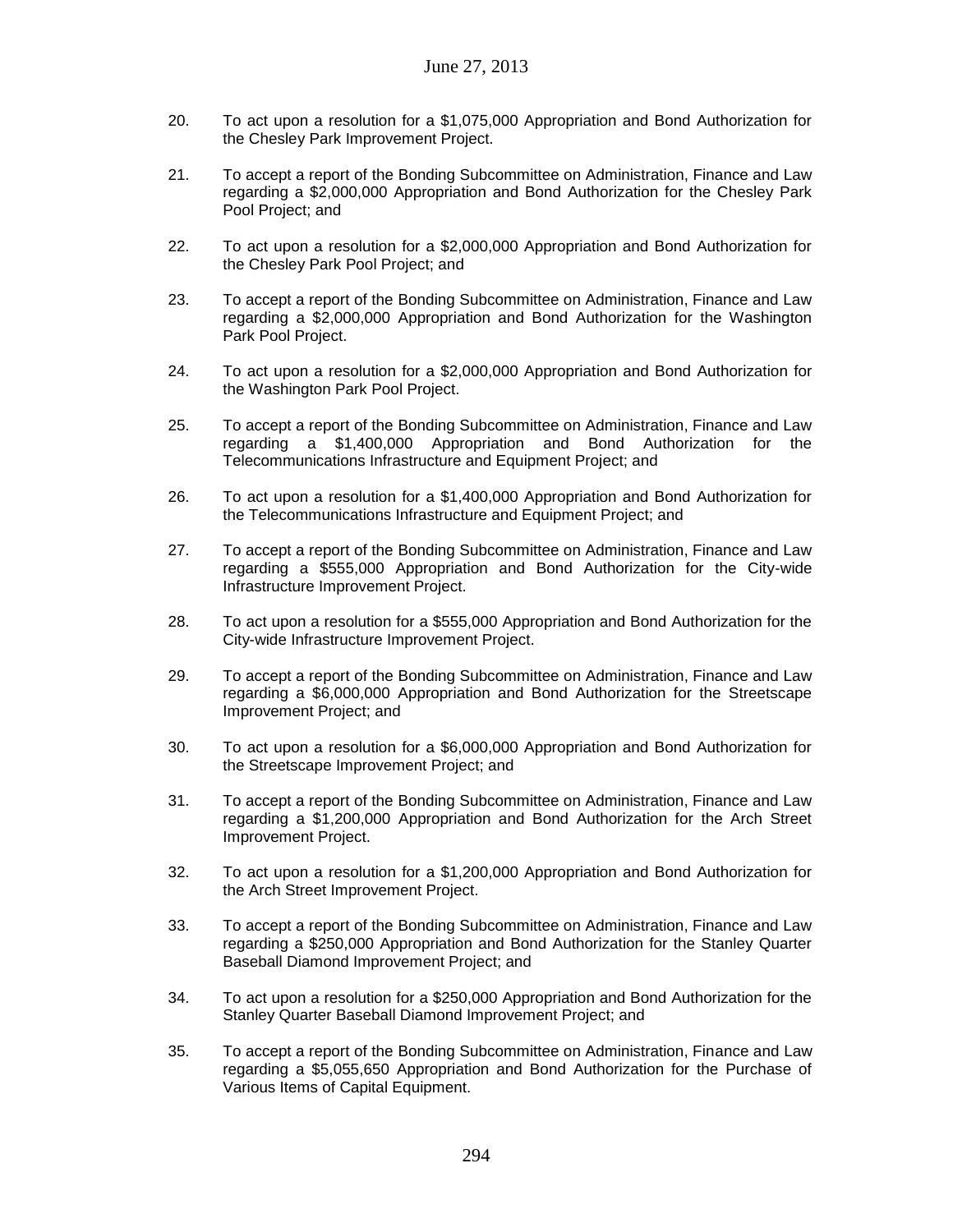36. To act upon a resolution for a \$5,055,650 Appropriation and Bond Authorization for the Purchase of Various Items of Capital Equipment.

HEREOF FAIL NOT, but due service and return make according to law. Dated at New Britain, this 24th day of June, 2013.

> Timothy E. O'Brien Jr. Mayor

Ald. Bielinski moved to amend the agenda by withdrawing numbers 5 and 6, seconded by Ald. Trueworthy. Roll call vote – all members voted in favor.

Ald. Bielinski moved to adopt the Consent Agenda, seconded by Ald. Trueworthy. Roll call vote – all members voted in favor. Approved July 5, 2013 by Mayor O'Brien.

# **CONSENT AGENDA**

## **REPORT OF THE BONDING COMMITTEE**

#### **32371 RE: \$2,000,000 APPROPRIATION AND BOND AUTHORIZATION FOR THE STANLEY GOLF COURSE IRRIGATION PROJECT**

To His Honor, the Mayor, and the Common Council of the City of New Britain: the undersigned beg leave to report the following:

At a meeting of the Standing Bonding Subcommittee of the Committee on Administration, Finance and Law held on June 25, 2013 on a motion by Committee member Bielinski and seconded by Committee member Hermanowski, the following resolution was adopted:

"RESOLVED, that the Standing Subcommittee of the Committee on Administration, Finance and Law recommends to the Common Council, that the sum of \$2,000,000 be appropriated for the replacement of the irrigation system at the Stanley Golf Course (the "Project"). The Project includes planning, design, architectural and engineering services, construction costs, materials, equipment and fixtures, temporary and permanent financing costs and other costs related to the Project. To meet said appropriation and in lieu of a tax therefor, bonds, notes or temporary notes of the City be issued pursuant to Article XII of the City Charter and Chapter 109 of the Connecticut General Statutes, as amended, or any other provision of law thereto enabling, in an amount not to exceed \$2,000,000 or so much thereof as may be necessary after deducting grants or other sources of funds available for the project.

BE IT FURTHER RESOLVED, that the Standing Bonding Subcommittee of the Committee on Administration, Finance and Law recommends to the Common Council that the City hereby declares its official intent under Treasury Regulation Section 1.150-2 of the Internal Revenue Code of 1986, as amended, that project costs may be paid from temporary advances of available funds and that the City reasonably expects to reimburse any such advances from the proceeds of borrowings in an aggregate principal amount not in excess of the amount of borrowing authorized for the project; that the Mayor and Treasurer are authorized to bind the City pursuant to such representations and agreements as they deem necessary or advisable in order to ensure and maintain the continued exemption from federal income taxation of interest on the bonds, notes or temporary notes authorized by this resolution, if issued on a tax-exempt basis, including covenants to pay rebates of investment earnings to the United States in future years. While it is anticipated that the bonds or notes will qualify as tax exempt bonds, the Mayor and the Treasurer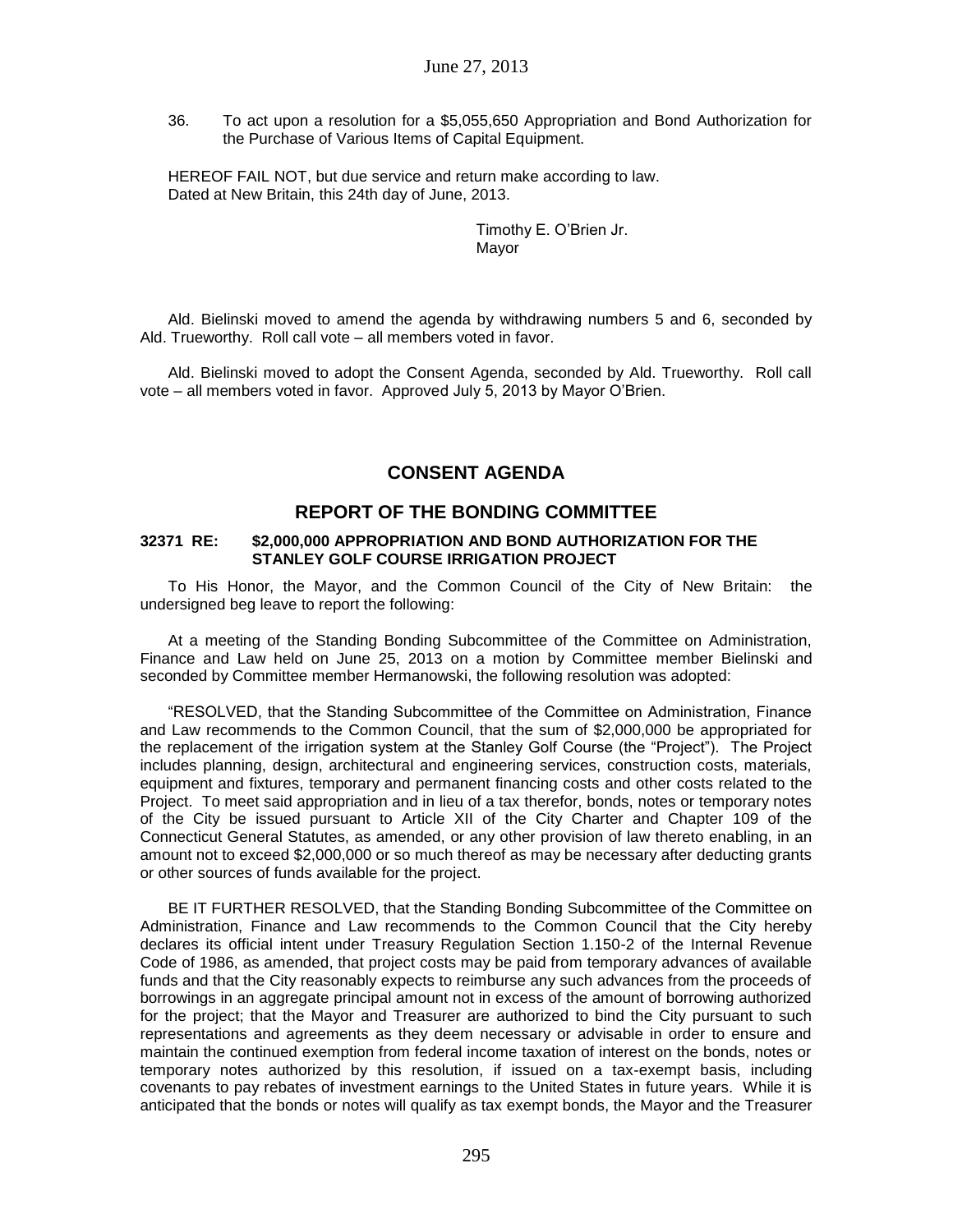are authorized, upon the advice of bond counsel, to issue all or any portion of the bonds or notes as bonds or notes the interest on which is includable in the gross income of the owners thereof for federal income tax purposes and it is hereby found and determined that the issuance of any such bonds or notes is in the public interest.

BE IT FURTHER RESOLVED, that the Standing Bonding Subcommittee of the Committee on Administration, Finance and Law recommends to the Common Council that the bonds or notes may be sold in a single issue or may be consolidated with other authorized but unissued bonds or notes of the City. The bonds or notes shall be issued in fully registered form, be executed in the name and on behalf of the City by the facsimile or manual signatures of the Mayor and the Treasurer, bear the City seal or a facsimile thereof, be certified and payable at a bank or trust company designated by the Mayor and the Treasurer which bank or trust company may also be designated as the registrar and transfer agent, and be approved as to their legality by Bond Counsel to the City. The bonds or notes may be issued in one or more series, shall bear such rate or rates of interest, and be issued in book entry form. The bonds or notes shall be general obligations of the City and each of the bonds or notes shall recite that every requirement of law relating to its issue has been duly complied with, that such bonds or notes are within every debt and other limit prescribed by law, and that the full faith and credit of the City are pledged to the payment of the principal thereof and interest thereon. The aggregate principal amount of bonds or notes to be issued, the annual installments of principal, redemption provisions, if any, the date, interest rate or rates, form and manner of sale, time of issuance and sale, designation, price, maturities, and other terms, details and particulars of such bonds or notes shall be determined by the Mayor and the Treasurer.

BE IT FURTHER RESOLVED, that the Standing Bonding Subcommittee of the Committee on Administration, Finance and Law recommends to the Common Council that the Mayor and Treasurer are authorized to issue temporary notes in anticipation of the receipt of the proceeds of said bonds or notes and the receipt of any federal, state or other grant-in-aid for the project. The notes shall be executed in the name and on behalf of the City by the facsimile or manual signatures of the Mayor and the Treasurer, bear the City seal or a facsimile thereof, be certified and payable at a bank or trust company designated by the Mayor and the Treasurer which bank or trust company may also be designated as the registrar and transfer agent, and be approved as to their legality by Bond Counsel to the City. The notes shall be issued with maturity dates in accordance with the Connecticut General Statutes, as amended. The notes shall be general obligations of the City and each of the bonds shall recite that every requirement of law relating to its issue has been duly complied with, that such notes are within every debt and other limit prescribed by law, and that the full faith and credit of the City are pledged to the payment of the principal thereof and interest thereon. The net interest cost on such notes, including renewals thereof, and the expense of preparing, issuing, and marketing such notes, to the extent paid from the proceeds from the issuance of bonds or notes, shall be included as a cost of the project.

BE IT FURTHER RESOLVED, that the Standing Bonding Subcommittee of the Committee on Administration, Finance and Law recommends to the Common Council that the bonds, notes or temporary notes may be sold by the Mayor and Treasurer in a public sale, sealed proposal or a negotiated underwriting and the Mayor and the Treasurer are authorized to select the underwriter or underwriters and to enter into, execute and deliver on behalf of the City a contract of purchase for such bonds, notes or temporary notes on such terms and conditions as they shall determine.

BE IT FURTHER RESOLVED, that the Standing Bonding Subcommittee of the Committee on Administration, Finance and Law recommends to the Common Council that the Mayor and the Treasurer are hereby authorized, on behalf of the City, to enter into agreements or otherwise covenant for the benefit of bondholders to provide information on an annual or other periodic basis to the Municipal Securities Rulemaking Board or any other municipal securities information repositories or state based information repositories (the "Repositories") and to provide notices to the Repositories of material events as enumerated in Securities and Exchange Commission Exchange Act Rule 15c2-12, as amended, as may be necessary, appropriate or desirable to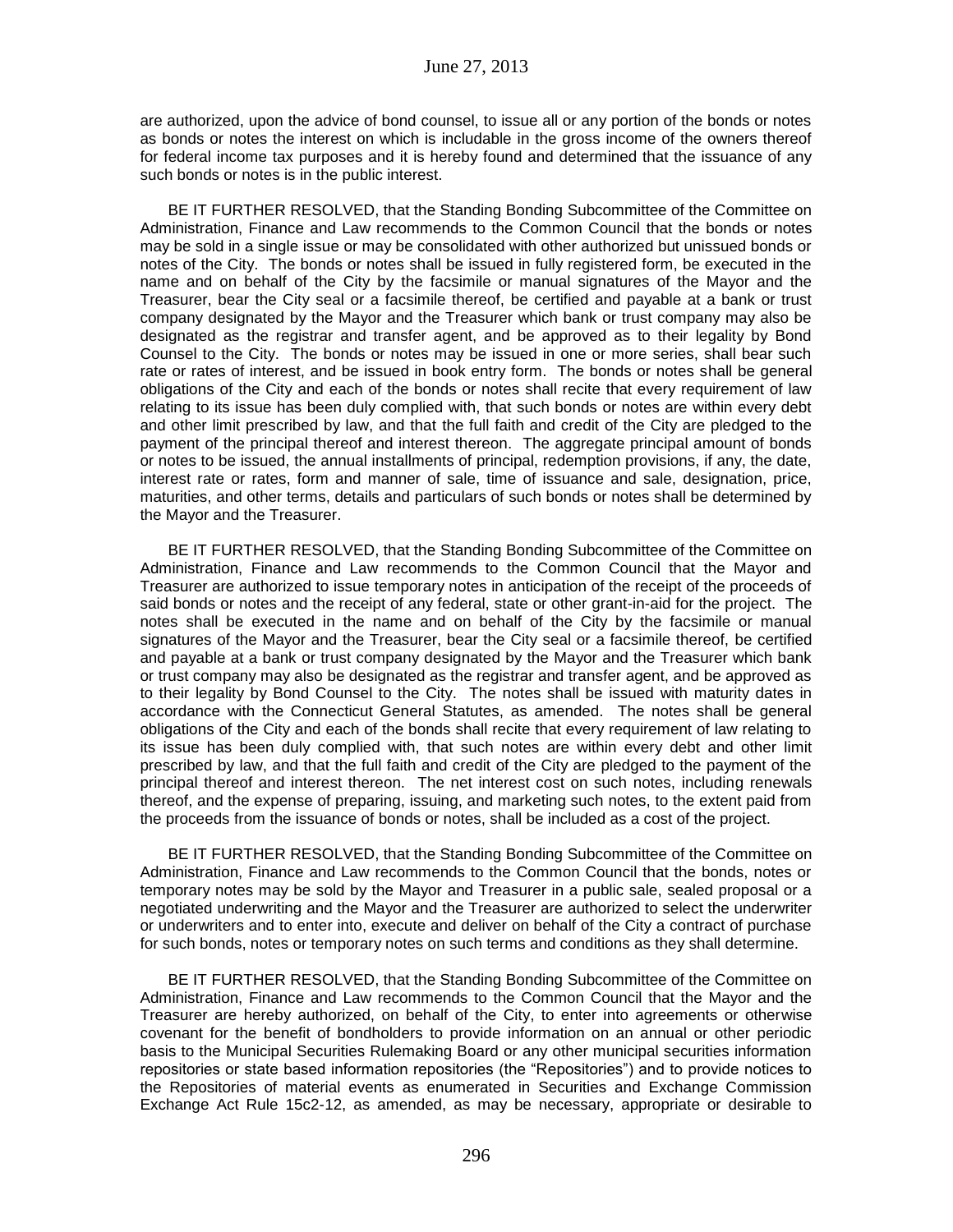effect the sale of the bonds, notes or temporary authorized by this resolution. Any agreements or representations to provide information to Repositories made prior hereto are hereby confirmed, ratified and approved.

BE IT FURTHER RESOLVED, that the Standing Bonding Subcommittee of the Committee on Administration, Finance and Law recommends to the Common Council that the Mayor and the Treasurer are further authorized to enter into, execute and deliver, on behalf of the City, any agreements they deem reasonable or necessary to provide credit enhancement to the bonds, notes or temporary notes. The Mayor and the Treasurer are further authorized to appoint a certifying agent, paying agent, transfer agent, registrar, interest rate advisor, trustee and such other advisers and consultants as they may deem necessary or desirable, and to execute and deliver on behalf of the City any and all tax regulatory, credit enhancement, continuing disclosure, security, letter of representation or other agreements they deem necessary to provide for the issuance of such bonds, notes or temporary notes.

BE IT FURTHER RESOLVED, that the Standing Bonding Subcommittee of the Committee on Administration, Finance and Law recommends to the Common Council that the Mayor, Treasurer and other City officials and employees are authorized to apply for and accept and federal, state or other grants-in-aid for the project, and to take all actions necessary and proper to carry out the project and to issue the bonds, notes or temporary notes to finance the appropriation."

> Alderman Carlo Carlozzi, Jr. Chairman, Bonding Subcommittee of the Committee on Administration, Finance and Law

## **32372 RE: \$30,000,000 APPROPRIATION AND BOND AUTHORIZATION FOR THE GAFFNEY ELEMENTARY SCHOOL PROJECT**

To His Honor, the Mayor, and the Common Council of the City of New Britain: the undersigned beg leave to report the following:

At a meeting of the Standing Bonding Subcommittee of the Committee on Administration, Finance and Law held on June 25, 2013 on a motion by Committee member Bielinski and seconded by Committee member Hermanowski, the following resolution was adopted:

"RESOLVED, that the Standing Subcommittee of the Committee on Administration, Finance and Law recommends to the Common Council, that the sum of \$30,000,000 be appropriated for the major renovation of Gaffney Elementary School to bring it to the status of a new school, including the construction of an addition to service special needs students, such project to include, but not be limited to, site improvements, building construction, reconstruction and demolition, the purchase and installation of information technology and furnishings and all alterations, repairs and improvements in connection therewith, as well as planning, design, architectural and engineering services, construction costs, materials, equipment and fixtures, temporary and permanent financing costs and other costs related to the project (the "Project"). To meet said appropriation and in lieu of a tax therefor, bonds, notes or temporary notes of the City be issued pursuant to Article XII of the City Charter and Chapter 109 of the Connecticut General Statutes, as amended, or any other provision of law thereto enabling, in an amount not to exceed \$30,000,000 or so much thereof as may be necessary after deducting grants or other sources of funds available for the project.

BE IT FURTHER RESOLVED, that the Standing Bonding Subcommittee of the Committee on Administration, Finance and Law recommends to the Common Council that the City hereby declares its official intent under Treasury Regulation Section 1.150-2 of the Internal Revenue Code of 1986, as amended, that project costs may be paid from temporary advances of available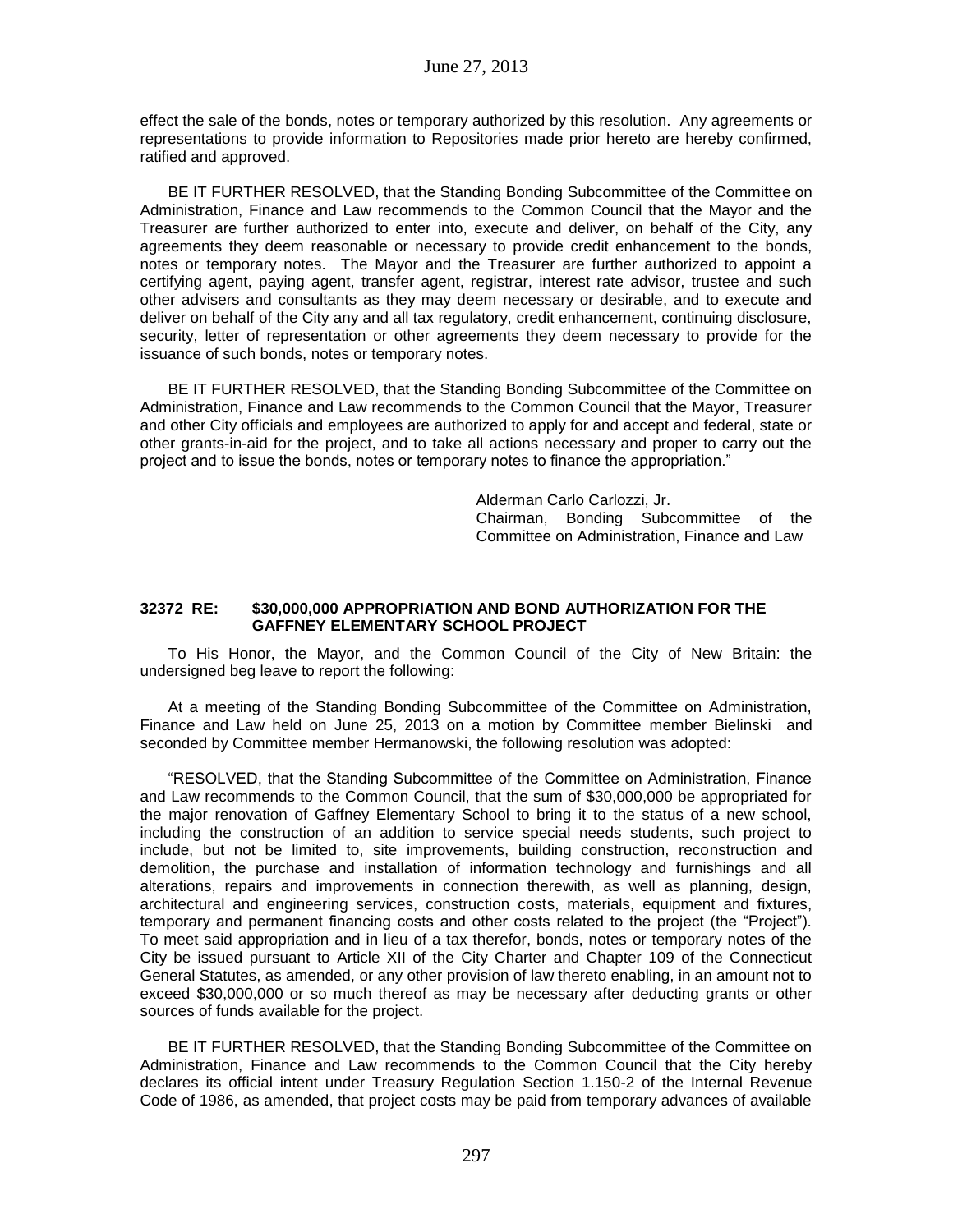funds and that the City reasonably expects to reimburse any such advances from the proceeds of borrowings in an aggregate principal amount not in excess of the amount of borrowing authorized for the project; that the Mayor and Treasurer are authorized to bind the City pursuant to such representations and agreements as they deem necessary or advisable in order to ensure and maintain the continued exemption from federal income taxation of interest on the bonds, notes or temporary notes authorized by this resolution, if issued on a tax-exempt basis, including covenants to pay rebates of investment earnings to the United States in future years. While it is anticipated that the bonds or notes will qualify as tax exempt bonds, the Mayor and the Treasurer are authorized, upon the advice of bond counsel, to issue all or any portion of the bonds or notes as bonds or notes the interest on which is includable in the gross income of the owners thereof for federal income tax purposes and it is hereby found and determined that the issuance of any such bonds or notes is in the public interest.

BE IT FURTHER RESOLVED, that the Standing Bonding Subcommittee of the Committee on Administration, Finance and Law recommends to the Common Council that the bonds or notes may be sold in a single issue or may be consolidated with other authorized but unissued bonds or notes of the City. The bonds or notes shall be issued in fully registered form, be executed in the name and on behalf of the City by the facsimile or manual signatures of the Mayor and the Treasurer, bear the City seal or a facsimile thereof, be certified and payable at a bank or trust company designated by the Mayor and the Treasurer which bank or trust company may also be designated as the registrar and transfer agent, and be approved as to their legality by Bond Counsel to the City. The bonds or notes may be issued in one or more series, shall bear such rate or rates of interest, and be issued in book entry form. The bonds or notes shall be general obligations of the City and each of the bonds or notes shall recite that every requirement of law relating to its issue has been duly complied with, that such bonds or notes are within every debt and other limit prescribed by law, and that the full faith and credit of the City are pledged to the payment of the principal thereof and interest thereon. The aggregate principal amount of bonds or notes to be issued, the annual installments of principal, redemption provisions, if any, the date, interest rate or rates, form and manner of sale, time of issuance and sale, designation, price, maturities, and other terms, details and particulars of such bonds or notes shall be determined by the Mayor and the Treasurer.

BE IT FURTHER RESOLVED, that the Standing Bonding Subcommittee of the Committee on Administration, Finance and Law recommends to the Common Council that the Mayor and Treasurer are authorized to issue temporary notes in anticipation of the receipt of the proceeds of said bonds or notes and the receipt of any federal, state or other grant-in-aid for the project. The notes shall be executed in the name and on behalf of the City by the facsimile or manual signatures of the Mayor and the Treasurer, bear the City seal or a facsimile thereof, be certified and payable at a bank or trust company designated by the Mayor and the Treasurer which bank or trust company may also be designated as the registrar and transfer agent, and be approved as to their legality by Bond Counsel to the City. The notes shall be issued with maturity dates in accordance with the Connecticut General Statutes, as amended. The notes shall be general obligations of the City and each of the bonds shall recite that every requirement of law relating to its issue has been duly complied with, that such notes are within every debt and other limit prescribed by law, and that the full faith and credit of the City are pledged to the payment of the principal thereof and interest thereon. The net interest cost on such notes, including renewals thereof, and the expense of preparing, issuing, and marketing such notes, to the extent paid from the proceeds from the issuance of bonds or notes, shall be included as a cost of the project.

BE IT FURTHER RESOLVED, that the Standing Bonding Subcommittee of the Committee on Administration, Finance and Law recommends to the Common Council that the bonds, notes or temporary notes may be sold by the Mayor and Treasurer in a public sale, sealed proposal or a negotiated underwriting and the Mayor and the Treasurer are authorized to select the underwriter or underwriters and to enter into, execute and deliver on behalf of the City a contract of purchase for such bonds, notes or temporary notes on such terms and conditions as they shall determine.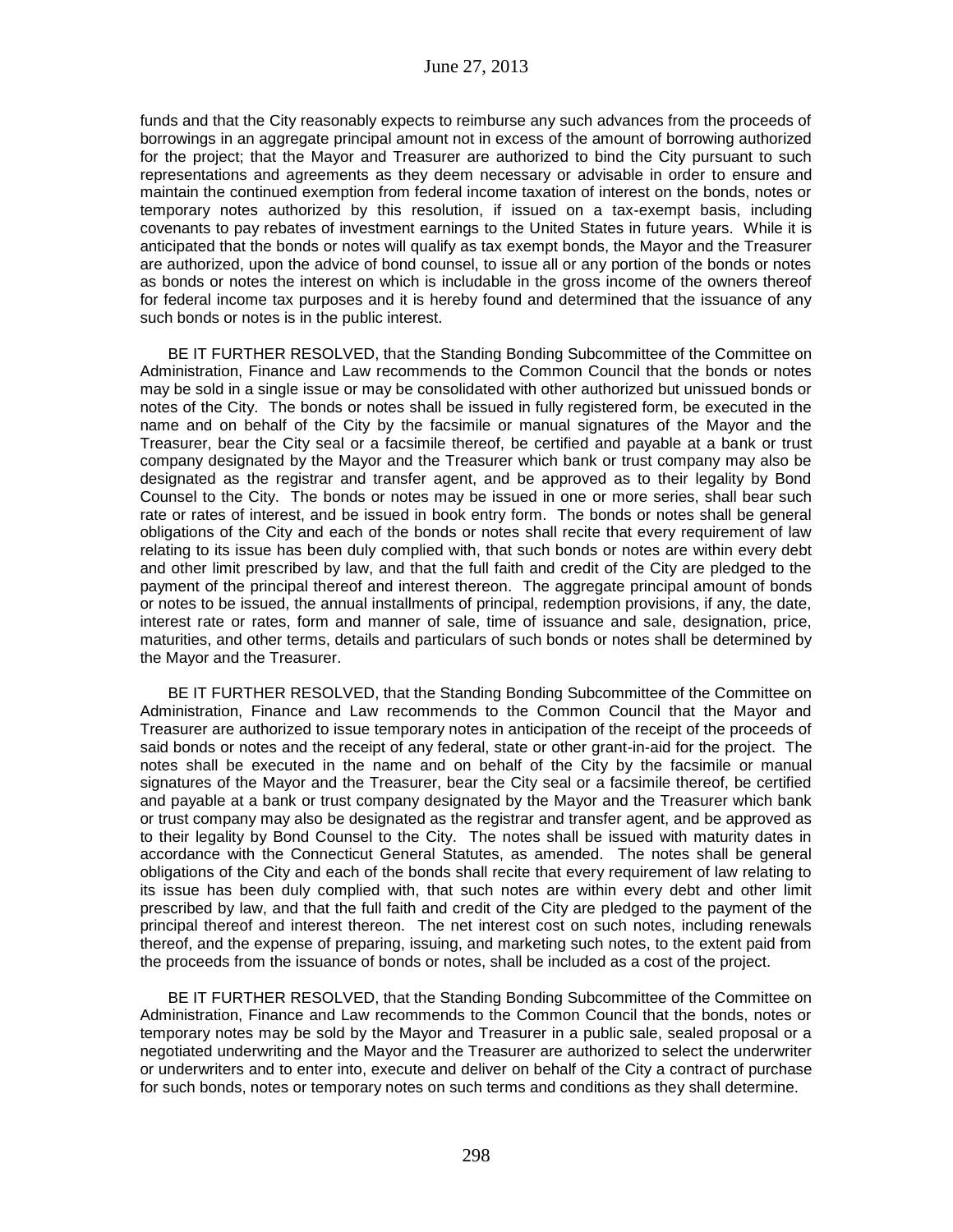BE IT FURTHER RESOLVED, that the Standing Bonding Subcommittee of the Committee on Administration, Finance and Law recommends to the Common Council that the Mayor and the Treasurer are hereby authorized, on behalf of the City, to enter into agreements or otherwise covenant for the benefit of bondholders to provide information on an annual or other periodic basis to the Municipal Securities Rulemaking Board or any other municipal securities information repositories or state based information repositories (the "Repositories") and to provide notices to the Repositories of material events as enumerated in Securities and Exchange Commission Exchange Act Rule 15c2-12, as amended, as may be necessary, appropriate or desirable to effect the sale of the bonds, notes or temporary authorized by this resolution. Any agreements or representations to provide information to Repositories made prior hereto are hereby confirmed, ratified and approved.

BE IT FURTHER RESOLVED, that the Standing Bonding Subcommittee of the Committee on Administration, Finance and Law recommends to the Common Council that the Mayor and the Treasurer are further authorized to enter into, execute and deliver, on behalf of the City, any agreements they deem reasonable or necessary to provide credit enhancement to the bonds, notes or temporary notes. The Mayor and the Treasurer are further authorized to appoint a certifying agent, paying agent, transfer agent, registrar, interest rate advisor, trustee and such other advisers and consultants as they may deem necessary or desirable, and to execute and deliver on behalf of the City any and all tax regulatory, credit enhancement, continuing disclosure, security, letter of representation or other agreements they deem necessary to provide for the issuance of such bonds, notes or temporary notes.

BE IT FURTHER RESOLVED, that the Standing Bonding Subcommittee of the Committee on Administration, Finance and Law recommends to the Common Council that the Mayor, Treasurer and other City officials and employees are authorized to apply for and accept and federal, state or other grants-in-aid for the project, and to take all actions necessary and proper to carry out the project and to issue the bonds, notes or temporary notes to finance the appropriation."

BE IT FURTHER RESOLVED, that the Board of Education is authorized to apply for and to accept or reject state grants for the project, and to file applications with the State Board of Education, to execute grant agreements for the project and to file such documents as may be required by the State Board of Education to obtain grants for the costs of financing for the project.

BE IT FURTHER RESOLVED, that the School Building Committee is authorized to act as a school building committee for the project, to approve design and construction expenditures for the project, including the preparation of schematic drawings and outline specifications for the project, and to exercise such other powers as are necessary or appropriate to complete the project.

BE IT FURTHER RESOLVED, that the Mayor, Treasurer, the Board of Education, the School Building Committee and other City officials and employees are authorized to apply for and accept and federal, state or other grants-in-aid for the project, and to take all actions necessary and proper to carry out the project and to issue bonds, notes or temporary notes to finance the appropriation.

> Alderman Carlo Carlozzi, Jr. Chairman, Bonding Subcommittee of the Committee on Administration, Finance and Law

### **32373 RE: \$950,000 APPROPRIATION AND BOND AUTHORIZATION FOR THE CITY-WIDE FACILITIES REPAIR AND IMPROVEMENT PROJECT**

To His Honor, the Mayor, and the Common Council of the City of New Britain: the undersigned beg leave to report the following:

At a meeting of the Standing Bonding Subcommittee of the Committee on Administration, Finance and Law of the City of New Britain (the "City") held on June 25, 2013 on a motion by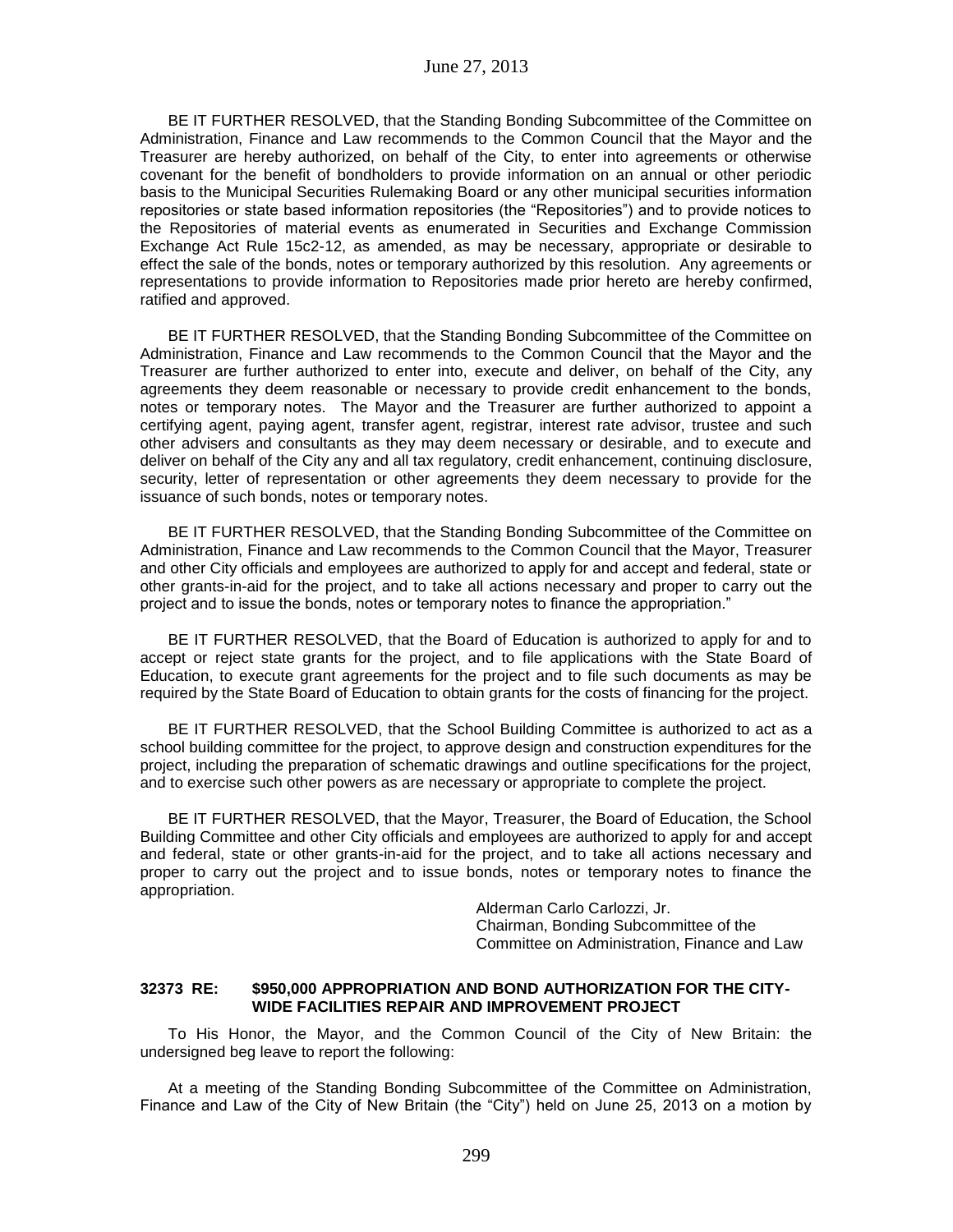Committee member Bielinski and seconded by Committee member Hermanowski, the following resolution was adopted:

"RESOLVED, that the Standing Subcommittee of the Committee on Administration, Finance and Law recommends to the Common Council, that the sum of \$950,000 be appropriated for the improvements to various fire stations, the public works yard on Harvard Street and the homeless overflow shelter (the "Project"). The Project includes planning, design, architectural and engineering services, construction, reconstruction, site work, materials, furniture, equipment and fixtures, temporary and permanent financing costs and other costs related to the Project. To meet said appropriation and in lieu of a tax therefor, bonds, notes or temporary notes of the City be issued pursuant to Article XII of the City Charter and Chapter 109 of the Connecticut General Statutes, as amended, or any other provision of law thereto enabling, in an amount not to exceed \$950,000 or so much thereof as may be necessary after deducting grants or other sources of funds available for the Project.

BE IT FURTHER RESOLVED, that the Standing Bonding Subcommittee of the Committee on Administration, Finance and Law recommends to the Common Council that the City hereby declares its official intent under Treasury Regulation Section 1.150-2 of the Internal Revenue Code of 1986, as amended, that Project costs may be paid from temporary advances of available funds and that the City reasonably expects to reimburse any such advances from the proceeds of borrowings in an aggregate principal amount not in excess of the amount of borrowing authorized for the Project; that the Mayor and Treasurer are authorized to bind the City pursuant to such representations and agreements as they deem necessary or advisable in order to ensure and maintain the continued exemption from federal income taxation of interest on the bonds, notes or temporary notes authorized by this resolution, if issued on a tax-exempt basis, including covenants to pay rebates of investment earnings to the United States in future years. While it is anticipated that the bonds or notes will qualify as tax exempt bonds, the Mayor and the Treasurer are authorized, upon the advice of bond counsel, to issue all or any portion of the bonds or notes as bonds or notes the interest on which is includable in the gross income of the owners thereof for federal income tax purposes and it is hereby found and determined that the issuance of any such bonds or notes is in the public interest.

BE IT FURTHER RESOLVED, that the Standing Bonding Subcommittee of the Committee on Administration, Finance and Law recommends to the Common Council that the bonds or notes may be sold in a single issue or may be consolidated with other authorized but unissued bonds or notes of the City. The bonds or notes shall be issued in fully registered form, be executed in the name and on behalf of the City by the facsimile or manual signatures of the Mayor and the Treasurer, bear the City seal or a facsimile thereof, be certified and payable at a bank or trust company designated by the Mayor and the Treasurer which bank or trust company may also be designated as the registrar and transfer agent, and be approved as to their legality by Bond Counsel to the City. The bonds or notes may be issued in one or more series, shall bear such rate or rates of interest, and be issued in book entry form. The bonds or notes shall be general obligations of the City and each of the bonds or notes shall recite that every requirement of law relating to its issue has been duly complied with, that such bonds or notes are within every debt and other limit prescribed by law, and that the full faith and credit of the City are pledged to the payment of the principal thereof and interest thereon. The aggregate principal amount of bonds or notes to be issued, the annual installments of principal, redemption provisions, if any, the date, interest rate or rates, form and manner of sale, time of issuance and sale, designation, price, maturities, and other terms, details and particulars of such bonds or notes shall be determined by the Mayor and the Treasurer.

BE IT FURTHER RESOLVED, that the Standing Bonding Subcommittee of the Committee on Administration, Finance and Law recommends to the Common Council that the Mayor and Treasurer are authorized to issue temporary notes in anticipation of the receipt of the proceeds of said bonds or notes and the receipt of any federal, state or other grant-in-aid for the project. The notes shall be executed in the name and on behalf of the City by the facsimile or manual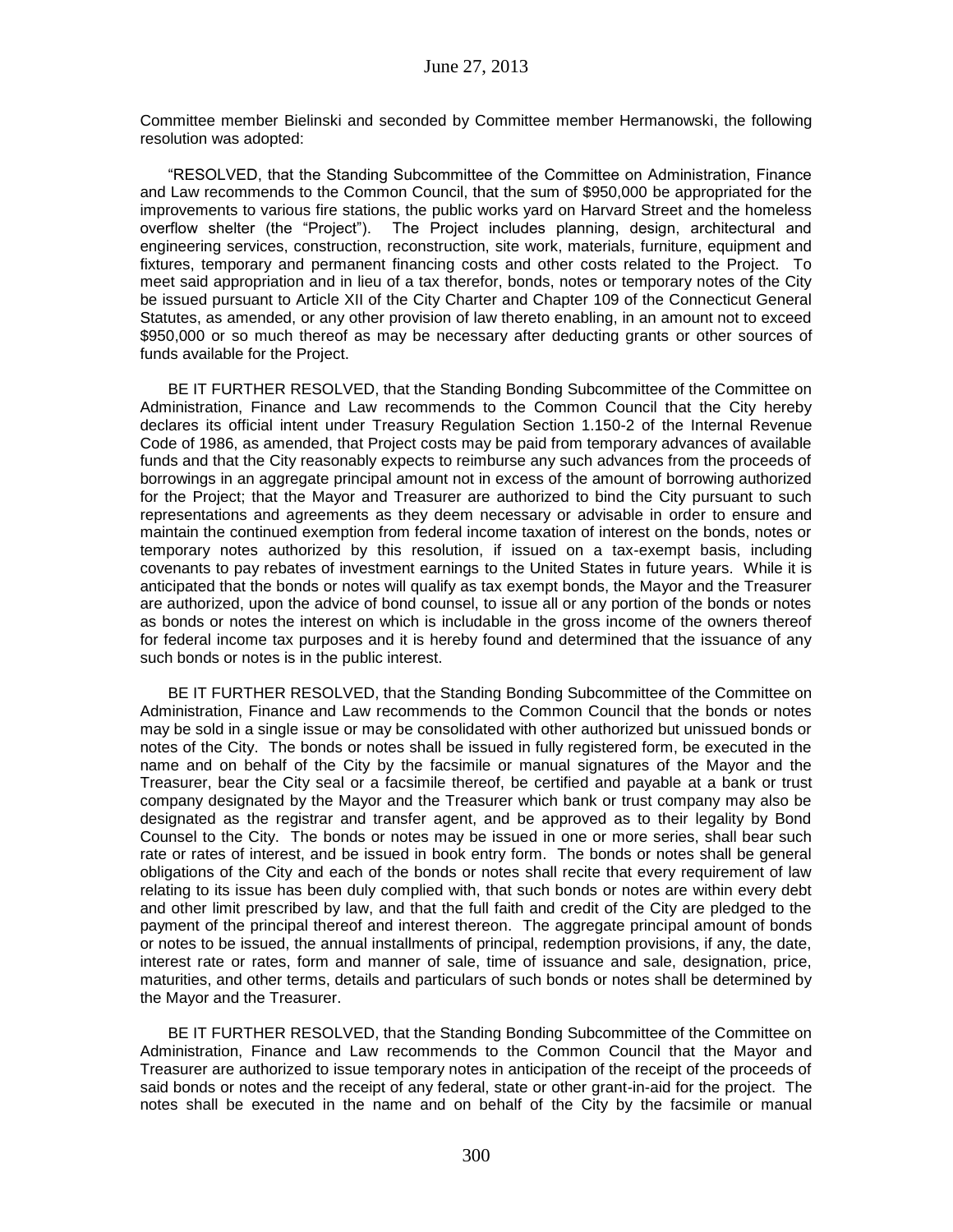signatures of the Mayor and the Treasurer, bear the City seal or a facsimile thereof, be certified and payable at a bank or trust company designated by the Mayor and the Treasurer which bank or trust company may also be designated as the registrar and transfer agent, and be approved as to their legality by Bond Counsel to the City. The notes shall be issued with maturity dates in accordance with the Connecticut General Statutes, as amended. The notes shall be general obligations of the City and each of the bonds shall recite that every requirement of law relating to its issue has been duly complied with, that such notes are within every debt and other limit prescribed by law, and that the full faith and credit of the City are pledged to the payment of the principal thereof and interest thereon. The net interest cost on such notes, including renewals thereof, and the expense of preparing, issuing, and marketing such notes, to the extent paid from the proceeds from the issuance of bonds or notes, shall be included as a cost of the project.

BE IT FURTHER RESOLVED, that the Standing Bonding Subcommittee of the Committee on Administration, Finance and Law recommends to the Common Council that the bonds, notes or temporary notes may be sold by the Mayor and Treasurer in a public sale, sealed proposal or a negotiated underwriting and the Mayor and the Treasurer are authorized to select the underwriter or underwriters and to enter into, execute and deliver on behalf of the City a contract of purchase for such bonds, notes or temporary notes on such terms and conditions as they shall determine.

BE IT FURTHER RESOLVED, that the Standing Bonding Subcommittee of the Committee on Administration, Finance and Law recommends to the Common Council that the Mayor and the Treasurer are hereby authorized, on behalf of the City, to enter into agreements or otherwise covenant for the benefit of bondholders to provide information on an annual or other periodic basis to the Municipal Securities Rulemaking Board or any other municipal securities information repositories or state based information repositories (the "Repositories") and to provide notices to the Repositories of material events as enumerated in Securities and Exchange Commission Exchange Act Rule 15c2-12, as amended, as may be necessary, appropriate or desirable to effect the sale of the bonds, notes or temporary authorized by this resolution. Any agreements or representations to provide information to Repositories made prior hereto are hereby confirmed, ratified and approved.

BE IT FURTHER RESOLVED, that the Standing Bonding Subcommittee of the Committee on Administration, Finance and Law recommends to the Common Council that the Mayor and the Treasurer are further authorized to enter into, execute and deliver, on behalf of the City, any agreements they deem reasonable or necessary to provide credit enhancement to the bonds, notes or temporary notes. The Mayor and the Treasurer are further authorized to appoint a certifying agent, paying agent, transfer agent, registrar, interest rate advisor, trustee and such other advisers and consultants as they may deem necessary or desirable, and to execute and deliver on behalf of the City any and all tax regulatory, credit enhancement, continuing disclosure, security, letter of representation or other agreements they deem necessary to provide for the issuance of such bonds, notes or temporary notes.

BE IT FURTHER RESOLVED, that the Standing Bonding Subcommittee of the Committee on Administration, Finance and Law recommends to the Common Council that the Mayor, Treasurer and other City officials and employees are authorized to apply for and accept and federal, state or other grants-in-aid for the project, and to take all actions necessary and proper to carry out the project and to issue the bonds, notes or temporary notes to finance the appropriation."

Alderman Michael Trueworthy

#### **32374 RE: \$1,750,000 APPROPRIATION AND BOND AUTHORIZATION FOR THE WILLOW BROOK PARK IMPROVEMENT PROJECT**

To His Honor, the Mayor, and the Common Council of the City of New Britain: the undersigned beg leave to report the following: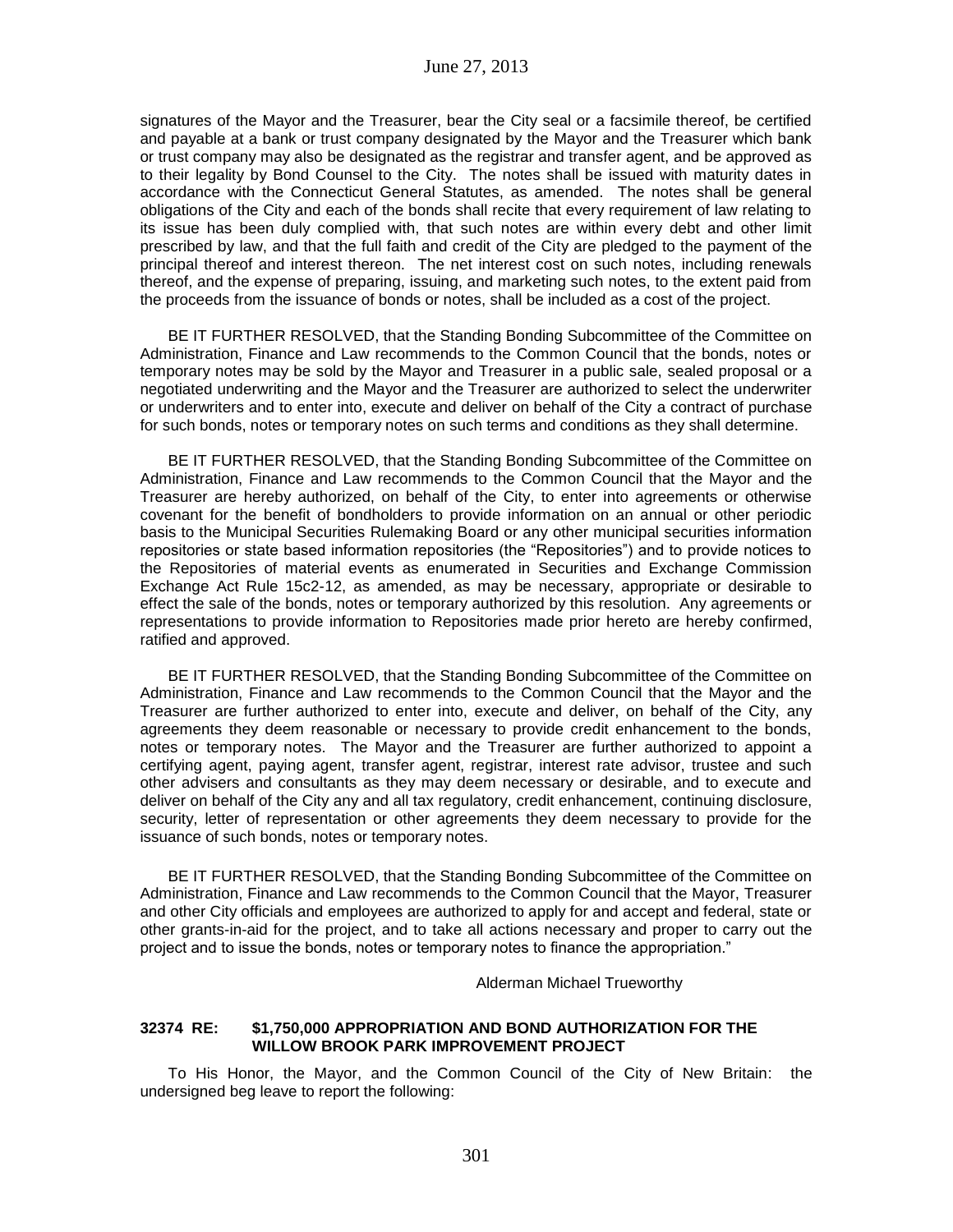At a meeting of the Standing Bonding Subcommittee of the Committee on Administration, Finance and Law of the City of New Britain (the "City") held on June 25, 2013 on a motion by Committee member Bielinski and seconded by Committee member Hermanowski, the following resolution was adopted:

"RESOLVED, that the Standing Subcommittee of the Committee on Administration, Finance and Law recommends to the Common Council, that the sum of \$1,750,000 be appropriated for the replacement of the track and installation of artificial turf (the "Project"). The Project includes planning, design, architectural and engineering services, construction, reconstruction and site work, materials, equipment and fixtures, temporary and permanent financing costs and other costs related to the Project. To meet said appropriation and in lieu of a tax therefor, bonds, notes or temporary notes of the City be issued pursuant to Article XII of the City Charter and Chapter 109 of the Connecticut General Statutes, as amended, or any other provision of law thereto enabling, in an amount not to exceed \$1,750,000 or so much thereof as may be necessary after deducting grants or other sources of funds available for the Project.

BE IT FURTHER RESOLVED, that the Standing Bonding Subcommittee of the Committee on Administration, Finance and Law recommends to the Common Council that the City hereby declares its official intent under Treasury Regulation Section 1.150-2 of the Internal Revenue Code of 1986, as amended, that Project costs may be paid from temporary advances of available funds and that the City reasonably expects to reimburse any such advances from the proceeds of borrowings in an aggregate principal amount not in excess of the amount of borrowing authorized for the Project; that the Mayor and Treasurer are authorized to bind the City pursuant to such representations and agreements as they deem necessary or advisable in order to ensure and maintain the continued exemption from federal income taxation of interest on the bonds, notes or temporary notes authorized by this resolution, if issued on a tax-exempt basis, including covenants to pay rebates of investment earnings to the United States in future years. While it is anticipated that the bonds or notes will qualify as tax exempt bonds, the Mayor and the Treasurer are authorized, upon the advice of bond counsel, to issue all or any portion of the bonds or notes as bonds or notes the interest on which is includable in the gross income of the owners thereof for federal income tax purposes and it is hereby found and determined that the issuance of any such bonds or notes is in the public interest.

BE IT FURTHER RESOLVED, that the Standing Bonding Subcommittee of the Committee on Administration, Finance and Law recommends to the Common Council that the bonds or notes may be sold in a single issue or may be consolidated with other authorized but unissued bonds or notes of the City. The bonds or notes shall be issued in fully registered form, be executed in the name and on behalf of the City by the facsimile or manual signatures of the Mayor and the Treasurer, bear the City seal or a facsimile thereof, be certified and payable at a bank or trust company designated by the Mayor and the Treasurer which bank or trust company may also be designated as the registrar and transfer agent, and be approved as to their legality by Bond Counsel to the City. The bonds or notes may be issued in one or more series, shall bear such rate or rates of interest, and be issued in book entry form. The bonds or notes shall be general obligations of the City and each of the bonds or notes shall recite that every requirement of law relating to its issue has been duly complied with, that such bonds or notes are within every debt and other limit prescribed by law, and that the full faith and credit of the City are pledged to the payment of the principal thereof and interest thereon. The aggregate principal amount of bonds or notes to be issued, the annual installments of principal, redemption provisions, if any, the date, interest rate or rates, form and manner of sale, time of issuance and sale, designation, price, maturities, and other terms, details and particulars of such bonds or notes shall be determined by the Mayor and the Treasurer.

BE IT FURTHER RESOLVED, that the Standing Bonding Subcommittee of the Committee on Administration, Finance and Law recommends to the Common Council that the Mayor and Treasurer are authorized to issue temporary notes in anticipation of the receipt of the proceeds of said bonds or notes and the receipt of any federal, state or other grant-in-aid for the project. The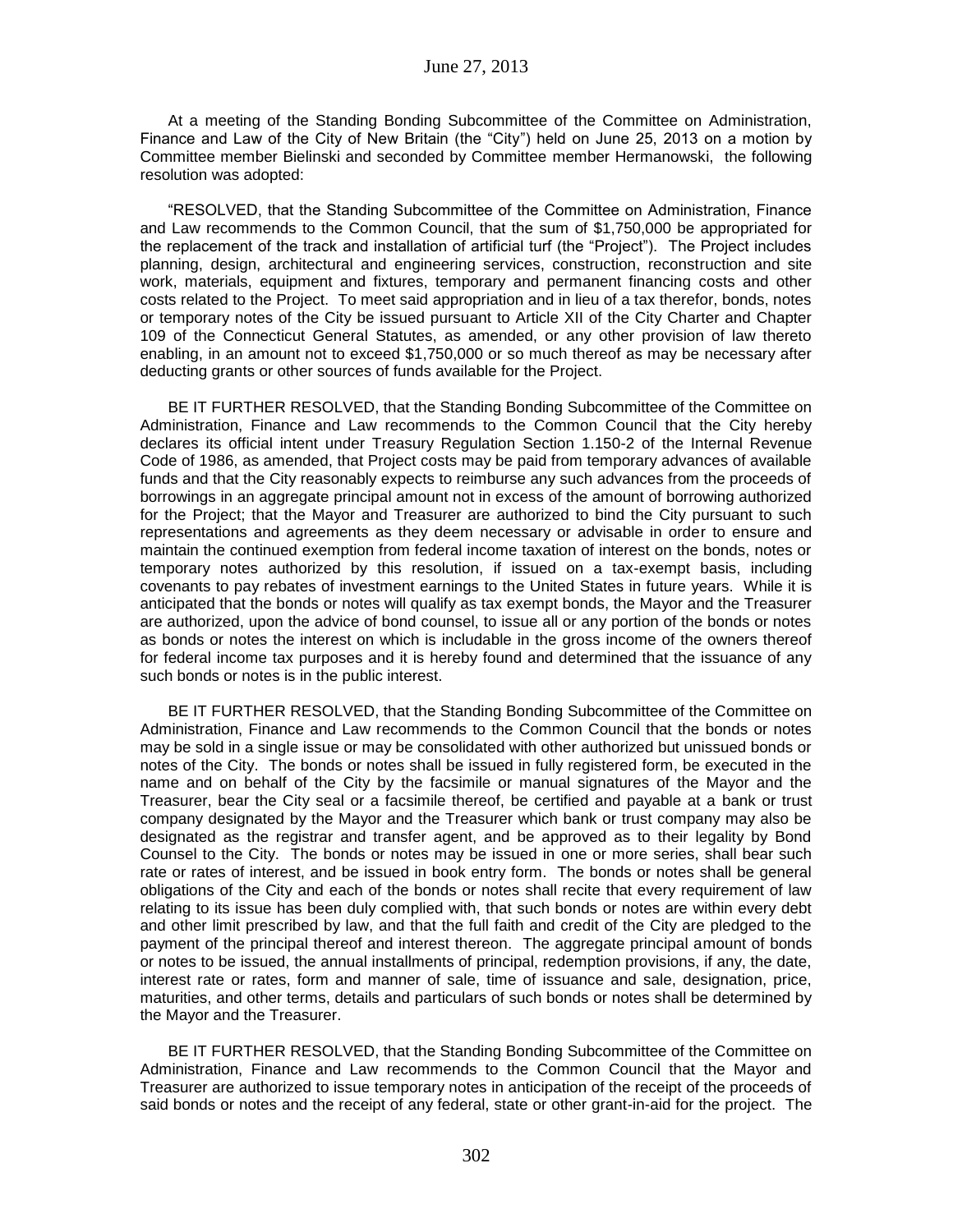notes shall be executed in the name and on behalf of the City by the facsimile or manual signatures of the Mayor and the Treasurer, bear the City seal or a facsimile thereof, be certified and payable at a bank or trust company designated by the Mayor and the Treasurer which bank or trust company may also be designated as the registrar and transfer agent, and be approved as to their legality by Bond Counsel to the City. The notes shall be issued with maturity dates in accordance with the Connecticut General Statutes, as amended. The notes shall be general obligations of the City and each of the bonds shall recite that every requirement of law relating to its issue has been duly complied with, that such notes are within every debt and other limit prescribed by law, and that the full faith and credit of the City are pledged to the payment of the principal thereof and interest thereon. The net interest cost on such notes, including renewals thereof, and the expense of preparing, issuing, and marketing such notes, to the extent paid from the proceeds from the issuance of bonds or notes, shall be included as a cost of the project.

BE IT FURTHER RESOLVED, that the Standing Bonding Subcommittee of the Committee on Administration, Finance and Law recommends to the Common Council that the bonds, notes or temporary notes may be sold by the Mayor and Treasurer in a public sale, sealed proposal or a negotiated underwriting and the Mayor and the Treasurer are authorized to select the underwriter or underwriters and to enter into, execute and deliver on behalf of the City a contract of purchase for such bonds, notes or temporary notes on such terms and conditions as they shall determine.

BE IT FURTHER RESOLVED, that the Standing Bonding Subcommittee of the Committee on Administration, Finance and Law recommends to the Common Council that the Mayor and the Treasurer are hereby authorized, on behalf of the City, to enter into agreements or otherwise covenant for the benefit of bondholders to provide information on an annual or other periodic basis to the Municipal Securities Rulemaking Board or any other municipal securities information repositories or state based information repositories (the "Repositories") and to provide notices to the Repositories of material events as enumerated in Securities and Exchange Commission Exchange Act Rule 15c2-12, as amended, as may be necessary, appropriate or desirable to effect the sale of the bonds, notes or temporary authorized by this resolution. Any agreements or representations to provide information to Repositories made prior hereto are hereby confirmed, ratified and approved.

BE IT FURTHER RESOLVED, that the Standing Bonding Subcommittee of the Committee on Administration, Finance and Law recommends to the Common Council that the Mayor and the Treasurer are further authorized to enter into, execute and deliver, on behalf of the City, any agreements they deem reasonable or necessary to provide credit enhancement to the bonds, notes or temporary notes. The Mayor and the Treasurer are further authorized to appoint a certifying agent, paying agent, transfer agent, registrar, interest rate advisor, trustee and such other advisers and consultants as they may deem necessary or desirable, and to execute and deliver on behalf of the City any and all tax regulatory, credit enhancement, continuing disclosure, security, letter of representation or other agreements they deem necessary to provide for the issuance of such bonds, notes or temporary notes.

BE IT FURTHER RESOLVED, that the Standing Bonding Subcommittee of the Committee on Administration, Finance and Law recommends to the Common Council that the Mayor, Treasurer and other City officials and employees are authorized to apply for and accept and federal, state or other grants-in-aid for the project, and to take all actions necessary and proper to carry out the project and to issue the bonds, notes or temporary notes to finance the appropriation."

> Alderman Carlo Carlozzi, Jr. Chairman, Bonding Subcommittee of the Committee on Administration, Finance and Law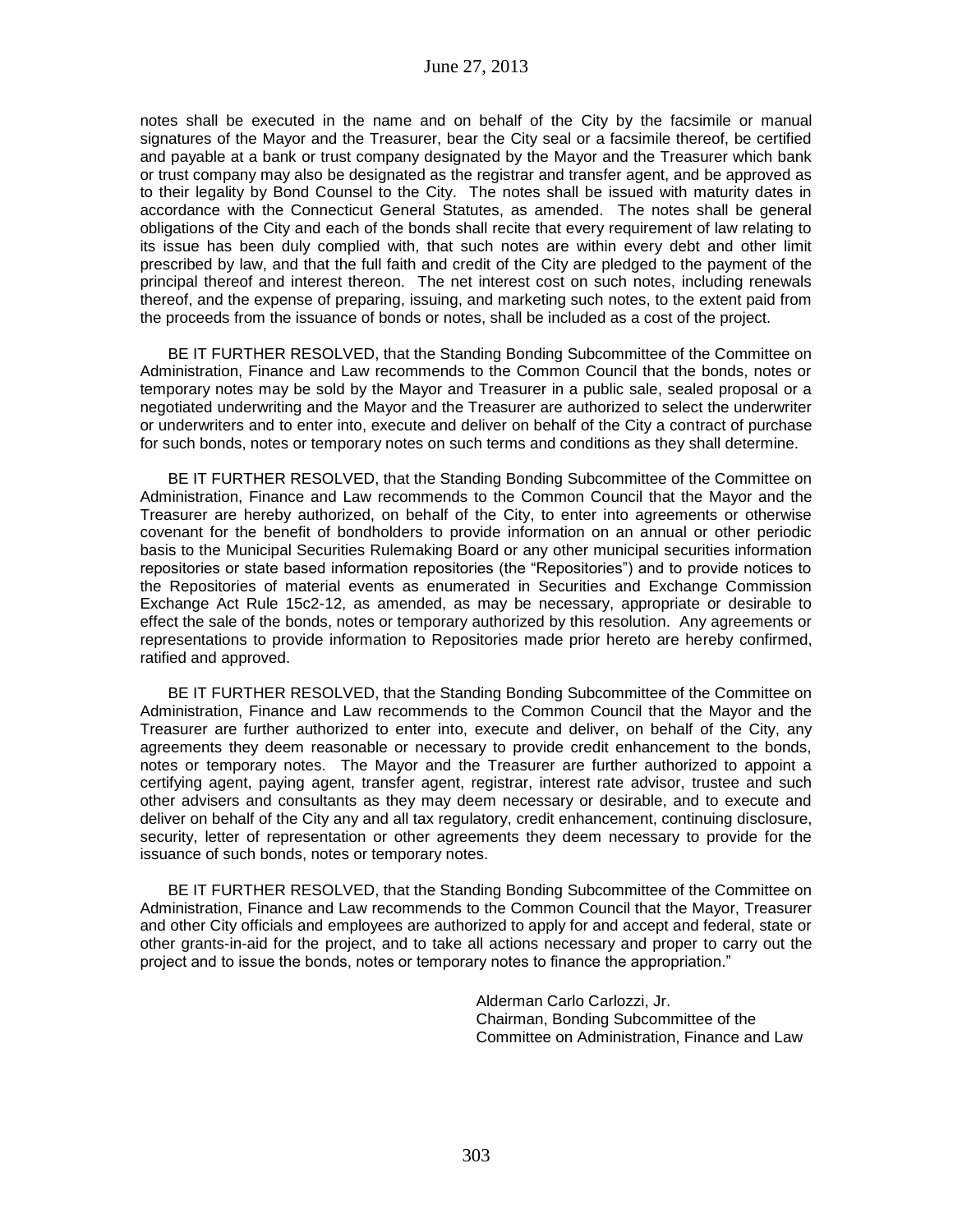#### **32375 RE: \$875,000 APPROPRIATION AND BOND AUTHORIZATION FOR THE CITY-WIDE PARK ADA IMPROVEMENT PROJECT**

To His Honor, the Mayor, and the Common Council of the City of New Britain: the undersigned beg leave to report the following:

At a meeting of the Standing Bonding Subcommittee of the Committee on Administration, Finance and Law of the City of New Britain (the "City") held on June 25, 2013 on a motion by Committee member DeFronzo and seconded by Committee member Bielinski the following resolution was adopted:

"RESOLVED, that the Standing Subcommittee of the Committee on Administration, Finance and Law recommends to the Common Council, that the sum of \$875,000 be appropriated for the improvements to various City parks to comply with ADA requirements including but not limited to, Hungerford Park, Chesley Park, the New Britain High School tennis courts, the Willow Brook Park soccer fields and the Stanley Quarter Park soccer fields (the "Project"). The Project includes planning, design, architectural and engineering services, construction, reconstruction, site work, materials, equipment and fixtures, temporary and permanent financing costs and other costs related to the Project. To meet said appropriation and in lieu of a tax therefor, bonds, notes or temporary notes of the City be issued pursuant to Article XII of the City Charter and Chapter 109 of the Connecticut General Statutes, as amended, or any other provision of law thereto enabling, in an amount not to exceed \$875,000 or so much thereof as may be necessary after deducting grants or other sources of funds available for the Project.

BE IT FURTHER RESOLVED, that the Standing Bonding Subcommittee of the Committee on Administration, Finance and Law recommends to the Common Council that the City hereby declares its official intent under Treasury Regulation Section 1.150-2 of the Internal Revenue Code of 1986, as amended, that Project costs may be paid from temporary advances of available funds and that the City reasonably expects to reimburse any such advances from the proceeds of borrowings in an aggregate principal amount not in excess of the amount of borrowing authorized for the Project; that the Mayor and Treasurer are authorized to bind the City pursuant to such representations and agreements as they deem necessary or advisable in order to ensure and maintain the continued exemption from federal income taxation of interest on the bonds, notes or temporary notes authorized by this resolution, if issued on a tax-exempt basis, including covenants to pay rebates of investment earnings to the United States in future years. While it is anticipated that the bonds or notes will qualify as tax exempt bonds, the Mayor and the Treasurer are authorized, upon the advice of bond counsel, to issue all or any portion of the bonds or notes as bonds or notes the interest on which is includable in the gross income of the owners thereof for federal income tax purposes and it is hereby found and determined that the issuance of any such bonds or notes is in the public interest.

BE IT FURTHER RESOLVED, that the Standing Bonding Subcommittee of the Committee on Administration, Finance and Law recommends to the Common Council that the bonds or notes may be sold in a single issue or may be consolidated with other authorized but unissued bonds or notes of the City. The bonds or notes shall be issued in fully registered form, be executed in the name and on behalf of the City by the facsimile or manual signatures of the Mayor and the Treasurer, bear the City seal or a facsimile thereof, be certified and payable at a bank or trust company designated by the Mayor and the Treasurer which bank or trust company may also be designated as the registrar and transfer agent, and be approved as to their legality by Bond Counsel to the City. The bonds or notes may be issued in one or more series, shall bear such rate or rates of interest, and be issued in book entry form. The bonds or notes shall be general obligations of the City and each of the bonds or notes shall recite that every requirement of law relating to its issue has been duly complied with, that such bonds or notes are within every debt and other limit prescribed by law, and that the full faith and credit of the City are pledged to the payment of the principal thereof and interest thereon. The aggregate principal amount of bonds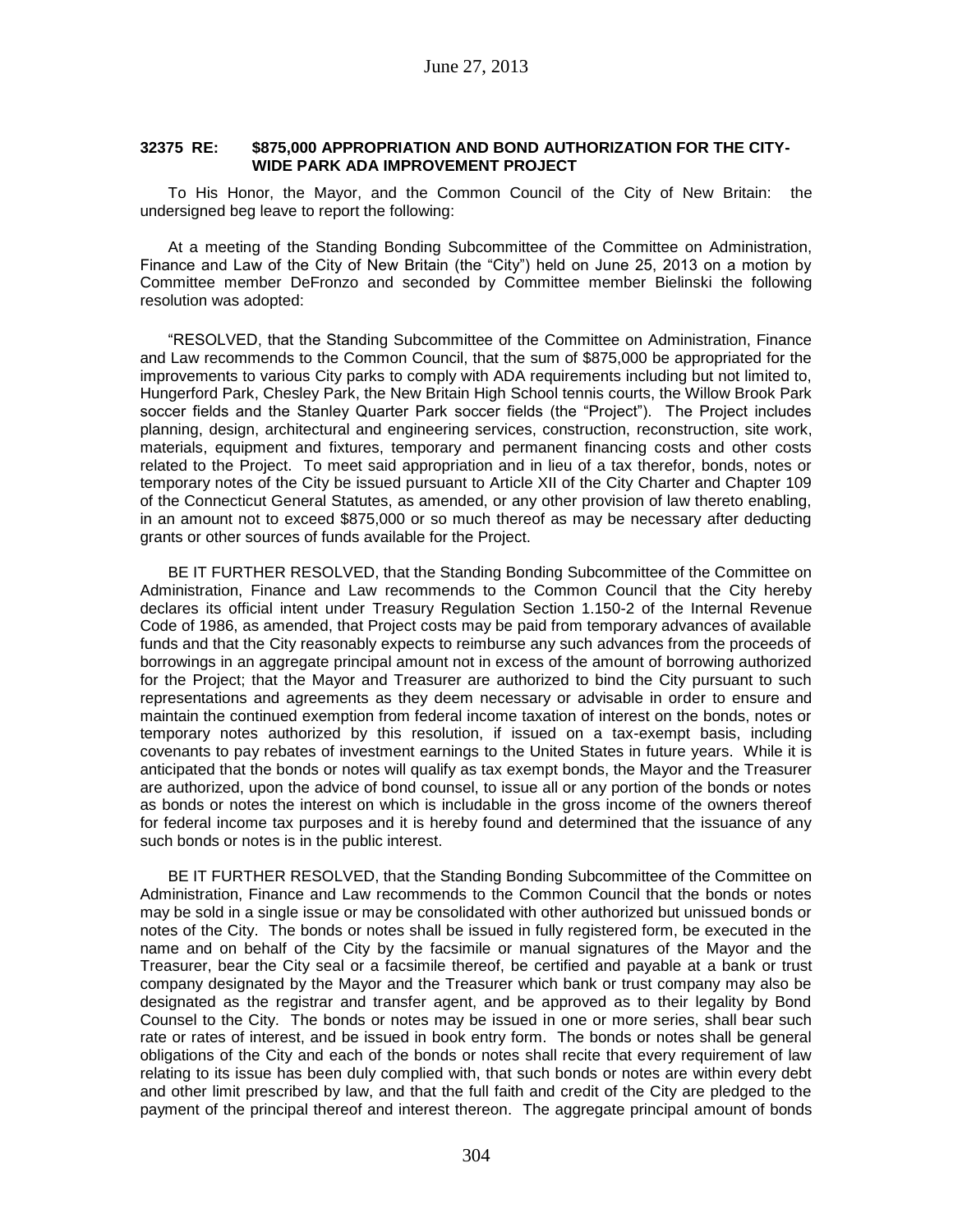or notes to be issued, the annual installments of principal, redemption provisions, if any, the date, interest rate or rates, form and manner of sale, time of issuance and sale, designation, price, maturities, and other terms, details and particulars of such bonds or notes shall be determined by the Mayor and the Treasurer.

BE IT FURTHER RESOLVED, that the Standing Bonding Subcommittee of the Committee on Administration, Finance and Law recommends to the Common Council that the Mayor and Treasurer are authorized to issue temporary notes in anticipation of the receipt of the proceeds of said bonds or notes and the receipt of any federal, state or other grant-in-aid for the project. The notes shall be executed in the name and on behalf of the City by the facsimile or manual signatures of the Mayor and the Treasurer, bear the City seal or a facsimile thereof, be certified and payable at a bank or trust company designated by the Mayor and the Treasurer which bank or trust company may also be designated as the registrar and transfer agent, and be approved as to their legality by Bond Counsel to the City. The notes shall be issued with maturity dates in accordance with the Connecticut General Statutes, as amended. The notes shall be general obligations of the City and each of the bonds shall recite that every requirement of law relating to its issue has been duly complied with, that such notes are within every debt and other limit prescribed by law, and that the full faith and credit of the City are pledged to the payment of the principal thereof and interest thereon. The net interest cost on such notes, including renewals thereof, and the expense of preparing, issuing, and marketing such notes, to the extent paid from the proceeds from the issuance of bonds or notes, shall be included as a cost of the project.

BE IT FURTHER RESOLVED, that the Standing Bonding Subcommittee of the Committee on Administration, Finance and Law recommends to the Common Council that the bonds, notes or temporary notes may be sold by the Mayor and Treasurer in a public sale, sealed proposal or a negotiated underwriting and the Mayor and the Treasurer are authorized to select the underwriter or underwriters and to enter into, execute and deliver on behalf of the City a contract of purchase for such bonds, notes or temporary notes on such terms and conditions as they shall determine.

BE IT FURTHER RESOLVED, that the Standing Bonding Subcommittee of the Committee on Administration, Finance and Law recommends to the Common Council that the Mayor and the Treasurer are hereby authorized, on behalf of the City, to enter into agreements or otherwise covenant for the benefit of bondholders to provide information on an annual or other periodic basis to the Municipal Securities Rulemaking Board or any other municipal securities information repositories or state based information repositories (the "Repositories") and to provide notices to the Repositories of material events as enumerated in Securities and Exchange Commission Exchange Act Rule 15c2-12, as amended, as may be necessary, appropriate or desirable to effect the sale of the bonds, notes or temporary authorized by this resolution. Any agreements or representations to provide information to Repositories made prior hereto are hereby confirmed, ratified and approved.

BE IT FURTHER RESOLVED, that the Standing Bonding Subcommittee of the Committee on Administration, Finance and Law recommends to the Common Council that the Mayor and the Treasurer are further authorized to enter into, execute and deliver, on behalf of the City, any agreements they deem reasonable or necessary to provide credit enhancement to the bonds, notes or temporary notes. The Mayor and the Treasurer are further authorized to appoint a certifying agent, paying agent, transfer agent, registrar, interest rate advisor, trustee and such other advisers and consultants as they may deem necessary or desirable, and to execute and deliver on behalf of the City any and all tax regulatory, credit enhancement, continuing disclosure, security, letter of representation or other agreements they deem necessary to provide for the issuance of such bonds, notes or temporary notes.

BE IT FURTHER RESOLVED, that the Standing Bonding Subcommittee of the Committee on Administration, Finance and Law recommends to the Common Council that the Mayor, Treasurer and other City officials and employees are authorized to apply for and accept and federal, state or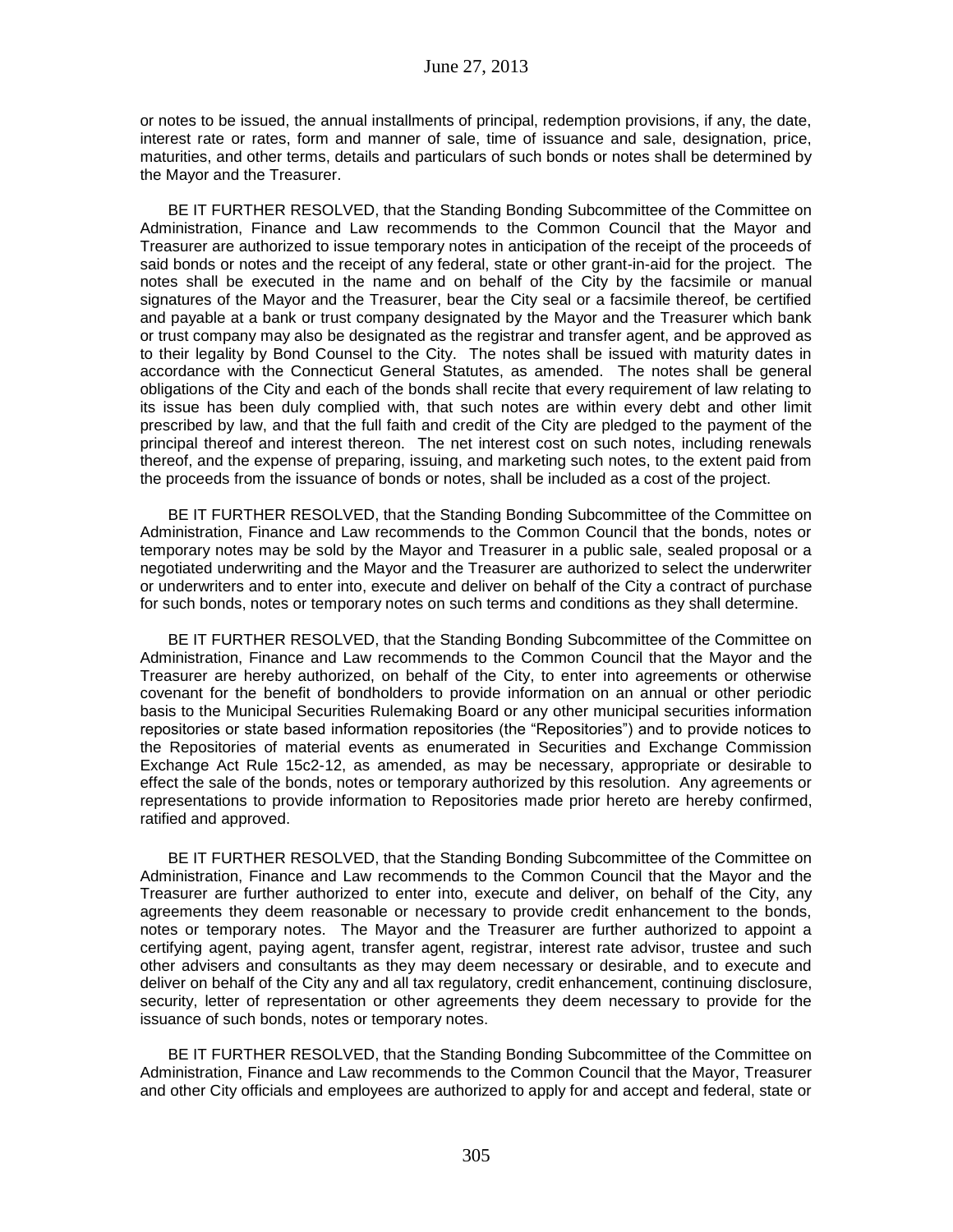other grants-in-aid for the project, and to take all actions necessary and proper to carry out the project and to issue the bonds, notes or temporary notes to finance the appropriation."

> Alderman Carlo Carlozzi, Jr. Chairman, Bonding Subcommittee of the Committee on Administration, Finance and Law

# **RESOLUTION**

#### **32375-1 RE: \$875,000 APPROPRIATION AND BOND AUTHORIZATION FOR THE CITY-WIDE PARK ADA IMPROVEMENT PROJECT**

To His Honor, the Mayor, and the Common Council of the City of New Britain: the undersigned beg leave to recommend the adoption of the following:

At a meeting of the Common Council held on June 27, 2013 on a motion by Council member Bielinski and seconded by Council member Trueworthy the following resolution was adopted:

RESOLVED, by the Common Council of the City of New Britain (the "City") on the recommendation of the Standing Bonding Subcommittee of the Committee on Administration, Finance and Law adopted at its meeting held on June 25, 2013, that the sum of \$875,000 be appropriated for the improvements to various City parks to comply with ADA requirements including but not limited to, Hungerford Park, Chesley Park, the New Britain High School tennis courts, the Willow Brook Park soccer fields and the Stanley Quarter Park soccer fields (the "Project"). The Project includes planning, design, architectural and engineering services, construction, reconstruction, site work, materials, equipment and fixtures, temporary and permanent financing costs and other costs related to the Project. To meet said appropriation and in lieu of a tax therefor, bonds, notes or temporary notes of the City be issued pursuant to Article XII of the City Charter and Chapter 109 of the Connecticut General Statutes, as amended, or any other provision of law thereto enabling, in an amount not to exceed \$875,000 or so much thereof as may be necessary after deducting grants or other sources of funds available for the Project.

BE IT FURTHER RESOLVED, that the City hereby declares its official intent under Treasury Regulation Section 1.150-2 of the Internal Revenue Code of 1986, as amended, that Project costs may be paid from temporary advances of available funds and that the City reasonably expects to reimburse any such advances from the proceeds of borrowings in an aggregate principal amount not in excess of the amount of borrowing authorized for the Project; that the Mayor and Treasurer are authorized to bind the City pursuant to such representations and agreements as they deem necessary or advisable in order to ensure and maintain the continued exemption from federal income taxation of interest on the bonds, notes or temporary notes authorized by this resolution, if issued on a tax-exempt basis, including covenants to pay rebates of investment earnings to the United States in future years. While it is anticipated that the bonds or notes will qualify as tax exempt bonds, the Mayor and the Treasurer are authorized, upon the advice of bond counsel, to issue all or any portion of the bonds or notes as bonds or notes the interest on which is includable in the gross income of the owners thereof for federal income tax purposes and it is hereby found and determined that the issuance of any such bonds or notes is in the public interest.

BE IT FURTHER RESOLVED, that the bonds or notes may be sold in a single issue or may be consolidated with other authorized but unissued bonds or notes of the City. The bonds or notes shall be issued in fully registered form, be executed in the name and on behalf of the City by the facsimile or manual signatures of the Mayor and the Treasurer, bear the City seal or a facsimile thereof, be certified and payable at a bank or trust company designated by the Mayor and the Treasurer which bank or trust company may also be designated as the registrar and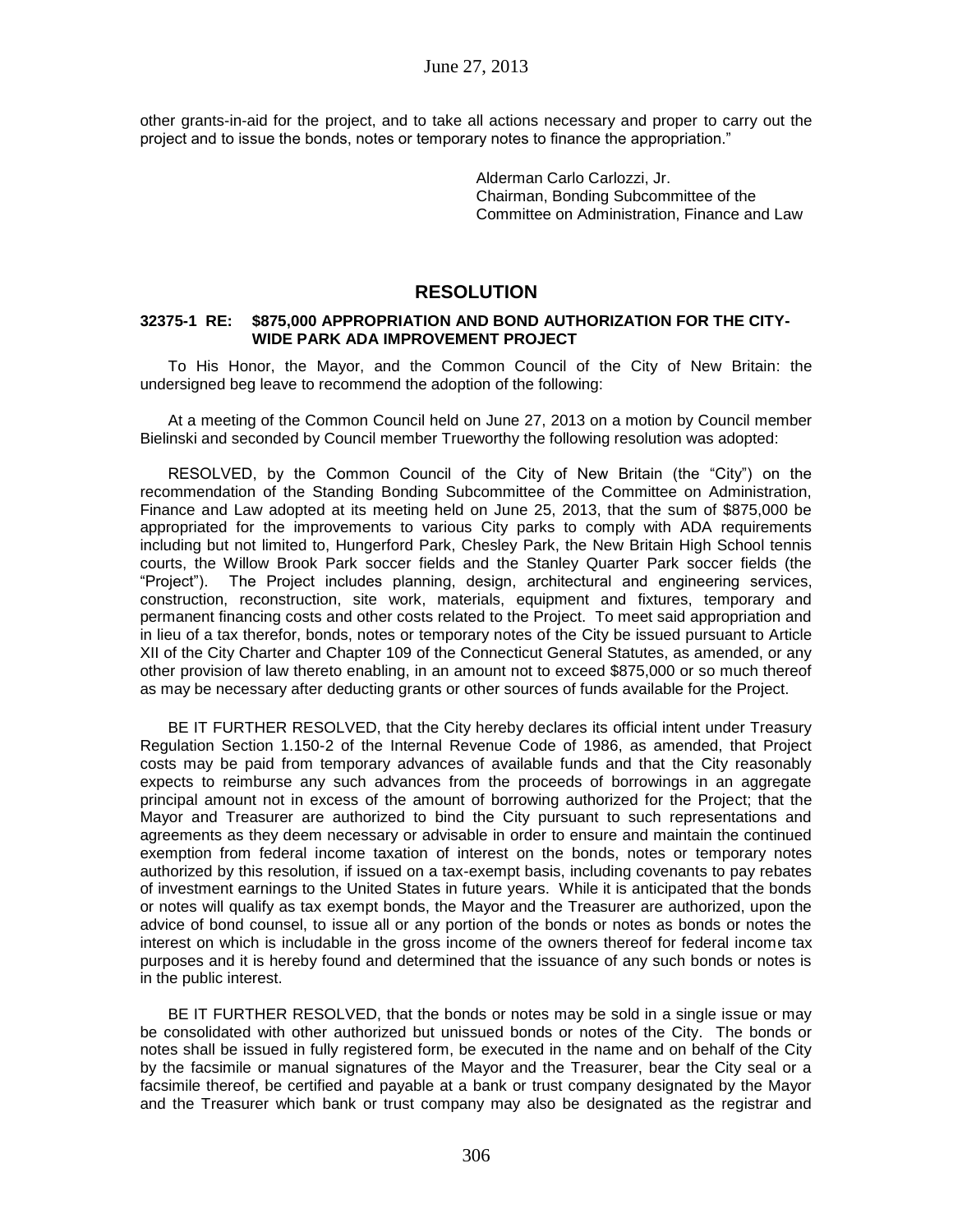transfer agent, and be approved as to their legality by Bond Counsel to the City. The bonds or notes may be issued in one or more series, shall bear such rate or rates of interest, and be issued in book entry form. The bonds or notes shall be general obligations of the City and each of the bonds or notes shall recite that every requirement of law relating to its issue has been duly complied with, that such bonds or notes are within every debt and other limit prescribed by law, and that the full faith and credit of the City are pledged to the payment of the principal thereof and interest thereon. The aggregate principal amount of bonds or notes to be issued, the annual installments of principal, redemption provisions, if any, the date, interest rate or rates, form and manner of sale, time of issuance and sale, designation, price, maturities, and other terms, details and particulars of such bonds or notes shall be determined by the Mayor and the Treasurer.

BE IT FURTHER RESOLVED, that the Mayor and Treasurer are authorized to issue temporary notes in anticipation of the receipt of the proceeds of said bonds or notes and the receipt of any federal, state or other grant-in-aid for the project. The notes shall be executed in the name and on behalf of the City by the facsimile or manual signatures of the Mayor and the Treasurer, bear the City seal or a facsimile thereof, be certified and payable at a bank or trust company designated by the Mayor and the Treasurer which bank or trust company may also be designated as the registrar and transfer agent, and be approved as to their legality by Bond Counsel to the City. The notes shall be issued with maturity dates in accordance with the Connecticut General Statutes, as amended. The notes shall be general obligations of the City and each of the bonds shall recite that every requirement of law relating to its issue has been duly complied with, that such notes are within every debt and other limit prescribed by law, and that the full faith and credit of the City are pledged to the payment of the principal thereof and interest thereon. The net interest cost on such notes, including renewals thereof, and the expense of preparing, issuing, and marketing such notes, to the extent paid from the proceeds from the issuance of bonds or notes, shall be included as a cost of the project.

BE IT FURTHER RESOLVED, that the bonds, notes or temporary notes may be sold by the Mayor and Treasurer in a public sale, sealed proposal or a negotiated underwriting and the Mayor and the Treasurer are authorized to select the underwriter or underwriters and to enter into, execute and deliver on behalf of the City a contract of purchase for such bonds, notes or temporary notes on such terms and conditions as they shall determine.

BE IT FURTHER RESOLVED, that the Mayor and the Treasurer are hereby authorized, on behalf of the City, to enter into agreements or otherwise covenant for the benefit of bondholders to provide information on an annual or other periodic basis to the Municipal Securities Rulemaking Board or any other municipal securities information repositories or state based information repositories (the "Repositories") and to provide notices to the Repositories of material events as enumerated in Securities and Exchange Commission Exchange Act Rule 15c2-12, as amended, as may be necessary, appropriate or desirable to effect the sale of the bonds, notes or temporary authorized by this resolution. Any agreements or representations to provide information to Repositories made prior hereto are hereby confirmed, ratified and approved.

BE IT FURTHER RESOLVED, that the Mayor and the Treasurer are further authorized to enter into, execute and deliver, on behalf of the City, any agreements they deem reasonable or necessary to provide credit enhancement to the bonds, notes or temporary notes. The Mayor and the Treasurer are further authorized to appoint a certifying agent, paying agent, transfer agent, registrar, interest rate advisor, trustee and such other advisers and consultants as they may deem necessary or desirable, and to execute and deliver on behalf of the City any and all tax regulatory, credit enhancement, continuing disclosure, security, letter of representation or other agreements they deem necessary to provide for the issuance of such bonds, notes or temporary notes.

BE IT FURTHER RESOLVED, that the Mayor, Treasurer and other City officials and employees are authorized to apply for and accept and federal, state or other grants-in-aid for the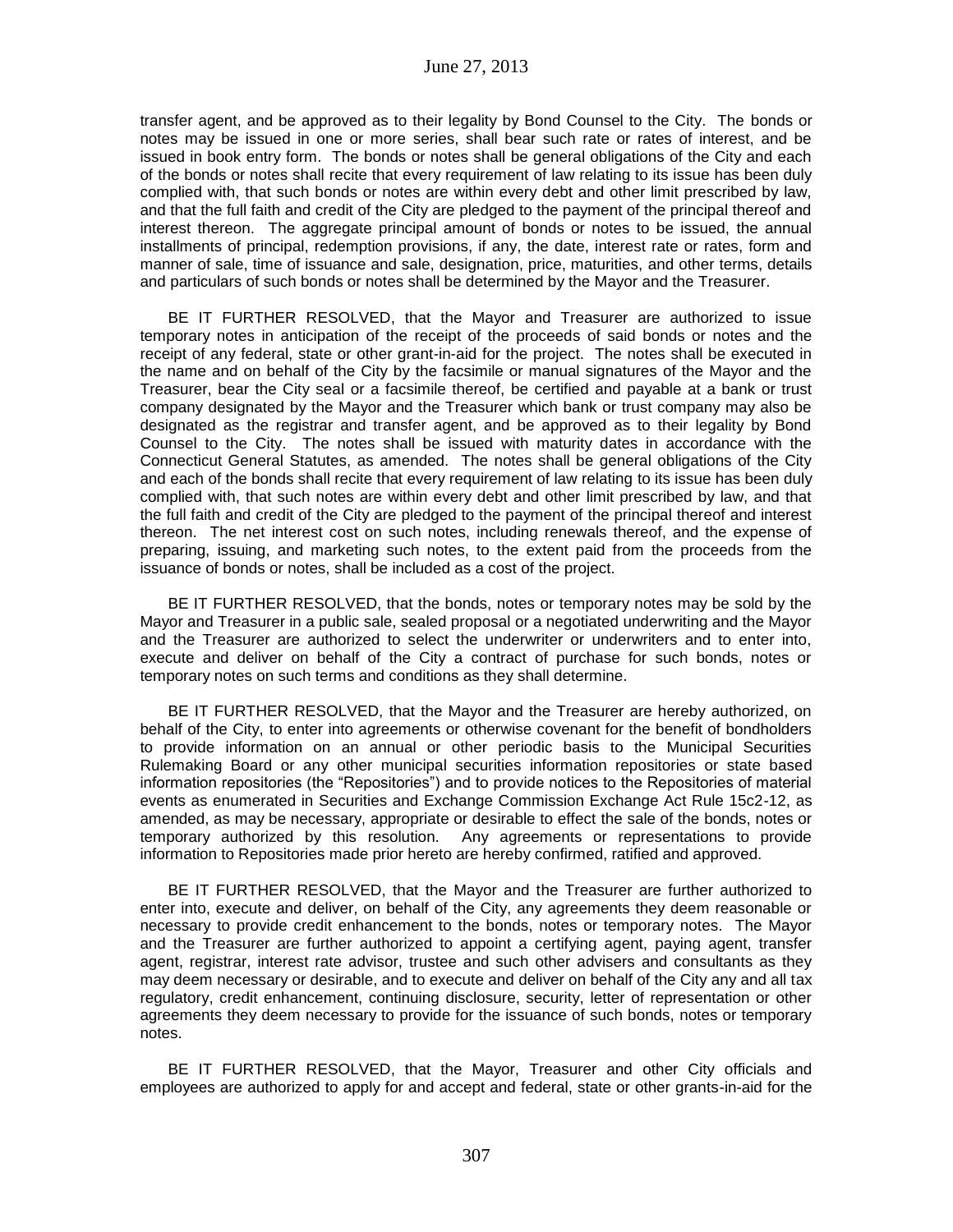project, and to take all actions necessary and proper to carry out the project and to issue the bonds, notes or temporary notes to finance the appropriation."

Alderman Carlo Carlozzi, Jr.

## **REPORT OF THE BONDING COMMITTEE**

### **32376 RE: \$825,000 APPROPRIATION AND BOND AUTHORIZATION FOR THE CITY-WIDE PARK IMPROVEMENT PROJECT**

To His Honor, the Mayor, and the Common Council of the City of New Britain: the undersigned beg leave to report the following:

At a meeting of the Standing Bonding Subcommittee of the Committee on Administration, Finance and Law of the City of New Britain (the "City") held on June 25, 2013 on a motion by Committee member Defronzo and seconded by Committee member Bielinski, the following resolution was adopted:

"RESOLVED, that the Standing Subcommittee of the Committee on Administration, Finance and Law recommends to the Common Council, that the sum of \$825,000 be appropriated for the improvements to various City parks including but not limited to, Walnut Hill/Rogers Place stairs, New Britain Stadium Improvements, North Oak Park, Stanley Quarter Park walking loop, Beehive Stadium field and relamp lights at AW Stanley Park Diamond 1 Little League field (the "Project"). The Project includes planning, design, architectural and engineering services, construction, reconstruction and site improvements, materials, equipment and fixtures, temporary and permanent financing costs and other costs related to the Project. To meet said appropriation and in lieu of a tax therefor, bonds, notes or temporary notes of the City be issued pursuant to Article XII of the City Charter and Chapter 109 of the Connecticut General Statutes, as amended, or any other provision of law thereto enabling, in an amount not to exceed \$825,000 or so much thereof as may be necessary after deducting grants or other sources of funds available for the Project.

BE IT FURTHER RESOLVED, that the Standing Bonding Subcommittee of the Committee on Administration, Finance and Law recommends to the Common Council that the City hereby declares its official intent under Treasury Regulation Section 1.150-2 of the Internal Revenue Code of 1986, as amended, that Project costs may be paid from temporary advances of available funds and that the City reasonably expects to reimburse any such advances from the proceeds of borrowings in an aggregate principal amount not in excess of the amount of borrowing authorized for the Project; that the Mayor and Treasurer are authorized to bind the City pursuant to such representations and agreements as they deem necessary or advisable in order to ensure and maintain the continued exemption from federal income taxation of interest on the bonds, notes or temporary notes authorized by this resolution, if issued on a tax-exempt basis, including covenants to pay rebates of investment earnings to the United States in future years. While it is anticipated that the bonds or notes will qualify as tax exempt bonds, the Mayor and the Treasurer are authorized, upon the advice of bond counsel, to issue all or any portion of the bonds or notes as bonds or notes the interest on which is includable in the gross income of the owners thereof for federal income tax purposes and it is hereby found and determined that the issuance of any such bonds or notes is in the public interest.

BE IT FURTHER RESOLVED, that the Standing Bonding Subcommittee of the Committee on Administration, Finance and Law recommends to the Common Council that the bonds or notes may be sold in a single issue or may be consolidated with other authorized but unissued bonds or notes of the City. The bonds or notes shall be issued in fully registered form, be executed in the name and on behalf of the City by the facsimile or manual signatures of the Mayor and the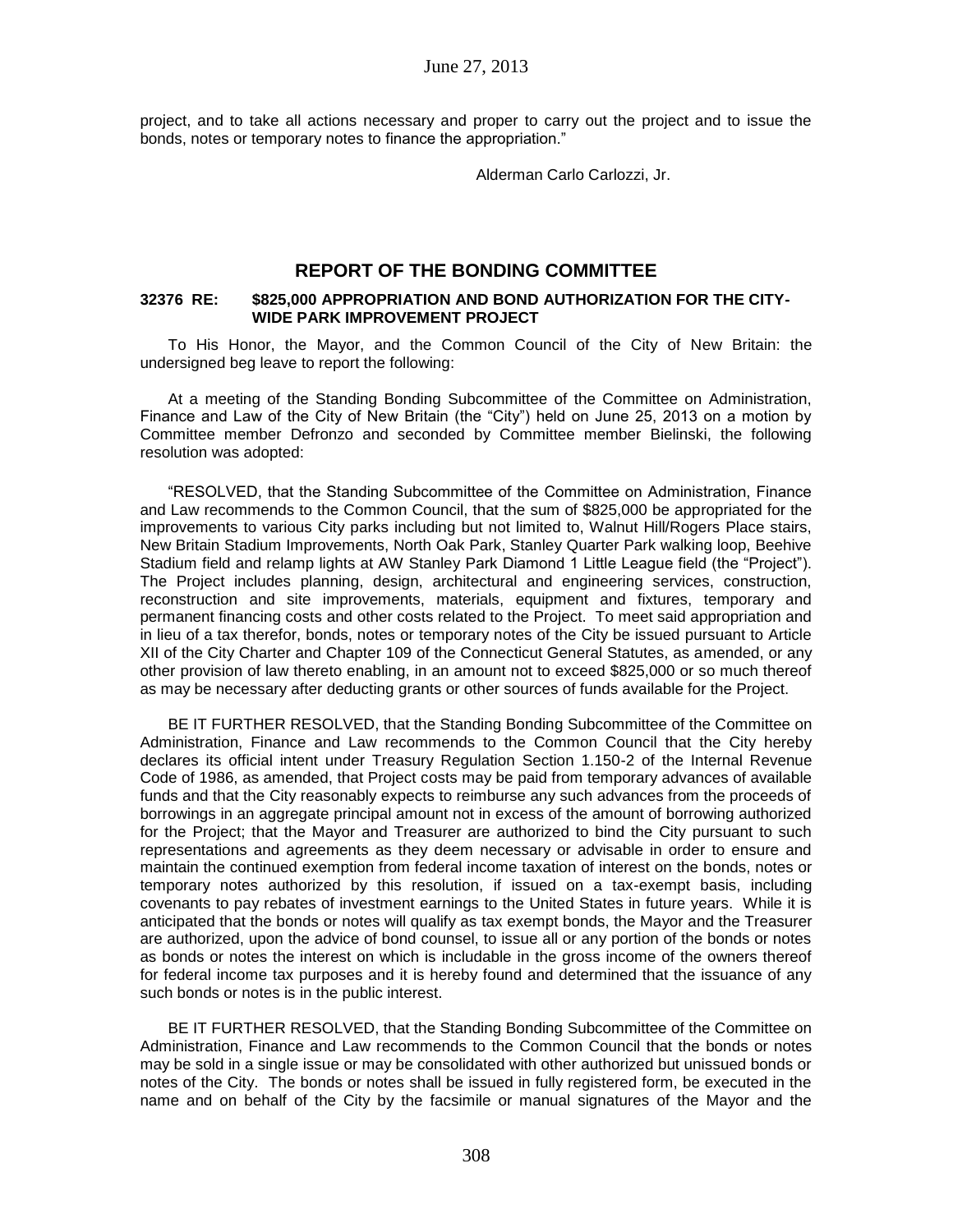Treasurer, bear the City seal or a facsimile thereof, be certified and payable at a bank or trust company designated by the Mayor and the Treasurer which bank or trust company may also be designated as the registrar and transfer agent, and be approved as to their legality by Bond Counsel to the City. The bonds or notes may be issued in one or more series, shall bear such rate or rates of interest, and be issued in book entry form. The bonds or notes shall be general obligations of the City and each of the bonds or notes shall recite that every requirement of law relating to its issue has been duly complied with, that such bonds or notes are within every debt and other limit prescribed by law, and that the full faith and credit of the City are pledged to the payment of the principal thereof and interest thereon. The aggregate principal amount of bonds or notes to be issued, the annual installments of principal, redemption provisions, if any, the date, interest rate or rates, form and manner of sale, time of issuance and sale, designation, price, maturities, and other terms, details and particulars of such bonds or notes shall be determined by the Mayor and the Treasurer.

BE IT FURTHER RESOLVED, that the Standing Bonding Subcommittee of the Committee on Administration, Finance and Law recommends to the Common Council that the Mayor and Treasurer are authorized to issue temporary notes in anticipation of the receipt of the proceeds of said bonds or notes and the receipt of any federal, state or other grant-in-aid for the project. The notes shall be executed in the name and on behalf of the City by the facsimile or manual signatures of the Mayor and the Treasurer, bear the City seal or a facsimile thereof, be certified and payable at a bank or trust company designated by the Mayor and the Treasurer which bank or trust company may also be designated as the registrar and transfer agent, and be approved as to their legality by Bond Counsel to the City. The notes shall be issued with maturity dates in accordance with the Connecticut General Statutes, as amended. The notes shall be general obligations of the City and each of the bonds shall recite that every requirement of law relating to its issue has been duly complied with, that such notes are within every debt and other limit prescribed by law, and that the full faith and credit of the City are pledged to the payment of the principal thereof and interest thereon. The net interest cost on such notes, including renewals thereof, and the expense of preparing, issuing, and marketing such notes, to the extent paid from the proceeds from the issuance of bonds or notes, shall be included as a cost of the project.

BE IT FURTHER RESOLVED, that the Standing Bonding Subcommittee of the Committee on Administration, Finance and Law recommends to the Common Council that the bonds, notes or temporary notes may be sold by the Mayor and Treasurer in a public sale, sealed proposal or a negotiated underwriting and the Mayor and the Treasurer are authorized to select the underwriter or underwriters and to enter into, execute and deliver on behalf of the City a contract of purchase for such bonds, notes or temporary notes on such terms and conditions as they shall determine.

BE IT FURTHER RESOLVED, that the Standing Bonding Subcommittee of the Committee on Administration, Finance and Law recommends to the Common Council that the Mayor and the Treasurer are hereby authorized, on behalf of the City, to enter into agreements or otherwise covenant for the benefit of bondholders to provide information on an annual or other periodic basis to the Municipal Securities Rulemaking Board or any other municipal securities information repositories or state based information repositories (the "Repositories") and to provide notices to the Repositories of material events as enumerated in Securities and Exchange Commission Exchange Act Rule 15c2-12, as amended, as may be necessary, appropriate or desirable to effect the sale of the bonds, notes or temporary authorized by this resolution. Any agreements or representations to provide information to Repositories made prior hereto are hereby confirmed, ratified and approved.

BE IT FURTHER RESOLVED, that the Standing Bonding Subcommittee of the Committee on Administration, Finance and Law recommends to the Common Council that the Mayor and the Treasurer are further authorized to enter into, execute and deliver, on behalf of the City, any agreements they deem reasonable or necessary to provide credit enhancement to the bonds, notes or temporary notes. The Mayor and the Treasurer are further authorized to appoint a certifying agent, paying agent, transfer agent, registrar, interest rate advisor, trustee and such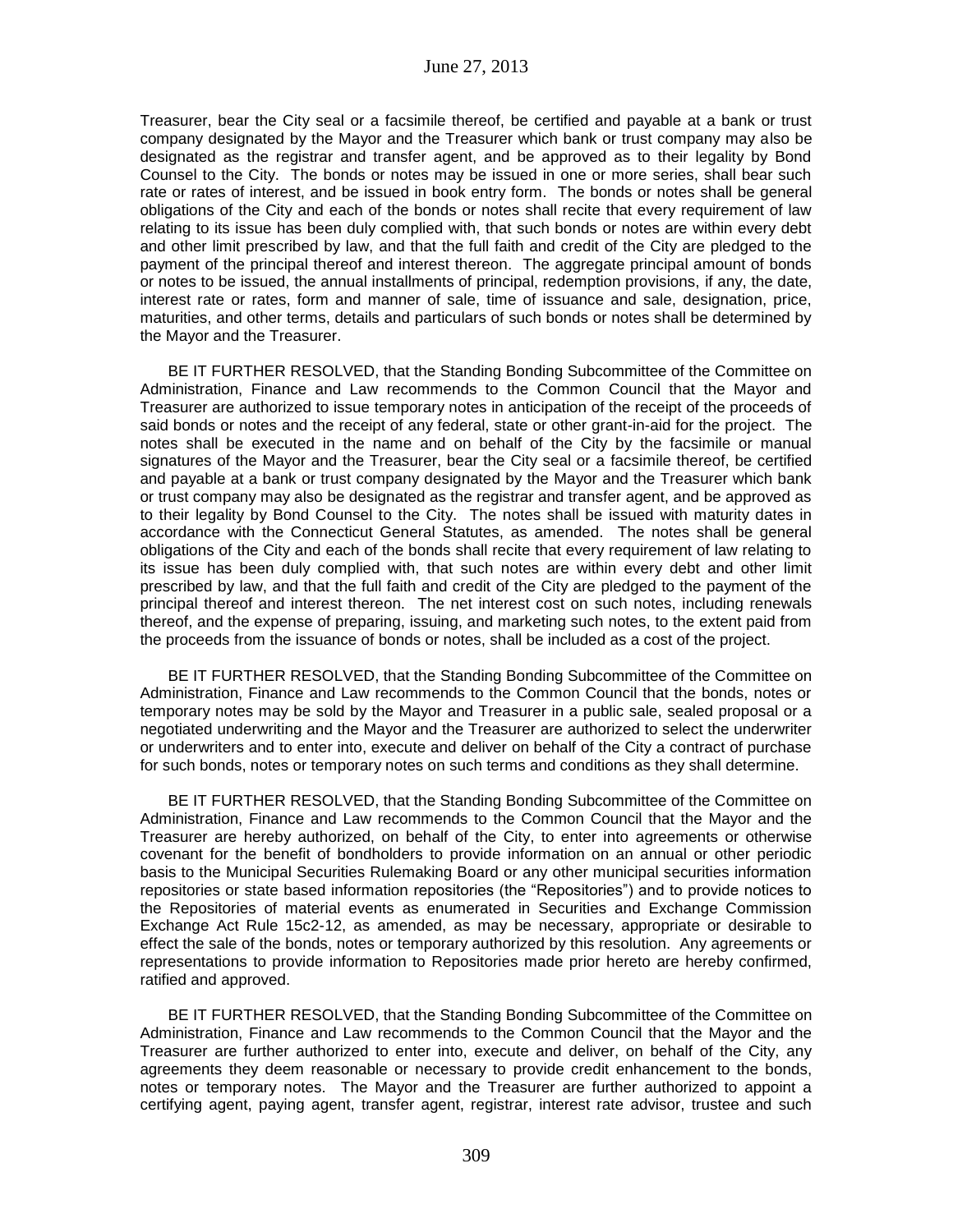other advisers and consultants as they may deem necessary or desirable, and to execute and deliver on behalf of the City any and all tax regulatory, credit enhancement, continuing disclosure, security, letter of representation or other agreements they deem necessary to provide for the issuance of such bonds, notes or temporary notes.

BE IT FURTHER RESOLVED, that the Standing Bonding Subcommittee of the Committee on Administration, Finance and Law recommends to the Common Council that the Mayor, Treasurer and other City officials and employees are authorized to apply for and accept and federal, state or other grants-in-aid for the project, and to take all actions necessary and proper to carry out the project and to issue the bonds, notes or temporary notes to finance the appropriation."

Alderman Michael Trueworthy

# **RESOLUTION**

## **32376-1 RE: \$825,000 APPROPRIATION AND BOND AUTHORIZATION FOR THE CITY-WIDE PARK IMPROVEMENT PROJECT**

To His Honor, the Mayor, and the Common Council of the City of New Britain: the undersigned beg leave to recommend the adoption of the following:

At a meeting of the Common Council held on June 27, 2013 on a motion by Council member Bielinski and seconded by Council member Trueworthy the following resolution was adopted:

RESOLVED, by the Common Council of the City of New Britain (the "City") on the recommendation of the Standing Bonding Subcommittee of the Committee on Administration, Finance and Law adopted at its meeting held on June 25, 2013, that the sum of \$825,000 be appropriated for the improvements to various City parks including but not limited to, Walnut Hill/Rogers Place stairs, New Britain Stadium Improvements, North Oak Park, Stanley Quarter Park walking loop, Beehive Stadium field and relamp lights at AW Stanley Park Diamond 1 Little League field (the "Project"). The Project includes planning, design, architectural and engineering services, construction reconstruction and site improvements, materials, equipment and fixtures, temporary and permanent financing costs and other costs related to the Project. To meet said appropriation and in lieu of a tax therefor, bonds, notes or temporary notes of the City be issued pursuant to Article XII of the City Charter and Chapter 109 of the Connecticut General Statutes, as amended, or any other provision of law thereto enabling, in an amount not to exceed \$825,000 or so much thereof as may be necessary after deducting grants or other sources of funds available for the Project.

BE IT FURTHER RESOLVED, that the City hereby declares its official intent under Treasury Regulation Section 1.150-2 of the Internal Revenue Code of 1986, as amended, that Project costs may be paid from temporary advances of available funds and that the City reasonably expects to reimburse any such advances from the proceeds of borrowings in an aggregate principal amount not in excess of the amount of borrowing authorized for the Project; that the Mayor and Treasurer are authorized to bind the City pursuant to such representations and agreements as they deem necessary or advisable in order to ensure and maintain the continued exemption from federal income taxation of interest on the bonds, notes or temporary notes authorized by this resolution, if issued on a tax-exempt basis, including covenants to pay rebates of investment earnings to the United States in future years. While it is anticipated that the bonds or notes will qualify as tax exempt bonds, the Mayor and the Treasurer are authorized, upon the advice of bond counsel, to issue all or any portion of the bonds or notes as bonds or notes the interest on which is includable in the gross income of the owners thereof for federal income tax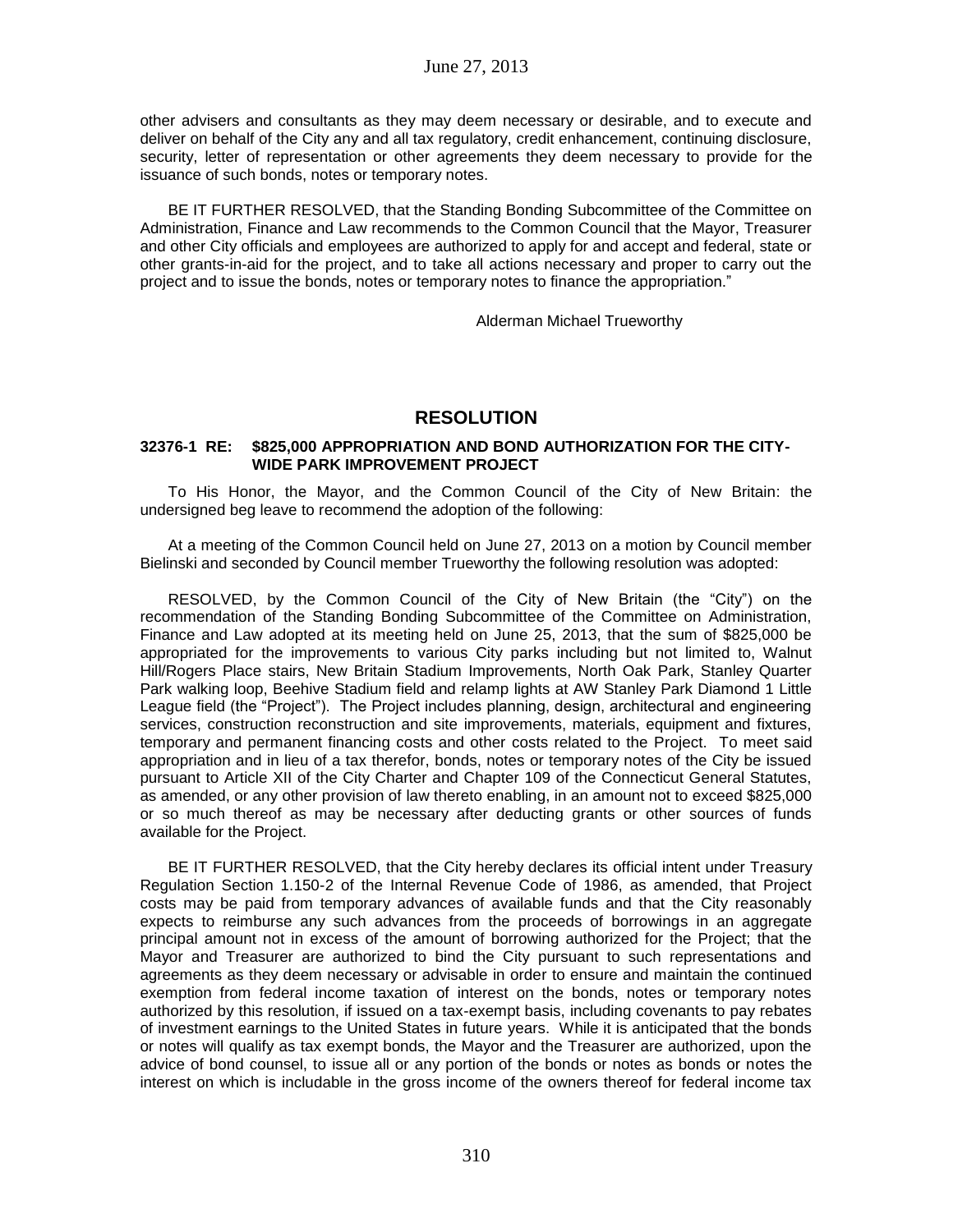purposes and it is hereby found and determined that the issuance of any such bonds or notes is in the public interest.

BE IT FURTHER RESOLVED, that the bonds or notes may be sold in a single issue or may be consolidated with other authorized but unissued bonds or notes of the City. The bonds or notes shall be issued in fully registered form, be executed in the name and on behalf of the City by the facsimile or manual signatures of the Mayor and the Treasurer, bear the City seal or a facsimile thereof, be certified and payable at a bank or trust company designated by the Mayor and the Treasurer which bank or trust company may also be designated as the registrar and transfer agent, and be approved as to their legality by Bond Counsel to the City. The bonds or notes may be issued in one or more series, shall bear such rate or rates of interest, and be issued in book entry form. The bonds or notes shall be general obligations of the City and each of the bonds or notes shall recite that every requirement of law relating to its issue has been duly complied with, that such bonds or notes are within every debt and other limit prescribed by law, and that the full faith and credit of the City are pledged to the payment of the principal thereof and interest thereon. The aggregate principal amount of bonds or notes to be issued, the annual installments of principal, redemption provisions, if any, the date, interest rate or rates, form and manner of sale, time of issuance and sale, designation, price, maturities, and other terms, details and particulars of such bonds or notes shall be determined by the Mayor and the Treasurer.

BE IT FURTHER RESOLVED, that the Mayor and Treasurer are authorized to issue temporary notes in anticipation of the receipt of the proceeds of said bonds or notes and the receipt of any federal, state or other grant-in-aid for the project. The notes shall be executed in the name and on behalf of the City by the facsimile or manual signatures of the Mayor and the Treasurer, bear the City seal or a facsimile thereof, be certified and payable at a bank or trust company designated by the Mayor and the Treasurer which bank or trust company may also be designated as the registrar and transfer agent, and be approved as to their legality by Bond Counsel to the City. The notes shall be issued with maturity dates in accordance with the Connecticut General Statutes, as amended. The notes shall be general obligations of the City and each of the bonds shall recite that every requirement of law relating to its issue has been duly complied with, that such notes are within every debt and other limit prescribed by law, and that the full faith and credit of the City are pledged to the payment of the principal thereof and interest thereon. The net interest cost on such notes, including renewals thereof, and the expense of preparing, issuing, and marketing such notes, to the extent paid from the proceeds from the issuance of bonds or notes, shall be included as a cost of the project.

BE IT FURTHER RESOLVED, that the bonds, notes or temporary notes may be sold by the Mayor and Treasurer in a public sale, sealed proposal or a negotiated underwriting and the Mayor and the Treasurer are authorized to select the underwriter or underwriters and to enter into, execute and deliver on behalf of the City a contract of purchase for such bonds, notes or temporary notes on such terms and conditions as they shall determine.

BE IT FURTHER RESOLVED, that the Mayor and the Treasurer are hereby authorized, on behalf of the City, to enter into agreements or otherwise covenant for the benefit of bondholders to provide information on an annual or other periodic basis to the Municipal Securities Rulemaking Board or any other municipal securities information repositories or state based information repositories (the "Repositories") and to provide notices to the Repositories of material events as enumerated in Securities and Exchange Commission Exchange Act Rule 15c2-12, as amended, as may be necessary, appropriate or desirable to effect the sale of the bonds, notes or temporary authorized by this resolution. Any agreements or representations to provide information to Repositories made prior hereto are hereby confirmed, ratified and approved.

BE IT FURTHER RESOLVED, that the Mayor and the Treasurer are further authorized to enter into, execute and deliver, on behalf of the City, any agreements they deem reasonable or necessary to provide credit enhancement to the bonds, notes or temporary notes. The Mayor and the Treasurer are further authorized to appoint a certifying agent, paying agent, transfer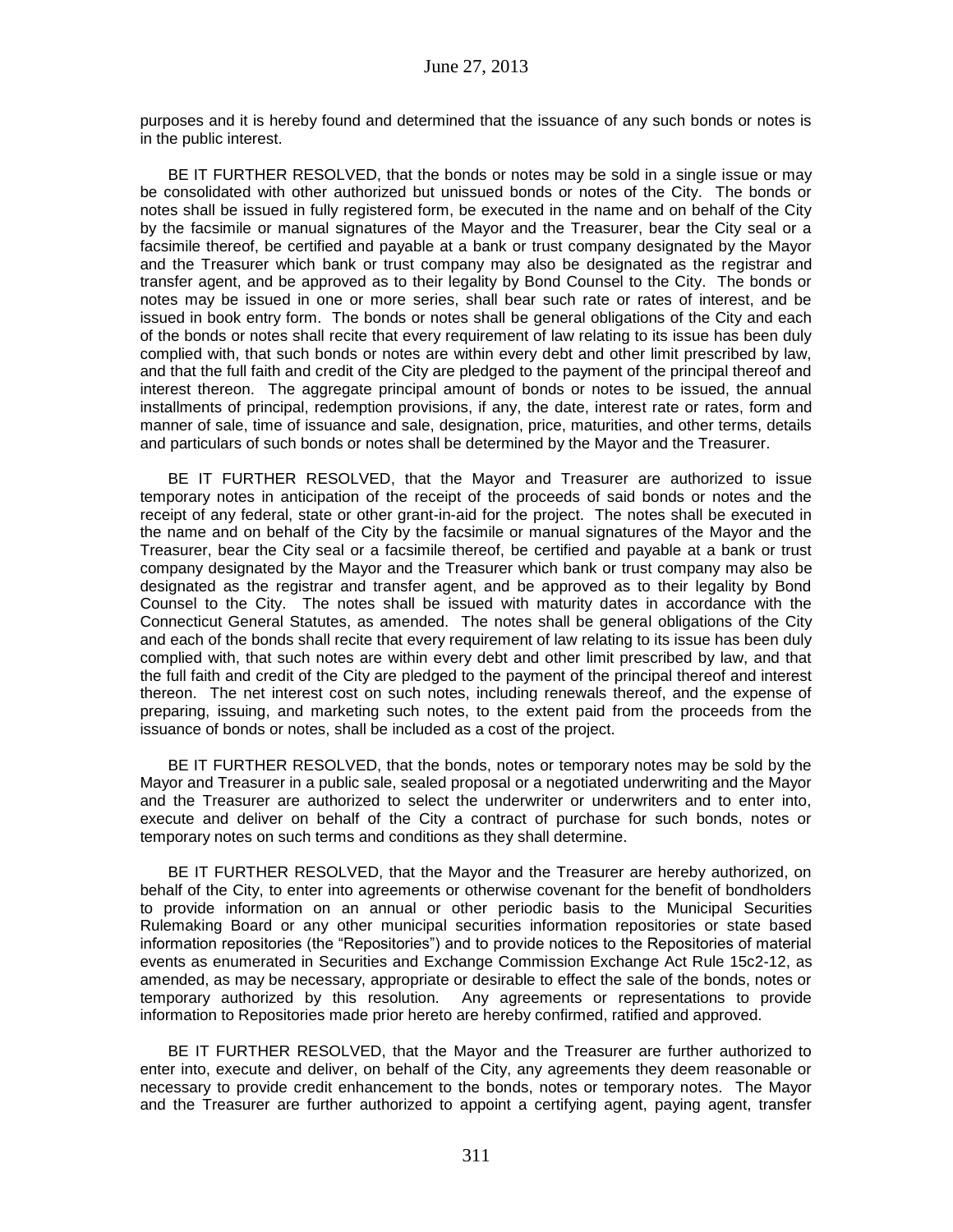agent, registrar, interest rate advisor, trustee and such other advisers and consultants as they may deem necessary or desirable, and to execute and deliver on behalf of the City any and all tax regulatory, credit enhancement, continuing disclosure, security, letter of representation or other agreements they deem necessary to provide for the issuance of such bonds, notes or temporary notes.

BE IT FURTHER RESOLVED, that the Mayor, Treasurer and other City officials and employees are authorized to apply for and accept and federal, state or other grants-in-aid for the project, and to take all actions necessary and proper to carry out the project and to issue the bonds, notes or temporary notes to finance the appropriation."

Alderman Carlo Carlozzi, Jr.

# **REPORT OF THE BONDING COMMITTEE**

### **32377 RE: \$940,000 APPROPRIATION AND BOND AUTHORIZATION FOR THE BEEHIVE STADIUM IMPROVEMENT PROJECT**

To His Honor, the Mayor, and the Common Council of the City of New Britain: the undersigned beg leave to report the following:

At a meeting of the Standing Bonding Subcommittee of the Committee on Administration, Finance and Law of the City of New Britain (the "City") held on June 25, 2013 on a motion by Committee member DeFronzo and seconded by Committee member Bielinski the following resolution was adopted:

"RESOLVED, that the Standing Subcommittee of the Committee on Administration, Finance and Law recommends to the Common Council, that the sum of \$940,000 be appropriated for the improvements to Beehive Stadium, including, but not limited to, bleacher repairs, field improvements, ADA renovations and building repairs (the "Project"). The Project includes planning, design, architectural and engineering services, construction, reconstruction, site work, materials, equipment and fixtures, temporary and permanent financing costs and other costs related to the Project. To meet said appropriation and in lieu of a tax therefor, bonds, notes or temporary notes of the City be issued pursuant to Article XII of the City Charter and Chapter 109 of the Connecticut General Statutes, as amended, or any other provision of law thereto enabling, in an amount not to exceed \$940,000 or so much thereof as may be necessary after deducting grants or other sources of funds available for the Project.

BE IT FURTHER RESOLVED, that the Standing Bonding Subcommittee of the Committee on Administration, Finance and Law recommends to the Common Council that the City hereby declares its official intent under Treasury Regulation Section 1.150-2 of the Internal Revenue Code of 1986, as amended, that Project costs may be paid from temporary advances of available funds and that the City reasonably expects to reimburse any such advances from the proceeds of borrowings in an aggregate principal amount not in excess of the amount of borrowing authorized for the Project; that the Mayor and Treasurer are authorized to bind the City pursuant to such representations and agreements as they deem necessary or advisable in order to ensure and maintain the continued exemption from federal income taxation of interest on the bonds, notes or temporary notes authorized by this resolution, if issued on a tax-exempt basis, including covenants to pay rebates of investment earnings to the United States in future years. While it is anticipated that the bonds or notes will qualify as tax exempt bonds, the Mayor and the Treasurer are authorized, upon the advice of bond counsel, to issue all or any portion of the bonds or notes as bonds or notes the interest on which is includable in the gross income of the owners thereof for federal income tax purposes and it is hereby found and determined that the issuance of any such bonds or notes is in the public interest.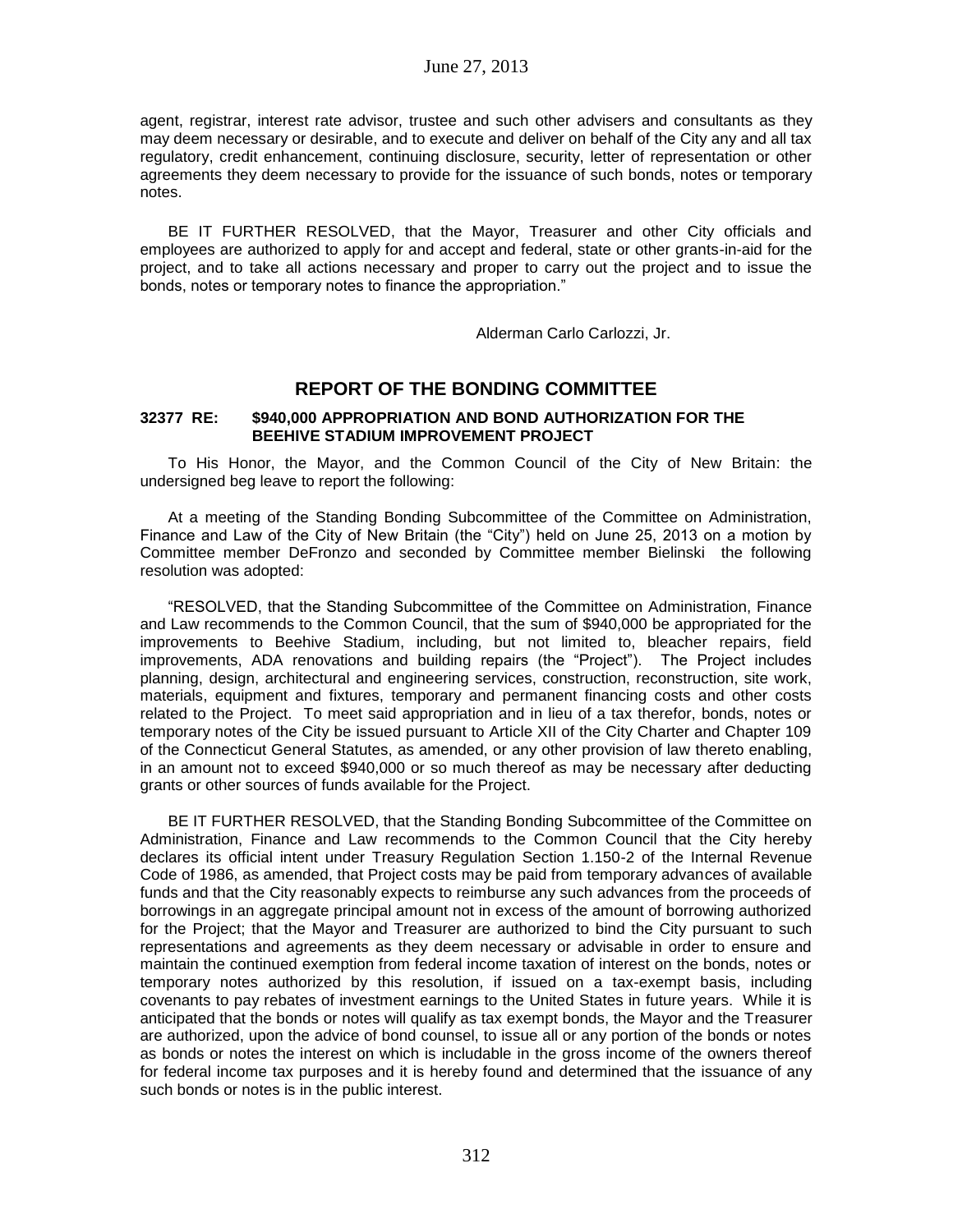BE IT FURTHER RESOLVED, that the Standing Bonding Subcommittee of the Committee on Administration, Finance and Law recommends to the Common Council that the bonds or notes may be sold in a single issue or may be consolidated with other authorized but unissued bonds or notes of the City. The bonds or notes shall be issued in fully registered form, be executed in the name and on behalf of the City by the facsimile or manual signatures of the Mayor and the Treasurer, bear the City seal or a facsimile thereof, be certified and payable at a bank or trust company designated by the Mayor and the Treasurer which bank or trust company may also be designated as the registrar and transfer agent, and be approved as to their legality by Bond Counsel to the City. The bonds or notes may be issued in one or more series, shall bear such rate or rates of interest, and be issued in book entry form. The bonds or notes shall be general obligations of the City and each of the bonds or notes shall recite that every requirement of law relating to its issue has been duly complied with, that such bonds or notes are within every debt and other limit prescribed by law, and that the full faith and credit of the City are pledged to the payment of the principal thereof and interest thereon. The aggregate principal amount of bonds or notes to be issued, the annual installments of principal, redemption provisions, if any, the date, interest rate or rates, form and manner of sale, time of issuance and sale, designation, price, maturities, and other terms, details and particulars of such bonds or notes shall be determined by the Mayor and the Treasurer.

BE IT FURTHER RESOLVED, that the Standing Bonding Subcommittee of the Committee on Administration, Finance and Law recommends to the Common Council that the Mayor and Treasurer are authorized to issue temporary notes in anticipation of the receipt of the proceeds of said bonds or notes and the receipt of any federal, state or other grant-in-aid for the project. The notes shall be executed in the name and on behalf of the City by the facsimile or manual signatures of the Mayor and the Treasurer, bear the City seal or a facsimile thereof, be certified and payable at a bank or trust company designated by the Mayor and the Treasurer which bank or trust company may also be designated as the registrar and transfer agent, and be approved as to their legality by Bond Counsel to the City. The notes shall be issued with maturity dates in accordance with the Connecticut General Statutes, as amended. The notes shall be general obligations of the City and each of the bonds shall recite that every requirement of law relating to its issue has been duly complied with, that such notes are within every debt and other limit prescribed by law, and that the full faith and credit of the City are pledged to the payment of the principal thereof and interest thereon. The net interest cost on such notes, including renewals thereof, and the expense of preparing, issuing, and marketing such notes, to the extent paid from the proceeds from the issuance of bonds or notes, shall be included as a cost of the project.

BE IT FURTHER RESOLVED, that the Standing Bonding Subcommittee of the Committee on Administration, Finance and Law recommends to the Common Council that the bonds, notes or temporary notes may be sold by the Mayor and Treasurer in a public sale, sealed proposal or a negotiated underwriting and the Mayor and the Treasurer are authorized to select the underwriter or underwriters and to enter into, execute and deliver on behalf of the City a contract of purchase for such bonds, notes or temporary notes on such terms and conditions as they shall determine.

BE IT FURTHER RESOLVED, that the Standing Bonding Subcommittee of the Committee on Administration, Finance and Law recommends to the Common Council that the Mayor and the Treasurer are hereby authorized, on behalf of the City, to enter into agreements or otherwise covenant for the benefit of bondholders to provide information on an annual or other periodic basis to the Municipal Securities Rulemaking Board or any other municipal securities information repositories or state based information repositories (the "Repositories") and to provide notices to the Repositories of material events as enumerated in Securities and Exchange Commission Exchange Act Rule 15c2-12, as amended, as may be necessary, appropriate or desirable to effect the sale of the bonds, notes or temporary authorized by this resolution. Any agreements or representations to provide information to Repositories made prior hereto are hereby confirmed, ratified and approved.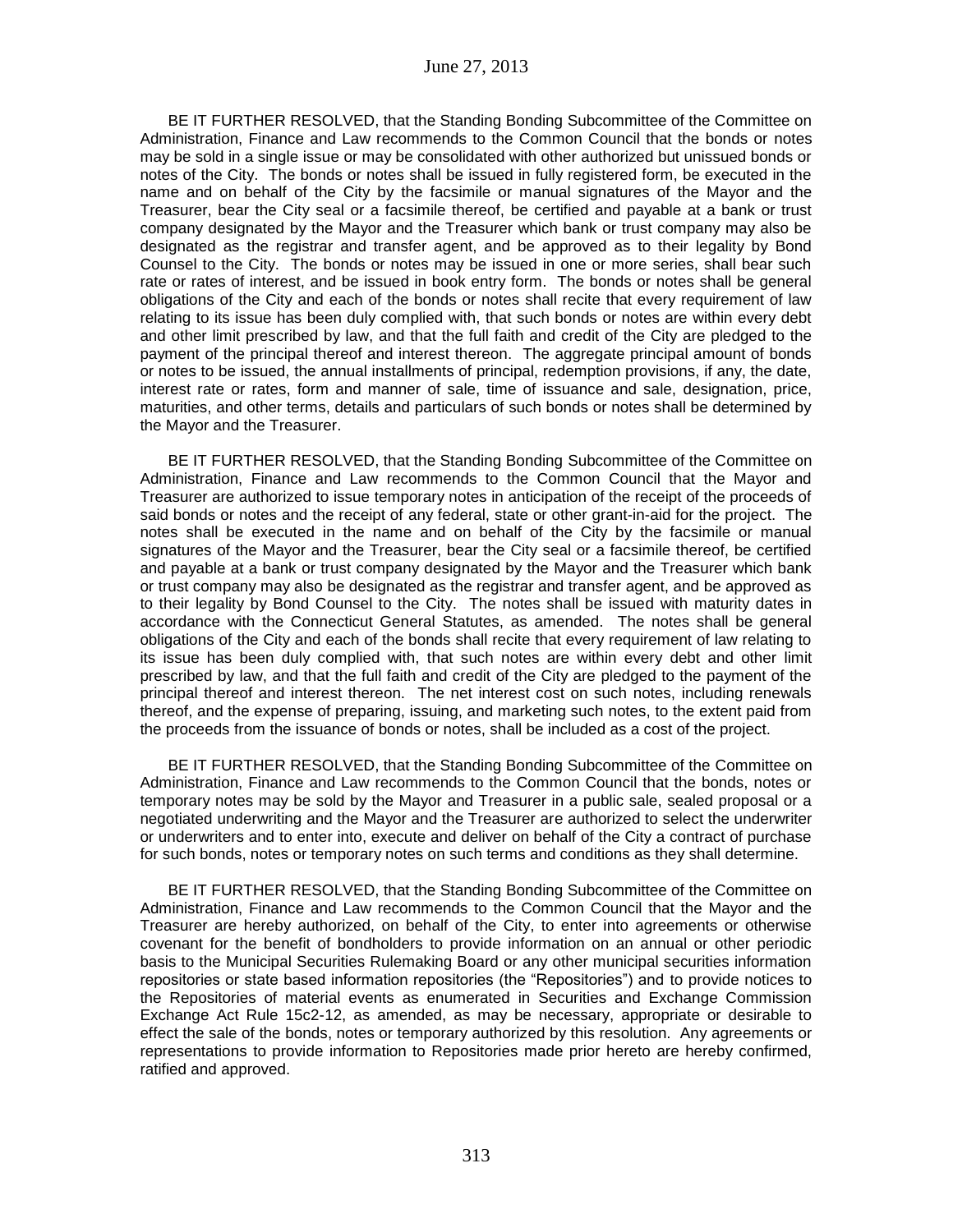BE IT FURTHER RESOLVED, that the Standing Bonding Subcommittee of the Committee on Administration, Finance and Law recommends to the Common Council that the Mayor and the Treasurer are further authorized to enter into, execute and deliver, on behalf of the City, any agreements they deem reasonable or necessary to provide credit enhancement to the bonds, notes or temporary notes. The Mayor and the Treasurer are further authorized to appoint a certifying agent, paying agent, transfer agent, registrar, interest rate advisor, trustee and such other advisers and consultants as they may deem necessary or desirable, and to execute and deliver on behalf of the City any and all tax regulatory, credit enhancement, continuing disclosure, security, letter of representation or other agreements they deem necessary to provide for the issuance of such bonds, notes or temporary notes.

BE IT FURTHER RESOLVED, that the Standing Bonding Subcommittee of the Committee on Administration, Finance and Law recommends to the Common Council that the Mayor, Treasurer and other City officials and employees are authorized to apply for and accept and federal, state or other grants-in-aid for the project, and to take all actions necessary and proper to carry out the project and to issue the bonds, notes or temporary notes to finance the appropriation."

> Alderman Carlo Carlozzi, Jr. Chairman, Bonding Subcommittee of the Committee on Administration, Finance and Law

# **RESOLUTION**

### **32377-1 RE: \$940,000 APPROPRIATION AND BOND AUTHORIZATION FOR THE BEEHIVE STADIUM IMPROVEMENT PROJECT**

To His Honor, the Mayor, and the Common Council of the City of New Britain: the undersigned beg leave to recommend the adoption of the following:

At a meeting of the Common Council held on June 27, 2013 on a motion by Council member Bielinski and seconded by Council member Trueworthy the following resolution was adopted:

RESOLVED, by the Common Council of the City of New Britain (the "City") on the recommendation of the Standing Bonding Subcommittee of the Committee on Administration, Finance and Law adopted at its meeting held on June 25, 2013, that the sum of \$940,000 be appropriated for the improvements to Beehive Stadium, including, but not limited to, bleacher repairs, field improvements, ADA renovations and building repairs (the "Project"). The Project includes planning, design, architectural and engineering services, construction, reconstruction, site work, materials, equipment and fixtures, temporary and permanent financing costs and other costs related to the Project. To meet said appropriation and in lieu of a tax therefor, bonds, notes or temporary notes of the City be issued pursuant to Article XII of the City Charter and Chapter 109 of the Connecticut General Statutes, as amended, or any other provision of law thereto enabling, in an amount not to exceed \$940,000 or so much thereof as may be necessary after deducting grants or other sources of funds available for the Project.

BE IT FURTHER RESOLVED, that the City hereby declares its official intent under Treasury Regulation Section 1.150-2 of the Internal Revenue Code of 1986, as amended, that Project costs may be paid from temporary advances of available funds and that the City reasonably expects to reimburse any such advances from the proceeds of borrowings in an aggregate principal amount not in excess of the amount of borrowing authorized for the Project; that the Mayor and Treasurer are authorized to bind the City pursuant to such representations and agreements as they deem necessary or advisable in order to ensure and maintain the continued exemption from federal income taxation of interest on the bonds, notes or temporary notes authorized by this resolution, if issued on a tax-exempt basis, including covenants to pay rebates of investment earnings to the United States in future years. While it is anticipated that the bonds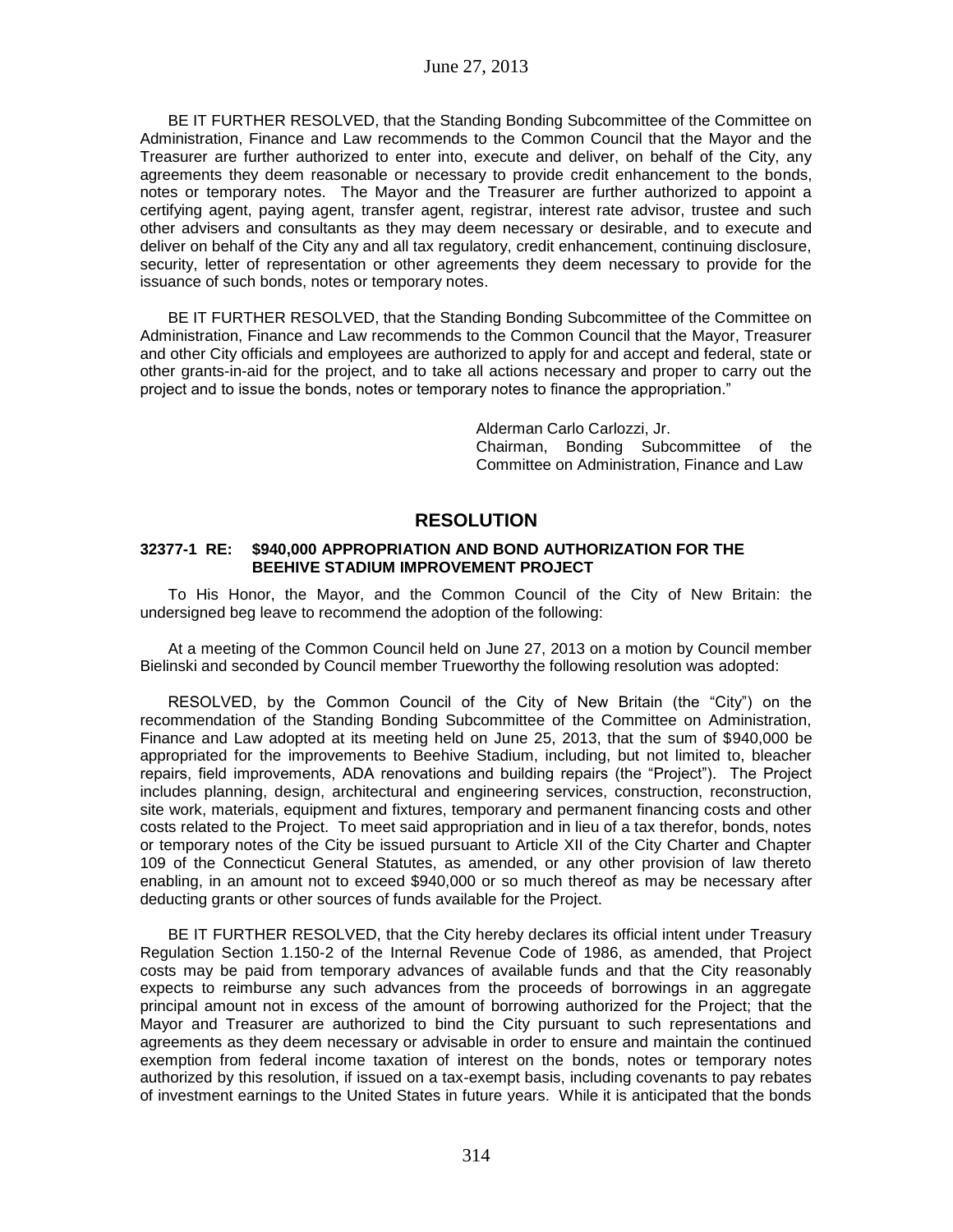or notes will qualify as tax exempt bonds, the Mayor and the Treasurer are authorized, upon the advice of bond counsel, to issue all or any portion of the bonds or notes as bonds or notes the interest on which is includable in the gross income of the owners thereof for federal income tax purposes and it is hereby found and determined that the issuance of any such bonds or notes is in the public interest.

BE IT FURTHER RESOLVED, that the bonds or notes may be sold in a single issue or may be consolidated with other authorized but unissued bonds or notes of the City. The bonds or notes shall be issued in fully registered form, be executed in the name and on behalf of the City by the facsimile or manual signatures of the Mayor and the Treasurer, bear the City seal or a facsimile thereof, be certified and payable at a bank or trust company designated by the Mayor and the Treasurer which bank or trust company may also be designated as the registrar and transfer agent, and be approved as to their legality by Bond Counsel to the City. The bonds or notes may be issued in one or more series, shall bear such rate or rates of interest, and be issued in book entry form. The bonds or notes shall be general obligations of the City and each of the bonds or notes shall recite that every requirement of law relating to its issue has been duly complied with, that such bonds or notes are within every debt and other limit prescribed by law, and that the full faith and credit of the City are pledged to the payment of the principal thereof and interest thereon. The aggregate principal amount of bonds or notes to be issued, the annual installments of principal, redemption provisions, if any, the date, interest rate or rates, form and manner of sale, time of issuance and sale, designation, price, maturities, and other terms, details and particulars of such bonds or notes shall be determined by the Mayor and the Treasurer.

BE IT FURTHER RESOLVED, that the Mayor and Treasurer are authorized to issue temporary notes in anticipation of the receipt of the proceeds of said bonds or notes and the receipt of any federal, state or other grant-in-aid for the project. The notes shall be executed in the name and on behalf of the City by the facsimile or manual signatures of the Mayor and the Treasurer, bear the City seal or a facsimile thereof, be certified and payable at a bank or trust company designated by the Mayor and the Treasurer which bank or trust company may also be designated as the registrar and transfer agent, and be approved as to their legality by Bond Counsel to the City. The notes shall be issued with maturity dates in accordance with the Connecticut General Statutes, as amended. The notes shall be general obligations of the City and each of the bonds shall recite that every requirement of law relating to its issue has been duly complied with, that such notes are within every debt and other limit prescribed by law, and that the full faith and credit of the City are pledged to the payment of the principal thereof and interest thereon. The net interest cost on such notes, including renewals thereof, and the expense of preparing, issuing, and marketing such notes, to the extent paid from the proceeds from the issuance of bonds or notes, shall be included as a cost of the project.

BE IT FURTHER RESOLVED, that the bonds, notes or temporary notes may be sold by the Mayor and Treasurer in a public sale, sealed proposal or a negotiated underwriting and the Mayor and the Treasurer are authorized to select the underwriter or underwriters and to enter into, execute and deliver on behalf of the City a contract of purchase for such bonds, notes or temporary notes on such terms and conditions as they shall determine.

BE IT FURTHER RESOLVED, that the Mayor and the Treasurer are hereby authorized, on behalf of the City, to enter into agreements or otherwise covenant for the benefit of bondholders to provide information on an annual or other periodic basis to the Municipal Securities Rulemaking Board or any other municipal securities information repositories or state based information repositories (the "Repositories") and to provide notices to the Repositories of material events as enumerated in Securities and Exchange Commission Exchange Act Rule 15c2-12, as amended, as may be necessary, appropriate or desirable to effect the sale of the bonds, notes or temporary authorized by this resolution. Any agreements or representations to provide information to Repositories made prior hereto are hereby confirmed, ratified and approved.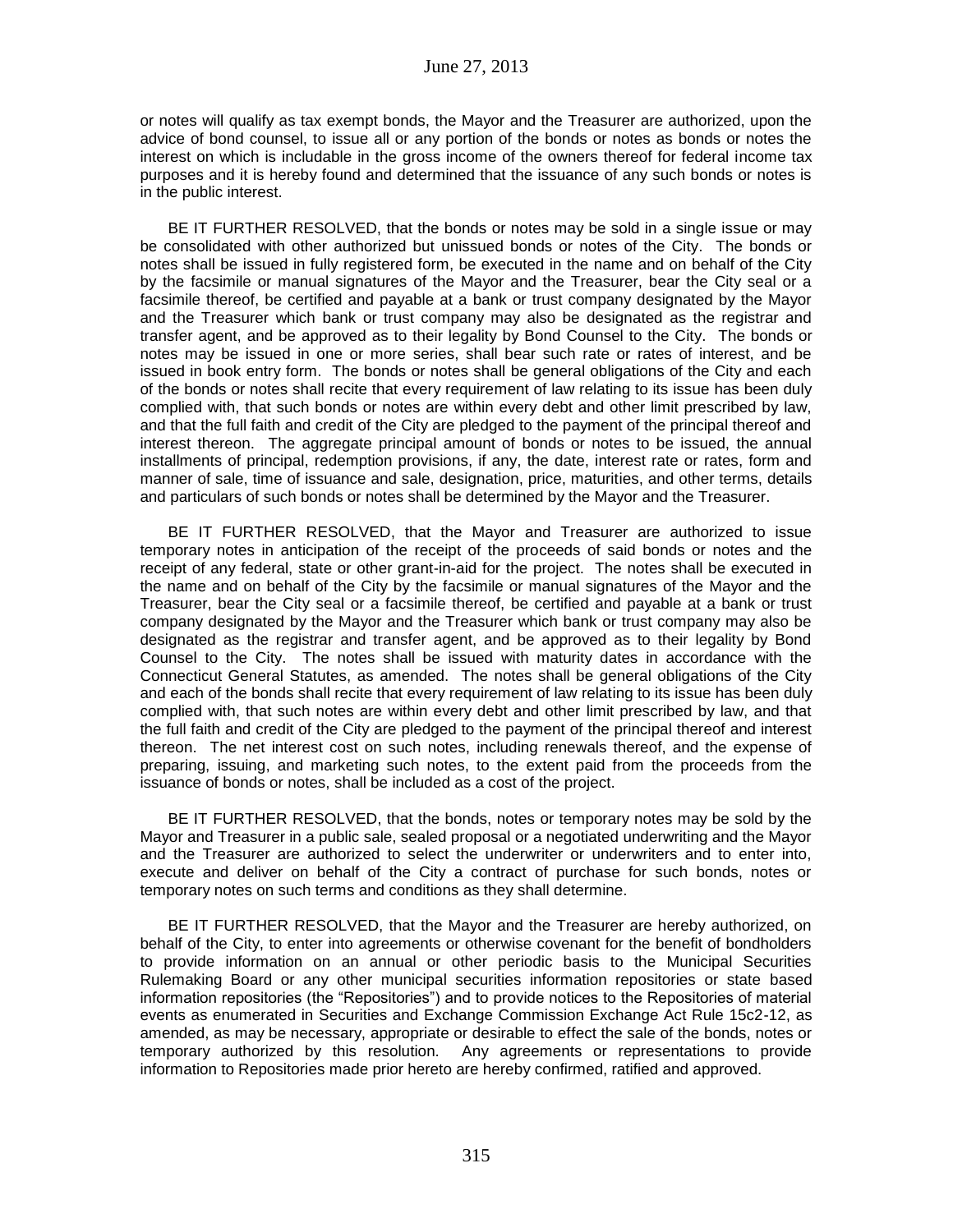BE IT FURTHER RESOLVED, that the Mayor and the Treasurer are further authorized to enter into, execute and deliver, on behalf of the City, any agreements they deem reasonable or necessary to provide credit enhancement to the bonds, notes or temporary notes. The Mayor and the Treasurer are further authorized to appoint a certifying agent, paying agent, transfer agent, registrar, interest rate advisor, trustee and such other advisers and consultants as they may deem necessary or desirable, and to execute and deliver on behalf of the City any and all tax regulatory, credit enhancement, continuing disclosure, security, letter of representation or other agreements they deem necessary to provide for the issuance of such bonds, notes or temporary notes.

BE IT FURTHER RESOLVED, that the Mayor, Treasurer and other City officials and employees are authorized to apply for and accept and federal, state or other grants-in-aid for the project, and to take all actions necessary and proper to carry out the project and to issue the bonds, notes or temporary notes to finance the appropriation."

Alderman Carlo Carlozzi, Jr.

# **REPORT OF THE BONDING COMMITTEE**

## **32378 RE: \$200,000 APPROPRIATION AND BOND AUTHORIZATION FOR THE WAR MEMORIAL REPAIR PROJECT**

To His Honor, the Mayor, and the Common Council of the City of New Britain: the undersigned beg leave to report the following:

At a meeting of the Standing Bonding Subcommittee of the Committee on Administration, Finance and Law of the City of New Britain (the "City") held on June 25, 2013 on a motion by Committee member Bielinski and seconded by Committee member Hermanowski, the following resolution was adopted:

"RESOLVED, that the Standing Subcommittee of the Committee on Administration, Finance and Law recommends to the Common Council, that the sum of \$200,000 be appropriated for the repair of the War Memorial, including, but not limited to power wash, graffiti removal, various plaque replacements and repointing masonry work (the "Project"). The Project includes planning, design, architectural and engineering services, reconstruction and deferred maintenance costs, materials, equipment and fixtures, temporary and permanent financing costs and other costs related to the Project. To meet said appropriation and in lieu of a tax therefor, bonds, notes or temporary notes of the City be issued pursuant to Article XII of the City Charter and Chapter 109 of the Connecticut General Statutes, as amended, or any other provision of law thereto enabling, in an amount not to exceed \$200,000 or so much thereof as may be necessary after deducting grants or other sources of funds available for the Project.

BE IT FURTHER RESOLVED, that the Standing Bonding Subcommittee of the Committee on Administration, Finance and Law recommends to the Common Council that the City hereby declares its official intent under Treasury Regulation Section 1.150-2 of the Internal Revenue Code of 1986, as amended, that Project costs may be paid from temporary advances of available funds and that the City reasonably expects to reimburse any such advances from the proceeds of borrowings in an aggregate principal amount not in excess of the amount of borrowing authorized for the Project; that the Mayor and Treasurer are authorized to bind the City pursuant to such representations and agreements as they deem necessary or advisable in order to ensure and maintain the continued exemption from federal income taxation of interest on the bonds, notes or temporary notes authorized by this resolution, if issued on a tax-exempt basis, including covenants to pay rebates of investment earnings to the United States in future years. While it is anticipated that the bonds or notes will qualify as tax exempt bonds, the Mayor and the Treasurer are authorized, upon the advice of bond counsel, to issue all or any portion of the bonds or notes as bonds or notes the interest on which is includable in the gross income of the owners thereof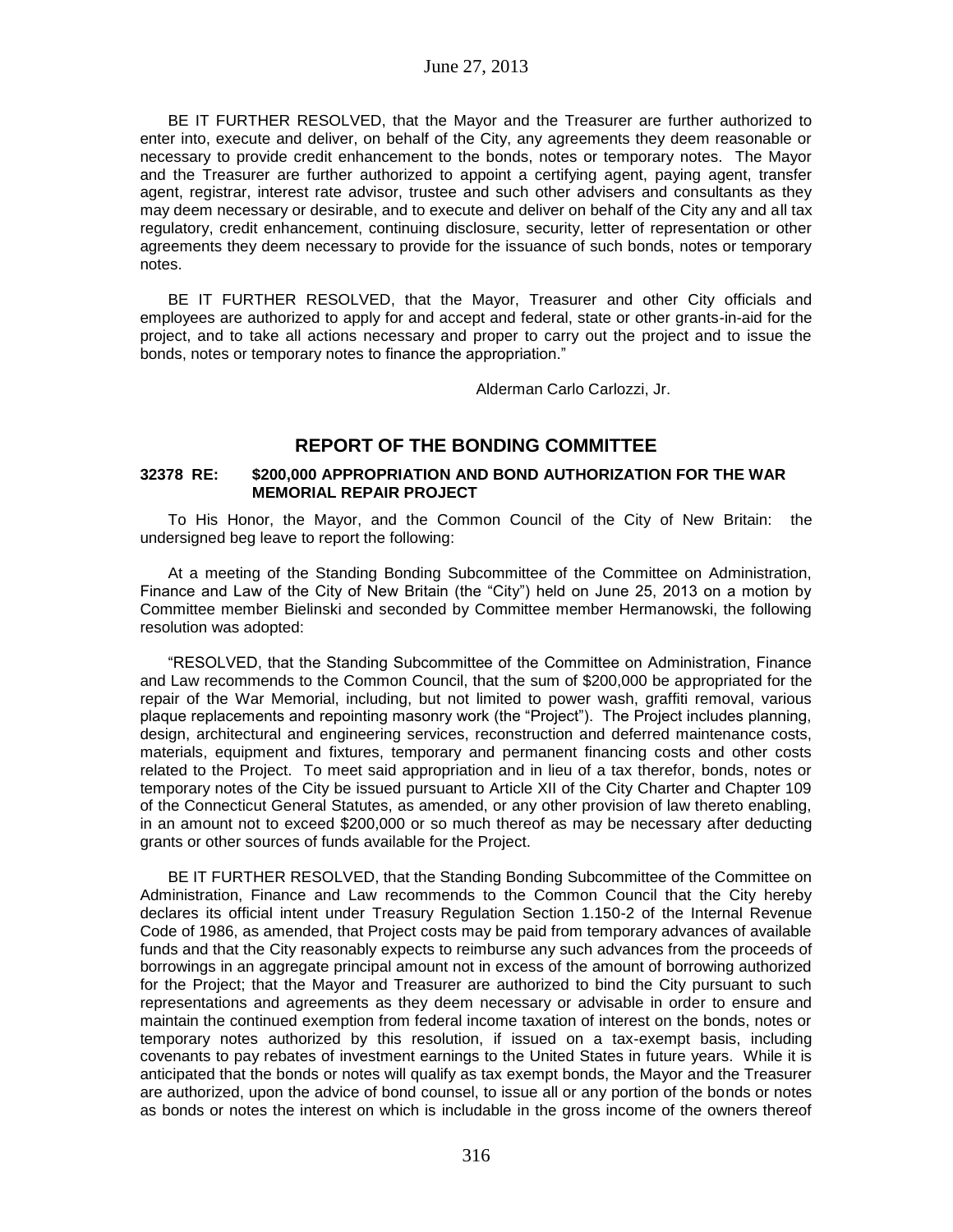for federal income tax purposes and it is hereby found and determined that the issuance of any such bonds or notes is in the public interest.

BE IT FURTHER RESOLVED, that the Standing Bonding Subcommittee of the Committee on Administration, Finance and Law recommends to the Common Council that the bonds or notes may be sold in a single issue or may be consolidated with other authorized but unissued bonds or notes of the City. The bonds or notes shall be issued in fully registered form, be executed in the name and on behalf of the City by the facsimile or manual signatures of the Mayor and the Treasurer, bear the City seal or a facsimile thereof, be certified and payable at a bank or trust company designated by the Mayor and the Treasurer which bank or trust company may also be designated as the registrar and transfer agent, and be approved as to their legality by Bond Counsel to the City. The bonds or notes may be issued in one or more series, shall bear such rate or rates of interest, and be issued in book entry form. The bonds or notes shall be general obligations of the City and each of the bonds or notes shall recite that every requirement of law relating to its issue has been duly complied with, that such bonds or notes are within every debt and other limit prescribed by law, and that the full faith and credit of the City are pledged to the payment of the principal thereof and interest thereon. The aggregate principal amount of bonds or notes to be issued, the annual installments of principal, redemption provisions, if any, the date, interest rate or rates, form and manner of sale, time of issuance and sale, designation, price, maturities, and other terms, details and particulars of such bonds or notes shall be determined by the Mayor and the Treasurer.

BE IT FURTHER RESOLVED, that the Standing Bonding Subcommittee of the Committee on Administration, Finance and Law recommends to the Common Council that the Mayor and Treasurer are authorized to issue temporary notes in anticipation of the receipt of the proceeds of said bonds or notes and the receipt of any federal, state or other grant-in-aid for the project. The notes shall be executed in the name and on behalf of the City by the facsimile or manual signatures of the Mayor and the Treasurer, bear the City seal or a facsimile thereof, be certified and payable at a bank or trust company designated by the Mayor and the Treasurer which bank or trust company may also be designated as the registrar and transfer agent, and be approved as to their legality by Bond Counsel to the City. The notes shall be issued with maturity dates in accordance with the Connecticut General Statutes, as amended. The notes shall be general obligations of the City and each of the bonds shall recite that every requirement of law relating to its issue has been duly complied with, that such notes are within every debt and other limit prescribed by law, and that the full faith and credit of the City are pledged to the payment of the principal thereof and interest thereon. The net interest cost on such notes, including renewals thereof, and the expense of preparing, issuing, and marketing such notes, to the extent paid from the proceeds from the issuance of bonds or notes, shall be included as a cost of the project.

BE IT FURTHER RESOLVED, that the Standing Bonding Subcommittee of the Committee on Administration, Finance and Law recommends to the Common Council that the bonds, notes or temporary notes may be sold by the Mayor and Treasurer in a public sale, sealed proposal or a negotiated underwriting and the Mayor and the Treasurer are authorized to select the underwriter or underwriters and to enter into, execute and deliver on behalf of the City a contract of purchase for such bonds, notes or temporary notes on such terms and conditions as they shall determine.

BE IT FURTHER RESOLVED, that the Standing Bonding Subcommittee of the Committee on Administration, Finance and Law recommends to the Common Council that the Mayor and the Treasurer are hereby authorized, on behalf of the City, to enter into agreements or otherwise covenant for the benefit of bondholders to provide information on an annual or other periodic basis to the Municipal Securities Rulemaking Board or any other municipal securities information repositories or state based information repositories (the "Repositories") and to provide notices to the Repositories of material events as enumerated in Securities and Exchange Commission Exchange Act Rule 15c2-12, as amended, as may be necessary, appropriate or desirable to effect the sale of the bonds, notes or temporary authorized by this resolution. Any agreements or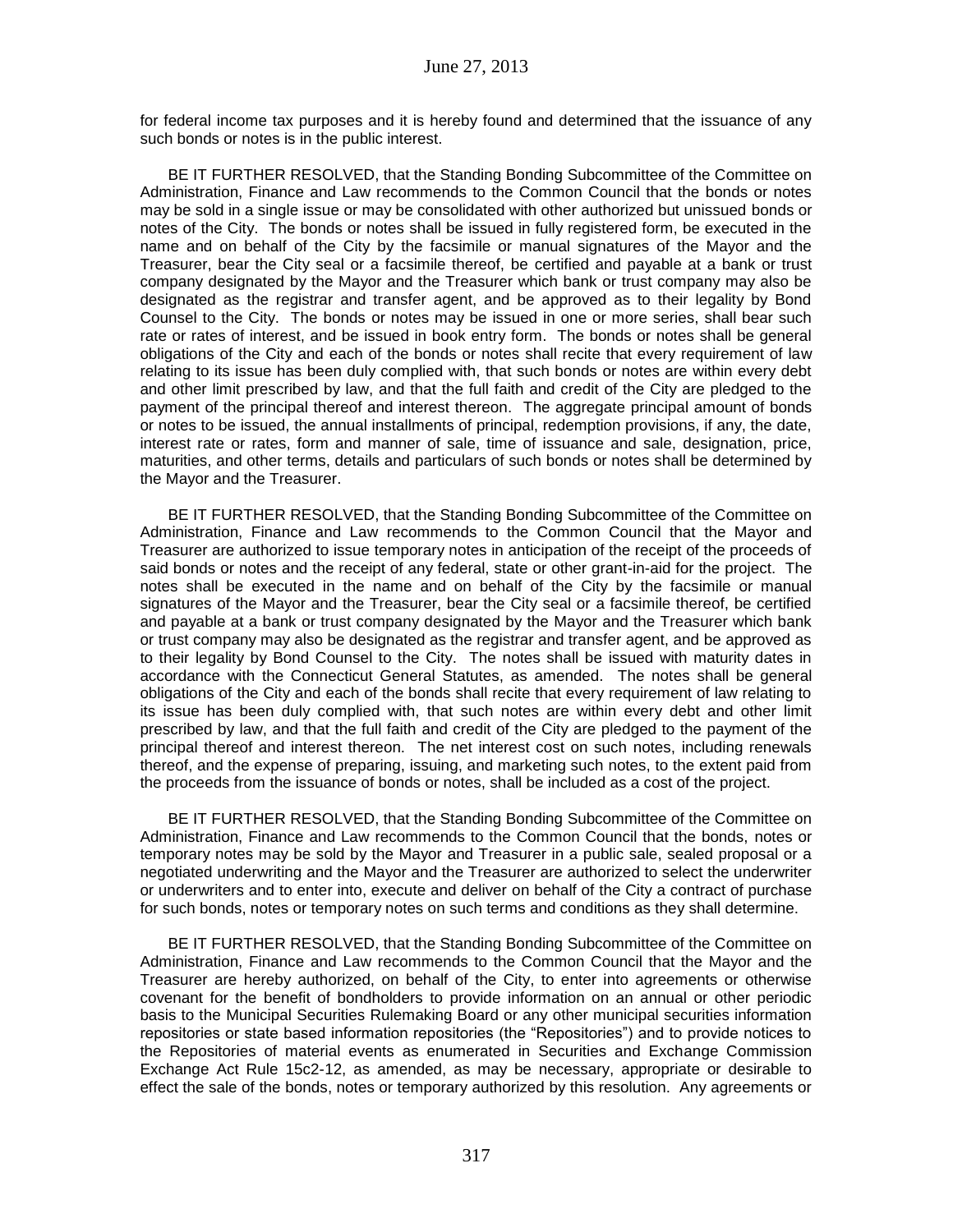representations to provide information to Repositories made prior hereto are hereby confirmed, ratified and approved.

BE IT FURTHER RESOLVED, that the Standing Bonding Subcommittee of the Committee on Administration, Finance and Law recommends to the Common Council that the Mayor and the Treasurer are further authorized to enter into, execute and deliver, on behalf of the City, any agreements they deem reasonable or necessary to provide credit enhancement to the bonds, notes or temporary notes. The Mayor and the Treasurer are further authorized to appoint a certifying agent, paying agent, transfer agent, registrar, interest rate advisor, trustee and such other advisers and consultants as they may deem necessary or desirable, and to execute and deliver on behalf of the City any and all tax regulatory, credit enhancement, continuing disclosure, security, letter of representation or other agreements they deem necessary to provide for the issuance of such bonds, notes or temporary notes.

BE IT FURTHER RESOLVED, that the Standing Bonding Subcommittee of the Committee on Administration, Finance and Law recommends to the Common Council that the Mayor, Treasurer and other City officials and employees are authorized to apply for and accept and federal, state or other grants-in-aid for the project, and to take all actions necessary and proper to carry out the project and to issue the bonds, notes or temporary notes to finance the appropriation."

> Alderman Carlo Carlozzi, Jr. Chairman, Bonding Subcommittee of the Committee on Administration, Finance and Law

# **RESOLUTION**

### **32378-1 RE: \$200,000 APPROPRIATION AND BOND AUTHORIZATION FOR THE WAR MEMORIAL REPAIR PROJECT**

To His Honor, the Mayor, and the Common Council of the City of New Britain: the undersigned beg leave to recommend the adoption of the following:

At a meeting of the Common Council held on June 27, 2013 on a motion by Council member Bielinski and seconded by Council member Trueworthy the following resolution was adopted:

RESOLVED, by the Common Council of the City of New Britain (the "City") on the recommendation of the Standing Bonding Subcommittee of the Committee on Administration, Finance and Law adopted at its meeting held on June 25, 2013, that the sum of \$200,000 be appropriated for the repair of the War Memorial, including, but not limited to power wash, graffiti removal, various plaque replacements and repointing masonry work (the "Project"). The Project includes planning, design, architectural and engineering services, reconstruction and deferred maintenance costs, materials, equipment and fixtures, temporary and permanent financing costs and other costs related to the Project. To meet said appropriation and in lieu of a tax therefor, bonds, notes or temporary notes of the City be issued pursuant to Article XII of the City Charter and Chapter 109 of the Connecticut General Statutes, as amended, or any other provision of law thereto enabling, in an amount not to exceed \$200,000 or so much thereof as may be necessary after deducting grants or other sources of funds available for the Project.

BE IT FURTHER RESOLVED, that the City hereby declares its official intent under Treasury Regulation Section 1.150-2 of the Internal Revenue Code of 1986, as amended, that Project costs may be paid from temporary advances of available funds and that the City reasonably expects to reimburse any such advances from the proceeds of borrowings in an aggregate principal amount not in excess of the amount of borrowing authorized for the Project; that the Mayor and Treasurer are authorized to bind the City pursuant to such representations and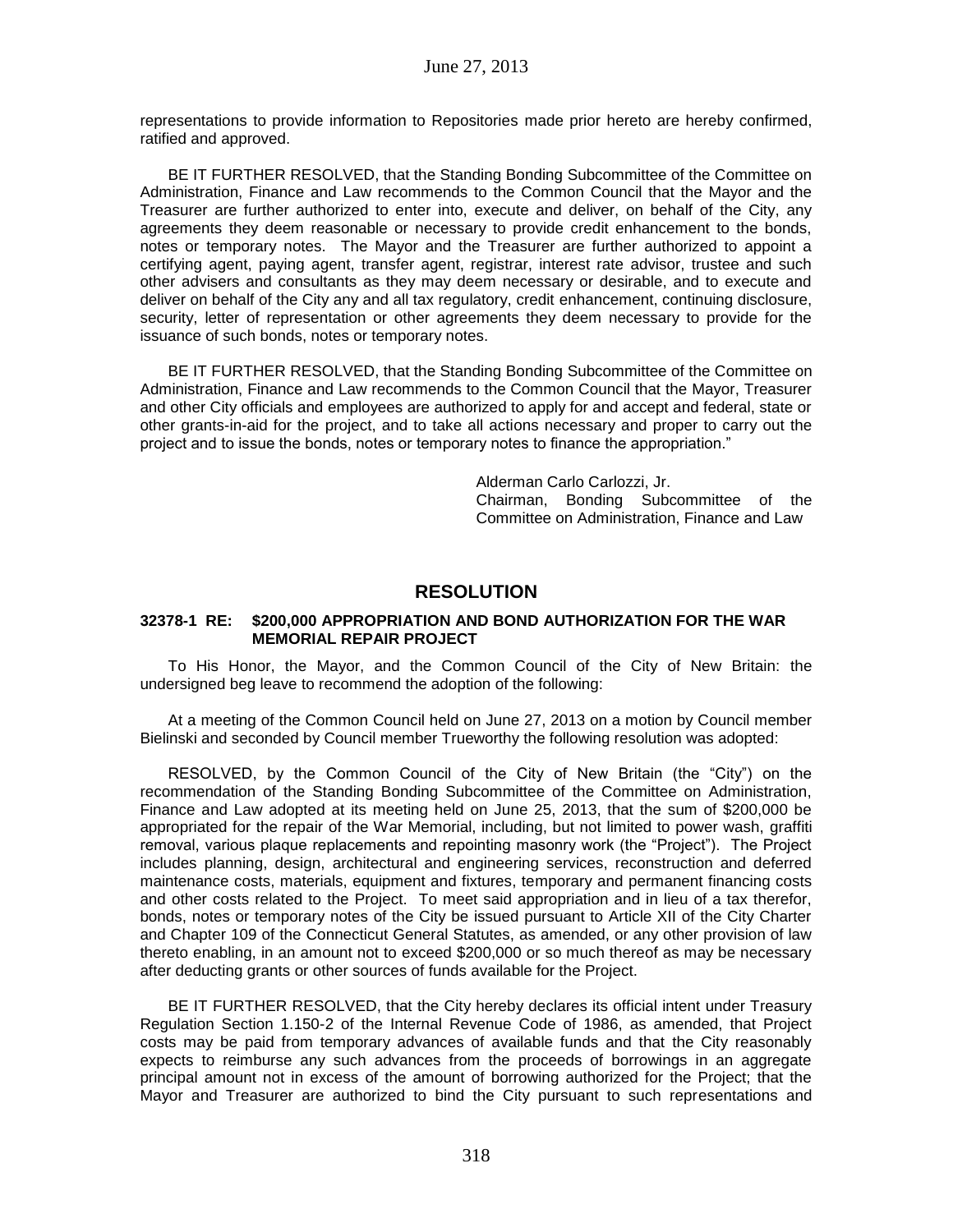agreements as they deem necessary or advisable in order to ensure and maintain the continued exemption from federal income taxation of interest on the bonds, notes or temporary notes authorized by this resolution, if issued on a tax-exempt basis, including covenants to pay rebates of investment earnings to the United States in future years. While it is anticipated that the bonds or notes will qualify as tax exempt bonds, the Mayor and the Treasurer are authorized, upon the advice of bond counsel, to issue all or any portion of the bonds or notes as bonds or notes the interest on which is includable in the gross income of the owners thereof for federal income tax purposes and it is hereby found and determined that the issuance of any such bonds or notes is in the public interest.

BE IT FURTHER RESOLVED, that the bonds or notes may be sold in a single issue or may be consolidated with other authorized but unissued bonds or notes of the City. The bonds or notes shall be issued in fully registered form, be executed in the name and on behalf of the City by the facsimile or manual signatures of the Mayor and the Treasurer, bear the City seal or a facsimile thereof, be certified and payable at a bank or trust company designated by the Mayor and the Treasurer which bank or trust company may also be designated as the registrar and transfer agent, and be approved as to their legality by Bond Counsel to the City. The bonds or notes may be issued in one or more series, shall bear such rate or rates of interest, and be issued in book entry form. The bonds or notes shall be general obligations of the City and each of the bonds or notes shall recite that every requirement of law relating to its issue has been duly complied with, that such bonds or notes are within every debt and other limit prescribed by law, and that the full faith and credit of the City are pledged to the payment of the principal thereof and interest thereon. The aggregate principal amount of bonds or notes to be issued, the annual installments of principal, redemption provisions, if any, the date, interest rate or rates, form and manner of sale, time of issuance and sale, designation, price, maturities, and other terms, details and particulars of such bonds or notes shall be determined by the Mayor and the Treasurer.

BE IT FURTHER RESOLVED, that the Mayor and Treasurer are authorized to issue temporary notes in anticipation of the receipt of the proceeds of said bonds or notes and the receipt of any federal, state or other grant-in-aid for the project. The notes shall be executed in the name and on behalf of the City by the facsimile or manual signatures of the Mayor and the Treasurer, bear the City seal or a facsimile thereof, be certified and payable at a bank or trust company designated by the Mayor and the Treasurer which bank or trust company may also be designated as the registrar and transfer agent, and be approved as to their legality by Bond Counsel to the City. The notes shall be issued with maturity dates in accordance with the Connecticut General Statutes, as amended. The notes shall be general obligations of the City and each of the bonds shall recite that every requirement of law relating to its issue has been duly complied with, that such notes are within every debt and other limit prescribed by law, and that the full faith and credit of the City are pledged to the payment of the principal thereof and interest thereon. The net interest cost on such notes, including renewals thereof, and the expense of preparing, issuing, and marketing such notes, to the extent paid from the proceeds from the issuance of bonds or notes, shall be included as a cost of the project.

BE IT FURTHER RESOLVED, that the bonds, notes or temporary notes may be sold by the Mayor and Treasurer in a public sale, sealed proposal or a negotiated underwriting and the Mayor and the Treasurer are authorized to select the underwriter or underwriters and to enter into, execute and deliver on behalf of the City a contract of purchase for such bonds, notes or temporary notes on such terms and conditions as they shall determine.

BE IT FURTHER RESOLVED, that the Mayor and the Treasurer are hereby authorized, on behalf of the City, to enter into agreements or otherwise covenant for the benefit of bondholders to provide information on an annual or other periodic basis to the Municipal Securities Rulemaking Board or any other municipal securities information repositories or state based information repositories (the "Repositories") and to provide notices to the Repositories of material events as enumerated in Securities and Exchange Commission Exchange Act Rule 15c2-12, as amended, as may be necessary, appropriate or desirable to effect the sale of the bonds, notes or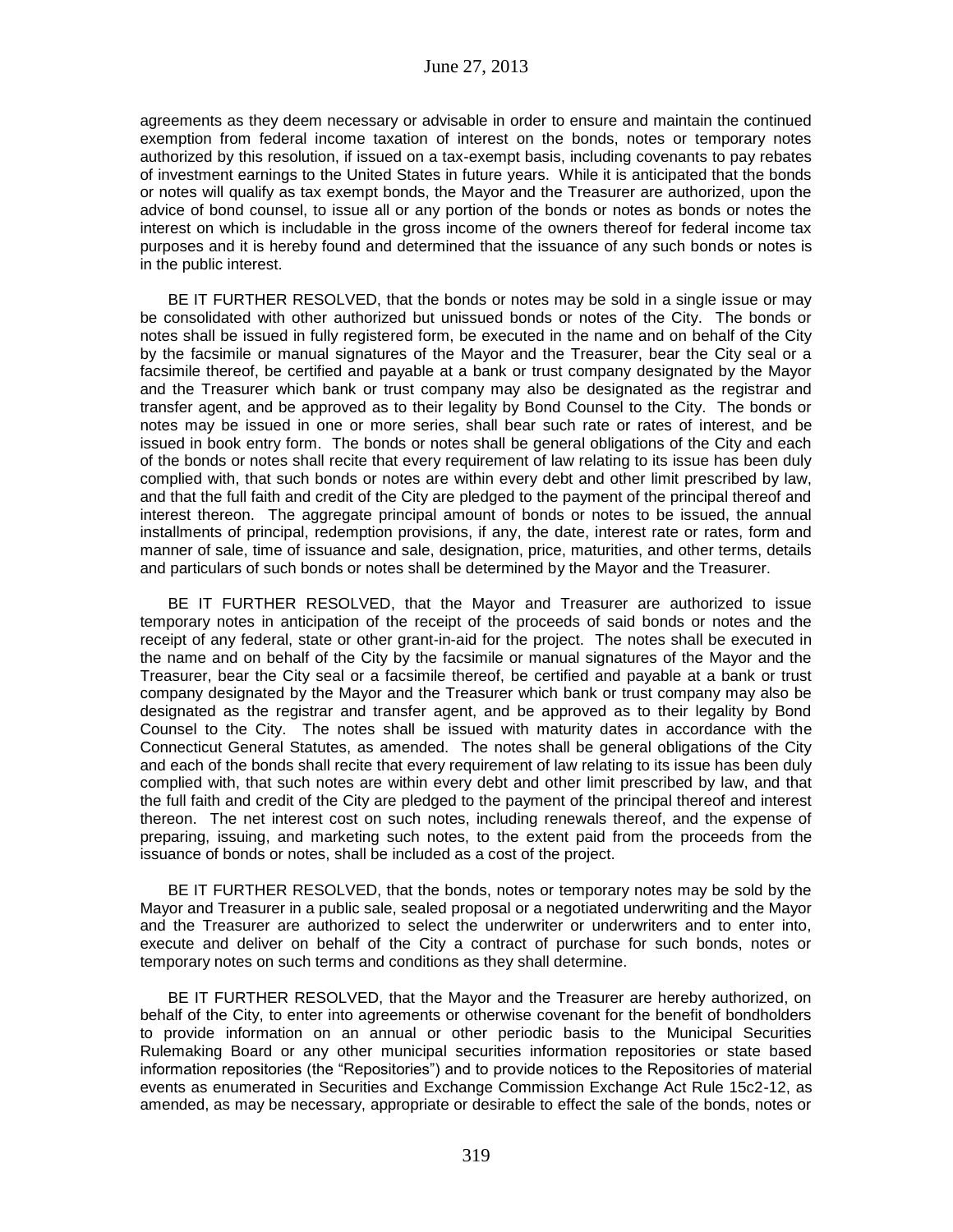temporary authorized by this resolution. Any agreements or representations to provide information to Repositories made prior hereto are hereby confirmed, ratified and approved.

BE IT FURTHER RESOLVED, that the Mayor and the Treasurer are further authorized to enter into, execute and deliver, on behalf of the City, any agreements they deem reasonable or necessary to provide credit enhancement to the bonds, notes or temporary notes. The Mayor and the Treasurer are further authorized to appoint a certifying agent, paying agent, transfer agent, registrar, interest rate advisor, trustee and such other advisers and consultants as they may deem necessary or desirable, and to execute and deliver on behalf of the City any and all tax regulatory, credit enhancement, continuing disclosure, security, letter of representation or other agreements they deem necessary to provide for the issuance of such bonds, notes or temporary notes.

BE IT FURTHER RESOLVED, that the Mayor, Treasurer and other City officials and employees are authorized to apply for and accept and federal, state or other grants-in-aid for the project, and to take all actions necessary and proper to carry out the project and to issue the bonds, notes or temporary notes to finance the appropriation."

Alderman Carlo Carlozzi, Jr.

# **REPORT OF THE BONDING COMMITTEE**

## **32379 RE: \$1,075,000 APPROPRIATION AND BOND AUTHORIZATION FOR THE CHESLEY PARK IMPROVEMENT PROJECT**

To His Honor, the Mayor, and the Common Council of the City of New Britain: the undersigned beg leave to report the following:

At a meeting of the Standing Bonding Subcommittee of the Committee on Administration, Finance and Law of the City of New Britain (the "City") held on June 25, 2013 on a motion by Committee member Bielinski and seconded by Committee member DeFronzo, the following resolution was adopted:

"RESOLVED, that the Standing Subcommittee of the Committee on Administration, Finance and Law recommends to the Common Council, that the sum of \$1,075,000 be appropriated for the improvements to Chesley Park, including, but not limited to, relamp field lights at the soft ball complex field 1, field restoration and installation of synthetic turf (the "Project"). The Project includes planning, design, architectural and engineering services, construction, reconstruction and site work, materials, equipment and fixtures, temporary and permanent financing costs and other costs related to the Project. To meet said appropriation and in lieu of a tax therefor, bonds, notes or temporary notes of the City be issued pursuant to Article XII of the City Charter and Chapter 109 of the Connecticut General Statutes, as amended, or any other provision of law thereto enabling, in an amount not to exceed \$1,075,000 or so much thereof as may be necessary after deducting grants or other sources of funds available for the Project.

BE IT FURTHER RESOLVED, that the Standing Bonding Subcommittee of the Committee on Administration, Finance and Law recommends to the Common Council that the City hereby declares its official intent under Treasury Regulation Section 1.150-2 of the Internal Revenue Code of 1986, as amended, that Project costs may be paid from temporary advances of available funds and that the City reasonably expects to reimburse any such advances from the proceeds of borrowings in an aggregate principal amount not in excess of the amount of borrowing authorized for the Project; that the Mayor and Treasurer are authorized to bind the City pursuant to such representations and agreements as they deem necessary or advisable in order to ensure and maintain the continued exemption from federal income taxation of interest on the bonds, notes or temporary notes authorized by this resolution, if issued on a tax-exempt basis, including covenants to pay rebates of investment earnings to the United States in future years. While it is anticipated that the bonds or notes will qualify as tax exempt bonds, the Mayor and the Treasurer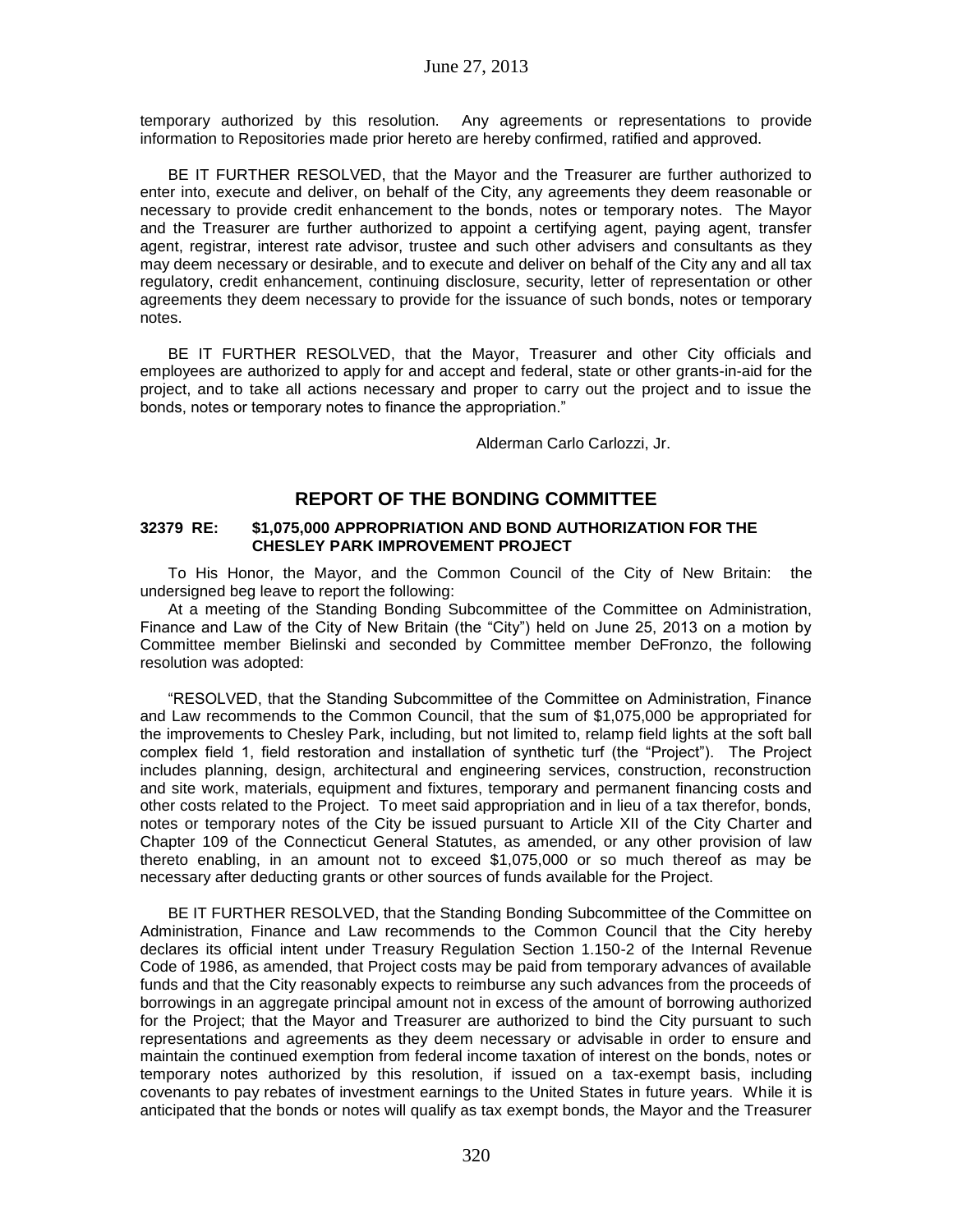are authorized, upon the advice of bond counsel, to issue all or any portion of the bonds or notes as bonds or notes the interest on which is includable in the gross income of the owners thereof for federal income tax purposes and it is hereby found and determined that the issuance of any such bonds or notes is in the public interest.

BE IT FURTHER RESOLVED, that the Standing Bonding Subcommittee of the Committee on Administration, Finance and Law recommends to the Common Council that the bonds or notes may be sold in a single issue or may be consolidated with other authorized but unissued bonds or notes of the City. The bonds or notes shall be issued in fully registered form, be executed in the name and on behalf of the City by the facsimile or manual signatures of the Mayor and the Treasurer, bear the City seal or a facsimile thereof, be certified and payable at a bank or trust company designated by the Mayor and the Treasurer which bank or trust company may also be designated as the registrar and transfer agent, and be approved as to their legality by Bond Counsel to the City. The bonds or notes may be issued in one or more series, shall bear such rate or rates of interest, and be issued in book entry form. The bonds or notes shall be general obligations of the City and each of the bonds or notes shall recite that every requirement of law relating to its issue has been duly complied with, that such bonds or notes are within every debt and other limit prescribed by law, and that the full faith and credit of the City are pledged to the payment of the principal thereof and interest thereon. The aggregate principal amount of bonds or notes to be issued, the annual installments of principal, redemption provisions, if any, the date, interest rate or rates, form and manner of sale, time of issuance and sale, designation, price, maturities, and other terms, details and particulars of such bonds or notes shall be determined by the Mayor and the Treasurer.

BE IT FURTHER RESOLVED, that the Standing Bonding Subcommittee of the Committee on Administration, Finance and Law recommends to the Common Council that the Mayor and Treasurer are authorized to issue temporary notes in anticipation of the receipt of the proceeds of said bonds or notes and the receipt of any federal, state or other grant-in-aid for the project. The notes shall be executed in the name and on behalf of the City by the facsimile or manual signatures of the Mayor and the Treasurer, bear the City seal or a facsimile thereof, be certified and payable at a bank or trust company designated by the Mayor and the Treasurer which bank or trust company may also be designated as the registrar and transfer agent, and be approved as to their legality by Bond Counsel to the City. The notes shall be issued with maturity dates in accordance with the Connecticut General Statutes, as amended. The notes shall be general obligations of the City and each of the bonds shall recite that every requirement of law relating to its issue has been duly complied with, that such notes are within every debt and other limit prescribed by law, and that the full faith and credit of the City are pledged to the payment of the principal thereof and interest thereon. The net interest cost on such notes, including renewals thereof, and the expense of preparing, issuing, and marketing such notes, to the extent paid from the proceeds from the issuance of bonds or notes, shall be included as a cost of the project.

BE IT FURTHER RESOLVED, that the Standing Bonding Subcommittee of the Committee on Administration, Finance and Law recommends to the Common Council that the bonds, notes or temporary notes may be sold by the Mayor and Treasurer in a public sale, sealed proposal or a negotiated underwriting and the Mayor and the Treasurer are authorized to select the underwriter or underwriters and to enter into, execute and deliver on behalf of the City a contract of purchase for such bonds, notes or temporary notes on such terms and conditions as they shall determine.

BE IT FURTHER RESOLVED, that the Standing Bonding Subcommittee of the Committee on Administration, Finance and Law recommends to the Common Council that the Mayor and the Treasurer are hereby authorized, on behalf of the City, to enter into agreements or otherwise covenant for the benefit of bondholders to provide information on an annual or other periodic basis to the Municipal Securities Rulemaking Board or any other municipal securities information repositories or state based information repositories (the "Repositories") and to provide notices to the Repositories of material events as enumerated in Securities and Exchange Commission Exchange Act Rule 15c2-12, as amended, as may be necessary, appropriate or desirable to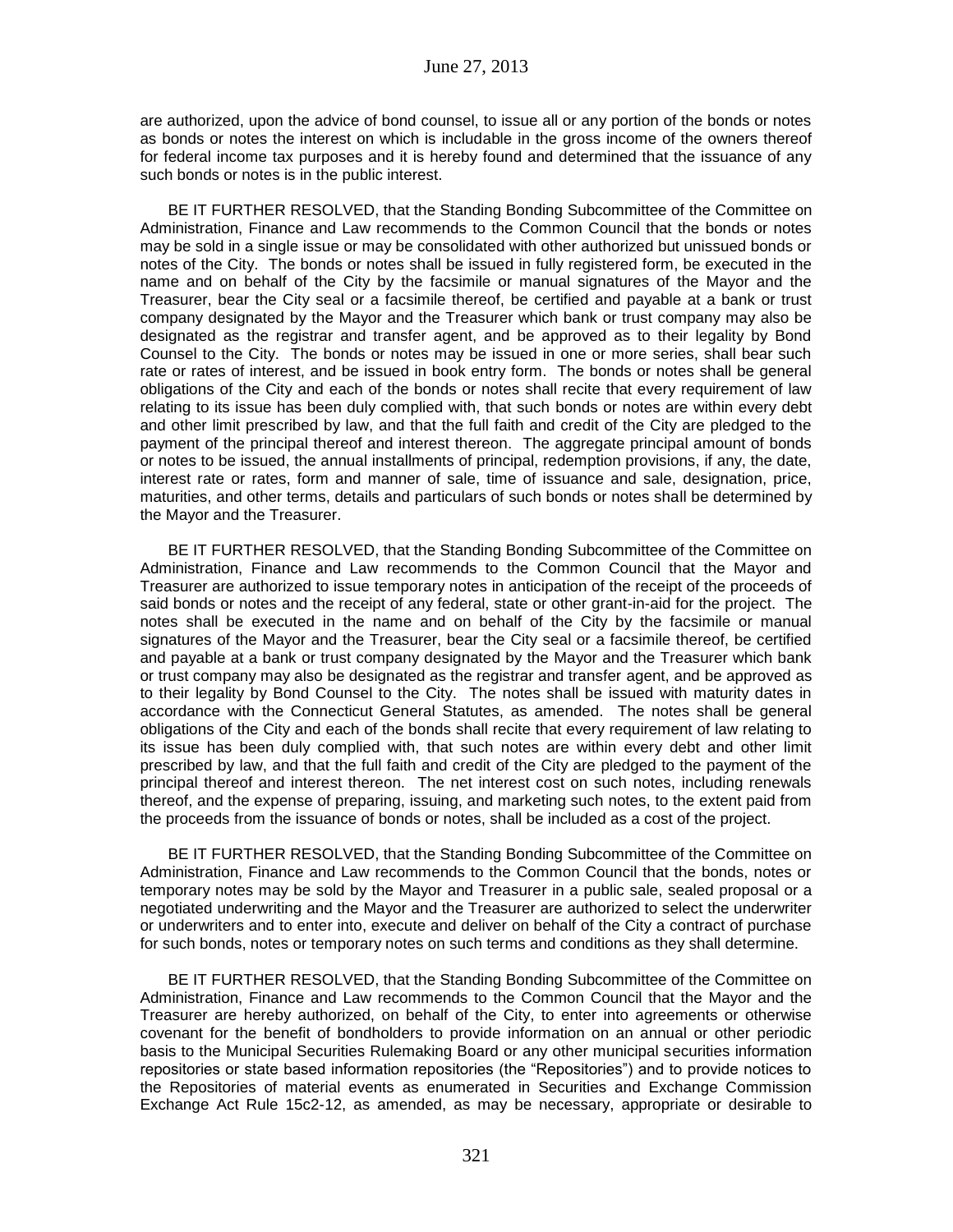effect the sale of the bonds, notes or temporary authorized by this resolution. Any agreements or representations to provide information to Repositories made prior hereto are hereby confirmed, ratified and approved.

BE IT FURTHER RESOLVED, that the Standing Bonding Subcommittee of the Committee on Administration, Finance and Law recommends to the Common Council that the Mayor and the Treasurer are further authorized to enter into, execute and deliver, on behalf of the City, any agreements they deem reasonable or necessary to provide credit enhancement to the bonds, notes or temporary notes. The Mayor and the Treasurer are further authorized to appoint a certifying agent, paying agent, transfer agent, registrar, interest rate advisor, trustee and such other advisers and consultants as they may deem necessary or desirable, and to execute and deliver on behalf of the City any and all tax regulatory, credit enhancement, continuing disclosure, security, letter of representation or other agreements they deem necessary to provide for the issuance of such bonds, notes or temporary notes.

BE IT FURTHER RESOLVED, that the Standing Bonding Subcommittee of the Committee on Administration, Finance and Law recommends to the Common Council that the Mayor, Treasurer and other City officials and employees are authorized to apply for and accept and federal, state or other grants-in-aid for the project, and to take all actions necessary and proper to carry out the project and to issue the bonds, notes or temporary notes to finance the appropriation."

> Alderman Carlo Carlozzi, Jr. Chairman, Bonding Subcommittee of the Committee on Administration, Finance and Law

### **32380 RE: \$2,000,000 APPROPRIATION AND BOND AUTHORIZATION FOR THE CHESLEY PARK POOL PROJECT**

To His Honor, the Mayor, and the Common Council of the City of New Britain: the undersigned beg leave to report the following:

At a meeting of the Standing Bonding Subcommittee of the Committee on Administration, Finance and Law of the City of New Britain (the "City") held on June 25, 2013 on a motion by Committee member Hermanowski and seconded by Committee member Bielinski, the following resolution was adopted:

"RESOLVED, that the Standing Subcommittee of the Committee on Administration, Finance and Law recommends to the Common Council, that the sum of \$2,000,000 be appropriated for the replacement of the pool and bath houses to comply with ADA Standards at Chesley Park (the "Project"). The Project includes planning, design, architectural and engineering services, construction, reconstruction and site work, materials, equipment and fixtures, temporary and permanent financing costs and other costs related to the Project. To meet said appropriation and in lieu of a tax therefor, bonds, notes or temporary notes of the City be issued pursuant to Article XII of the City Charter and Chapter 109 of the Connecticut General Statutes, as amended, or any other provision of law thereto enabling, in an amount not to exceed \$2,000,000 or so much thereof as may be necessary after deducting grants or other sources of funds available for the Project.

BE IT FURTHER RESOLVED, that the Standing Bonding Subcommittee of the Committee on Administration, Finance and Law recommends to the Common Council that the City hereby declares its official intent under Treasury Regulation Section 1.150-2 of the Internal Revenue Code of 1986, as amended, that Project costs may be paid from temporary advances of available funds and that the City reasonably expects to reimburse any such advances from the proceeds of borrowings in an aggregate principal amount not in excess of the amount of borrowing authorized for the Project; that the Mayor and Treasurer are authorized to bind the City pursuant to such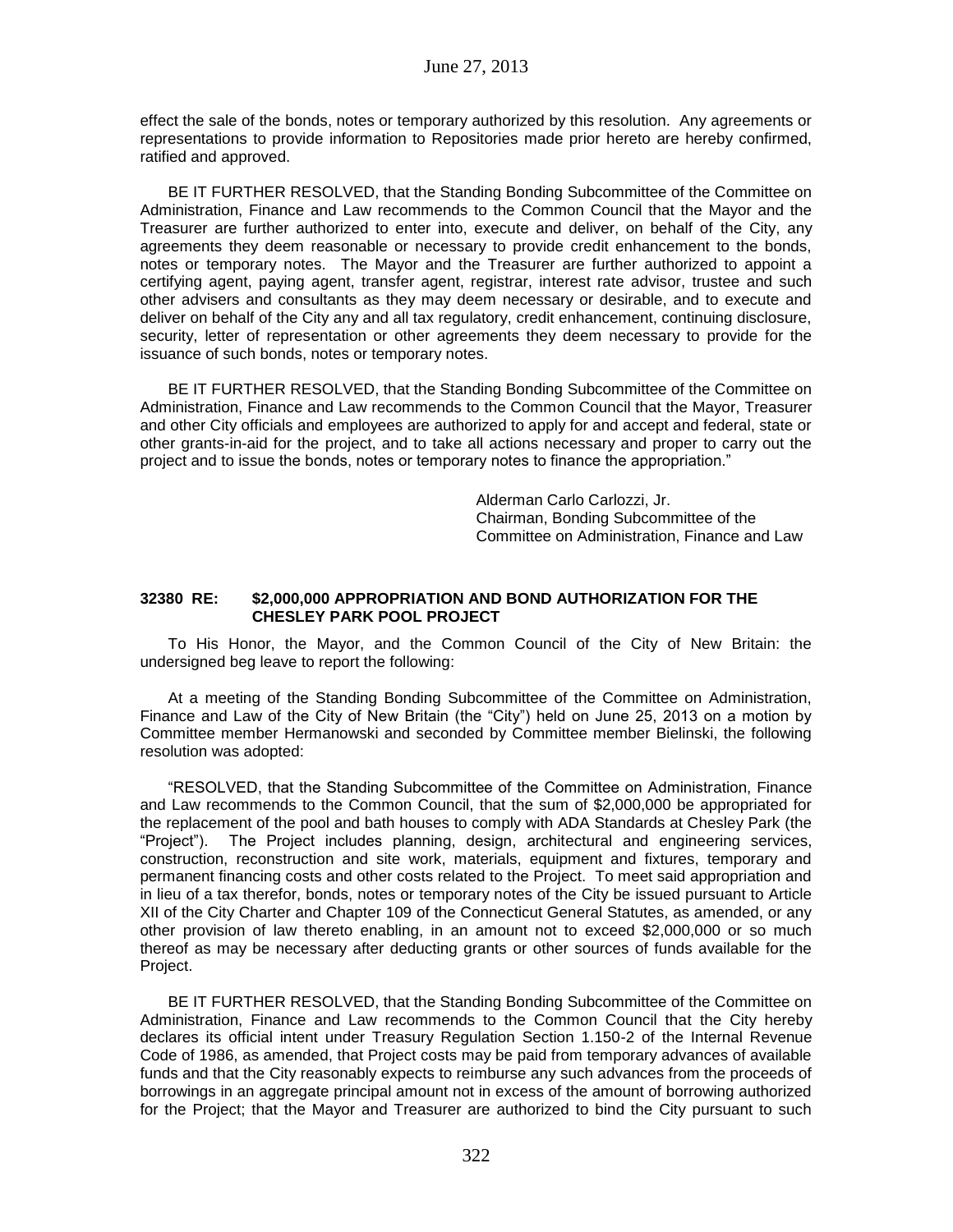representations and agreements as they deem necessary or advisable in order to ensure and maintain the continued exemption from federal income taxation of interest on the bonds, notes or temporary notes authorized by this resolution, if issued on a tax-exempt basis, including covenants to pay rebates of investment earnings to the United States in future years. While it is anticipated that the bonds or notes will qualify as tax exempt bonds, the Mayor and the Treasurer are authorized, upon the advice of bond counsel, to issue all or any portion of the bonds or notes as bonds or notes the interest on which is includable in the gross income of the owners thereof for federal income tax purposes and it is hereby found and determined that the issuance of any such bonds or notes is in the public interest.

BE IT FURTHER RESOLVED, that the Standing Bonding Subcommittee of the Committee on Administration, Finance and Law recommends to the Common Council that the bonds or notes may be sold in a single issue or may be consolidated with other authorized but unissued bonds or notes of the City. The bonds or notes shall be issued in fully registered form, be executed in the name and on behalf of the City by the facsimile or manual signatures of the Mayor and the Treasurer, bear the City seal or a facsimile thereof, be certified and payable at a bank or trust company designated by the Mayor and the Treasurer which bank or trust company may also be designated as the registrar and transfer agent, and be approved as to their legality by Bond Counsel to the City. The bonds or notes may be issued in one or more series, shall bear such rate or rates of interest, and be issued in book entry form. The bonds or notes shall be general obligations of the City and each of the bonds or notes shall recite that every requirement of law relating to its issue has been duly complied with, that such bonds or notes are within every debt and other limit prescribed by law, and that the full faith and credit of the City are pledged to the payment of the principal thereof and interest thereon. The aggregate principal amount of bonds or notes to be issued, the annual installments of principal, redemption provisions, if any, the date, interest rate or rates, form and manner of sale, time of issuance and sale, designation, price, maturities, and other terms, details and particulars of such bonds or notes shall be determined by the Mayor and the Treasurer.

BE IT FURTHER RESOLVED, that the Standing Bonding Subcommittee of the Committee on Administration, Finance and Law recommends to the Common Council that the Mayor and Treasurer are authorized to issue temporary notes in anticipation of the receipt of the proceeds of said bonds or notes and the receipt of any federal, state or other grant-in-aid for the project. The notes shall be executed in the name and on behalf of the City by the facsimile or manual signatures of the Mayor and the Treasurer, bear the City seal or a facsimile thereof, be certified and payable at a bank or trust company designated by the Mayor and the Treasurer which bank or trust company may also be designated as the registrar and transfer agent, and be approved as to their legality by Bond Counsel to the City. The notes shall be issued with maturity dates in accordance with the Connecticut General Statutes, as amended. The notes shall be general obligations of the City and each of the bonds shall recite that every requirement of law relating to its issue has been duly complied with, that such notes are within every debt and other limit prescribed by law, and that the full faith and credit of the City are pledged to the payment of the principal thereof and interest thereon. The net interest cost on such notes, including renewals thereof, and the expense of preparing, issuing, and marketing such notes, to the extent paid from the proceeds from the issuance of bonds or notes, shall be included as a cost of the project.

BE IT FURTHER RESOLVED, that the Standing Bonding Subcommittee of the Committee on Administration, Finance and Law recommends to the Common Council that the bonds, notes or temporary notes may be sold by the Mayor and Treasurer in a public sale, sealed proposal or a negotiated underwriting and the Mayor and the Treasurer are authorized to select the underwriter or underwriters and to enter into, execute and deliver on behalf of the City a contract of purchase for such bonds, notes or temporary notes on such terms and conditions as they shall determine.

BE IT FURTHER RESOLVED, that the Standing Bonding Subcommittee of the Committee on Administration, Finance and Law recommends to the Common Council that the Mayor and the Treasurer are hereby authorized, on behalf of the City, to enter into agreements or otherwise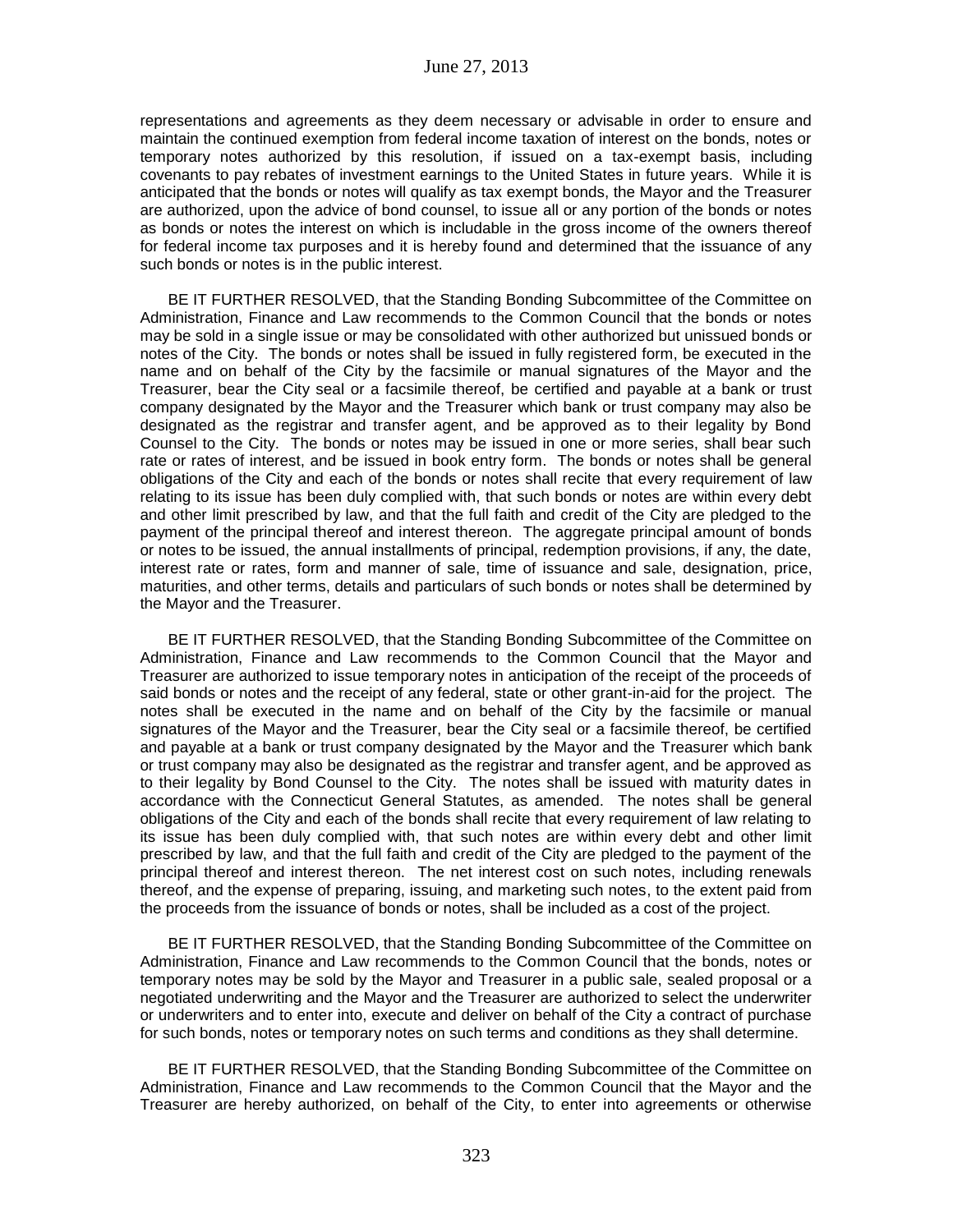covenant for the benefit of bondholders to provide information on an annual or other periodic basis to the Municipal Securities Rulemaking Board or any other municipal securities information repositories or state based information repositories (the "Repositories") and to provide notices to the Repositories of material events as enumerated in Securities and Exchange Commission Exchange Act Rule 15c2-12, as amended, as may be necessary, appropriate or desirable to effect the sale of the bonds, notes or temporary authorized by this resolution. Any agreements or representations to provide information to Repositories made prior hereto are hereby confirmed, ratified and approved.

BE IT FURTHER RESOLVED, that the Standing Bonding Subcommittee of the Committee on Administration, Finance and Law recommends to the Common Council that the Mayor and the Treasurer are further authorized to enter into, execute and deliver, on behalf of the City, any agreements they deem reasonable or necessary to provide credit enhancement to the bonds, notes or temporary notes. The Mayor and the Treasurer are further authorized to appoint a certifying agent, paying agent, transfer agent, registrar, interest rate advisor, trustee and such other advisers and consultants as they may deem necessary or desirable, and to execute and deliver on behalf of the City any and all tax regulatory, credit enhancement, continuing disclosure, security, letter of representation or other agreements they deem necessary to provide for the issuance of such bonds, notes or temporary notes.

BE IT FURTHER RESOLVED, that the Standing Bonding Subcommittee of the Committee on Administration, Finance and Law recommends to the Common Council that the Mayor, Treasurer and other City officials and employees are authorized to apply for and accept and federal, state or other grants-in-aid for the project, and to take all actions necessary and proper to carry out the project and to issue the bonds, notes or temporary notes to finance the appropriation."

Alderman Michael Trueworthy

### **32381 RE: \$2,000,000 APPROPRIATION AND BOND AUTHORIZATION FOR THE WASHINGTON PARK POOL PROJECT**

To His Honor, the Mayor, and the Common Council of the City of New Britain: the undersigned beg leave to report the following:

At a meeting of the Standing Bonding Subcommittee of the Committee on Administration, Finance and Law of the City of New Britain (the "City") held on June 25, 2013 on a motion by Committee member Hermanowski and seconded by Committee member Brown, the following resolution was adopted:

"RESOLVED, that the Standing Subcommittee of the Committee on Administration, Finance and Law recommends to the Common Council, that the sum of \$2,000,000 be appropriated for the replacement of the pool and bath houses to comply with ADA standards at Washington Park (the "Project"). The Project includes planning, design, architectural and engineering services, construction, reconstruction and site work, materials, equipment and fixtures, temporary and permanent financing costs and other costs related to the Project. To meet said appropriation and in lieu of a tax therefor, bonds, notes or temporary notes of the City be issued pursuant to Article XII of the City Charter and Chapter 109 of the Connecticut General Statutes, as amended, or any other provision of law thereto enabling, in an amount not to exceed \$2,000,000 or so much thereof as may be necessary after deducting grants or other sources of funds available for the Project.

BE IT FURTHER RESOLVED, that the Standing Bonding Subcommittee of the Committee on Administration, Finance and Law recommends to the Common Council that the City hereby declares its official intent under Treasury Regulation Section 1.150-2 of the Internal Revenue Code of 1986, as amended, that Project costs may be paid from temporary advances of available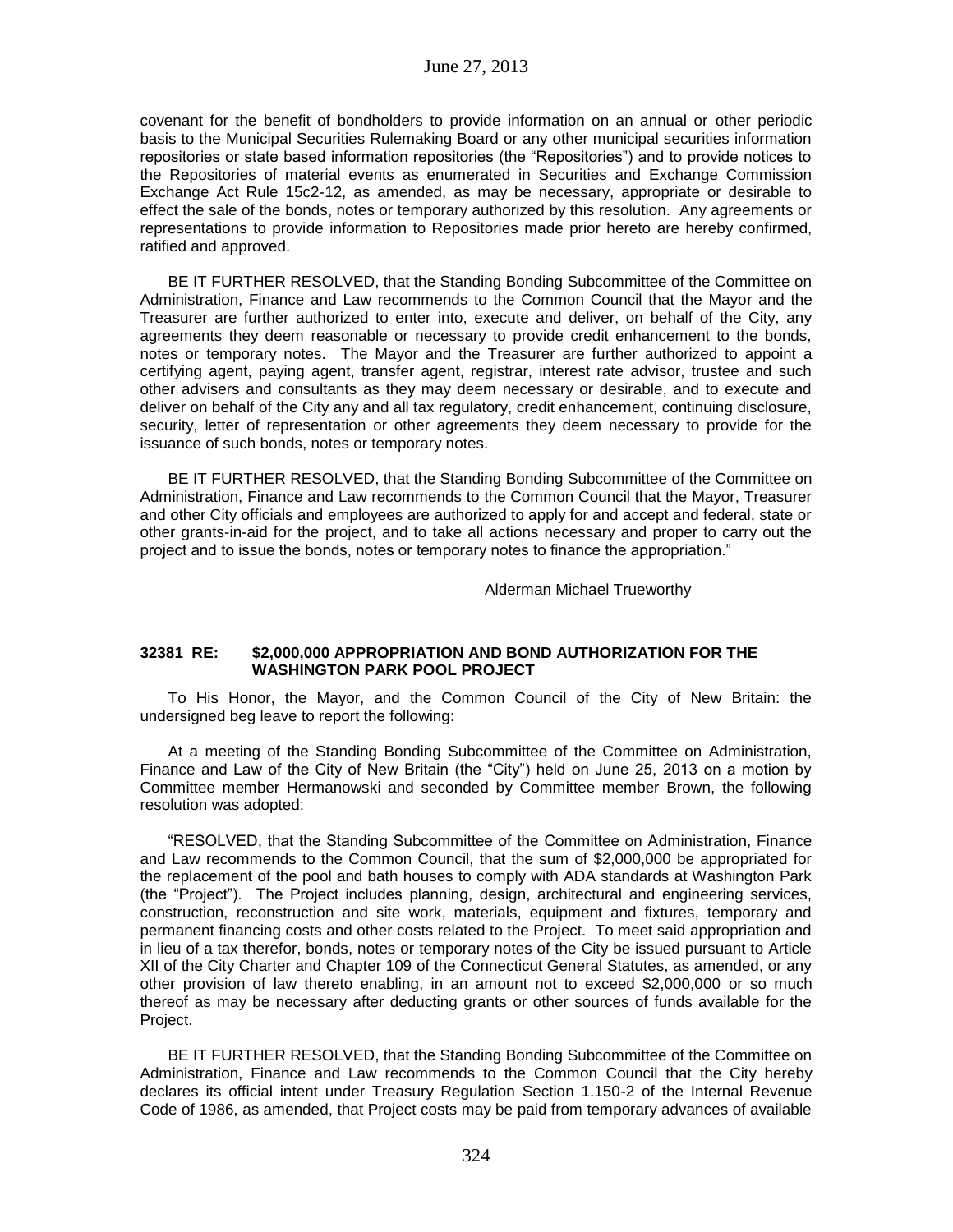funds and that the City reasonably expects to reimburse any such advances from the proceeds of borrowings in an aggregate principal amount not in excess of the amount of borrowing authorized for the Project; that the Mayor and Treasurer are authorized to bind the City pursuant to such representations and agreements as they deem necessary or advisable in order to ensure and maintain the continued exemption from federal income taxation of interest on the bonds, notes or temporary notes authorized by this resolution, if issued on a tax-exempt basis, including covenants to pay rebates of investment earnings to the United States in future years. While it is anticipated that the bonds or notes will qualify as tax exempt bonds, the Mayor and the Treasurer are authorized, upon the advice of bond counsel, to issue all or any portion of the bonds or notes as bonds or notes the interest on which is includable in the gross income of the owners thereof for federal income tax purposes and it is hereby found and determined that the issuance of any such bonds or notes is in the public interest.

BE IT FURTHER RESOLVED, that the Standing Bonding Subcommittee of the Committee on Administration, Finance and Law recommends to the Common Council that the bonds or notes may be sold in a single issue or may be consolidated with other authorized but unissued bonds or notes of the City. The bonds or notes shall be issued in fully registered form, be executed in the name and on behalf of the City by the facsimile or manual signatures of the Mayor and the Treasurer, bear the City seal or a facsimile thereof, be certified and payable at a bank or trust company designated by the Mayor and the Treasurer which bank or trust company may also be designated as the registrar and transfer agent, and be approved as to their legality by Bond Counsel to the City. The bonds or notes may be issued in one or more series, shall bear such rate or rates of interest, and be issued in book entry form. The bonds or notes shall be general obligations of the City and each of the bonds or notes shall recite that every requirement of law relating to its issue has been duly complied with, that such bonds or notes are within every debt and other limit prescribed by law, and that the full faith and credit of the City are pledged to the payment of the principal thereof and interest thereon. The aggregate principal amount of bonds or notes to be issued, the annual installments of principal, redemption provisions, if any, the date, interest rate or rates, form and manner of sale, time of issuance and sale, designation, price, maturities, and other terms, details and particulars of such bonds or notes shall be determined by the Mayor and the Treasurer.

BE IT FURTHER RESOLVED, that the Standing Bonding Subcommittee of the Committee on Administration, Finance and Law recommends to the Common Council that the Mayor and Treasurer are authorized to issue temporary notes in anticipation of the receipt of the proceeds of said bonds or notes and the receipt of any federal, state or other grant-in-aid for the project. The notes shall be executed in the name and on behalf of the City by the facsimile or manual signatures of the Mayor and the Treasurer, bear the City seal or a facsimile thereof, be certified and payable at a bank or trust company designated by the Mayor and the Treasurer which bank or trust company may also be designated as the registrar and transfer agent, and be approved as to their legality by Bond Counsel to the City. The notes shall be issued with maturity dates in accordance with the Connecticut General Statutes, as amended. The notes shall be general obligations of the City and each of the bonds shall recite that every requirement of law relating to its issue has been duly complied with, that such notes are within every debt and other limit prescribed by law, and that the full faith and credit of the City are pledged to the payment of the principal thereof and interest thereon. The net interest cost on such notes, including renewals thereof, and the expense of preparing, issuing, and marketing such notes, to the extent paid from the proceeds from the issuance of bonds or notes, shall be included as a cost of the project.

BE IT FURTHER RESOLVED, that the Standing Bonding Subcommittee of the Committee on Administration, Finance and Law recommends to the Common Council that the bonds, notes or temporary notes may be sold by the Mayor and Treasurer in a public sale, sealed proposal or a negotiated underwriting and the Mayor and the Treasurer are authorized to select the underwriter or underwriters and to enter into, execute and deliver on behalf of the City a contract of purchase for such bonds, notes or temporary notes on such terms and conditions as they shall determine.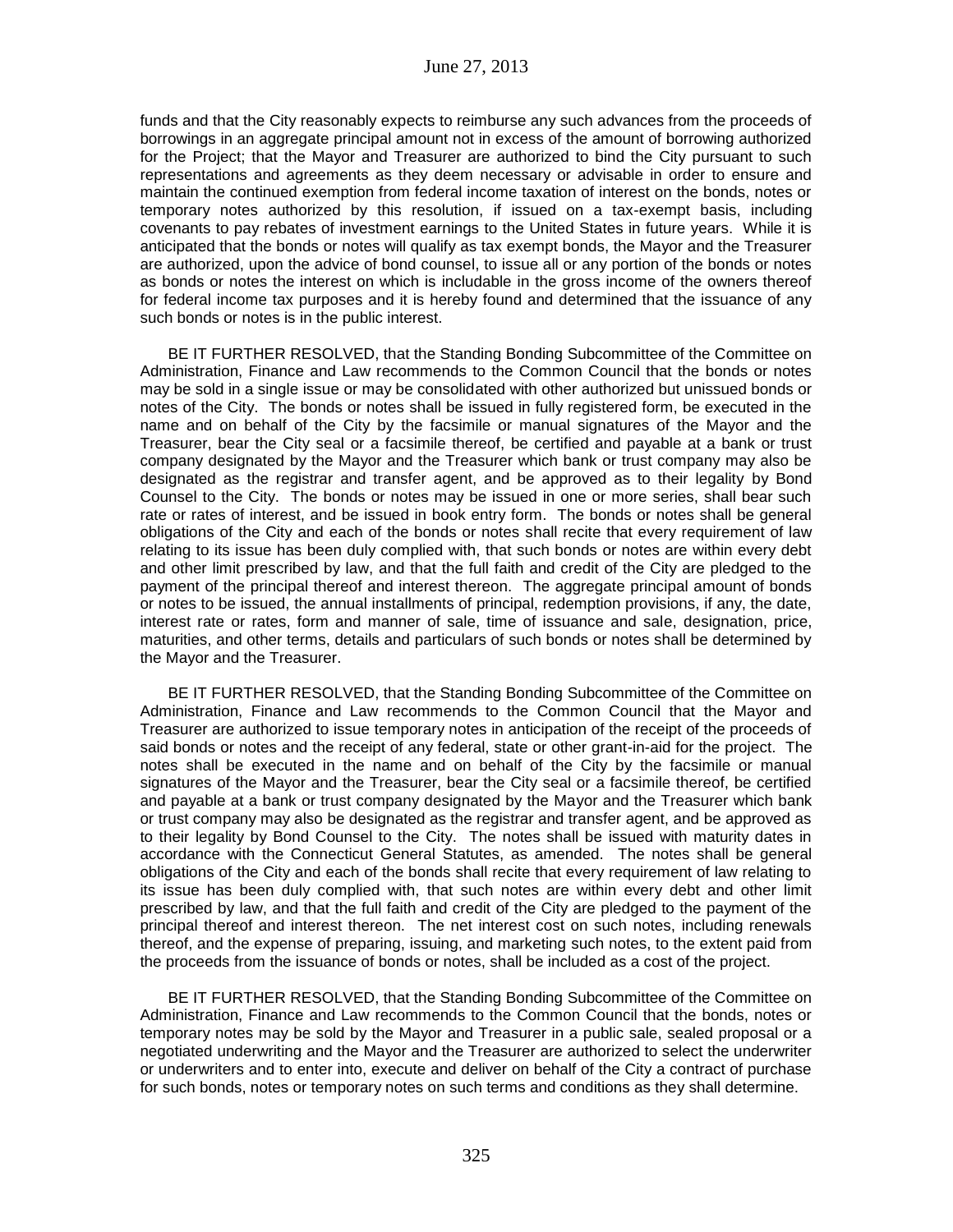BE IT FURTHER RESOLVED, that the Standing Bonding Subcommittee of the Committee on Administration, Finance and Law recommends to the Common Council that the Mayor and the Treasurer are hereby authorized, on behalf of the City, to enter into agreements or otherwise covenant for the benefit of bondholders to provide information on an annual or other periodic basis to the Municipal Securities Rulemaking Board or any other municipal securities information repositories or state based information repositories (the "Repositories") and to provide notices to the Repositories of material events as enumerated in Securities and Exchange Commission Exchange Act Rule 15c2-12, as amended, as may be necessary, appropriate or desirable to effect the sale of the bonds, notes or temporary authorized by this resolution. Any agreements or representations to provide information to Repositories made prior hereto are hereby confirmed, ratified and approved.

BE IT FURTHER RESOLVED, that the Standing Bonding Subcommittee of the Committee on Administration, Finance and Law recommends to the Common Council that the Mayor and the Treasurer are further authorized to enter into, execute and deliver, on behalf of the City, any agreements they deem reasonable or necessary to provide credit enhancement to the bonds, notes or temporary notes. The Mayor and the Treasurer are further authorized to appoint a certifying agent, paying agent, transfer agent, registrar, interest rate advisor, trustee and such other advisers and consultants as they may deem necessary or desirable, and to execute and deliver on behalf of the City any and all tax regulatory, credit enhancement, continuing disclosure, security, letter of representation or other agreements they deem necessary to provide for the issuance of such bonds, notes or temporary notes.

BE IT FURTHER RESOLVED, that the Standing Bonding Subcommittee of the Committee on Administration, Finance and Law recommends to the Common Council that the Mayor, Treasurer and other City officials and employees are authorized to apply for and accept and federal, state or other grants-in-aid for the project, and to take all actions necessary and proper to carry out the project and to issue the bonds, notes or temporary notes to finance the appropriation."

Alderman Michael Trueworthy

## **32382 RE: \$1,400,000 APPROPRIATION AND BOND AUTHORIZATION FOR THE TELECOMMUNICATIONS INFRASTRUCTURE AND EQUIPMENT PROJECT**

To His Honor, the Mayor, and the Common Council of the City of New Britain: the undersigned beg leave to report the following:

At a meeting of the Standing Bonding Subcommittee of the Committee on Administration, Finance and Law of the City of New Britain (the "City") held on June 25, 2013 on a motion by Committee member Bielinski and seconded by Committee member Hermanowski, the following resolution was adopted:

"RESOLVED, that the Standing Subcommittee of the Committee on Administration, Finance and Law recommends to the Common Council, that the sum of \$1,400,000 be appropriated for radio system site development at three City locations, HVAC improvements at police headquarters and the purchase of additional radios for fire, police and public works vehicles (the "Project"). The Project includes planning, design, architectural and engineering services, construction, reconstruction and site work, materials, equipment and fixtures, temporary and permanent financing costs and other costs related to the Project. To meet said appropriation and in lieu of a tax therefor, bonds, notes or temporary notes of the City be issued pursuant to Article XII of the City Charter and Chapter 109 of the Connecticut General Statutes, as amended, or any other provision of law thereto enabling, in an amount not to exceed \$1,400,000 or so much thereof as may be necessary after deducting grants or other sources of funds available for the Project.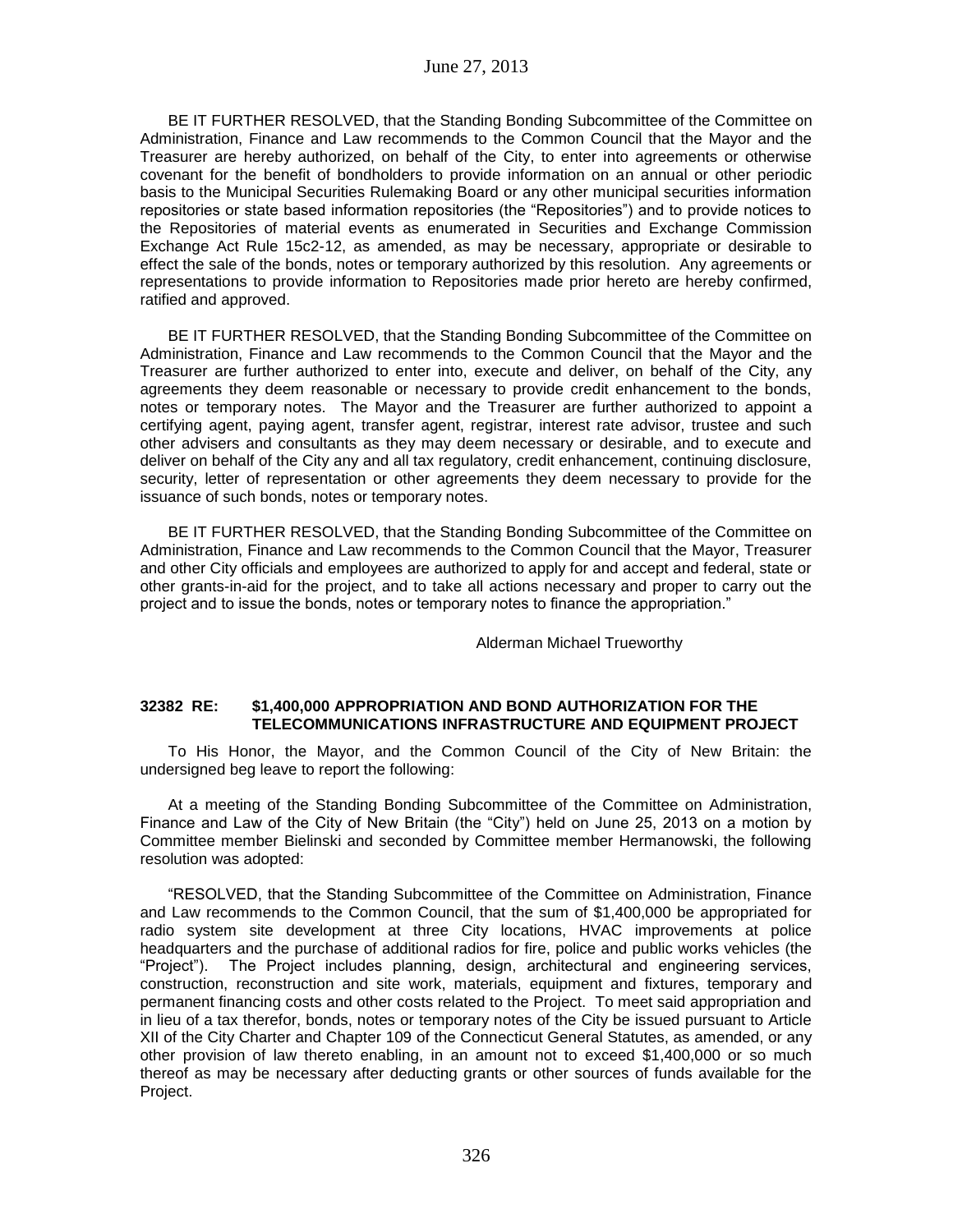BE IT FURTHER RESOLVED, that the Standing Bonding Subcommittee of the Committee on Administration, Finance and Law recommends to the Common Council that the City hereby declares its official intent under Treasury Regulation Section 1.150-2 of the Internal Revenue Code of 1986, as amended, that Project costs may be paid from temporary advances of available funds and that the City reasonably expects to reimburse any such advances from the proceeds of borrowings in an aggregate principal amount not in excess of the amount of borrowing authorized for the Project; that the Mayor and Treasurer are authorized to bind the City pursuant to such representations and agreements as they deem necessary or advisable in order to ensure and maintain the continued exemption from federal income taxation of interest on the bonds, notes or temporary notes authorized by this resolution, if issued on a tax-exempt basis, including covenants to pay rebates of investment earnings to the United States in future years. While it is anticipated that the bonds or notes will qualify as tax exempt bonds, the Mayor and the Treasurer are authorized, upon the advice of bond counsel, to issue all or any portion of the bonds or notes as bonds or notes the interest on which is includable in the gross income of the owners thereof for federal income tax purposes and it is hereby found and determined that the issuance of any such bonds or notes is in the public interest.

BE IT FURTHER RESOLVED, that the Standing Bonding Subcommittee of the Committee on Administration, Finance and Law recommends to the Common Council that the bonds or notes may be sold in a single issue or may be consolidated with other authorized but unissued bonds or notes of the City. The bonds or notes shall be issued in fully registered form, be executed in the name and on behalf of the City by the facsimile or manual signatures of the Mayor and the Treasurer, bear the City seal or a facsimile thereof, be certified and payable at a bank or trust company designated by the Mayor and the Treasurer which bank or trust company may also be designated as the registrar and transfer agent, and be approved as to their legality by Bond Counsel to the City. The bonds or notes may be issued in one or more series, shall bear such rate or rates of interest, and be issued in book entry form. The bonds or notes shall be general obligations of the City and each of the bonds or notes shall recite that every requirement of law relating to its issue has been duly complied with, that such bonds or notes are within every debt and other limit prescribed by law, and that the full faith and credit of the City are pledged to the payment of the principal thereof and interest thereon. The aggregate principal amount of bonds or notes to be issued, the annual installments of principal, redemption provisions, if any, the date, interest rate or rates, form and manner of sale, time of issuance and sale, designation, price, maturities, and other terms, details and particulars of such bonds or notes shall be determined by the Mayor and the Treasurer.

BE IT FURTHER RESOLVED, that the Standing Bonding Subcommittee of the Committee on Administration, Finance and Law recommends to the Common Council that the Mayor and Treasurer are authorized to issue temporary notes in anticipation of the receipt of the proceeds of said bonds or notes and the receipt of any federal, state or other grant-in-aid for the project. The notes shall be executed in the name and on behalf of the City by the facsimile or manual signatures of the Mayor and the Treasurer, bear the City seal or a facsimile thereof, be certified and payable at a bank or trust company designated by the Mayor and the Treasurer which bank or trust company may also be designated as the registrar and transfer agent, and be approved as to their legality by Bond Counsel to the City. The notes shall be issued with maturity dates in accordance with the Connecticut General Statutes, as amended. The notes shall be general obligations of the City and each of the bonds shall recite that every requirement of law relating to its issue has been duly complied with, that such notes are within every debt and other limit prescribed by law, and that the full faith and credit of the City are pledged to the payment of the principal thereof and interest thereon. The net interest cost on such notes, including renewals thereof, and the expense of preparing, issuing, and marketing such notes, to the extent paid from the proceeds from the issuance of bonds or notes, shall be included as a cost of the project.

BE IT FURTHER RESOLVED, that the Standing Bonding Subcommittee of the Committee on Administration, Finance and Law recommends to the Common Council that the bonds, notes or temporary notes may be sold by the Mayor and Treasurer in a public sale, sealed proposal or a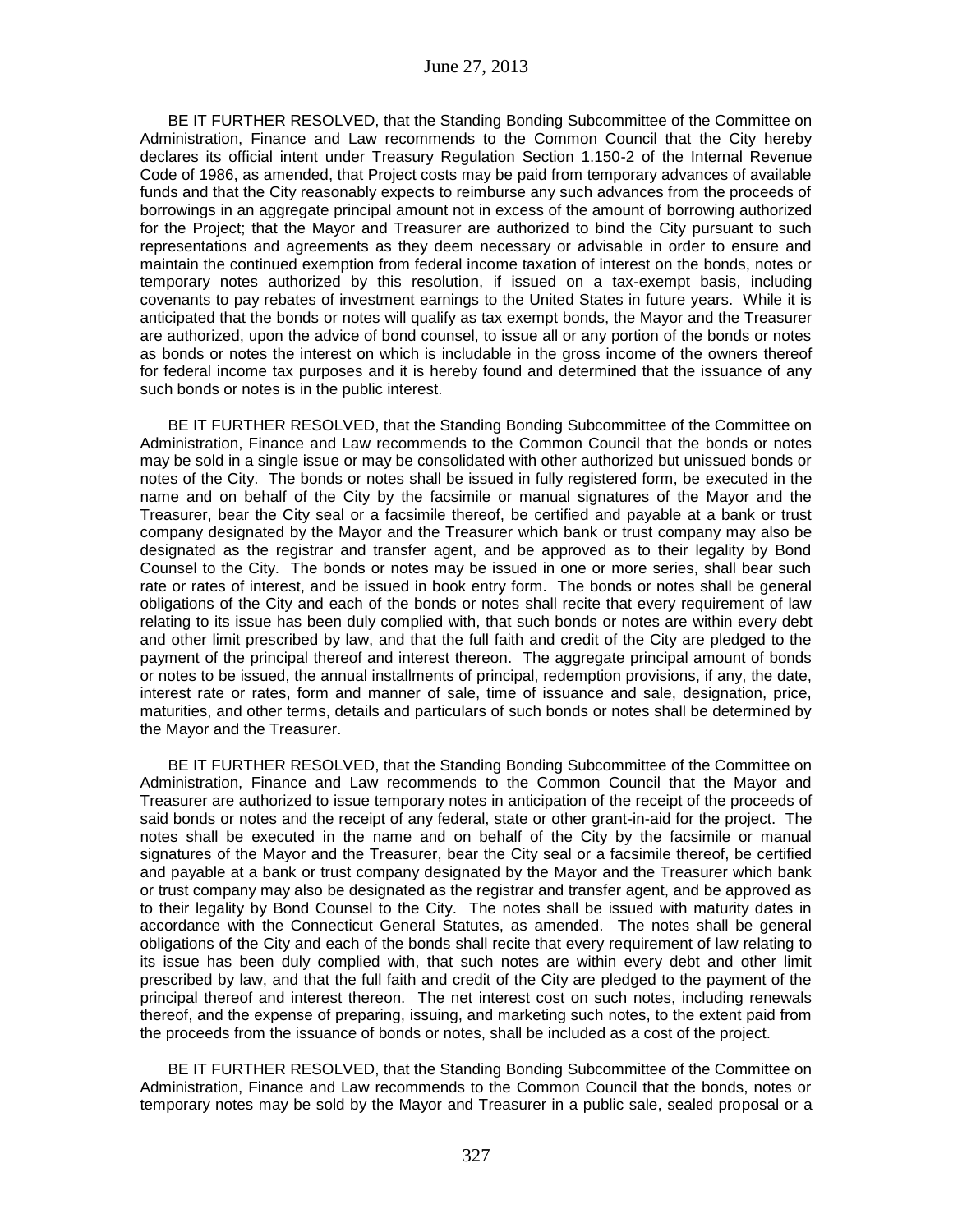negotiated underwriting and the Mayor and the Treasurer are authorized to select the underwriter or underwriters and to enter into, execute and deliver on behalf of the City a contract of purchase for such bonds, notes or temporary notes on such terms and conditions as they shall determine.

BE IT FURTHER RESOLVED, that the Standing Bonding Subcommittee of the Committee on Administration, Finance and Law recommends to the Common Council that the Mayor and the Treasurer are hereby authorized, on behalf of the City, to enter into agreements or otherwise covenant for the benefit of bondholders to provide information on an annual or other periodic basis to the Municipal Securities Rulemaking Board or any other municipal securities information repositories or state based information repositories (the "Repositories") and to provide notices to the Repositories of material events as enumerated in Securities and Exchange Commission Exchange Act Rule 15c2-12, as amended, as may be necessary, appropriate or desirable to effect the sale of the bonds, notes or temporary authorized by this resolution. Any agreements or representations to provide information to Repositories made prior hereto are hereby confirmed, ratified and approved.

BE IT FURTHER RESOLVED, that the Standing Bonding Subcommittee of the Committee on Administration, Finance and Law recommends to the Common Council that the Mayor and the Treasurer are further authorized to enter into, execute and deliver, on behalf of the City, any agreements they deem reasonable or necessary to provide credit enhancement to the bonds, notes or temporary notes. The Mayor and the Treasurer are further authorized to appoint a certifying agent, paying agent, transfer agent, registrar, interest rate advisor, trustee and such other advisers and consultants as they may deem necessary or desirable, and to execute and deliver on behalf of the City any and all tax regulatory, credit enhancement, continuing disclosure, security, letter of representation or other agreements they deem necessary to provide for the issuance of such bonds, notes or temporary notes.

BE IT FURTHER RESOLVED, that the Standing Bonding Subcommittee of the Committee on *Administration, Finance and Law recommends to the Common Council that the Mayor, Treasurer and* other City officials and employees are authorized to apply for and accept and federal, state or other grants-in-aid for the project, and to take all actions necessary and proper to carry out the project and to issue the bonds, notes or temporary notes to finance the appropriation."

> Alderman Carlo Carlozzi, Jr. Chairman, Bonding Subcommittee of the Committee on Administration, Finance and Law

# **RESOLUTION**

### **32382-1 RE: \$1,400,000 APPROPRIATION AND BOND AUTHORIZATION FOR THE TELECOMMUNICATIONS INFRASTRUCTURE AND EQUIPMENT PROJECT**

To His Honor, the Mayor, and the Common Council of the City of New Britain: the undersigned beg leave to recommend the adoption of the following:

At a meeting of the Common Council held on June 27, 2013 on a motion by Council member Bielinski and seconded by Council member Trueworthy the following resolution was adopted:

RESOLVED, by the Common Council of the City of New Britain (the "City") on the recommendation of the Standing Bonding Subcommittee of the Committee on Administration, Finance and Law adopted at its meeting held on June 25, 2013, that the sum of \$1,400,000 be appropriated for radio system site development at three City locations, HVAC improvements at police headquarters and the purchase of additional radios for fire, police and public works vehicles (the "Project"). The Project includes planning, design, architectural and engineering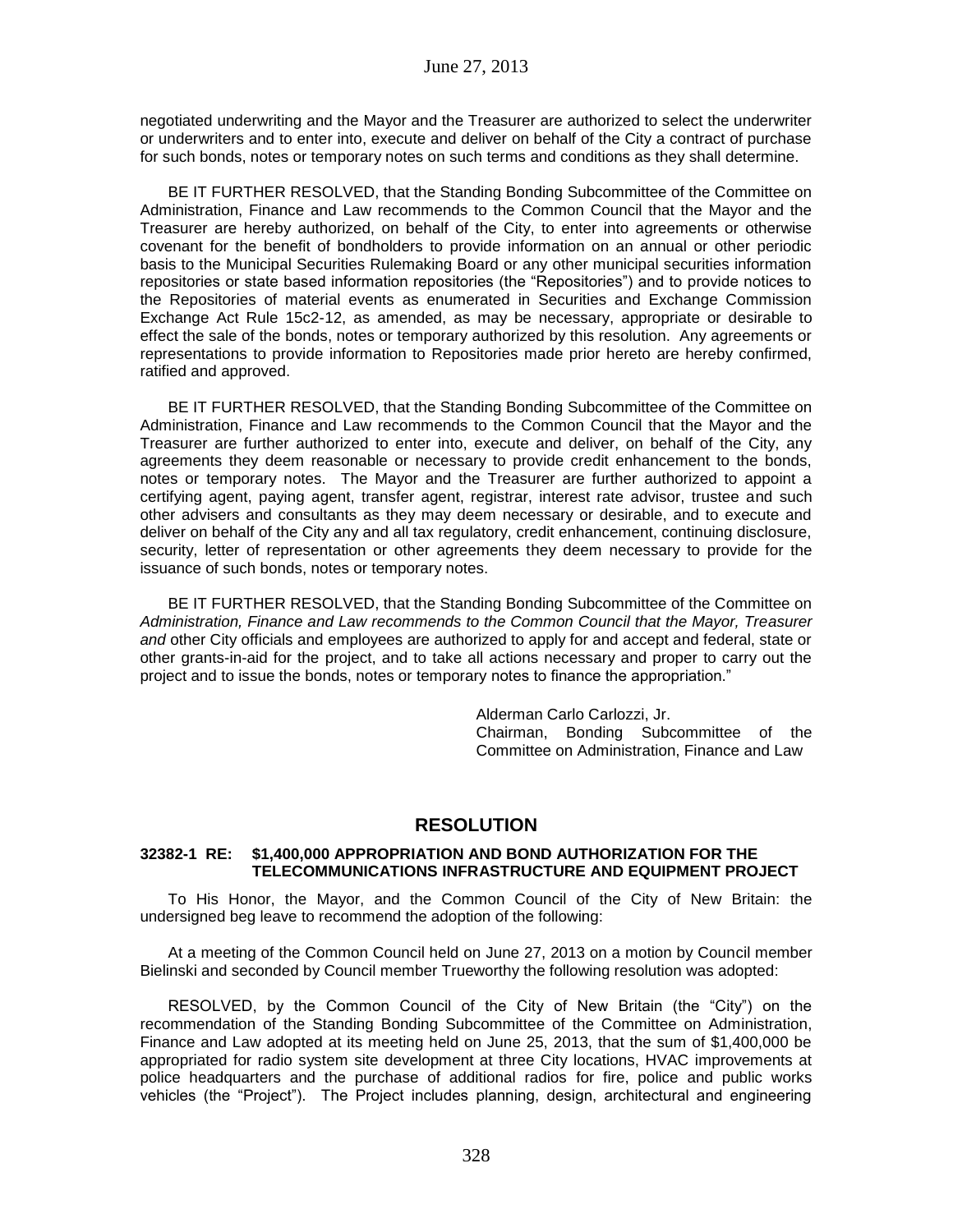services, construction, reconstruction and site work, materials, equipment and fixtures, temporary and permanent financing costs and other costs related to the Project. To meet said appropriation and in lieu of a tax therefor, bonds, notes or temporary notes of the City be issued pursuant to Article XII of the City Charter and Chapter 109 of the Connecticut General Statutes, as amended, or any other provision of law thereto enabling, in an amount not to exceed \$1,400,000 or so much thereof as may be necessary after deducting grants or other sources of funds available for the Project.

BE IT FURTHER RESOLVED, that the City hereby declares its official intent under Treasury Regulation Section 1.150-2 of the Internal Revenue Code of 1986, as amended, that Project costs may be paid from temporary advances of available funds and that the City reasonably expects to reimburse any such advances from the proceeds of borrowings in an aggregate principal amount not in excess of the amount of borrowing authorized for the Project; that the Mayor and Treasurer are authorized to bind the City pursuant to such representations and agreements as they deem necessary or advisable in order to ensure and maintain the continued exemption from federal income taxation of interest on the bonds, notes or temporary notes authorized by this resolution, if issued on a tax-exempt basis, including covenants to pay rebates of investment earnings to the United States in future years. While it is anticipated that the bonds or notes will qualify as tax exempt bonds, the Mayor and the Treasurer are authorized, upon the advice of bond counsel, to issue all or any portion of the bonds or notes as bonds or notes the interest on which is includable in the gross income of the owners thereof for federal income tax purposes and it is hereby found and determined that the issuance of any such bonds or notes is in the public interest.

BE IT FURTHER RESOLVED, that the bonds or notes may be sold in a single issue or may be consolidated with other authorized but unissued bonds or notes of the City. The bonds or notes shall be issued in fully registered form, be executed in the name and on behalf of the City by the facsimile or manual signatures of the Mayor and the Treasurer, bear the City seal or a facsimile thereof, be certified and payable at a bank or trust company designated by the Mayor and the Treasurer which bank or trust company may also be designated as the registrar and transfer agent, and be approved as to their legality by Bond Counsel to the City. The bonds or notes may be issued in one or more series, shall bear such rate or rates of interest, and be issued in book entry form. The bonds or notes shall be general obligations of the City and each of the bonds or notes shall recite that every requirement of law relating to its issue has been duly complied with, that such bonds or notes are within every debt and other limit prescribed by law, and that the full faith and credit of the City are pledged to the payment of the principal thereof and interest thereon. The aggregate principal amount of bonds or notes to be issued, the annual installments of principal, redemption provisions, if any, the date, interest rate or rates, form and manner of sale, time of issuance and sale, designation, price, maturities, and other terms, details and particulars of such bonds or notes shall be determined by the Mayor and the Treasurer.

BE IT FURTHER RESOLVED, that the Mayor and Treasurer are authorized to issue temporary notes in anticipation of the receipt of the proceeds of said bonds or notes and the receipt of any federal, state or other grant-in-aid for the project. The notes shall be executed in the name and on behalf of the City by the facsimile or manual signatures of the Mayor and the Treasurer, bear the City seal or a facsimile thereof, be certified and payable at a bank or trust company designated by the Mayor and the Treasurer which bank or trust company may also be designated as the registrar and transfer agent, and be approved as to their legality by Bond Counsel to the City. The notes shall be issued with maturity dates in accordance with the Connecticut General Statutes, as amended. The notes shall be general obligations of the City and each of the bonds shall recite that every requirement of law relating to its issue has been duly complied with, that such notes are within every debt and other limit prescribed by law, and that the full faith and credit of the City are pledged to the payment of the principal thereof and interest thereon. The net interest cost on such notes, including renewals thereof, and the expense of preparing, issuing, and marketing such notes, to the extent paid from the proceeds from the issuance of bonds or notes, shall be included as a cost of the project.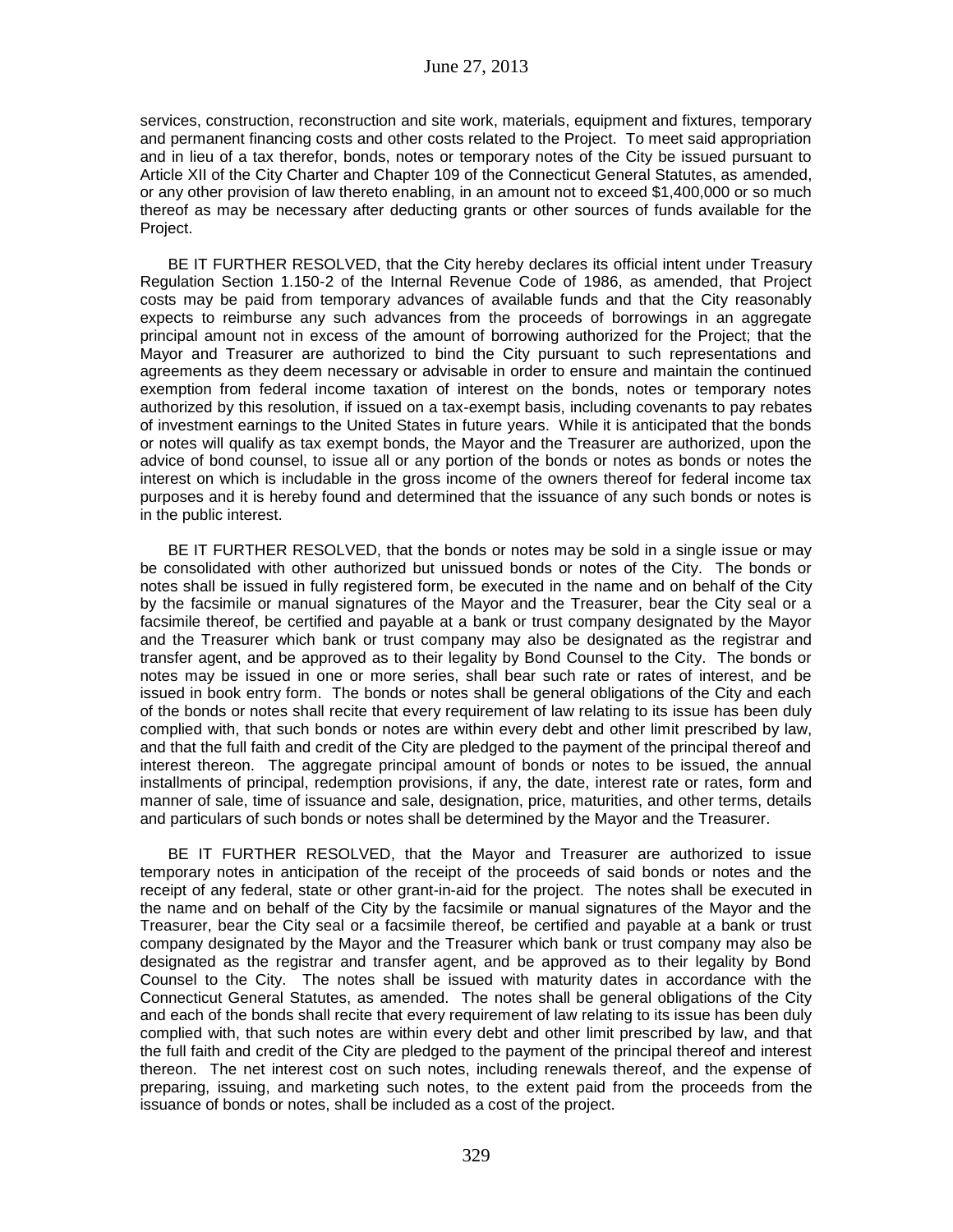BE IT FURTHER RESOLVED, that the bonds, notes or temporary notes may be sold by the Mayor and Treasurer in a public sale, sealed proposal or a negotiated underwriting and the Mayor and the Treasurer are authorized to select the underwriter or underwriters and to enter into, execute and deliver on behalf of the City a contract of purchase for such bonds, notes or temporary notes on such terms and conditions as they shall determine.

BE IT FURTHER RESOLVED, that the Mayor and the Treasurer are hereby authorized, on behalf of the City, to enter into agreements or otherwise covenant for the benefit of bondholders to provide information on an annual or other periodic basis to the Municipal Securities Rulemaking Board or any other municipal securities information repositories or state based information repositories (the "Repositories") and to provide notices to the Repositories of material events as enumerated in Securities and Exchange Commission Exchange Act Rule 15c2-12, as amended, as may be necessary, appropriate or desirable to effect the sale of the bonds, notes or temporary authorized by this resolution. Any agreements or representations to provide information to Repositories made prior hereto are hereby confirmed, ratified and approved.

BE IT FURTHER RESOLVED, that the Mayor and the Treasurer are further authorized to enter into, execute and deliver, on behalf of the City, any agreements they deem reasonable or necessary to provide credit enhancement to the bonds, notes or temporary notes. The Mayor and the Treasurer are further authorized to appoint a certifying agent, paying agent, transfer agent, registrar, interest rate advisor, trustee and such other advisers and consultants as they may deem necessary or desirable, and to execute and deliver on behalf of the City any and all tax regulatory, credit enhancement, continuing disclosure, security, letter of representation or other agreements they deem necessary to provide for the issuance of such bonds, notes or temporary notes.

BE IT FURTHER RESOLVED, that the Mayor, Treasurer and other City officials and employees are authorized to apply for and accept and federal, state or other grants-in-aid for the project, and to take all actions necessary and proper to carry out the project and to issue the bonds, notes or temporary notes to finance the appropriation."

Alderman Carlo Carlozzi, Jr.

## **REPORT OF THE BONDING COMMITTEE**

### **32383 RE: \$555,000 APPROPRIATION AND BOND AUTHORIZATION FOR THE CITY-WIDE INFRASTRUCTURE IMPROVEMENT PROJECT**

To His Honor, the Mayor, and the Common Council of the City of New Britain: the undersigned beg leave to report the following:

At a meeting of the Standing Bonding Subcommittee of the Committee on Administration, Finance and Law of the City of New Britain (the "City") held on June 25, 2013 on a motion by Committee member Bielinski and seconded by Committee member Hermanowski, the following resolution was adopted:

"RESOLVED, that the Standing Subcommittee of the Committee on Administration, Finance and Law recommends to the Common Council, that the sum of \$555,000 be appropriated for the City-wide infrastructure improvements, including but not limited to, improvements to Washington Street, the parking lot at Mount Pleasant and the waterway (the "Project"). The Project includes planning, design, architectural and engineering services, construction, reconstruction and site work, materials, equipment and fixtures, temporary and permanent financing costs and other costs related to the Project. To meet said appropriation and in lieu of a tax therefor, bonds, notes or temporary notes of the City be issued pursuant to Article XII of the City Charter and Chapter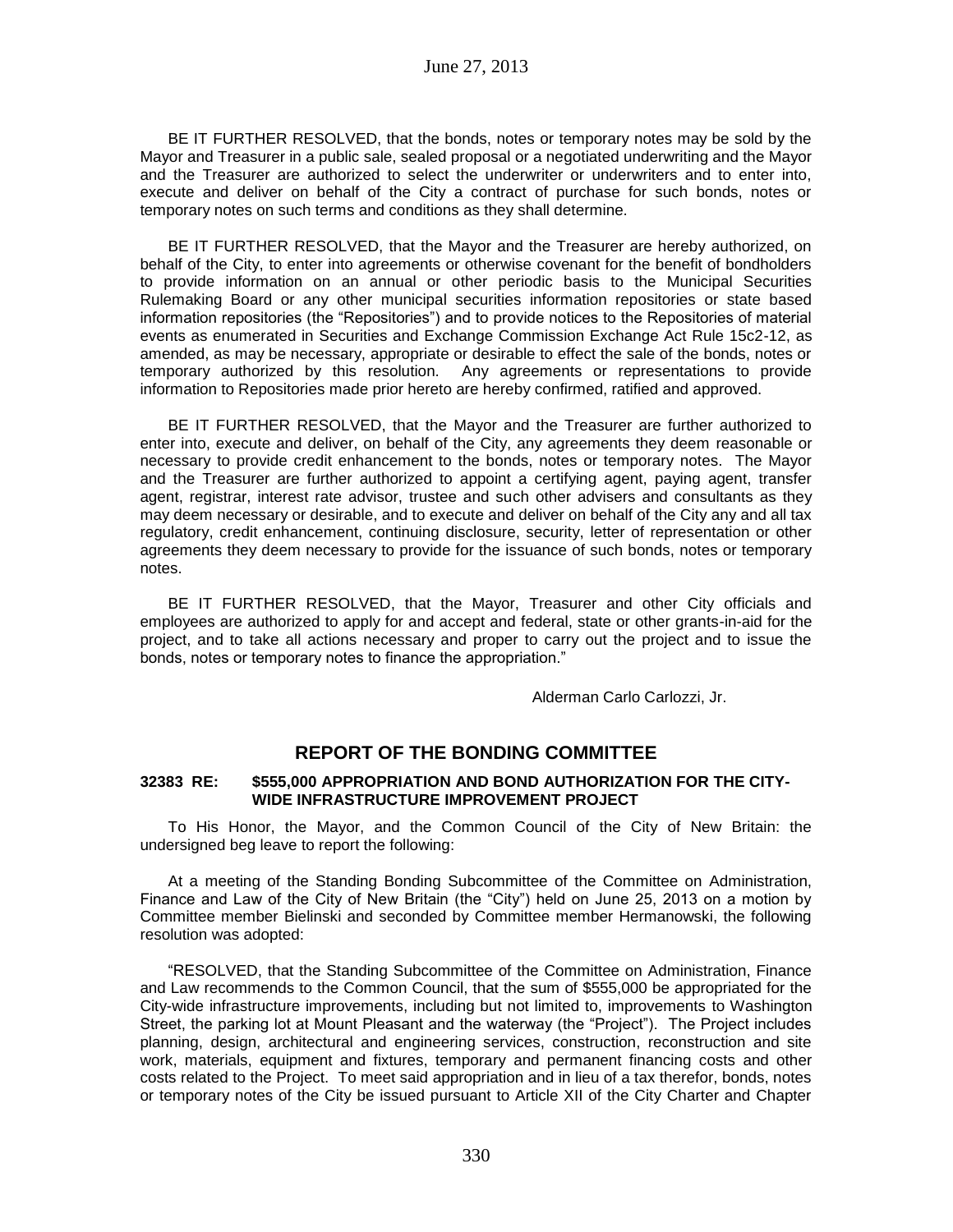109 of the Connecticut General Statutes, as amended, or any other provision of law thereto enabling, in an amount not to exceed \$555,000 or so much thereof as may be necessary after deducting grants or other sources of funds available for the Project.

BE IT FURTHER RESOLVED, that the Standing Bonding Subcommittee of the Committee on Administration, Finance and Law recommends to the Common Council that the City hereby declares its official intent under Treasury Regulation Section 1.150-2 of the Internal Revenue Code of 1986, as amended, that Project costs may be paid from temporary advances of available funds and that the City reasonably expects to reimburse any such advances from the proceeds of borrowings in an aggregate principal amount not in excess of the amount of borrowing authorized for the Project; that the Mayor and Treasurer are authorized to bind the City pursuant to such representations and agreements as they deem necessary or advisable in order to ensure and maintain the continued exemption from federal income taxation of interest on the bonds, notes or temporary notes authorized by this resolution, if issued on a tax-exempt basis, including covenants to pay rebates of investment earnings to the United States in future years. While it is anticipated that the bonds or notes will qualify as tax exempt bonds, the Mayor and the Treasurer are authorized, upon the advice of bond counsel, to issue all or any portion of the bonds or notes as bonds or notes the interest on which is includable in the gross income of the owners thereof for federal income tax purposes and it is hereby found and determined that the issuance of any such bonds or notes is in the public interest.

BE IT FURTHER RESOLVED, that the Standing Bonding Subcommittee of the Committee on Administration, Finance and Law recommends to the Common Council that the bonds or notes may be sold in a single issue or may be consolidated with other authorized but unissued bonds or notes of the City. The bonds or notes shall be issued in fully registered form, be executed in the name and on behalf of the City by the facsimile or manual signatures of the Mayor and the Treasurer, bear the City seal or a facsimile thereof, be certified and payable at a bank or trust company designated by the Mayor and the Treasurer which bank or trust company may also be designated as the registrar and transfer agent, and be approved as to their legality by Bond Counsel to the City. The bonds or notes may be issued in one or more series, shall bear such rate or rates of interest, and be issued in book entry form. The bonds or notes shall be general obligations of the City and each of the bonds or notes shall recite that every requirement of law relating to its issue has been duly complied with, that such bonds or notes are within every debt and other limit prescribed by law, and that the full faith and credit of the City are pledged to the payment of the principal thereof and interest thereon. The aggregate principal amount of bonds or notes to be issued, the annual installments of principal, redemption provisions, if any, the date, interest rate or rates, form and manner of sale, time of issuance and sale, designation, price, maturities, and other terms, details and particulars of such bonds or notes shall be determined by the Mayor and the Treasurer.

BE IT FURTHER RESOLVED, that the Standing Bonding Subcommittee of the Committee on Administration, Finance and Law recommends to the Common Council that the Mayor and Treasurer are authorized to issue temporary notes in anticipation of the receipt of the proceeds of said bonds or notes and the receipt of any federal, state or other grant-in-aid for the project. The notes shall be executed in the name and on behalf of the City by the facsimile or manual signatures of the Mayor and the Treasurer, bear the City seal or a facsimile thereof, be certified and payable at a bank or trust company designated by the Mayor and the Treasurer which bank or trust company may also be designated as the registrar and transfer agent, and be approved as to their legality by Bond Counsel to the City. The notes shall be issued with maturity dates in accordance with the Connecticut General Statutes, as amended. The notes shall be general obligations of the City and each of the bonds shall recite that every requirement of law relating to its issue has been duly complied with, that such notes are within every debt and other limit prescribed by law, and that the full faith and credit of the City are pledged to the payment of the principal thereof and interest thereon. The net interest cost on such notes, including renewals thereof, and the expense of preparing, issuing, and marketing such notes, to the extent paid from the proceeds from the issuance of bonds or notes, shall be included as a cost of the project.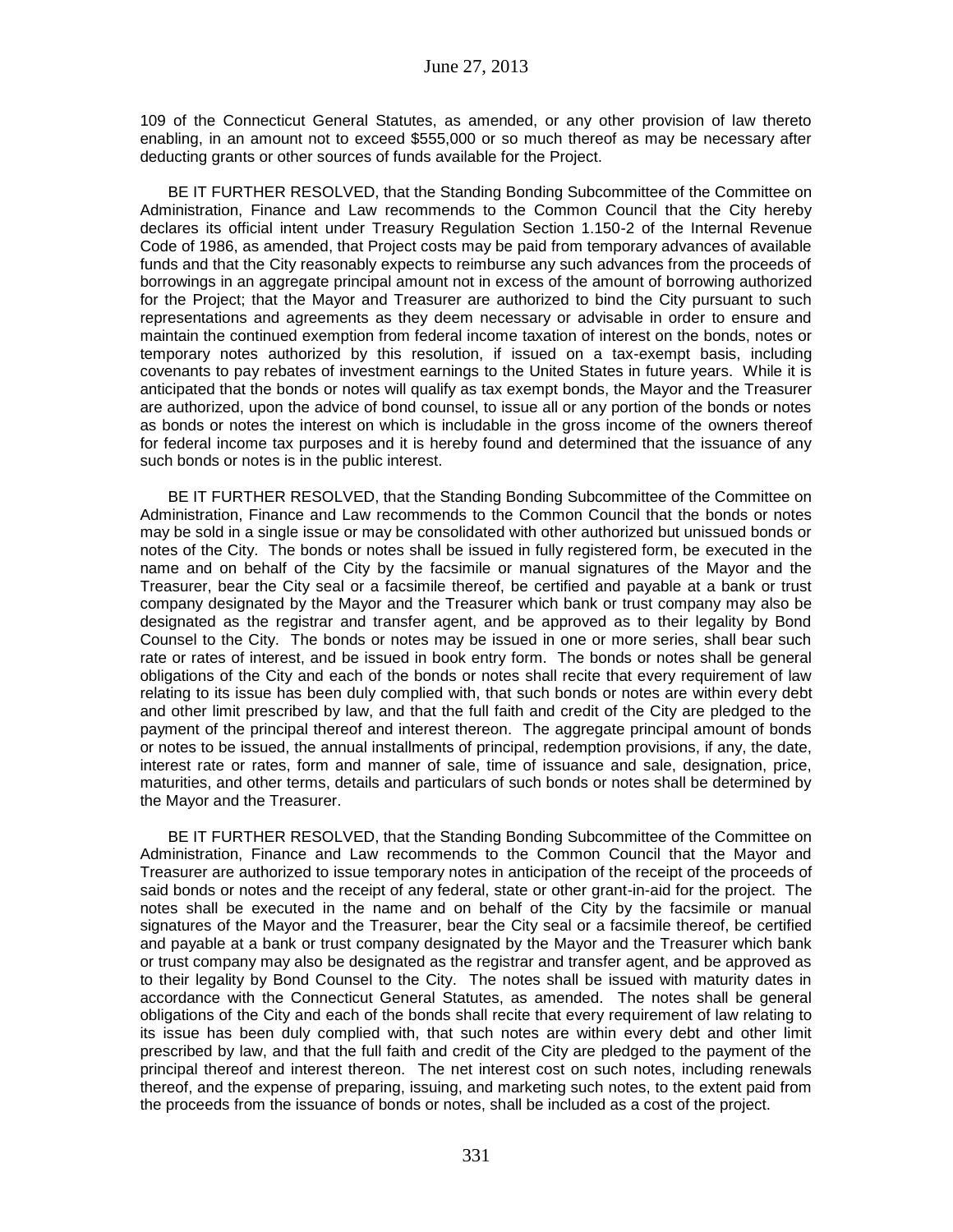BE IT FURTHER RESOLVED, that the Standing Bonding Subcommittee of the Committee on Administration, Finance and Law recommends to the Common Council that the bonds, notes or temporary notes may be sold by the Mayor and Treasurer in a public sale, sealed proposal or a negotiated underwriting and the Mayor and the Treasurer are authorized to select the underwriter or underwriters and to enter into, execute and deliver on behalf of the City a contract of purchase for such bonds, notes or temporary notes on such terms and conditions as they shall determine.

BE IT FURTHER RESOLVED, that the Standing Bonding Subcommittee of the Committee on Administration, Finance and Law recommends to the Common Council that the Mayor and the Treasurer are hereby authorized, on behalf of the City, to enter into agreements or otherwise covenant for the benefit of bondholders to provide information on an annual or other periodic basis to the Municipal Securities Rulemaking Board or any other municipal securities information repositories or state based information repositories (the "Repositories") and to provide notices to the Repositories of material events as enumerated in Securities and Exchange Commission Exchange Act Rule 15c2-12, as amended, as may be necessary, appropriate or desirable to effect the sale of the bonds, notes or temporary authorized by this resolution. Any agreements or representations to provide information to Repositories made prior hereto are hereby confirmed, ratified and approved.

BE IT FURTHER RESOLVED, that the Standing Bonding Subcommittee of the Committee on Administration, Finance and Law recommends to the Common Council that the Mayor and the Treasurer are further authorized to enter into, execute and deliver, on behalf of the City, any agreements they deem reasonable or necessary to provide credit enhancement to the bonds, notes or temporary notes. The Mayor and the Treasurer are further authorized to appoint a certifying agent, paying agent, transfer agent, registrar, interest rate advisor, trustee and such other advisers and consultants as they may deem necessary or desirable, and to execute and deliver on behalf of the City any and all tax regulatory, credit enhancement, continuing disclosure, security, letter of representation or other agreements they deem necessary to provide for the issuance of such bonds, notes or temporary notes.

BE IT FURTHER RESOLVED, that the Standing Bonding Subcommittee of the Committee on Administration, Finance and Law recommends to the Common Council that the Mayor, Treasurer and other City officials and employees are authorized to apply for and accept and federal, state or other grants-in-aid for the project, and to take all actions necessary and proper to carry out the project and to issue the bonds, notes or temporary notes to finance the appropriation."

> Alderman Carlo Carlozzi, Jr. Chairman, Bonding Subcommittee of the Committee on Administration, Finance and Law

## **RESOLUTION**

### **32383-1 RE: \$555,000 APPROPRIATION AND BOND AUTHORIZATION FOR THE CITY-WIDE INFRASTRUCTURE IMPROVEMENT PROJECT**

To His Honor, the Mayor, and the Common Council of the City of New Britain: the undersigned beg leave to recommend the adoption of the following:

At a meeting of the Common Council held on June 27, 2013 on a motion by Council member Bielinski and seconded by Council member Trueworthy the following resolution was adopted:

RESOLVED, by the Common Council of the City of New Britain (the "City") on the recommendation of the Standing Bonding Subcommittee of the Committee on Administration,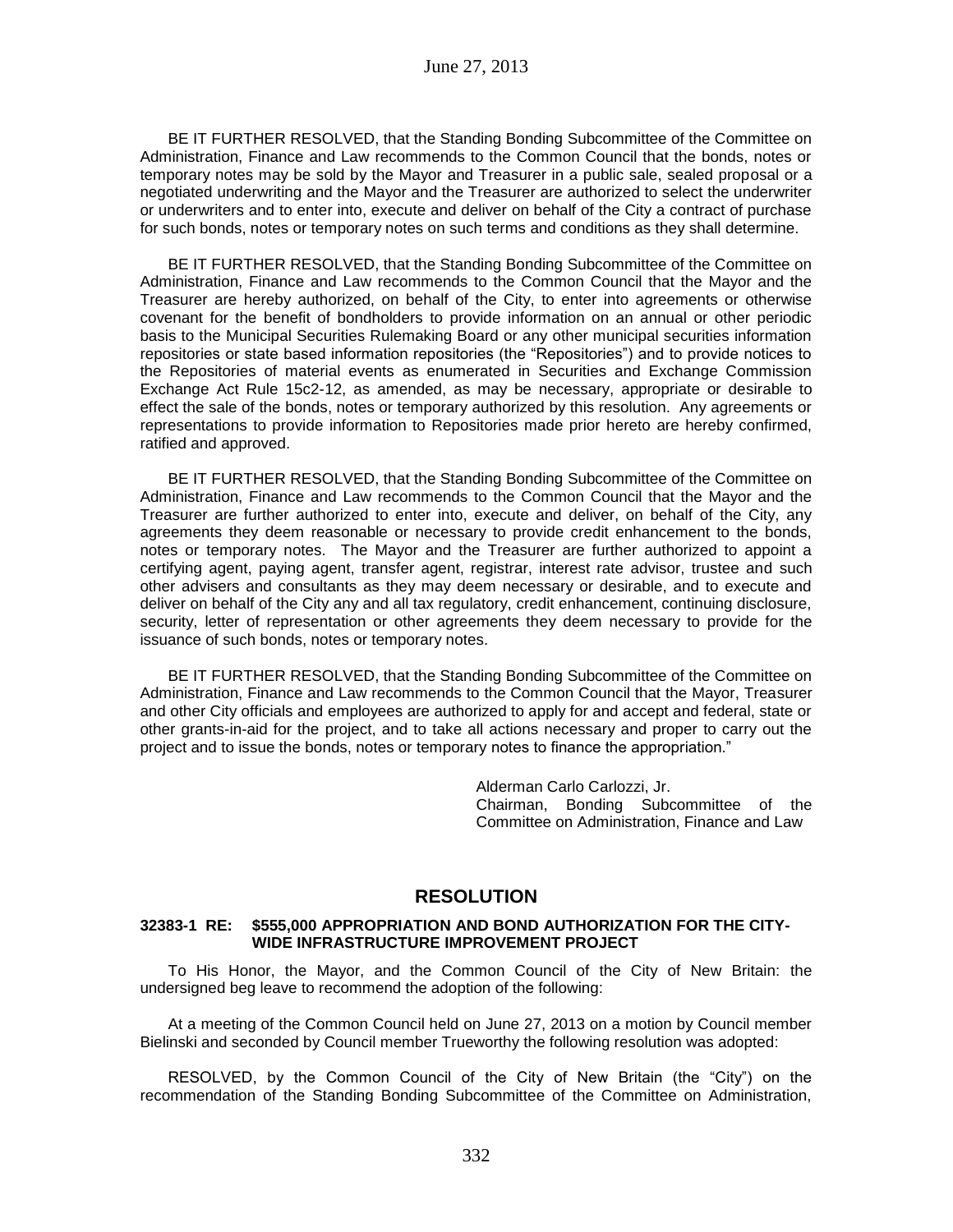Finance and Law adopted at its meeting held on June 25, 2013, that the sum of \$555,000 be appropriated for the City-wide infrastructure improvements, including but not limited to, improvements to Washington Street, the parking lot at Mount Pleasant and the waterway (the "Project"). The Project includes planning, design, architectural and engineering services, construction, reconstruction and site work, materials, equipment and fixtures, temporary and permanent financing costs and other costs related to the Project. To meet said appropriation and in lieu of a tax therefor, bonds, notes or temporary notes of the City be issued pursuant to Article XII of the City Charter and Chapter 109 of the Connecticut General Statutes, as amended, or any other provision of law thereto enabling, in an amount not to exceed \$555,000 or so much thereof as may be necessary after deducting grants or other sources of funds available for the Project.

BE IT FURTHER RESOLVED, that the City hereby declares its official intent under Treasury Regulation Section 1.150-2 of the Internal Revenue Code of 1986, as amended, that Project costs may be paid from temporary advances of available funds and that the City reasonably expects to reimburse any such advances from the proceeds of borrowings in an aggregate principal amount not in excess of the amount of borrowing authorized for the Project; that the Mayor and Treasurer are authorized to bind the City pursuant to such representations and agreements as they deem necessary or advisable in order to ensure and maintain the continued exemption from federal income taxation of interest on the bonds, notes or temporary notes authorized by this resolution, if issued on a tax-exempt basis, including covenants to pay rebates of investment earnings to the United States in future years. While it is anticipated that the bonds or notes will qualify as tax exempt bonds, the Mayor and the Treasurer are authorized, upon the advice of bond counsel, to issue all or any portion of the bonds or notes as bonds or notes the interest on which is includable in the gross income of the owners thereof for federal income tax purposes and it is hereby found and determined that the issuance of any such bonds or notes is in the public interest.

BE IT FURTHER RESOLVED, that the bonds or notes may be sold in a single issue or may be consolidated with other authorized but unissued bonds or notes of the City. The bonds or notes shall be issued in fully registered form, be executed in the name and on behalf of the City by the facsimile or manual signatures of the Mayor and the Treasurer, bear the City seal or a facsimile thereof, be certified and payable at a bank or trust company designated by the Mayor and the Treasurer which bank or trust company may also be designated as the registrar and transfer agent, and be approved as to their legality by Bond Counsel to the City. The bonds or notes may be issued in one or more series, shall bear such rate or rates of interest, and be issued in book entry form. The bonds or notes shall be general obligations of the City and each of the bonds or notes shall recite that every requirement of law relating to its issue has been duly complied with, that such bonds or notes are within every debt and other limit prescribed by law, and that the full faith and credit of the City are pledged to the payment of the principal thereof and interest thereon. The aggregate principal amount of bonds or notes to be issued, the annual installments of principal, redemption provisions, if any, the date, interest rate or rates, form and manner of sale, time of issuance and sale, designation, price, maturities, and other terms, details and particulars of such bonds or notes shall be determined by the Mayor and the Treasurer.

BE IT FURTHER RESOLVED, that the Mayor and Treasurer are authorized to issue temporary notes in anticipation of the receipt of the proceeds of said bonds or notes and the receipt of any federal, state or other grant-in-aid for the project. The notes shall be executed in the name and on behalf of the City by the facsimile or manual signatures of the Mayor and the Treasurer, bear the City seal or a facsimile thereof, be certified and payable at a bank or trust company designated by the Mayor and the Treasurer which bank or trust company may also be designated as the registrar and transfer agent, and be approved as to their legality by Bond Counsel to the City. The notes shall be issued with maturity dates in accordance with the Connecticut General Statutes, as amended. The notes shall be general obligations of the City and each of the bonds shall recite that every requirement of law relating to its issue has been duly complied with, that such notes are within every debt and other limit prescribed by law, and that the full faith and credit of the City are pledged to the payment of the principal thereof and interest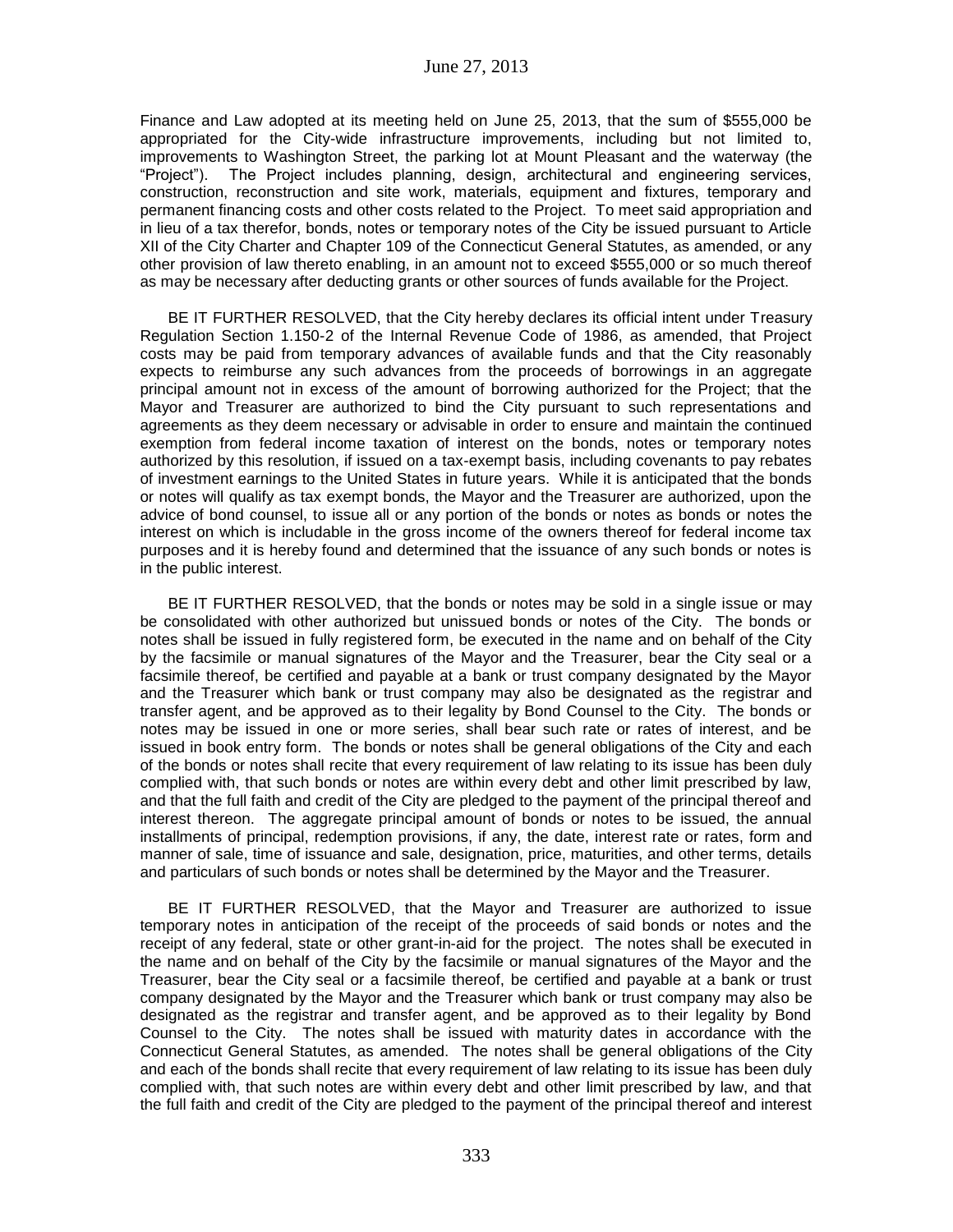thereon. The net interest cost on such notes, including renewals thereof, and the expense of preparing, issuing, and marketing such notes, to the extent paid from the proceeds from the issuance of bonds or notes, shall be included as a cost of the project.

BE IT FURTHER RESOLVED, that the bonds, notes or temporary notes may be sold by the Mayor and Treasurer in a public sale, sealed proposal or a negotiated underwriting and the Mayor and the Treasurer are authorized to select the underwriter or underwriters and to enter into, execute and deliver on behalf of the City a contract of purchase for such bonds, notes or temporary notes on such terms and conditions as they shall determine.

BE IT FURTHER RESOLVED, that the Mayor and the Treasurer are hereby authorized, on behalf of the City, to enter into agreements or otherwise covenant for the benefit of bondholders to provide information on an annual or other periodic basis to the Municipal Securities Rulemaking Board or any other municipal securities information repositories or state based information repositories (the "Repositories") and to provide notices to the Repositories of material events as enumerated in Securities and Exchange Commission Exchange Act Rule 15c2-12, as amended, as may be necessary, appropriate or desirable to effect the sale of the bonds, notes or temporary authorized by this resolution. Any agreements or representations to provide information to Repositories made prior hereto are hereby confirmed, ratified and approved.

BE IT FURTHER RESOLVED, that the Mayor and the Treasurer are further authorized to enter into, execute and deliver, on behalf of the City, any agreements they deem reasonable or necessary to provide credit enhancement to the bonds, notes or temporary notes. The Mayor and the Treasurer are further authorized to appoint a certifying agent, paying agent, transfer agent, registrar, interest rate advisor, trustee and such other advisers and consultants as they may deem necessary or desirable, and to execute and deliver on behalf of the City any and all tax regulatory, credit enhancement, continuing disclosure, security, letter of representation or other agreements they deem necessary to provide for the issuance of such bonds, notes or temporary notes.

BE IT FURTHER RESOLVED, that the Mayor, Treasurer and other City officials and employees are authorized to apply for and accept and federal, state or other grants-in-aid for the project, and to take all actions necessary and proper to carry out the project and to issue the bonds, notes or temporary notes to finance the appropriation."

Alderman Carlo Carlozzi, Jr.

## **REPORT OF THE BONDING COMMITTEE**

### **32384 RE: \$6,000,000 APPROPRIATION AND BOND AUTHORIZATION FOR THE STREETSCAPE IMPROVEMENT PROJECT**

To His Honor, the Mayor, and the Common Council of the City of New Britain: the undersigned beg leave to report the following:

At a meeting of the Standing Bonding Subcommittee of the Committee on Administration, Finance and Law of the City of New Britain (the "City") held on June 25, 2013 on a motion by Committee member Bielinski and seconded by Committee member Hermanowski, the following resolution was adopted:

"RESOLVED, that the Standing Subcommittee of the Committee on Administration, Finance and Law recommends to the Common Council, that the sum of \$6,000,000 be appropriated for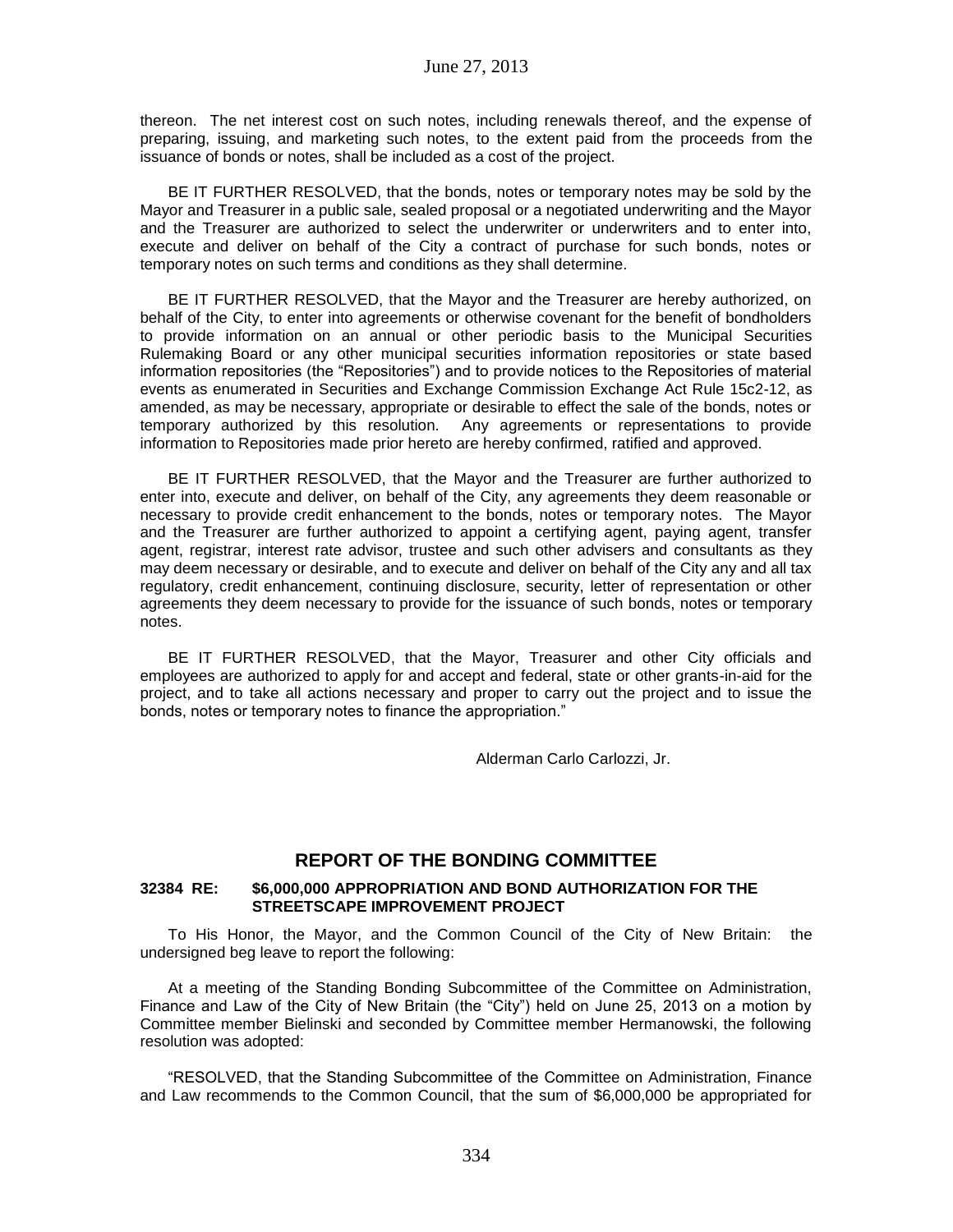various improvements to streetscape in the downtown area, including but not limited to, enlarging pedestrian space and shorten crossing distances, pedestrian crosswalks, closing existing driveways, new street trees and other landscaping, brick pavers, curbing, trash receptacles, benches, signage, sidewalk and driveway apron replacement, traffic signal replacement and modifications, pavement markings, public art, upgrading existing parking meters, enhancements to Central Park, paving and other related streetscape enhancements and utility modifications (the "Project"). The Project includes planning, design, architectural and engineering services, construction, reconstruction and site work, materials, equipment and fixtures, temporary and permanent financing costs and other costs related to the Project. To meet said appropriation and in lieu of a tax therefor, bonds, notes or temporary notes of the City be issued pursuant to Article XII of the City Charter and Chapter 109 of the Connecticut General Statutes, as amended, or any other provision of law thereto enabling, in an amount not to exceed \$6,000,000 or so much thereof as may be necessary after deducting grants or other sources of funds available for the Project.

BE IT FURTHER RESOLVED, that the Standing Bonding Subcommittee of the Committee on Administration, Finance and Law recommends to the Common Council that the City hereby declares its official intent under Treasury Regulation Section 1.150-2 of the Internal Revenue Code of 1986, as amended, that Project costs may be paid from temporary advances of available funds and that the City reasonably expects to reimburse any such advances from the proceeds of borrowings in an aggregate principal amount not in excess of the amount of borrowing authorized for the Project; that the Mayor and Treasurer are authorized to bind the City pursuant to such representations and agreements as they deem necessary or advisable in order to ensure and maintain the continued exemption from federal income taxation of interest on the bonds, notes or temporary notes authorized by this resolution, if issued on a tax-exempt basis, including covenants to pay rebates of investment earnings to the United States in future years. While it is anticipated that the bonds or notes will qualify as tax exempt bonds, the Mayor and the Treasurer are authorized, upon the advice of bond counsel, to issue all or any portion of the bonds or notes as bonds or notes the interest on which is includable in the gross income of the owners thereof for federal income tax purposes and it is hereby found and determined that the issuance of any such bonds or notes is in the public interest.

BE IT FURTHER RESOLVED, that the Standing Bonding Subcommittee of the Committee on Administration, Finance and Law recommends to the Common Council that the bonds or notes may be sold in a single issue or may be consolidated with other authorized but unissued bonds or notes of the City. The bonds or notes shall be issued in fully registered form, be executed in the name and on behalf of the City by the facsimile or manual signatures of the Mayor and the Treasurer, bear the City seal or a facsimile thereof, be certified and payable at a bank or trust company designated by the Mayor and the Treasurer which bank or trust company may also be designated as the registrar and transfer agent, and be approved as to their legality by Bond Counsel to the City. The bonds or notes may be issued in one or more series, shall bear such rate or rates of interest, and be issued in book entry form. The bonds or notes shall be general obligations of the City and each of the bonds or notes shall recite that every requirement of law relating to its issue has been duly complied with, that such bonds or notes are within every debt and other limit prescribed by law, and that the full faith and credit of the City are pledged to the payment of the principal thereof and interest thereon. The aggregate principal amount of bonds or notes to be issued, the annual installments of principal, redemption provisions, if any, the date, interest rate or rates, form and manner of sale, time of issuance and sale, designation, price, maturities, and other terms, details and particulars of such bonds or notes shall be determined by the Mayor and the Treasurer.

BE IT FURTHER RESOLVED, that the Standing Bonding Subcommittee of the Committee on Administration, Finance and Law recommends to the Common Council that the Mayor and Treasurer are authorized to issue temporary notes in anticipation of the receipt of the proceeds of said bonds or notes and the receipt of any federal, state or other grant-in-aid for the project. The notes shall be executed in the name and on behalf of the City by the facsimile or manual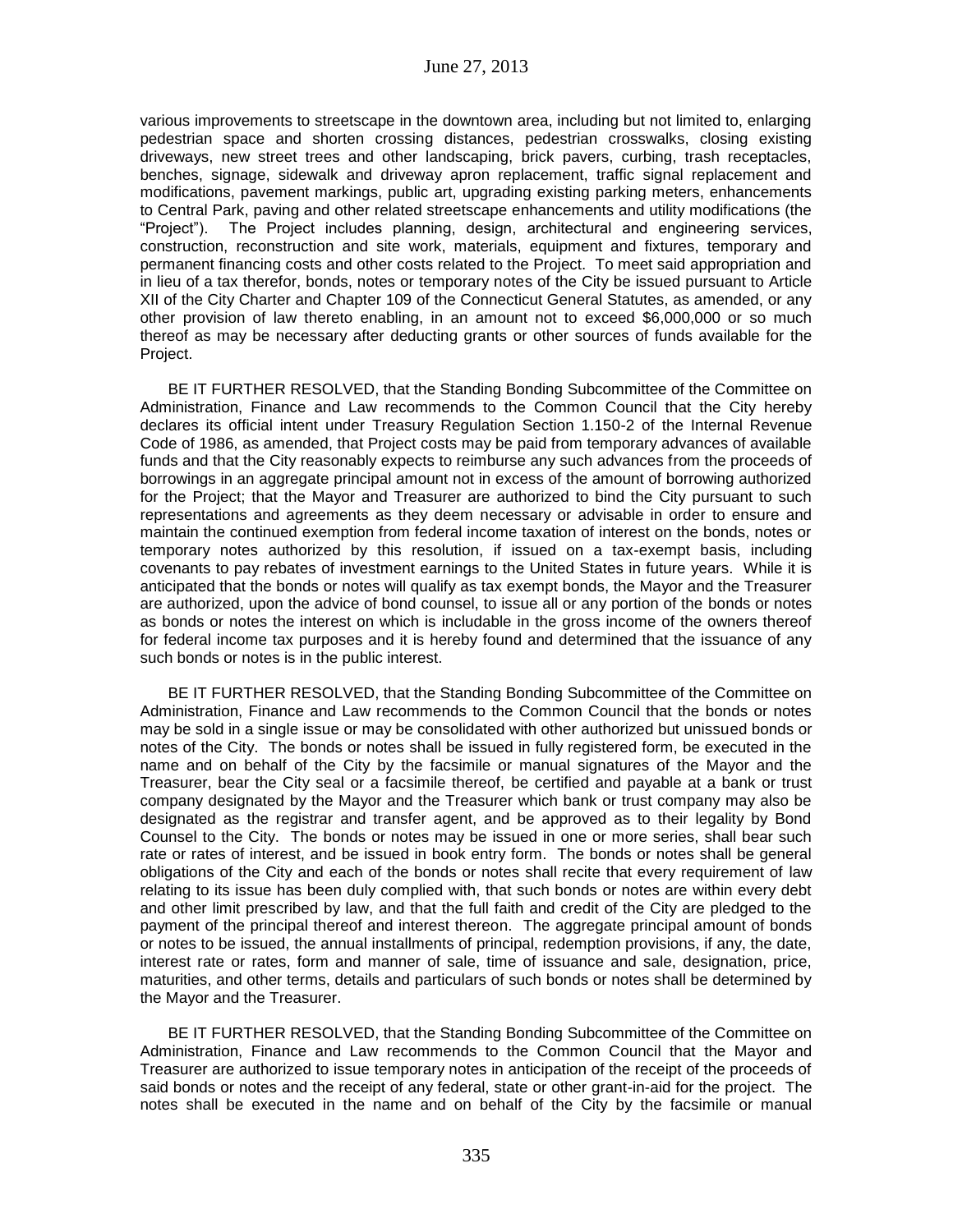signatures of the Mayor and the Treasurer, bear the City seal or a facsimile thereof, be certified and payable at a bank or trust company designated by the Mayor and the Treasurer which bank or trust company may also be designated as the registrar and transfer agent, and be approved as to their legality by Bond Counsel to the City. The notes shall be issued with maturity dates in accordance with the Connecticut General Statutes, as amended. The notes shall be general obligations of the City and each of the bonds shall recite that every requirement of law relating to its issue has been duly complied with, that such notes are within every debt and other limit prescribed by law, and that the full faith and credit of the City are pledged to the payment of the principal thereof and interest thereon. The net interest cost on such notes, including renewals thereof, and the expense of preparing, issuing, and marketing such notes, to the extent paid from the proceeds from the issuance of bonds or notes, shall be included as a cost of the project.

BE IT FURTHER RESOLVED, that the Standing Bonding Subcommittee of the Committee on Administration, Finance and Law recommends to the Common Council that the bonds, notes or temporary notes may be sold by the Mayor and Treasurer in a public sale, sealed proposal or a negotiated underwriting and the Mayor and the Treasurer are authorized to select the underwriter or underwriters and to enter into, execute and deliver on behalf of the City a contract of purchase for such bonds, notes or temporary notes on such terms and conditions as they shall determine.

BE IT FURTHER RESOLVED, that the Standing Bonding Subcommittee of the Committee on Administration, Finance and Law recommends to the Common Council that the Mayor and the Treasurer are hereby authorized, on behalf of the City, to enter into agreements or otherwise covenant for the benefit of bondholders to provide information on an annual or other periodic basis to the Municipal Securities Rulemaking Board or any other municipal securities information repositories or state based information repositories (the "Repositories") and to provide notices to the Repositories of material events as enumerated in Securities and Exchange Commission Exchange Act Rule 15c2-12, as amended, as may be necessary, appropriate or desirable to effect the sale of the bonds, notes or temporary authorized by this resolution. Any agreements or representations to provide information to Repositories made prior hereto are hereby confirmed, ratified and approved.

BE IT FURTHER RESOLVED, that the Standing Bonding Subcommittee of the Committee on Administration, Finance and Law recommends to the Common Council that the Mayor and the Treasurer are further authorized to enter into, execute and deliver, on behalf of the City, any agreements they deem reasonable or necessary to provide credit enhancement to the bonds, notes or temporary notes. The Mayor and the Treasurer are further authorized to appoint a certifying agent, paying agent, transfer agent, registrar, interest rate advisor, trustee and such other advisers and consultants as they may deem necessary or desirable, and to execute and deliver on behalf of the City any and all tax regulatory, credit enhancement, continuing disclosure, security, letter of representation or other agreements they deem necessary to provide for the issuance of such bonds, notes or temporary notes.

BE IT FURTHER RESOLVED, that the Standing Bonding Subcommittee of the Committee on Administration, Finance and Law recommends to the Common Council that the Mayor, Treasurer and other City officials and employees are authorized to apply for and accept and federal, state or other grants-in-aid for the project, and to take all actions necessary and proper to carry out the project and to issue the bonds, notes or temporary notes to finance the appropriation."

> Alderman Carlo Carlozzi, Jr. Chairman, Bonding Subcommittee of the Committee on Administration, Finance and Law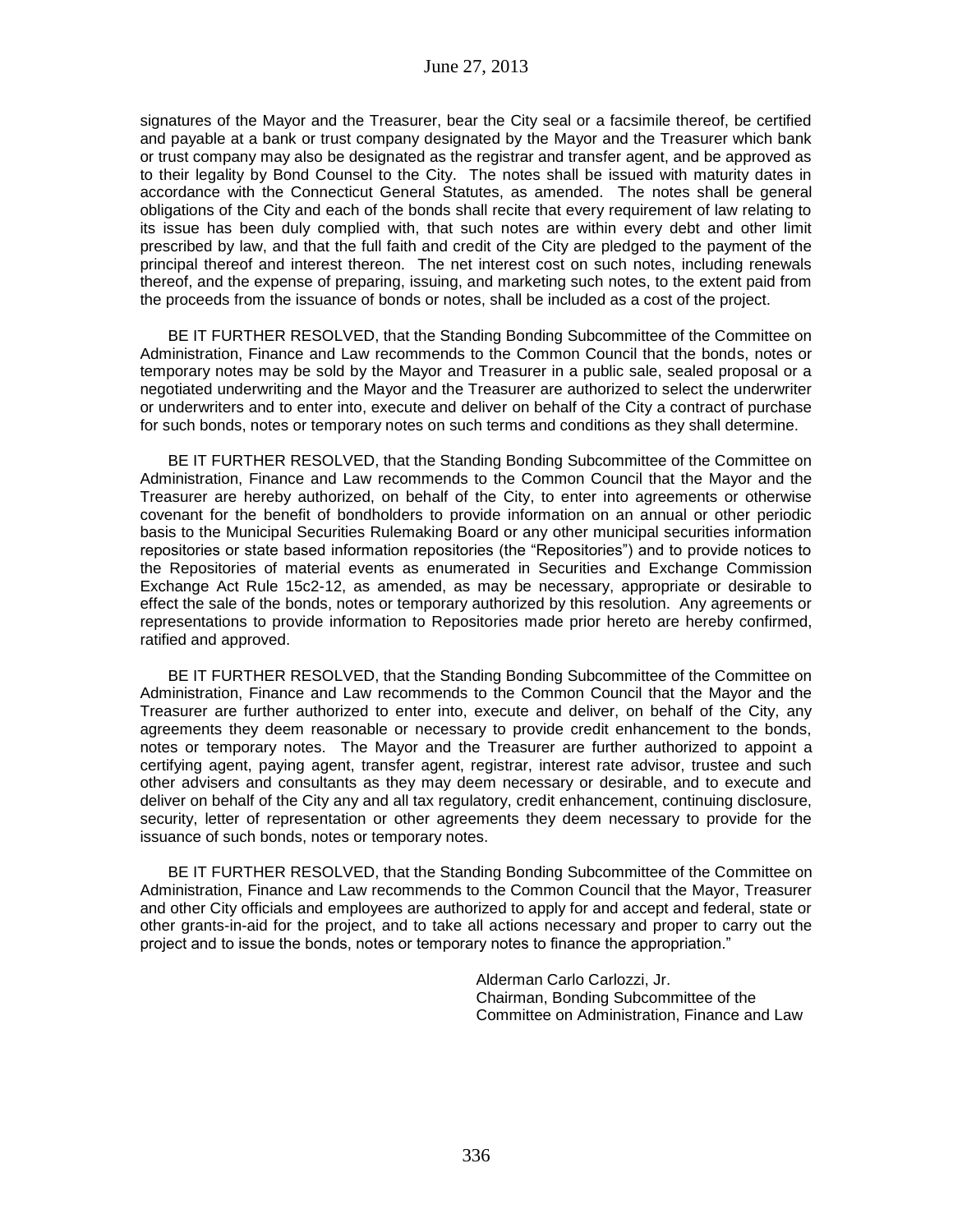### **32385 RE: \$1,200,000 APPROPRIATION AND BOND AUTHORIZATION FOR THE ARCH STREET IMPROVEMENT PROJECT**

To His Honor, the Mayor, and the Common Council of the City of New Britain: the undersigned beg leave to report the following:

At a meeting of the Standing Bonding Subcommittee of the Committee on Administration, Finance and Law of the City of New Britain (the "City") held on June 25, 2013 on a motion by Committee member Bielinski and seconded by Committee member Hermanowski, the following resolution was adopted:

"RESOLVED, that the Standing Subcommittee of the Committee on Administration, Finance and Law recommends to the Common Council, that the sum of \$1,200,000 be appropriated for the improvements to Arch Street including, but not limited to, enlarging pedestrian space and shorten crossing distances, pedestrian crosswalks, closing existing driveways, new street trees and other landscaping, brick pavers, curbing, trash receptacles, benches, signage, sidewalk and driveway apron replacement, traffic signal replacement and modifications, pavement markings, public art, upgrading existing parking meters, paving and other related streetscape enhancements and utility modifications (the "Project"). The Project includes planning, design, architectural and engineering services, construction, reconstruction and site work, materials, equipment and fixtures, temporary and permanent financing costs and other costs related to the Project. To meet said appropriation and in lieu of a tax therefor, bonds, notes or temporary notes of the City be issued pursuant to Article XII of the City Charter and Chapter 109 of the Connecticut General Statutes, as amended, or any other provision of law thereto enabling, in an amount not to exceed \$1,200,000 or so much thereof as may be necessary after deducting grants or other sources of funds available for the Project.

BE IT FURTHER RESOLVED, that the Standing Bonding Subcommittee of the Committee on Administration, Finance and Law recommends to the Common Council that the City hereby declares its official intent under Treasury Regulation Section 1.150-2 of the Internal Revenue Code of 1986, as amended, that Project costs may be paid from temporary advances of available funds and that the City reasonably expects to reimburse any such advances from the proceeds of borrowings in an aggregate principal amount not in excess of the amount of borrowing authorized for the Project; that the Mayor and Treasurer are authorized to bind the City pursuant to such representations and agreements as they deem necessary or advisable in order to ensure and maintain the continued exemption from federal income taxation of interest on the bonds, notes or temporary notes authorized by this resolution, if issued on a tax-exempt basis, including covenants to pay rebates of investment earnings to the United States in future years. While it is anticipated that the bonds or notes will qualify as tax exempt bonds, the Mayor and the Treasurer are authorized, upon the advice of bond counsel, to issue all or any portion of the bonds or notes as bonds or notes the interest on which is includable in the gross income of the owners thereof for federal income tax purposes and it is hereby found and determined that the issuance of any such bonds or notes is in the public interest.

BE IT FURTHER RESOLVED, that the Standing Bonding Subcommittee of the Committee on Administration, Finance and Law recommends to the Common Council that the bonds or notes may be sold in a single issue or may be consolidated with other authorized but unissued bonds or notes of the City. The bonds or notes shall be issued in fully registered form, be executed in the name and on behalf of the City by the facsimile or manual signatures of the Mayor and the Treasurer, bear the City seal or a facsimile thereof, be certified and payable at a bank or trust company designated by the Mayor and the Treasurer which bank or trust company may also be designated as the registrar and transfer agent, and be approved as to their legality by Bond Counsel to the City. The bonds or notes may be issued in one or more series, shall bear such rate or rates of interest, and be issued in book entry form. The bonds or notes shall be general obligations of the City and each of the bonds or notes shall recite that every requirement of law relating to its issue has been duly complied with, that such bonds or notes are within every debt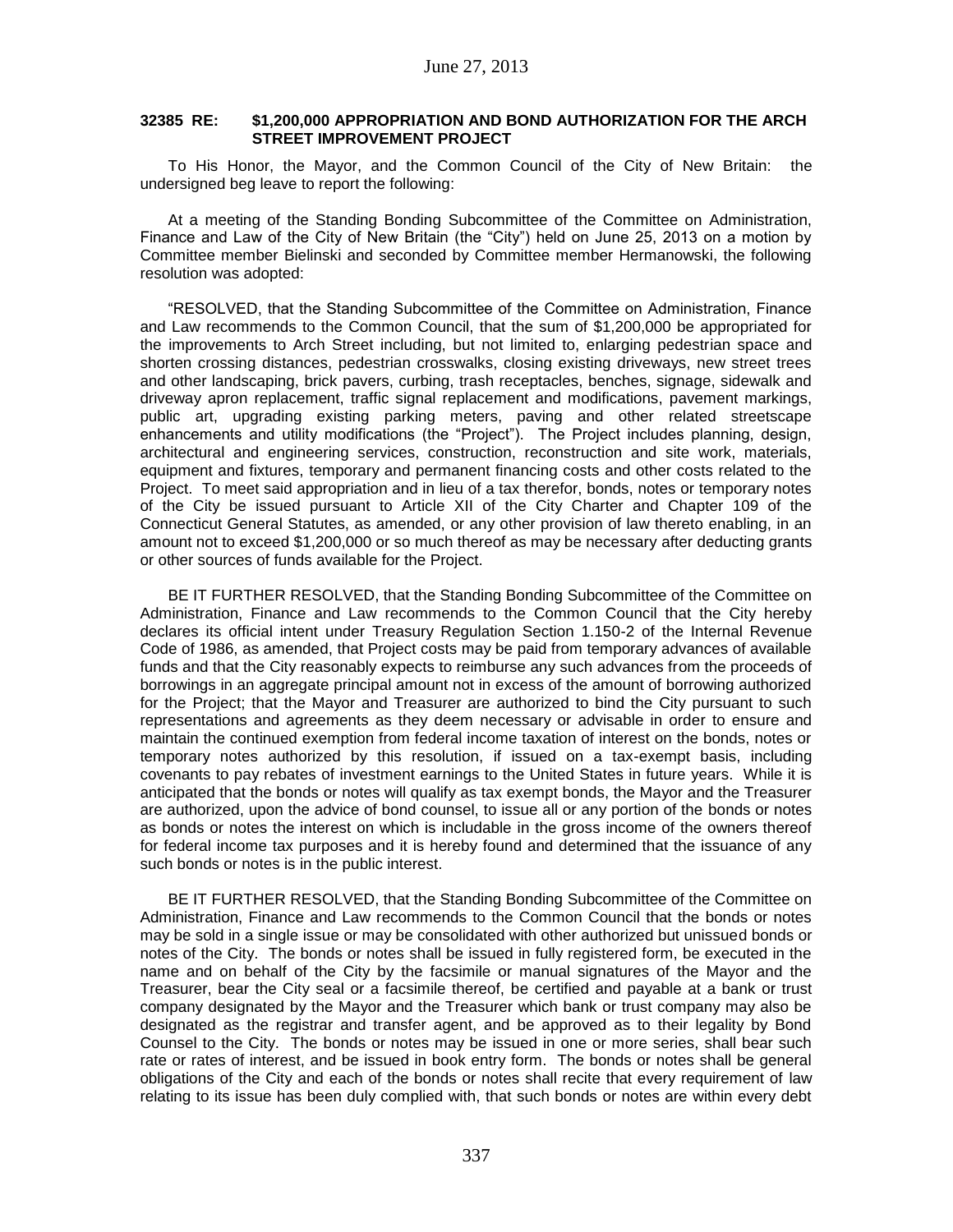and other limit prescribed by law, and that the full faith and credit of the City are pledged to the payment of the principal thereof and interest thereon. The aggregate principal amount of bonds or notes to be issued, the annual installments of principal, redemption provisions, if any, the date, interest rate or rates, form and manner of sale, time of issuance and sale, designation, price, maturities, and other terms, details and particulars of such bonds or notes shall be determined by the Mayor and the Treasurer.

BE IT FURTHER RESOLVED, that the Standing Bonding Subcommittee of the Committee on Administration, Finance and Law recommends to the Common Council that the Mayor and Treasurer are authorized to issue temporary notes in anticipation of the receipt of the proceeds of said bonds or notes and the receipt of any federal, state or other grant-in-aid for the project. The notes shall be executed in the name and on behalf of the City by the facsimile or manual signatures of the Mayor and the Treasurer, bear the City seal or a facsimile thereof, be certified and payable at a bank or trust company designated by the Mayor and the Treasurer which bank or trust company may also be designated as the registrar and transfer agent, and be approved as to their legality by Bond Counsel to the City. The notes shall be issued with maturity dates in accordance with the Connecticut General Statutes, as amended. The notes shall be general obligations of the City and each of the bonds shall recite that every requirement of law relating to its issue has been duly complied with, that such notes are within every debt and other limit prescribed by law, and that the full faith and credit of the City are pledged to the payment of the principal thereof and interest thereon. The net interest cost on such notes, including renewals thereof, and the expense of preparing, issuing, and marketing such notes, to the extent paid from the proceeds from the issuance of bonds or notes, shall be included as a cost of the project.

BE IT FURTHER RESOLVED, that the Standing Bonding Subcommittee of the Committee on Administration, Finance and Law recommends to the Common Council that the bonds, notes or temporary notes may be sold by the Mayor and Treasurer in a public sale, sealed proposal or a negotiated underwriting and the Mayor and the Treasurer are authorized to select the underwriter or underwriters and to enter into, execute and deliver on behalf of the City a contract of purchase for such bonds, notes or temporary notes on such terms and conditions as they shall determine.

BE IT FURTHER RESOLVED, that the Standing Bonding Subcommittee of the Committee on Administration, Finance and Law recommends to the Common Council that the Mayor and the Treasurer are hereby authorized, on behalf of the City, to enter into agreements or otherwise covenant for the benefit of bondholders to provide information on an annual or other periodic basis to the Municipal Securities Rulemaking Board or any other municipal securities information repositories or state based information repositories (the "Repositories") and to provide notices to the Repositories of material events as enumerated in Securities and Exchange Commission Exchange Act Rule 15c2-12, as amended, as may be necessary, appropriate or desirable to effect the sale of the bonds, notes or temporary authorized by this resolution. Any agreements or representations to provide information to Repositories made prior hereto are hereby confirmed, ratified and approved.

BE IT FURTHER RESOLVED, that the Standing Bonding Subcommittee of the Committee on Administration, Finance and Law recommends to the Common Council that the Mayor and the Treasurer are further authorized to enter into, execute and deliver, on behalf of the City, any agreements they deem reasonable or necessary to provide credit enhancement to the bonds, notes or temporary notes. The Mayor and the Treasurer are further authorized to appoint a certifying agent, paying agent, transfer agent, registrar, interest rate advisor, trustee and such other advisers and consultants as they may deem necessary or desirable, and to execute and deliver on behalf of the City any and all tax regulatory, credit enhancement, continuing disclosure, security, letter of representation or other agreements they deem necessary to provide for the issuance of such bonds, notes or temporary notes.

BE IT FURTHER RESOLVED, that the Standing Bonding Subcommittee of the Committee on Administration, Finance and Law recommends to the Common Council that the Mayor, Treasurer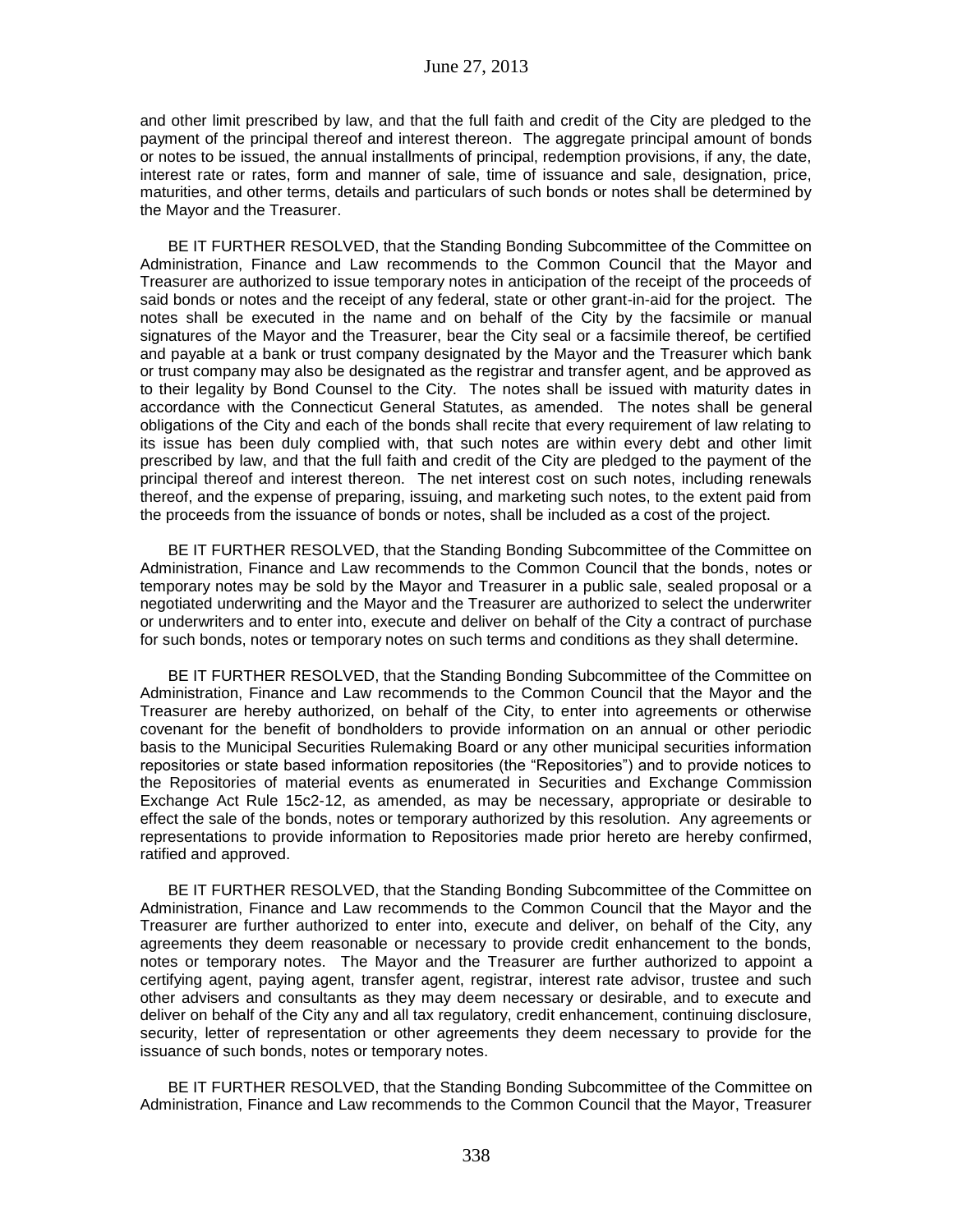and other City officials and employees are authorized to apply for and accept and federal, state or other grants-in-aid for the project, and to take all actions necessary and proper to carry out the project and to issue the bonds, notes or temporary notes to finance the appropriation."

> Alderman Carlo Carlozzi, Jr. Chairman, Bonding Subcommittee of the Committee on Administration, Finance and Law

## **32386 RE: \$250,000 APPROPRIATION AND BOND AUTHORIZATION FOR THE STANLEY QUARTER BASEBALL DIAMOND IMPROVEMENT PROJECT**

To His Honor, the Mayor, and the Common Council of the City of New Britain: the undersigned beg leave to report the following:

At a meeting of the Standing Bonding Subcommittee of the Committee on Administration, Finance and Law of the City of New Britain (the "City") held on June 25, 2013 on a motion by Committee member Bielinski and seconded by Committee member DeFronzo, the following resolution was adopted:

"RESOLVED, that the Standing Subcommittee of the Committee on Administration, Finance and Law recommends to the Common Council, that the sum of \$250,000 be appropriated for the improvements to the Stanley Quarter Park Baseball Diamond 1 including, but not limited to, the installation of lights and a new fence (the "Project"). The Project includes planning, design, architectural and engineering services, construction, reconstruction and site work, materials, equipment and fixtures, temporary and permanent financing costs and other costs related to the Project. To meet said appropriation and in lieu of a tax therefor, bonds, notes or temporary notes of the City be issued pursuant to Article XII of the City Charter and Chapter 109 of the Connecticut General Statutes, as amended, or any other provision of law thereto enabling, in an amount not to exceed \$250,000 or so much thereof as may be necessary after deducting grants or other sources of funds available for the Project.

BE IT FURTHER RESOLVED, that the Standing Bonding Subcommittee of the Committee on Administration, Finance and Law recommends to the Common Council that the City hereby declares its official intent under Treasury Regulation Section 1.150-2 of the Internal Revenue Code of 1986, as amended, that Project costs may be paid from temporary advances of available funds and that the City reasonably expects to reimburse any such advances from the proceeds of borrowings in an aggregate principal amount not in excess of the amount of borrowing authorized for the Project; that the Mayor and Treasurer are authorized to bind the City pursuant to such representations and agreements as they deem necessary or advisable in order to ensure and maintain the continued exemption from federal income taxation of interest on the bonds, notes or temporary notes authorized by this resolution, if issued on a tax-exempt basis, including covenants to pay rebates of investment earnings to the United States in future years. While it is anticipated that the bonds or notes will qualify as tax exempt bonds, the Mayor and the Treasurer are authorized, upon the advice of bond counsel, to issue all or any portion of the bonds or notes as bonds or notes the interest on which is includable in the gross income of the owners thereof for federal income tax purposes and it is hereby found and determined that the issuance of any such bonds or notes is in the public interest.

BE IT FURTHER RESOLVED, that the Standing Bonding Subcommittee of the Committee on Administration, Finance and Law recommends to the Common Council that the bonds or notes may be sold in a single issue or may be consolidated with other authorized but unissued bonds or notes of the City. The bonds or notes shall be issued in fully registered form, be executed in the name and on behalf of the City by the facsimile or manual signatures of the Mayor and the Treasurer, bear the City seal or a facsimile thereof, be certified and payable at a bank or trust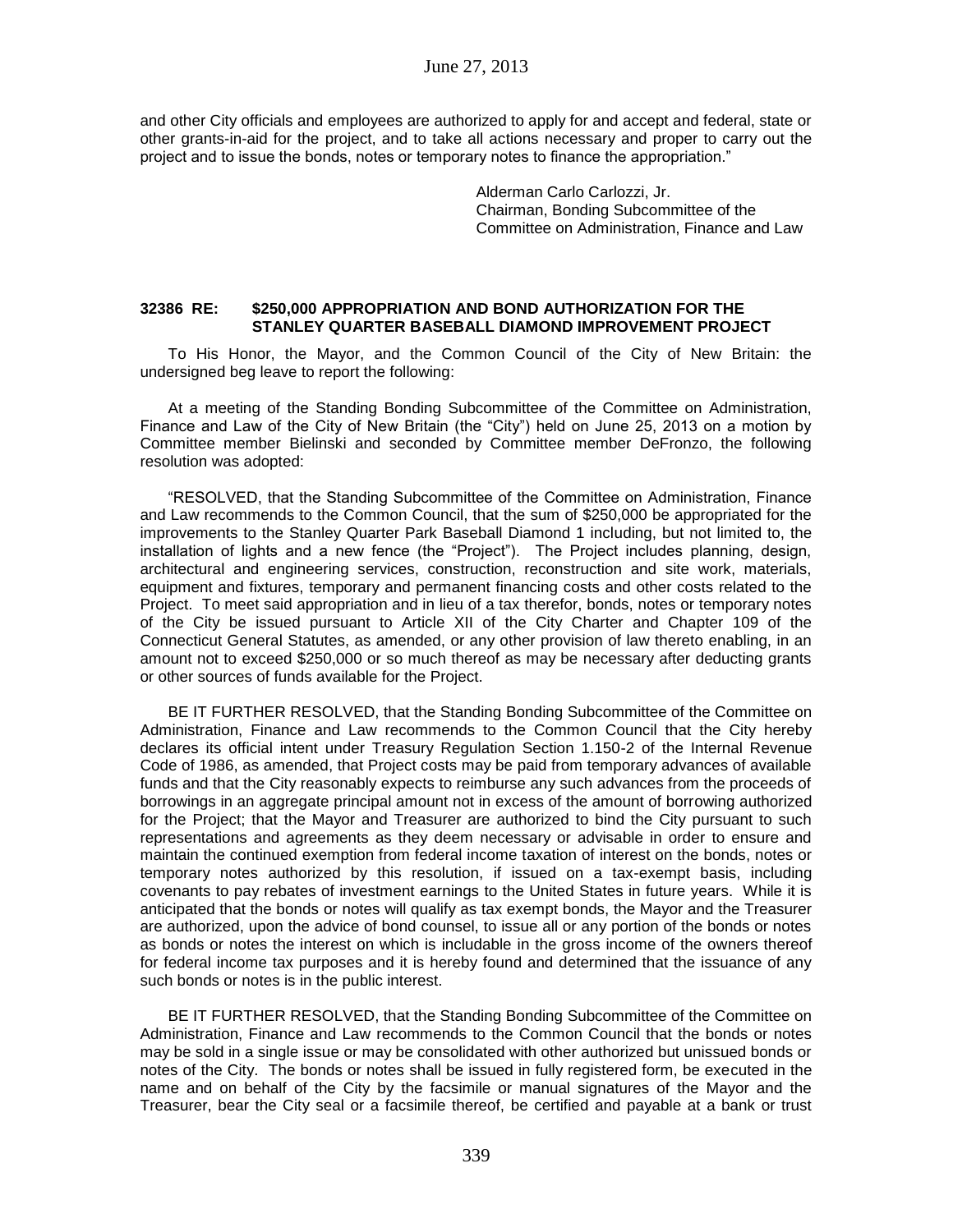company designated by the Mayor and the Treasurer which bank or trust company may also be designated as the registrar and transfer agent, and be approved as to their legality by Bond Counsel to the City. The bonds or notes may be issued in one or more series, shall bear such rate or rates of interest, and be issued in book entry form. The bonds or notes shall be general obligations of the City and each of the bonds or notes shall recite that every requirement of law relating to its issue has been duly complied with, that such bonds or notes are within every debt and other limit prescribed by law, and that the full faith and credit of the City are pledged to the payment of the principal thereof and interest thereon. The aggregate principal amount of bonds or notes to be issued, the annual installments of principal, redemption provisions, if any, the date, interest rate or rates, form and manner of sale, time of issuance and sale, designation, price, maturities, and other terms, details and particulars of such bonds or notes shall be determined by the Mayor and the Treasurer.

BE IT FURTHER RESOLVED, that the Standing Bonding Subcommittee of the Committee on Administration, Finance and Law recommends to the Common Council that the Mayor and Treasurer are authorized to issue temporary notes in anticipation of the receipt of the proceeds of said bonds or notes and the receipt of any federal, state or other grant-in-aid for the project. The notes shall be executed in the name and on behalf of the City by the facsimile or manual signatures of the Mayor and the Treasurer, bear the City seal or a facsimile thereof, be certified and payable at a bank or trust company designated by the Mayor and the Treasurer which bank or trust company may also be designated as the registrar and transfer agent, and be approved as to their legality by Bond Counsel to the City. The notes shall be issued with maturity dates in accordance with the Connecticut General Statutes, as amended. The notes shall be general obligations of the City and each of the bonds shall recite that every requirement of law relating to its issue has been duly complied with, that such notes are within every debt and other limit prescribed by law, and that the full faith and credit of the City are pledged to the payment of the principal thereof and interest thereon. The net interest cost on such notes, including renewals thereof, and the expense of preparing, issuing, and marketing such notes, to the extent paid from the proceeds from the issuance of bonds or notes, shall be included as a cost of the project.

BE IT FURTHER RESOLVED, that the Standing Bonding Subcommittee of the Committee on Administration, Finance and Law recommends to the Common Council that the bonds, notes or temporary notes may be sold by the Mayor and Treasurer in a public sale, sealed proposal or a negotiated underwriting and the Mayor and the Treasurer are authorized to select the underwriter or underwriters and to enter into, execute and deliver on behalf of the City a contract of purchase for such bonds, notes or temporary notes on such terms and conditions as they shall determine.

BE IT FURTHER RESOLVED, that the Standing Bonding Subcommittee of the Committee on Administration, Finance and Law recommends to the Common Council that the Mayor and the Treasurer are hereby authorized, on behalf of the City, to enter into agreements or otherwise covenant for the benefit of bondholders to provide information on an annual or other periodic basis to the Municipal Securities Rulemaking Board or any other municipal securities information repositories or state based information repositories (the "Repositories") and to provide notices to the Repositories of material events as enumerated in Securities and Exchange Commission Exchange Act Rule 15c2-12, as amended, as may be necessary, appropriate or desirable to effect the sale of the bonds, notes or temporary authorized by this resolution. Any agreements or representations to provide information to Repositories made prior hereto are hereby confirmed, ratified and approved.

BE IT FURTHER RESOLVED, that the Standing Bonding Subcommittee of the Committee on Administration, Finance and Law recommends to the Common Council that the Mayor and the Treasurer are further authorized to enter into, execute and deliver, on behalf of the City, any agreements they deem reasonable or necessary to provide credit enhancement to the bonds, notes or temporary notes. The Mayor and the Treasurer are further authorized to appoint a certifying agent, paying agent, transfer agent, registrar, interest rate advisor, trustee and such other advisers and consultants as they may deem necessary or desirable, and to execute and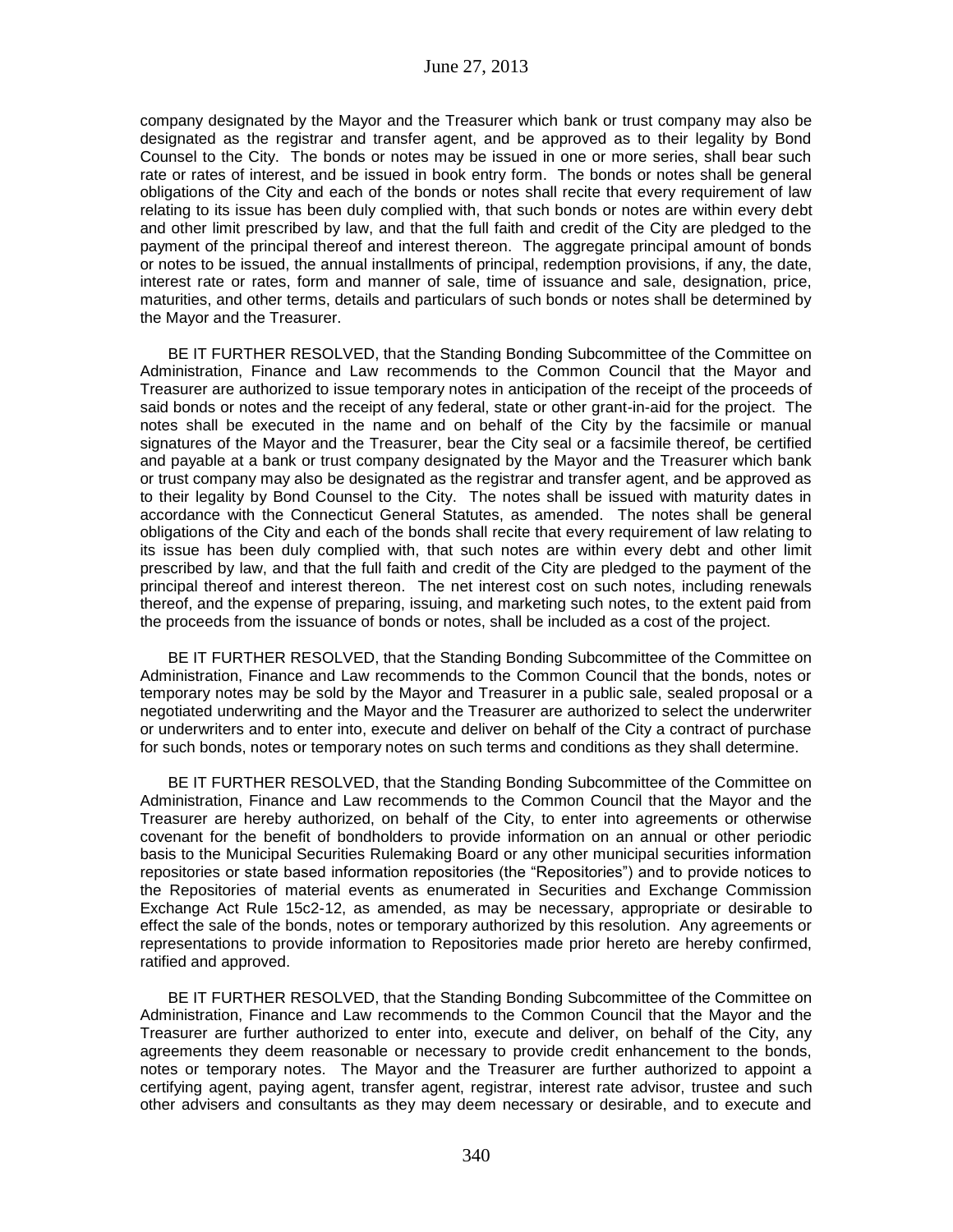deliver on behalf of the City any and all tax regulatory, credit enhancement, continuing disclosure, security, letter of representation or other agreements they deem necessary to provide for the issuance of such bonds, notes or temporary notes.

BE IT FURTHER RESOLVED, that the Standing Bonding Subcommittee of the Committee on Administration, Finance and Law recommends to the Common Council that the Mayor, Treasurer and other City officials and employees are authorized to apply for and accept and federal, state or other grants-in-aid for the project, and to take all actions necessary and proper to carry out the project and to issue the bonds, notes or temporary notes to finance the appropriation."

> Alderman Carlo Carlozzi, Jr. Chairman, Bonding Subcommittee of the Committee on Administration, Finance and Law

# **RESOLUTION**

### **32386-1 RE: \$250,000 APPROPRIATION AND BOND AUTHORIZATION FOR THE STANLEY QUARTER BASEBALL DIAMOND IMPROVEMENT PROJECT**

To His Honor, the Mayor, and the Common Council of the City of New Britain: the undersigned beg leave to recommend the adoption of the following:

At a meeting of the Common Council held on June 27, 2013 on a motion by Council member Bielinski and seconded by Council member Trueworthy the following resolution was adopted:

RESOLVED, by the Common Council of the City of New Britain (the "City") on the recommendation of the Standing Bonding Subcommittee of the Committee on Administration, Finance and Law adopted at its meeting held on June 25, 2013, that the sum of \$250,000 be appropriated for the improvements to the Stanley Quarter Park Baseball Diamond 1 including, but not limited to, the installation of lights and a new fence (the "Project"). The Project includes planning, design, architectural and engineering services, construction, reconstruction and site work, materials, equipment and fixtures, temporary and permanent financing costs and other costs related to the Project. To meet said appropriation and in lieu of a tax therefor, bonds, notes or temporary notes of the City be issued pursuant to Article XII of the City Charter and Chapter 109 of the Connecticut General Statutes, as amended, or any other provision of law thereto enabling, in an amount not to exceed \$250,000 or so much thereof as may be necessary after deducting grants or other sources of funds available for the Project.

BE IT FURTHER RESOLVED, that the City hereby declares its official intent under Treasury Regulation Section 1.150-2 of the Internal Revenue Code of 1986, as amended, that Project costs may be paid from temporary advances of available funds and that the City reasonably expects to reimburse any such advances from the proceeds of borrowings in an aggregate principal amount not in excess of the amount of borrowing authorized for the Project; that the Mayor and Treasurer are authorized to bind the City pursuant to such representations and agreements as they deem necessary or advisable in order to ensure and maintain the continued exemption from federal income taxation of interest on the bonds, notes or temporary notes authorized by this resolution, if issued on a tax-exempt basis, including covenants to pay rebates of investment earnings to the United States in future years. While it is anticipated that the bonds or notes will qualify as tax exempt bonds, the Mayor and the Treasurer are authorized, upon the advice of bond counsel, to issue all or any portion of the bonds or notes as bonds or notes the interest on which is includable in the gross income of the owners thereof for federal income tax purposes and it is hereby found and determined that the issuance of any such bonds or notes is in the public interest.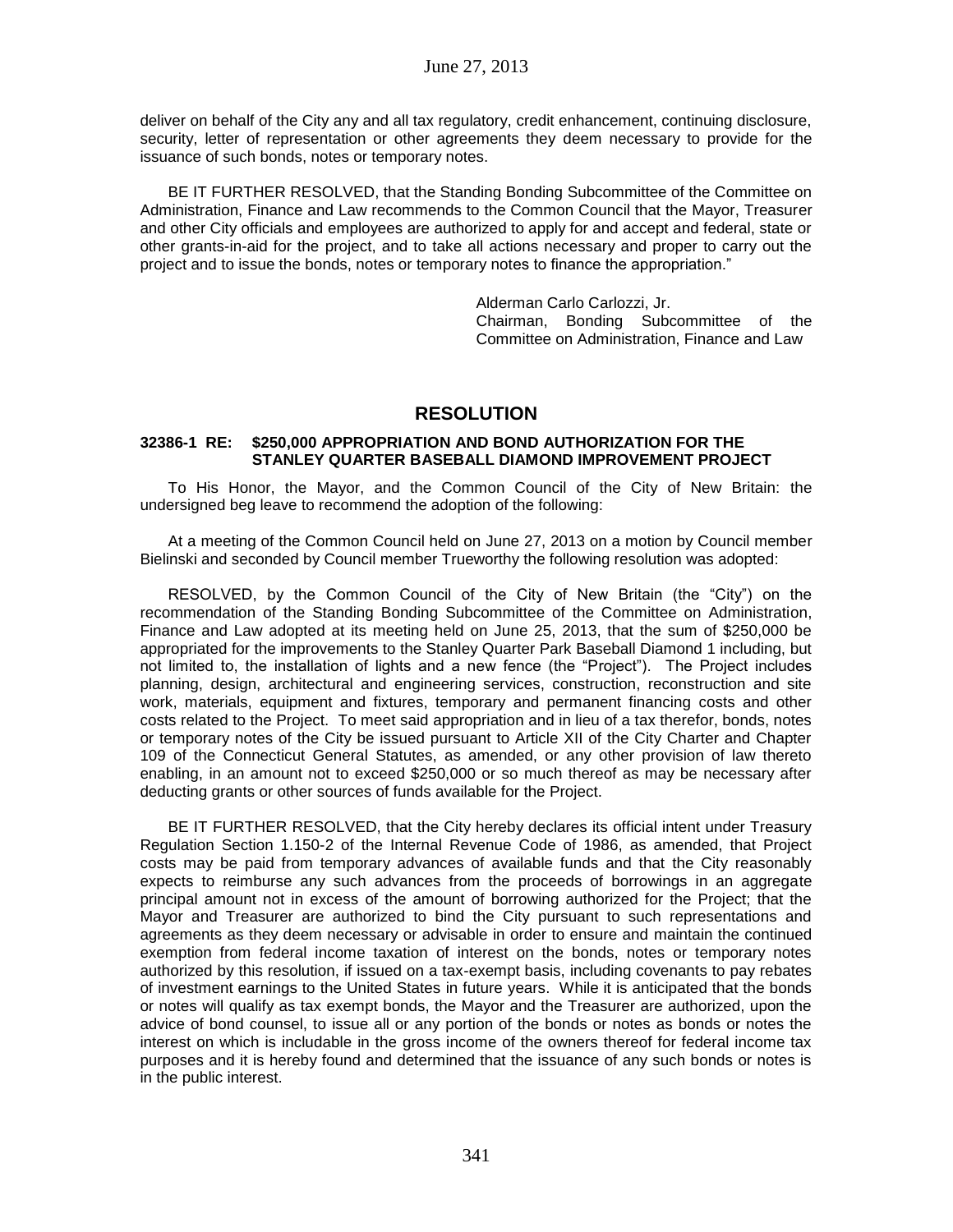BE IT FURTHER RESOLVED, that the bonds or notes may be sold in a single issue or may be consolidated with other authorized but unissued bonds or notes of the City. The bonds or notes shall be issued in fully registered form, be executed in the name and on behalf of the City by the facsimile or manual signatures of the Mayor and the Treasurer, bear the City seal or a facsimile thereof, be certified and payable at a bank or trust company designated by the Mayor and the Treasurer which bank or trust company may also be designated as the registrar and transfer agent, and be approved as to their legality by Bond Counsel to the City. The bonds or notes may be issued in one or more series, shall bear such rate or rates of interest, and be issued in book entry form. The bonds or notes shall be general obligations of the City and each of the bonds or notes shall recite that every requirement of law relating to its issue has been duly complied with, that such bonds or notes are within every debt and other limit prescribed by law, and that the full faith and credit of the City are pledged to the payment of the principal thereof and interest thereon. The aggregate principal amount of bonds or notes to be issued, the annual installments of principal, redemption provisions, if any, the date, interest rate or rates, form and manner of sale, time of issuance and sale, designation, price, maturities, and other terms, details and particulars of such bonds or notes shall be determined by the Mayor and the Treasurer.

BE IT FURTHER RESOLVED, that the Mayor and Treasurer are authorized to issue temporary notes in anticipation of the receipt of the proceeds of said bonds or notes and the receipt of any federal, state or other grant-in-aid for the project. The notes shall be executed in the name and on behalf of the City by the facsimile or manual signatures of the Mayor and the Treasurer, bear the City seal or a facsimile thereof, be certified and payable at a bank or trust company designated by the Mayor and the Treasurer which bank or trust company may also be designated as the registrar and transfer agent, and be approved as to their legality by Bond Counsel to the City. The notes shall be issued with maturity dates in accordance with the Connecticut General Statutes, as amended. The notes shall be general obligations of the City and each of the bonds shall recite that every requirement of law relating to its issue has been duly complied with, that such notes are within every debt and other limit prescribed by law, and that the full faith and credit of the City are pledged to the payment of the principal thereof and interest thereon. The net interest cost on such notes, including renewals thereof, and the expense of preparing, issuing, and marketing such notes, to the extent paid from the proceeds from the issuance of bonds or notes, shall be included as a cost of the project.

BE IT FURTHER RESOLVED, that the bonds, notes or temporary notes may be sold by the Mayor and Treasurer in a public sale, sealed proposal or a negotiated underwriting and the Mayor and the Treasurer are authorized to select the underwriter or underwriters and to enter into, execute and deliver on behalf of the City a contract of purchase for such bonds, notes or temporary notes on such terms and conditions as they shall determine.

BE IT FURTHER RESOLVED, that the Mayor and the Treasurer are hereby authorized, on behalf of the City, to enter into agreements or otherwise covenant for the benefit of bondholders to provide information on an annual or other periodic basis to the Municipal Securities Rulemaking Board or any other municipal securities information repositories or state based information repositories (the "Repositories") and to provide notices to the Repositories of material events as enumerated in Securities and Exchange Commission Exchange Act Rule 15c2-12, as amended, as may be necessary, appropriate or desirable to effect the sale of the bonds, notes or temporary authorized by this resolution. Any agreements or representations to provide information to Repositories made prior hereto are hereby confirmed, ratified and approved.

BE IT FURTHER RESOLVED, that the Mayor and the Treasurer are further authorized to enter into, execute and deliver, on behalf of the City, any agreements they deem reasonable or necessary to provide credit enhancement to the bonds, notes or temporary notes. The Mayor and the Treasurer are further authorized to appoint a certifying agent, paying agent, transfer agent, registrar, interest rate advisor, trustee and such other advisers and consultants as they may deem necessary or desirable, and to execute and deliver on behalf of the City any and all tax regulatory, credit enhancement, continuing disclosure, security, letter of representation or other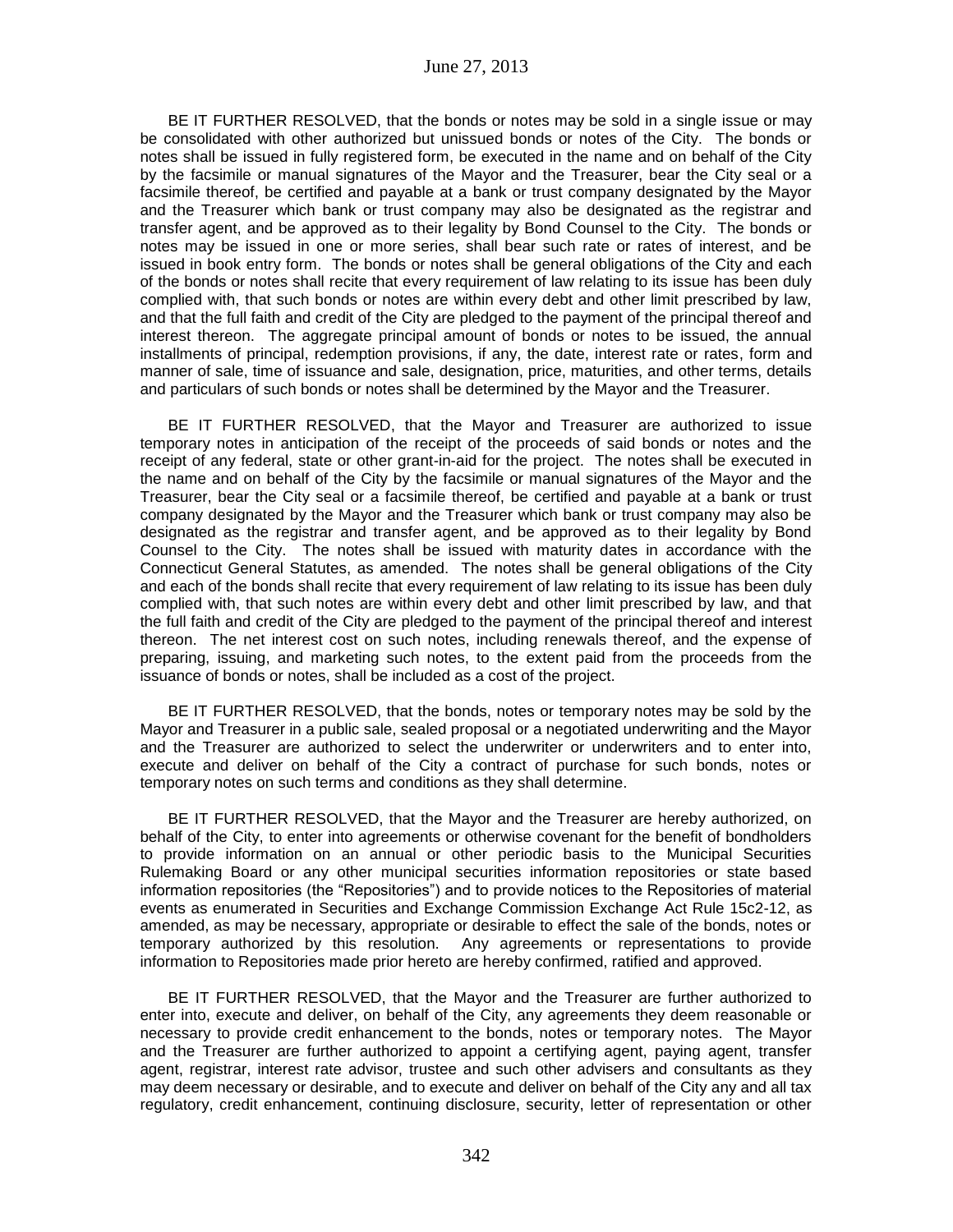agreements they deem necessary to provide for the issuance of such bonds, notes or temporary notes.

BE IT FURTHER RESOLVED, that the Mayor, Treasurer and other City officials and employees are authorized to apply for and accept and federal, state or other grants-in-aid for the project, and to take all actions necessary and proper to carry out the project and to issue the bonds, notes or temporary notes to finance the appropriation."

Alderman Carlo Carlozzi, Jr.

## **REPORT OF THE BONDNG COMMITTEE**

#### **32387 RE: \$5,055,650 APPROPRIATION AND BOND AUTHORIZATION FOR THE PURCHASE OF VARIOUS ITEMS OF CAPITAL EQUIPMENT**

To His Honor, the Mayor, and the Common Council of the City of New Britain: the undersigned beg leave to report the following:

At a meeting of the Standing Bonding Subcommittee of the Committee on Administration, Finance and Law of the City of New Britain (the "City") held on June 25, 2013 on a motion by Committee member Bielinski and seconded by Committee member Hermanowski, the following resolution was adopted:

"RESOLVED, that the Standing Subcommittee of the Committee on Administration, Finance and Law recommends to the Common Council, that the sum of \$5,055,650 be appropriated for the purchase and installation of various items of capital equipment (the "Project"). The Project includes planning, design, architectural and engineering services, construction, reconstruction and site work costs, materials, equipment and fixtures, temporary and permanent financing costs and other costs related to the Project. To meet said appropriation and in lieu of a tax therefor, bonds, notes or temporary notes of the City be issued pursuant to Article XII of the City Charter and Chapter 109 of the Connecticut General Statutes, as amended, or any other provision of law thereto enabling, in an amount not to exceed \$5,055,650 or so much thereof as may be necessary after deducting grants or other sources of funds available for the Project.

BE IT FURTHER RESOLVED, that the Standing Bonding Subcommittee of the Committee on Administration, Finance and Law recommends to the Common Council that the City hereby declares its official intent under Treasury Regulation Section 1.150-2 of the Internal Revenue Code of 1986, as amended, that Project costs may be paid from temporary advances of available funds and that the City reasonably expects to reimburse any such advances from the proceeds of borrowings in an aggregate principal amount not in excess of the amount of borrowing authorized for the Project; that the Mayor and Treasurer are authorized to bind the City pursuant to such representations and agreements as they deem necessary or advisable in order to ensure and maintain the continued exemption from federal income taxation of interest on the bonds, notes or temporary notes authorized by this resolution, if issued on a tax-exempt basis, including covenants to pay rebates of investment earnings to the United States in future years. While it is anticipated that the bonds or notes will qualify as tax exempt bonds, the Mayor and the Treasurer are authorized, upon the advice of bond counsel, to issue all or any portion of the bonds or notes as bonds or notes the interest on which is includable in the gross income of the owners thereof for federal income tax purposes and it is hereby found and determined that the issuance of any such bonds or notes is in the public interest.

BE IT FURTHER RESOLVED, that the Standing Bonding Subcommittee of the Committee on Administration, Finance and Law recommends to the Common Council that the bonds or notes may be sold in a single issue or may be consolidated with other authorized but unissued bonds or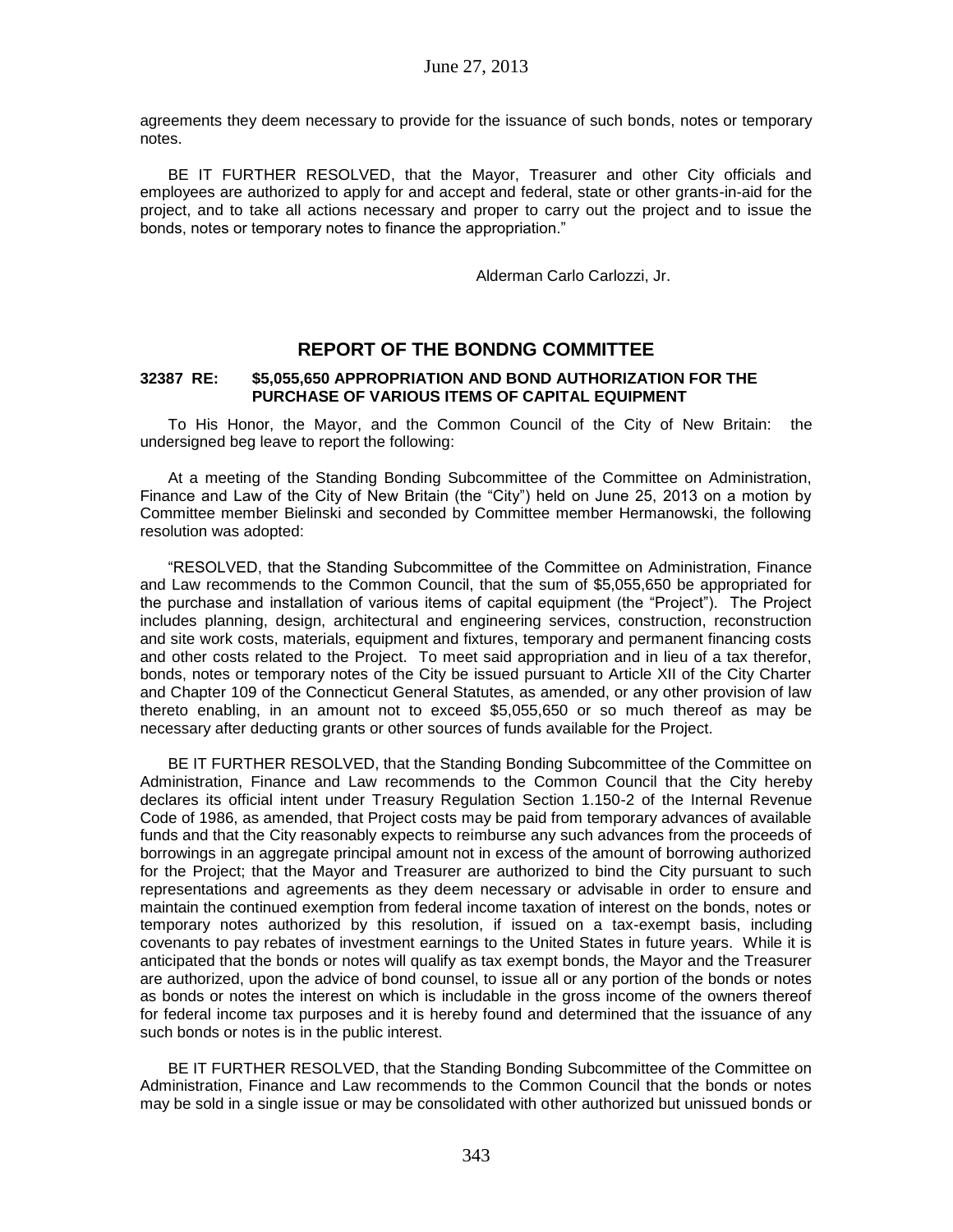notes of the City. The bonds or notes shall be issued in fully registered form, be executed in the name and on behalf of the City by the facsimile or manual signatures of the Mayor and the Treasurer, bear the City seal or a facsimile thereof, be certified and payable at a bank or trust company designated by the Mayor and the Treasurer which bank or trust company may also be designated as the registrar and transfer agent, and be approved as to their legality by Bond Counsel to the City. The bonds or notes may be issued in one or more series, shall bear such rate or rates of interest, and be issued in book entry form. The bonds or notes shall be general obligations of the City and each of the bonds or notes shall recite that every requirement of law relating to its issue has been duly complied with, that such bonds or notes are within every debt and other limit prescribed by law, and that the full faith and credit of the City are pledged to the payment of the principal thereof and interest thereon. The aggregate principal amount of bonds or notes to be issued, the annual installments of principal, redemption provisions, if any, the date, interest rate or rates, form and manner of sale, time of issuance and sale, designation, price, maturities, and other terms, details and particulars of such bonds or notes shall be determined by the Mayor and the Treasurer.

BE IT FURTHER RESOLVED, that the Standing Bonding Subcommittee of the Committee on Administration, Finance and Law recommends to the Common Council that the Mayor and Treasurer are authorized to issue temporary notes in anticipation of the receipt of the proceeds of said bonds or notes and the receipt of any federal, state or other grant-in-aid for the project. The notes shall be executed in the name and on behalf of the City by the facsimile or manual signatures of the Mayor and the Treasurer, bear the City seal or a facsimile thereof, be certified and payable at a bank or trust company designated by the Mayor and the Treasurer which bank or trust company may also be designated as the registrar and transfer agent, and be approved as to their legality by Bond Counsel to the City. The notes shall be issued with maturity dates in accordance with the Connecticut General Statutes, as amended. The notes shall be general obligations of the City and each of the bonds shall recite that every requirement of law relating to its issue has been duly complied with, that such notes are within every debt and other limit prescribed by law, and that the full faith and credit of the City are pledged to the payment of the principal thereof and interest thereon. The net interest cost on such notes, including renewals thereof, and the expense of preparing, issuing, and marketing such notes, to the extent paid from the proceeds from the issuance of bonds or notes, shall be included as a cost of the project.

BE IT FURTHER RESOLVED, that the Standing Bonding Subcommittee of the Committee on Administration, Finance and Law recommends to the Common Council that the bonds, notes or temporary notes may be sold by the Mayor and Treasurer in a public sale, sealed proposal or a negotiated underwriting and the Mayor and the Treasurer are authorized to select the underwriter or underwriters and to enter into, execute and deliver on behalf of the City a contract of purchase for such bonds, notes or temporary notes on such terms and conditions as they shall determine.

BE IT FURTHER RESOLVED, that the Standing Bonding Subcommittee of the Committee on Administration, Finance and Law recommends to the Common Council that the Mayor and the Treasurer are hereby authorized, on behalf of the City, to enter into agreements or otherwise covenant for the benefit of bondholders to provide information on an annual or other periodic basis to the Municipal Securities Rulemaking Board or any other municipal securities information repositories or state based information repositories (the "Repositories") and to provide notices to the Repositories of material events as enumerated in Securities and Exchange Commission Exchange Act Rule 15c2-12, as amended, as may be necessary, appropriate or desirable to effect the sale of the bonds, notes or temporary authorized by this resolution. Any agreements or representations to provide information to Repositories made prior hereto are hereby confirmed, ratified and approved.

BE IT FURTHER RESOLVED, that the Standing Bonding Subcommittee of the Committee on Administration, Finance and Law recommends to the Common Council that the Mayor and the Treasurer are further authorized to enter into, execute and deliver, on behalf of the City, any agreements they deem reasonable or necessary to provide credit enhancement to the bonds,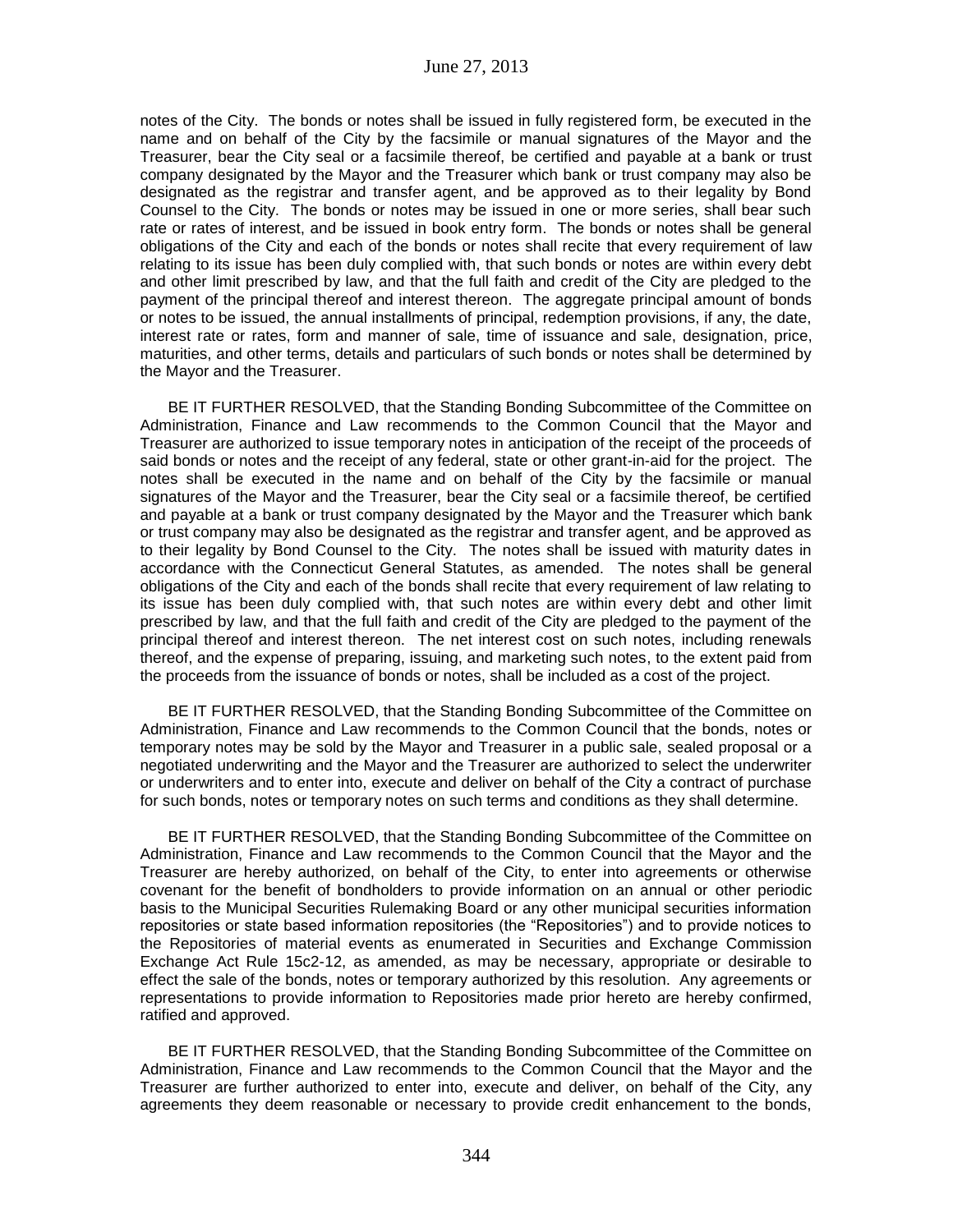notes or temporary notes. The Mayor and the Treasurer are further authorized to appoint a certifying agent, paying agent, transfer agent, registrar, interest rate advisor, trustee and such other advisers and consultants as they may deem necessary or desirable, and to execute and deliver on behalf of the City any and all tax regulatory, credit enhancement, continuing disclosure, security, letter of representation or other agreements they deem necessary to provide for the issuance of such bonds, notes or temporary notes.

BE IT FURTHER RESOLVED, that the Standing Bonding Subcommittee of the Committee on Administration, Finance and Law recommends to the Common Council that the Mayor, Treasurer and other City officials and employees are authorized to apply for and accept and federal, state or other grants-in-aid for the project, and to take all actions necessary and proper to carry out the project and to issue the bonds, notes or temporary notes to finance the appropriation."

> Alderman Carlo Carlozzi, Jr. Chairman, Bonding Subcommittee of the Committee on Administration, Finance and Law

# **RESOLUTION**

## **32387-1 RE: \$5,055,650 APPROPRIATION AND BOND AUTHORIZATION FOR THE PURCHASE OF VARIOUS ITEMS OF CAPITAL EQUIPMENT**

To His Honor, the Mayor, and the Common Council of the City of New Britain: the undersigned beg leave to recommend the adoption of the following:

At a meeting of the Common Council held on June 27, 2013 on a motion by Council member Bielinski and seconded by Council member Trueworthy the following resolution was adopted:

RESOLVED, by the Common Council of the City of New Britain (the "City") on the recommendation of the Standing Bonding Subcommittee of the Committee on Administration, Finance and Law adopted at its meeting held on June 25, 2013, that the sum of \$5,055,650 be appropriated for the purchase and installation of various items of capital equipment (the "Project"). The Project includes planning, design, architectural and engineering services, construction, reconstruction and site work costs, materials, equipment and fixtures, temporary and permanent financing costs and other costs related to the Project. To meet said appropriation and in lieu of a tax therefor, bonds, notes or temporary notes of the City be issued pursuant to Article XII of the City Charter and Chapter 109 of the Connecticut General Statutes, as amended, or any other provision of law thereto enabling, in an amount not to exceed \$5,055,650 or so much thereof as may be necessary after deducting grants or other sources of funds available for the Project.

BE IT FURTHER RESOLVED, that the City hereby declares its official intent under Treasury Regulation Section 1.150-2 of the Internal Revenue Code of 1986, as amended, that Project costs may be paid from temporary advances of available funds and that the City reasonably expects to reimburse any such advances from the proceeds of borrowings in an aggregate principal amount not in excess of the amount of borrowing authorized for the Project; that the Mayor and Treasurer are authorized to bind the City pursuant to such representations and agreements as they deem necessary or advisable in order to ensure and maintain the continued exemption from federal income taxation of interest on the bonds, notes or temporary notes authorized by this resolution, if issued on a tax-exempt basis, including covenants to pay rebates of investment earnings to the United States in future years. While it is anticipated that the bonds or notes will qualify as tax exempt bonds, the Mayor and the Treasurer are authorized, upon the advice of bond counsel, to issue all or any portion of the bonds or notes as bonds or notes the interest on which is includable in the gross income of the owners thereof for federal income tax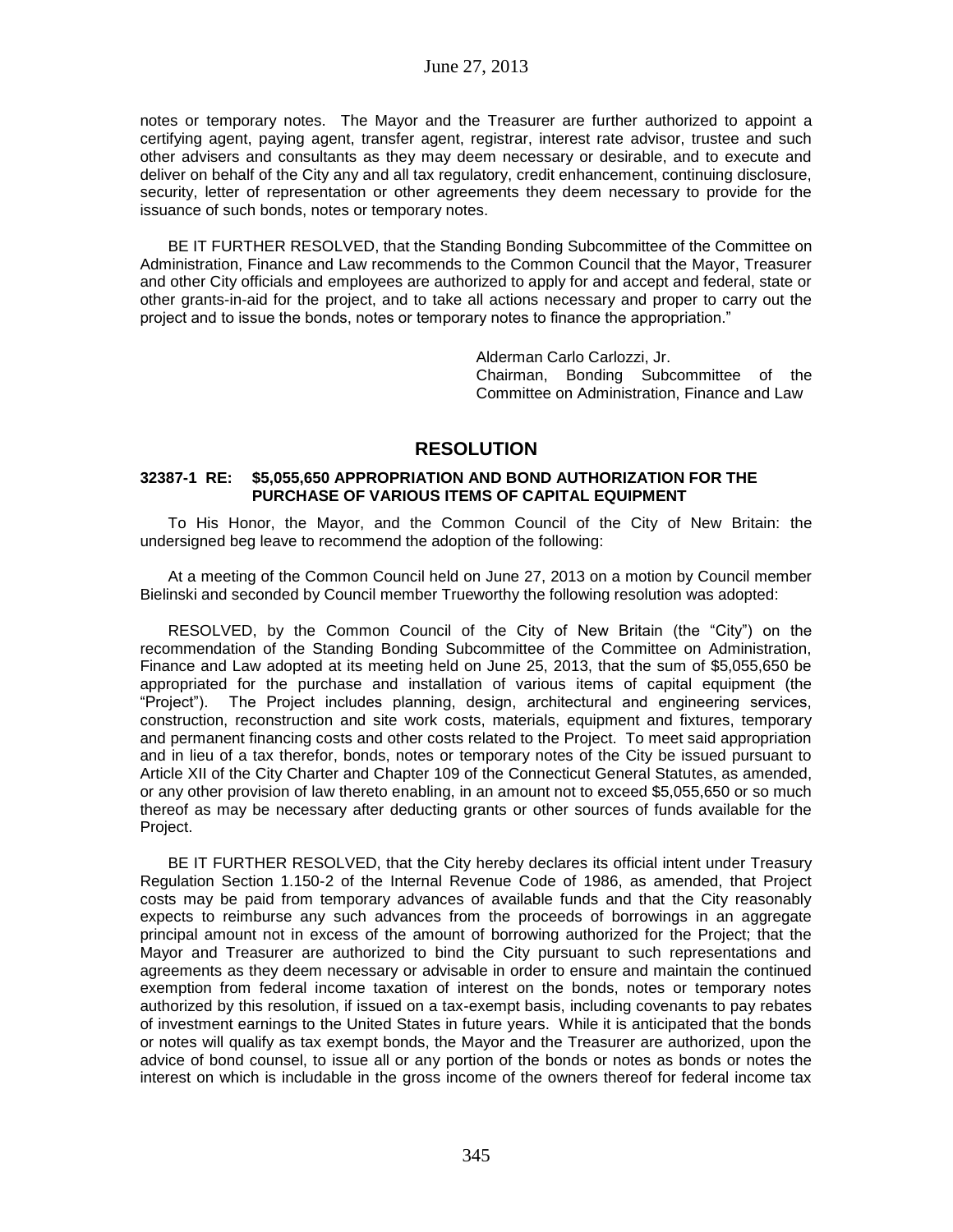purposes and it is hereby found and determined that the issuance of any such bonds or notes is in the public interest.

BE IT FURTHER RESOLVED, that the bonds or notes may be sold in a single issue or may be consolidated with other authorized but unissued bonds or notes of the City. The bonds or notes shall be issued in fully registered form, be executed in the name and on behalf of the City by the facsimile or manual signatures of the Mayor and the Treasurer, bear the City seal or a facsimile thereof, be certified and payable at a bank or trust company designated by the Mayor and the Treasurer which bank or trust company may also be designated as the registrar and transfer agent, and be approved as to their legality by Bond Counsel to the City. The bonds or notes may be issued in one or more series, shall bear such rate or rates of interest, and be issued in book entry form. The bonds or notes shall be general obligations of the City and each of the bonds or notes shall recite that every requirement of law relating to its issue has been duly complied with, that such bonds or notes are within every debt and other limit prescribed by law, and that the full faith and credit of the City are pledged to the payment of the principal thereof and interest thereon. The aggregate principal amount of bonds or notes to be issued, the annual installments of principal, redemption provisions, if any, the date, interest rate or rates, form and manner of sale, time of issuance and sale, designation, price, maturities, and other terms, details and particulars of such bonds or notes shall be determined by the Mayor and the Treasurer.

BE IT FURTHER RESOLVED, that the Mayor and Treasurer are authorized to issue temporary notes in anticipation of the receipt of the proceeds of said bonds or notes and the receipt of any federal, state or other grant-in-aid for the project. The notes shall be executed in the name and on behalf of the City by the facsimile or manual signatures of the Mayor and the Treasurer, bear the City seal or a facsimile thereof, be certified and payable at a bank or trust company designated by the Mayor and the Treasurer which bank or trust company may also be designated as the registrar and transfer agent, and be approved as to their legality by Bond Counsel to the City. The notes shall be issued with maturity dates in accordance with the Connecticut General Statutes, as amended. The notes shall be general obligations of the City and each of the bonds shall recite that every requirement of law relating to its issue has been duly complied with, that such notes are within every debt and other limit prescribed by law, and that the full faith and credit of the City are pledged to the payment of the principal thereof and interest thereon. The net interest cost on such notes, including renewals thereof, and the expense of preparing, issuing, and marketing such notes, to the extent paid from the proceeds from the issuance of bonds or notes, shall be included as a cost of the project.

BE IT FURTHER RESOLVED, that the bonds, notes or temporary notes may be sold by the Mayor and Treasurer in a public sale, sealed proposal or a negotiated underwriting and the Mayor and the Treasurer are authorized to select the underwriter or underwriters and to enter into, execute and deliver on behalf of the City a contract of purchase for such bonds, notes or temporary notes on such terms and conditions as they shall determine.

BE IT FURTHER RESOLVED, that the Mayor and the Treasurer are hereby authorized, on behalf of the City, to enter into agreements or otherwise covenant for the benefit of bondholders to provide information on an annual or other periodic basis to the Municipal Securities Rulemaking Board or any other municipal securities information repositories or state based information repositories (the "Repositories") and to provide notices to the Repositories of material events as enumerated in Securities and Exchange Commission Exchange Act Rule 15c2-12, as amended, as may be necessary, appropriate or desirable to effect the sale of the bonds, notes or temporary authorized by this resolution. Any agreements or representations to provide information to Repositories made prior hereto are hereby confirmed, ratified and approved.

BE IT FURTHER RESOLVED, that the Mayor and the Treasurer are further authorized to enter into, execute and deliver, on behalf of the City, any agreements they deem reasonable or necessary to provide credit enhancement to the bonds, notes or temporary notes. The Mayor and the Treasurer are further authorized to appoint a certifying agent, paying agent, transfer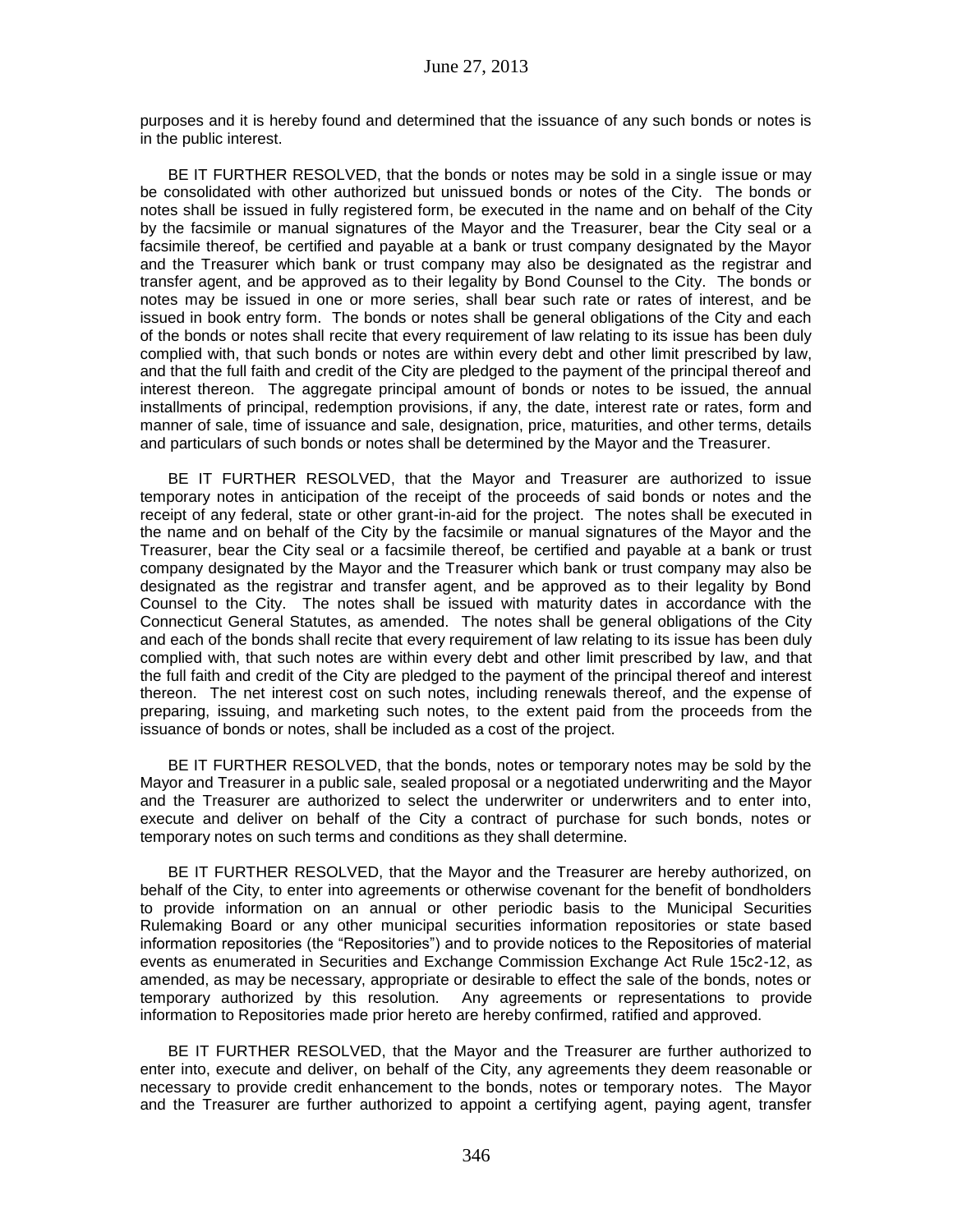agent, registrar, interest rate advisor, trustee and such other advisers and consultants as they may deem necessary or desirable, and to execute and deliver on behalf of the City any and all tax regulatory, credit enhancement, continuing disclosure, security, letter of representation or other agreements they deem necessary to provide for the issuance of such bonds, notes or temporary notes.

BE IT FURTHER RESOLVED, that the Mayor, Treasurer and other City officials and employees are authorized to apply for and accept and federal, state or other grants-in-aid for the project, and to take all actions necessary and proper to carry out the project and to issue the bonds, notes or temporary notes to finance the appropriation."

Alderman Carlo Carlozzi, Jr.

# **NOT ON CONSENT**

## **RESOLUTIONS**

### **32371-1 RE: \$2,000,000 APPROPRIATION AND BOND AUTHORIZATION FOR THE STANLEY GOLF COURSE IRRIGATION PROJECT**

To His Honor, the Mayor, and the Common Council of the City of New Britain: the undersigned beg leave to recommend the adoption of the following:

At a meeting of the Common Council held on June 27, 2013 on a motion by Council member Trueworthy and seconded by Council member Bielinski the following resolution was adopted:

RESOLVED, by the Common Council of the City of New Britain on the recommendation of the Standing Bonding Subcommittee of the Committee on Administration, Finance and Law adopted at its meeting held on June 25, 2013, that the sum of \$2,000,000 be appropriated for the replacement of the irrigation system at the Stanley Golf Course (the "Project"). The Project includes planning, design, architectural and engineering services, construction costs, materials, equipment and fixtures, temporary and permanent financing costs and other costs related to the Project. To meet said appropriation and in lieu of a tax therefor, bonds, notes or temporary notes of the City be issued pursuant to Article XII of the City Charter and Chapter 109 of the Connecticut General Statutes, as amended, or any other provision of law thereto enabling, in an amount not to exceed \$2,000,000 or so much thereof as may be necessary after deducting grants or other sources of funds available for the project.

BE IT FURTHER RESOLVED, that the City hereby declares its official intent under Treasury Regulation Section 1.150-2 of the Internal Revenue Code of 1986, as amended, that project costs may be paid from temporary advances of available funds and that the City reasonably expects to reimburse any such advances from the proceeds of borrowings in an aggregate principal amount not in excess of the amount of borrowing authorized for the project; that the Mayor and Treasurer are authorized to bind the City pursuant to such representations and agreements as they deem necessary or advisable in order to ensure and maintain the continued exemption from federal income taxation of interest on the bonds, notes or temporary notes authorized by this resolution, if issued on a tax-exempt basis, including covenants to pay rebates of investment earnings to the United States in future years. While it is anticipated that the bonds or notes will qualify as tax exempt bonds, the Mayor and the Treasurer are authorized, upon the advice of bond counsel, to issue all or any portion of the bonds or notes as bonds or notes the interest on which is includable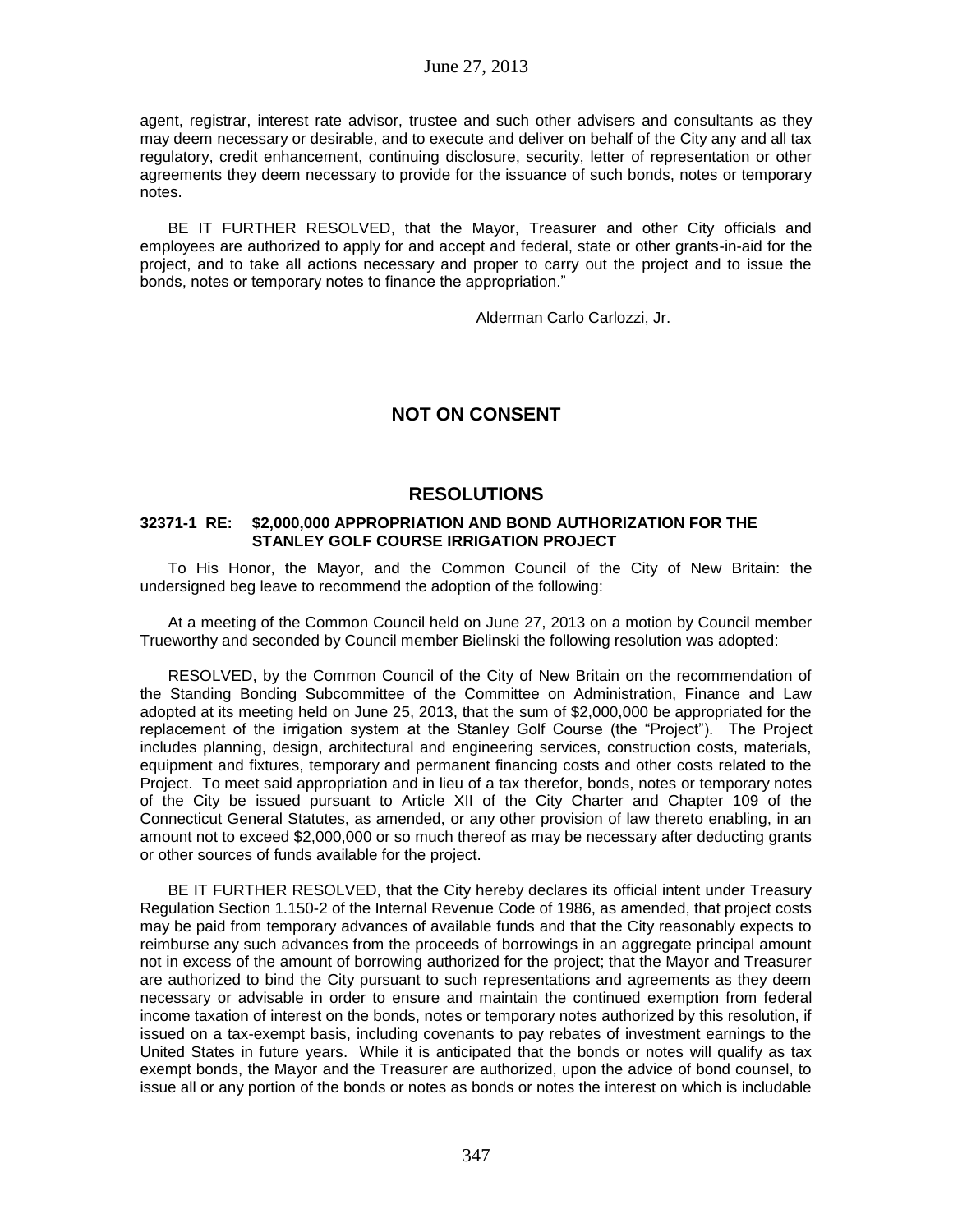in the gross income of the owners thereof for federal income tax purposes and it is hereby found and determined that the issuance of any such bonds or notes is in the public interest.

BE IT FURTHER RESOLVED, that the bonds or notes may be sold in a single issue or may be consolidated with other authorized but unissued bonds or notes of the City. The bonds or notes shall be issued in fully registered form, be executed in the name and on behalf of the City by the facsimile or manual signatures of the Mayor and the Treasurer, bear the City seal or a facsimile thereof, be certified and payable at a bank or trust company designated by the Mayor and the Treasurer which bank or trust company may also be designated as the registrar and transfer agent, and be approved as to their legality by Bond Counsel to the City. The bonds or notes may be issued in one or more series, shall bear such rate or rates of interest, and be issued in book entry form. The bonds or notes shall be general obligations of the City and each of the bonds or notes shall recite that every requirement of law relating to its issue has been duly complied with, that such bonds or notes are within every debt and other limit prescribed by law, and that the full faith and credit of the City are pledged to the payment of the principal thereof and interest thereon. The aggregate principal amount of bonds or notes to be issued, the annual installments of principal, redemption provisions, if any, the date, interest rate or rates, form and manner of sale, time of issuance and sale, designation, price, maturities, and other terms, details and particulars of such bonds or notes shall be determined by the Mayor and the Treasurer.

BE IT FURTHER RESOLVED, that the Mayor and Treasurer are authorized to issue temporary notes in anticipation of the receipt of the proceeds of said bonds or notes and the receipt of any federal, state or other grant-in-aid for the project. The notes shall be executed in the name and on behalf of the City by the facsimile or manual signatures of the Mayor and the Treasurer, bear the City seal or a facsimile thereof, be certified and payable at a bank or trust company designated by the Mayor and the Treasurer which bank or trust company may also be designated as the registrar and transfer agent, and be approved as to their legality by Bond Counsel to the City. The notes shall be issued with maturity dates in accordance with the Connecticut General Statutes, as amended. The notes shall be general obligations of the City and each of the bonds shall recite that every requirement of law relating to its issue has been duly complied with, that such notes are within every debt and other limit prescribed by law, and that the full faith and credit of the City are pledged to the payment of the principal thereof and interest thereon. The net interest cost on such notes, including renewals thereof, and the expense of preparing, issuing, and marketing such notes, to the extent paid from the proceeds from the issuance of bonds or notes, shall be included as a cost of the project.

BE IT FURTHER RESOLVED, that the bonds, notes or temporary notes may be sold by the Mayor and Treasurer in a public sale, sealed proposal or a negotiated underwriting and the Mayor and the Treasurer are authorized to select the underwriter or underwriters and to enter into, execute and deliver on behalf of the City a contract of purchase for such bonds, notes or temporary notes on such terms and conditions as they shall determine.

BE IT FURTHER RESOLVED, that the Mayor and the Treasurer are hereby authorized, on behalf of the City, to enter into agreements or otherwise covenant for the benefit of bondholders to provide information on an annual or other periodic basis to the Municipal Securities Rulemaking Board or any other municipal securities information repositories or state based information repositories (the "Repositories") and to provide notices to the Repositories of material events as enumerated in Securities and Exchange Commission Exchange Act Rule 15c2-12, as amended, as may be necessary, appropriate or desirable to effect the sale of the bonds, notes or temporary authorized by this resolution. Any agreements or representations to provide information to Repositories made prior hereto are hereby confirmed, ratified and approved.

BE IT FURTHER RESOLVED, that the Mayor and the Treasurer are further authorized to enter into, execute and deliver, on behalf of the City, any agreements they deem reasonable or necessary to provide credit enhancement to the bonds, notes or temporary notes. The Mayor and the Treasurer are further authorized to appoint a certifying agent, paying agent, transfer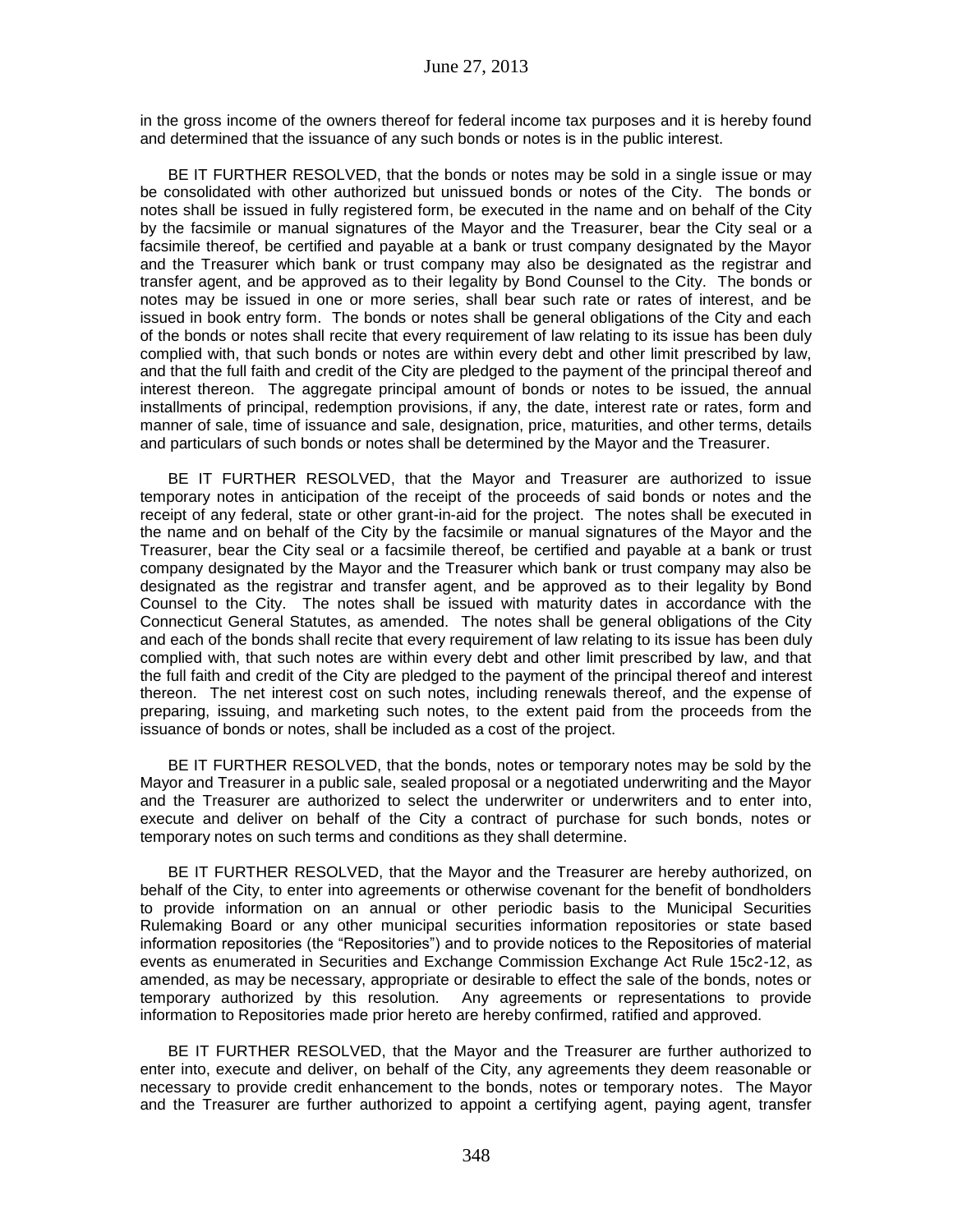agent, registrar, interest rate advisor, trustee and such other advisers and consultants as they may deem necessary or desirable, and to execute and deliver on behalf of the City any and all tax regulatory, credit enhancement, continuing disclosure, security, letter of representation or other agreements they deem necessary to provide for the issuance of such bonds, notes or temporary notes.

BE IT FURTHER RESOLVED, that the Mayor, Treasurer and other City officials and employees are authorized to apply for and accept and federal, state or other grants-in-aid for the project, and to take all actions necessary and proper to carry out the project and to issue the bonds, notes or temporary notes to finance the appropriation."

Alderman Carlo Carlozzi, Jr.

Ald. Trueworthy moved to accept and adopt, seconded by Ald. Bielinski. Roll call vote – 13 in favor, 2 opposed. IN FAVOR: Ald. Trueworthy, Centeno, Sanchez, Collins, Black, Carlozzi, Hermanowski, Platosz, Brown, Freeman, Pabon, Giantonio and Bielinski. OPPOSED: Ald. Magnuszewski and DeFronzo. RESOLUTION ADOPTED. Approved July 5, 2013 by Mayor Timothy E. O'Brien.

### **32372-1 RE: \$30,000,000 APPROPRIATION AND BOND AUTHORIZATION FOR THE GAFFNEY ELEMENTARY SCHOOL PROJECT**

To His Honor, the Mayor, and the Common Council of the City of New Britain: the undersigned beg leave to recommend the adoption of the following:

At a meeting of the Common Council held on June 27, 2013 on a motion by Council member Trueworthy and seconded by Council member Collins the following resolution was adopted:

RESOLVED, by the Common Council of the City of New Britain on the recommendation of the Standing Bonding Subcommittee of the Committee on Administration, Finance and Law adopted at its meeting held on June 25, 2013, that the sum of \$30,000,000 be appropriated for the major renovation of Gaffney Elementary School to bring it to the status of a new school, including the construction of an addition to service special needs students, such project to include, but not be limited to, site improvements, building construction, reconstruction and demolition, the purchase and installation of information technology and furnishings and all alterations, repairs and improvements in connection therewith, as well as planning, design, architectural and engineering services, construction costs, materials, equipment and fixtures, and temporary and permanent financing costs and other costs related to the project (the "Project"). To meet said appropriation and in lieu of a tax therefor, bonds, notes or temporary notes of the City be issued pursuant to Article XII of the City Charter and Chapter 109 of the Connecticut General Statutes, as amended, or any other provision of law thereto enabling, in an amount not to exceed \$30,000,000 or so much thereof as may be necessary after deducting grants or other sources of funds available for the project.

BE IT FURTHER RESOLVED, that the City hereby declares its official intent under Treasury Regulation Section 1.150-2 of the Internal Revenue Code of 1986, as amended, that project costs may be paid from temporary advances of available funds and that the City reasonably expects to reimburse any such advances from the proceeds of borrowings in an aggregate principal amount not in excess of the amount of borrowing authorized for the project; that the Mayor and Treasurer are authorized to bind the City pursuant to such representations and agreements as they deem necessary or advisable in order to ensure and maintain the continued exemption from federal income taxation of interest on the bonds, notes or temporary notes authorized by this resolution, if issued on a tax-exempt basis, including covenants to pay rebates of investment earnings to the United States in future years. While it is anticipated that the bonds or notes will qualify as tax exempt bonds, the Mayor and the Treasurer are authorized, upon the advice of bond counsel, to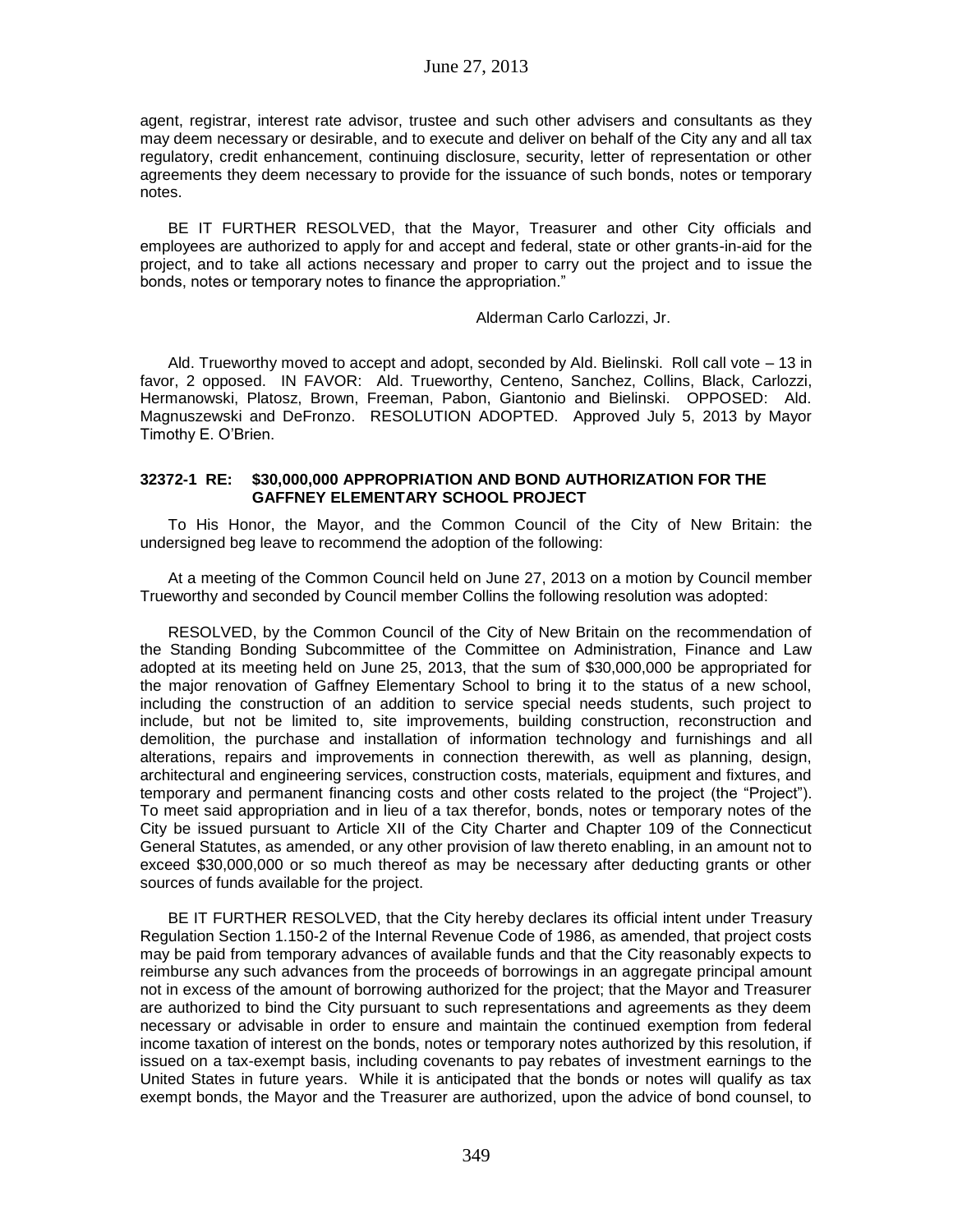issue all or any portion of the bonds or notes as bonds or notes the interest on which is includable in the gross income of the owners thereof for federal income tax purposes and it is hereby found and determined that the issuance of any such bonds or notes is in the public interest.

BE IT FURTHER RESOLVED, that the bonds or notes may be sold in a single issue or may be consolidated with other authorized but unissued bonds or notes of the City. The bonds or notes shall be issued in fully registered form, be executed in the name and on behalf of the City by the facsimile or manual signatures of the Mayor and the Treasurer, bear the City seal or a facsimile thereof, be certified and payable at a bank or trust company designated by the Mayor and the Treasurer which bank or trust company may also be designated as the registrar and transfer agent, and be approved as to their legality by Bond Counsel to the City. The bonds or notes may be issued in one or more series, shall bear such rate or rates of interest, and be issued in book entry form. The bonds or notes shall be general obligations of the City and each of the bonds or notes shall recite that every requirement of law relating to its issue has been duly complied with, that such bonds or notes are within every debt and other limit prescribed by law, and that the full faith and credit of the City are pledged to the payment of the principal thereof and interest thereon. The aggregate principal amount of bonds or notes to be issued, the annual installments of principal, redemption provisions, if any, the date, interest rate or rates, form and manner of sale, time of issuance and sale, designation, price, maturities, and other terms, details and particulars of such bonds or notes shall be determined by the Mayor and the Treasurer.

BE IT FURTHER RESOLVED, that the Mayor and Treasurer are authorized to issue temporary notes in anticipation of the receipt of the proceeds of said bonds or notes and the receipt of any federal, state or other grant-in-aid for the project. The notes shall be executed in the name and on behalf of the City by the facsimile or manual signatures of the Mayor and the Treasurer, bear the City seal or a facsimile thereof, be certified and payable at a bank or trust company designated by the Mayor and the Treasurer which bank or trust company may also be designated as the registrar and transfer agent, and be approved as to their legality by Bond Counsel to the City. The notes shall be issued with maturity dates in accordance with the Connecticut General Statutes, as amended. The notes shall be general obligations of the City and each of the bonds shall recite that every requirement of law relating to its issue has been duly complied with, that such notes are within every debt and other limit prescribed by law, and that the full faith and credit of the City are pledged to the payment of the principal thereof and interest thereon. The net interest cost on such notes, including renewals thereof, and the expense of preparing, issuing, and marketing such notes, to the extent paid from the proceeds from the issuance of bonds or notes, shall be included as a cost of the project.

BE IT FURTHER RESOLVED, that the bonds, notes or temporary notes may be sold by the Mayor and Treasurer in a public sale, sealed proposal or a negotiated underwriting and the Mayor and the Treasurer are authorized to select the underwriter or underwriters and to enter into, execute and deliver on behalf of the City a contract of purchase for such bonds, notes or temporary notes on such terms and conditions as they shall determine.

BE IT FURTHER RESOLVED, that the Mayor and the Treasurer are hereby authorized, on behalf of the City, to enter into agreements or otherwise covenant for the benefit of bondholders to provide information on an annual or other periodic basis to the Municipal Securities Rulemaking Board or any other municipal securities information repositories or state based information repositories (the "Repositories") and to provide notices to the Repositories of material events as enumerated in Securities and Exchange Commission Exchange Act Rule 15c2-12, as amended, as may be necessary, appropriate or desirable to effect the sale of the bonds, notes or temporary authorized by this resolution. Any agreements or representations to provide information to Repositories made prior hereto are hereby confirmed, ratified and approved.

BE IT FURTHER RESOLVED, that the Mayor and the Treasurer are further authorized to enter into, execute and deliver, on behalf of the City, any agreements they deem reasonable or necessary to provide credit enhancement to the bonds, notes or temporary notes. The Mayor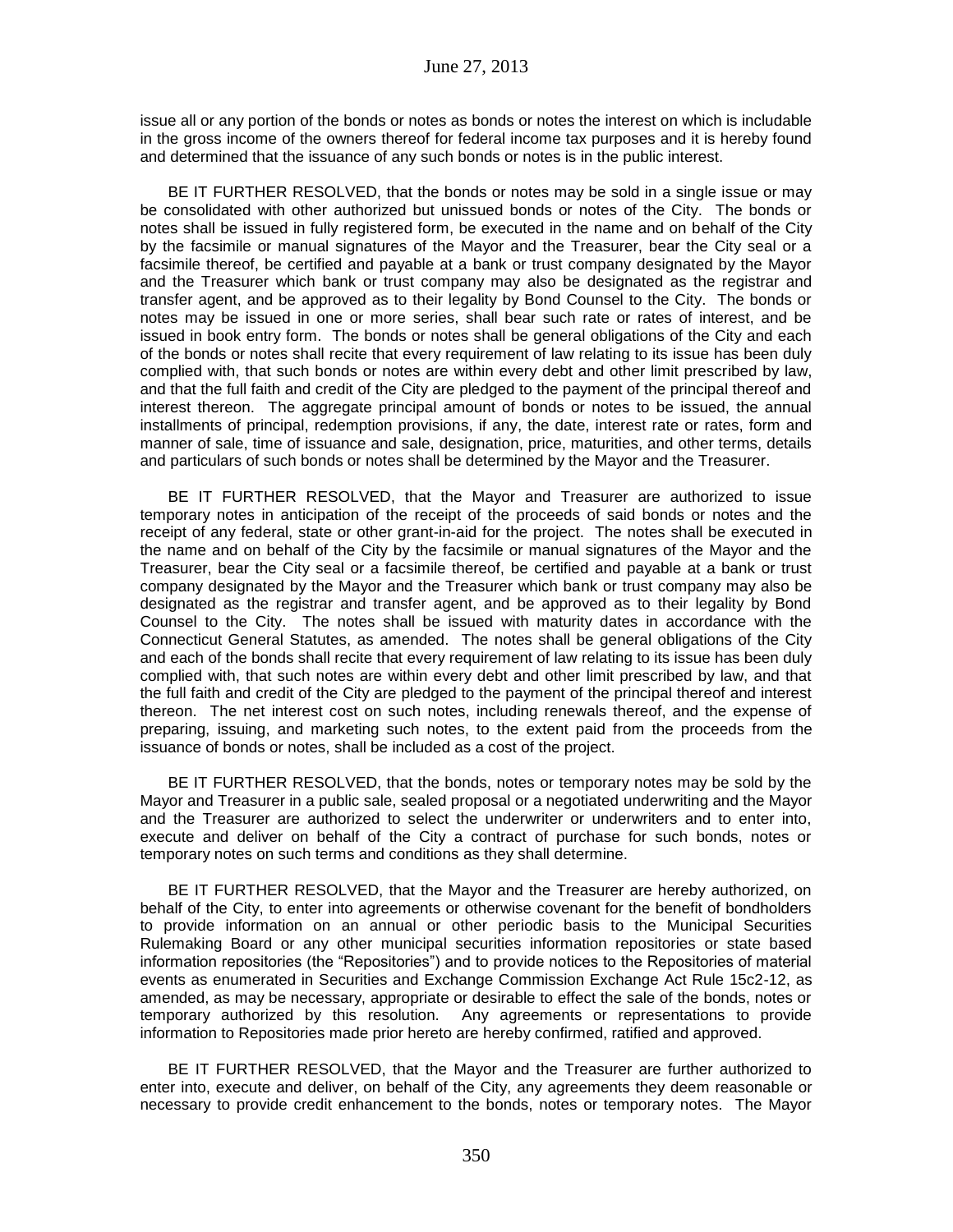and the Treasurer are further authorized to appoint a certifying agent, paying agent, transfer agent, registrar, interest rate advisor, trustee and such other advisers and consultants as they may deem necessary or desirable, and to execute and deliver on behalf of the City any and all tax regulatory, credit enhancement, continuing disclosure, security, letter of representation or other agreements they deem necessary to provide for the issuance of such bonds, notes or temporary notes.

BE IT FURTHER RESOLVED, that the Mayor, Treasurer and other City officials and employees are authorized to apply for and accept and federal, state or other grants-in-aid for the project, and to take all actions necessary and proper to carry out the project and to issue the bonds, notes or temporary notes to finance the appropriation."

BE IT FURTHER RESOLVED, that the Board of Education is authorized to apply for and to accept or reject state grants for the project, and to file applications with the State Board of Education, to execute grant agreements for the project and to file such documents as may be required by the State Board of Education to obtain grants for the costs of financing for the project.

BE IT FURTHER RESOLVED, that the School Building Committee is authorized to act as a school building committee for the project, to approve design and construction expenditures for the project, including the preparation of schematic drawings and outline specifications for the project, and to exercise such other powers as are necessary or appropriate to complete the project.

BE IT FURTHER RESOLVED, that the Mayor, Treasurer, the Board of Education, the School Building Committee and other City officials and employees are authorized to apply for and accept and federal, state or other grants-in-aid for the project, and to take all actions necessary and proper to carry out the project and to issue bonds, notes or temporary notes to finance the appropriation.

Alderman Carlo Carlozzi, Jr.

Ald. Trueworthy moved to accept and adopt, seconded by Ald. Collins. Roll call vote – 14 in favor, 1 opposed. IN FAVOR: Ald. Trueworthy, Magnuszewski, Centeno, DeFronzo, Sanchez, Collins, Black, Carlozzi, Hermanowski, Brown, Freeman, Pabon, Giantonio and Bielinski. OPPOSED: Ald. Platosz. RESOLUTION ADOPTED. Approved July 5, 2013 by Mayor Timothy E. O'Brien.

## **32373-1 RE: \$950,000 APPROPRIATION AND BOND AUTHORIZATION FOR THE CITY-WIDE FACILITIES REPAIR AND IMPROVEMENT PROJECT**

To His Honor, the Mayor, and the Common Council of the City of New Britain: the undersigned beg leave to recommend the adoption of the following:

At a meeting of the Common Council held on June 27, 2013 on a motion by Council member Trueworthy and seconded by Council member Bielinski the following resolution was adopted:

RESOLVED, by the Common Council of the City of New Britain (the "City") on the recommendation of the Standing Bonding Subcommittee of the Committee on Administration, Finance and Law adopted at its meeting held on June 25, 2013, that the sum of \$950,000 be appropriated for the improvements to various fire stations, the public works yard on Harvard Street and the homeless overflow shelter (the "Project"). The Project includes planning, design, architectural and engineering services, construction, reconstruction, site work, materials, furniture, equipment and fixtures, temporary and permanent financing costs and other costs related to the Project. To meet said appropriation and in lieu of a tax therefor, bonds, notes or temporary notes of the City be issued pursuant to Article XII of the City Charter and Chapter 109 of the Connecticut General Statutes, as amended, or any other provision of law thereto enabling,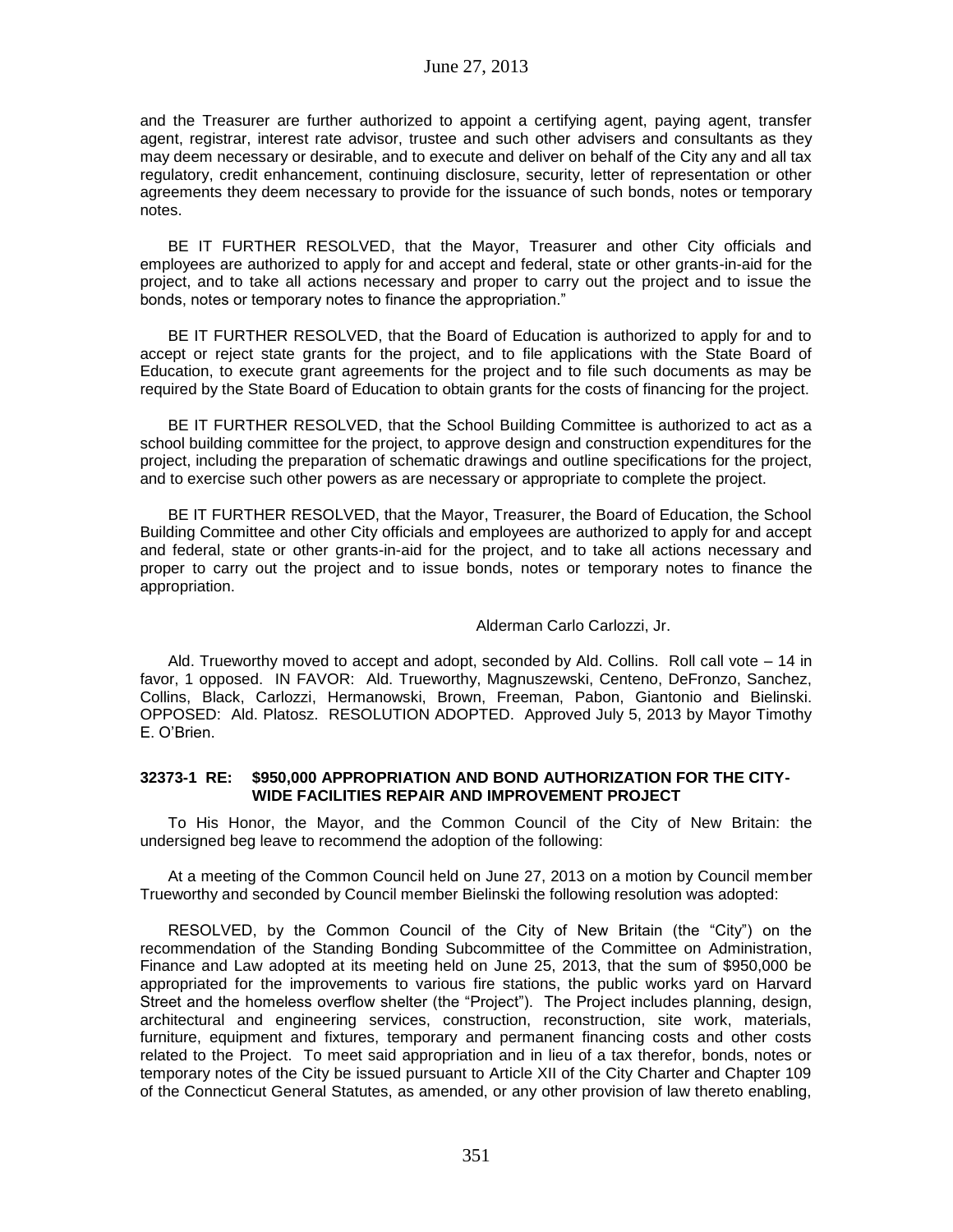in an amount not to exceed \$950,000 or so much thereof as may be necessary after deducting grants or other sources of funds available for the Project.

BE IT FURTHER RESOLVED, that the City hereby declares its official intent under Treasury Regulation Section 1.150-2 of the Internal Revenue Code of 1986, as amended, that Project costs may be paid from temporary advances of available funds and that the City reasonably expects to reimburse any such advances from the proceeds of borrowings in an aggregate principal amount not in excess of the amount of borrowing authorized for the Project; that the Mayor and Treasurer are authorized to bind the City pursuant to such representations and agreements as they deem necessary or advisable in order to ensure and maintain the continued exemption from federal income taxation of interest on the bonds, notes or temporary notes authorized by this resolution, if issued on a tax-exempt basis, including covenants to pay rebates of investment earnings to the United States in future years. While it is anticipated that the bonds or notes will qualify as tax exempt bonds, the Mayor and the Treasurer are authorized, upon the advice of bond counsel, to issue all or any portion of the bonds or notes as bonds or notes the interest on which is includable in the gross income of the owners thereof for federal income tax purposes and it is hereby found and determined that the issuance of any such bonds or notes is in the public interest.

BE IT FURTHER RESOLVED, that the bonds or notes may be sold in a single issue or may be consolidated with other authorized but unissued bonds or notes of the City. The bonds or notes shall be issued in fully registered form, be executed in the name and on behalf of the City by the facsimile or manual signatures of the Mayor and the Treasurer, bear the City seal or a facsimile thereof, be certified and payable at a bank or trust company designated by the Mayor and the Treasurer which bank or trust company may also be designated as the registrar and transfer agent, and be approved as to their legality by Bond Counsel to the City. The bonds or notes may be issued in one or more series, shall bear such rate or rates of interest, and be issued in book entry form. The bonds or notes shall be general obligations of the City and each of the bonds or notes shall recite that every requirement of law relating to its issue has been duly complied with, that such bonds or notes are within every debt and other limit prescribed by law, and that the full faith and credit of the City are pledged to the payment of the principal thereof and interest thereon. The aggregate principal amount of bonds or notes to be issued, the annual installments of principal, redemption provisions, if any, the date, interest rate or rates, form and manner of sale, time of issuance and sale, designation, price, maturities, and other terms, details and particulars of such bonds or notes shall be determined by the Mayor and the Treasurer.

BE IT FURTHER RESOLVED, that the Mayor and Treasurer are authorized to issue temporary notes in anticipation of the receipt of the proceeds of said bonds or notes and the receipt of any federal, state or other grant-in-aid for the project. The notes shall be executed in the name and on behalf of the City by the facsimile or manual signatures of the Mayor and the Treasurer, bear the City seal or a facsimile thereof, be certified and payable at a bank or trust company designated by the Mayor and the Treasurer which bank or trust company may also be designated as the registrar and transfer agent, and be approved as to their legality by Bond Counsel to the City. The notes shall be issued with maturity dates in accordance with the Connecticut General Statutes, as amended. The notes shall be general obligations of the City and each of the bonds shall recite that every requirement of law relating to its issue has been duly complied with, that such notes are within every debt and other limit prescribed by law, and that the full faith and credit of the City are pledged to the payment of the principal thereof and interest thereon. The net interest cost on such notes, including renewals thereof, and the expense of preparing, issuing, and marketing such notes, to the extent paid from the proceeds from the issuance of bonds or notes, shall be included as a cost of the project.

BE IT FURTHER RESOLVED, that the bonds, notes or temporary notes may be sold by the Mayor and Treasurer in a public sale, sealed proposal or a negotiated underwriting and the Mayor and the Treasurer are authorized to select the underwriter or underwriters and to enter into,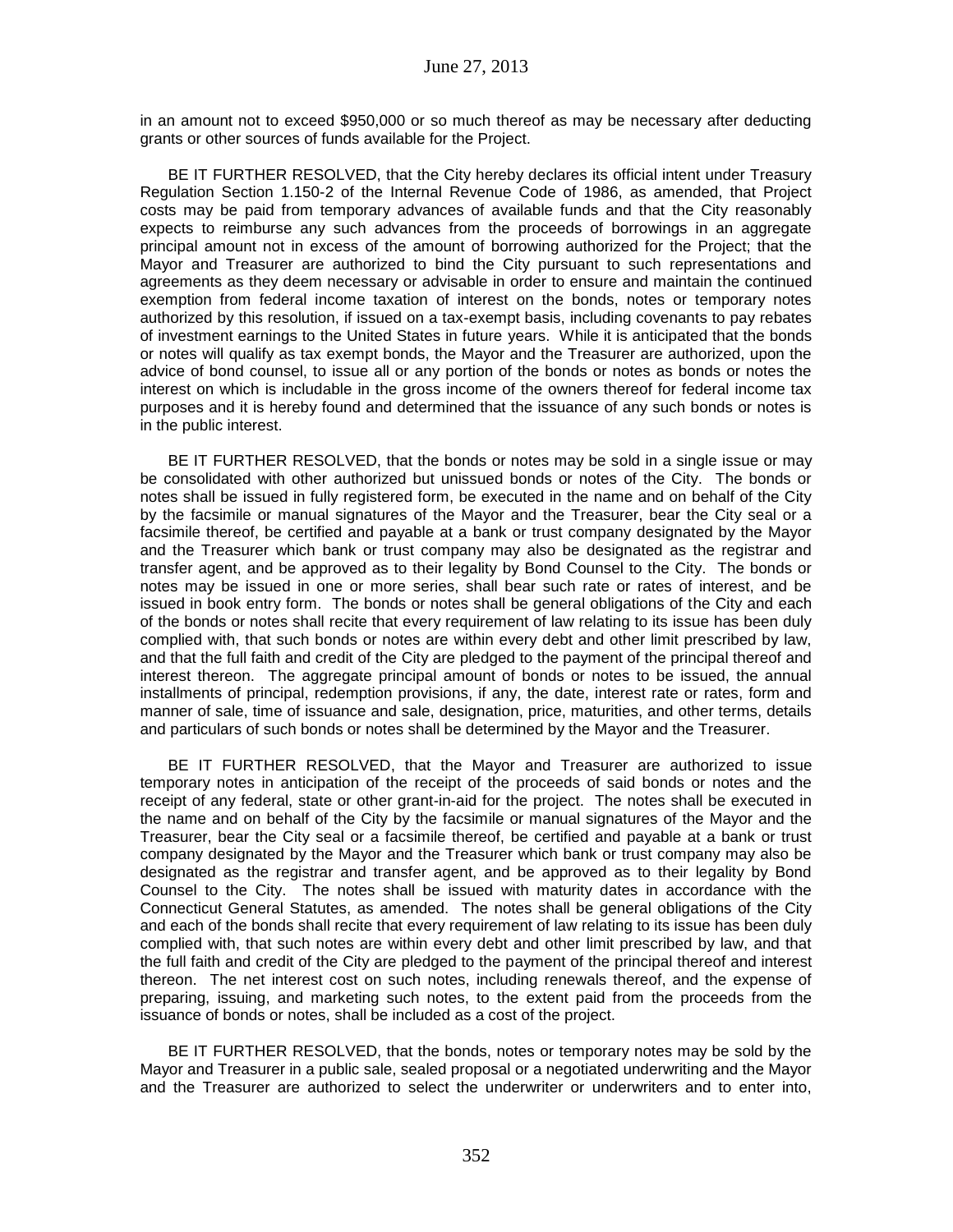execute and deliver on behalf of the City a contract of purchase for such bonds, notes or temporary notes on such terms and conditions as they shall determine.

BE IT FURTHER RESOLVED, that the Mayor and the Treasurer are hereby authorized, on behalf of the City, to enter into agreements or otherwise covenant for the benefit of bondholders to provide information on an annual or other periodic basis to the Municipal Securities Rulemaking Board or any other municipal securities information repositories or state based information repositories (the "Repositories") and to provide notices to the Repositories of material events as enumerated in Securities and Exchange Commission Exchange Act Rule 15c2-12, as amended, as may be necessary, appropriate or desirable to effect the sale of the bonds, notes or temporary authorized by this resolution. Any agreements or representations to provide information to Repositories made prior hereto are hereby confirmed, ratified and approved.

BE IT FURTHER RESOLVED, that the Mayor and the Treasurer are further authorized to enter into, execute and deliver, on behalf of the City, any agreements they deem reasonable or necessary to provide credit enhancement to the bonds, notes or temporary notes. The Mayor and the Treasurer are further authorized to appoint a certifying agent, paying agent, transfer agent, registrar, interest rate advisor, trustee and such other advisers and consultants as they may deem necessary or desirable, and to execute and deliver on behalf of the City any and all tax regulatory, credit enhancement, continuing disclosure, security, letter of representation or other agreements they deem necessary to provide for the issuance of such bonds, notes or temporary notes.

BE IT FURTHER RESOLVED, that the Mayor, Treasurer and other City officials and employees are authorized to apply for and accept and federal, state or other grants-in-aid for the project, and to take all actions necessary and proper to carry out the project and to issue the bonds, notes or temporary notes to finance the appropriation."

## Alderman Carlo Carlozzi, Jr.

Ald. Trueworthy moved to accept and adopt, seconded by Ald. Bielinski. Roll call vote – 12 in favor, 3 opposed. IN FAVOR: Ald. Trueworthy, Magnuszewski, Centeno, DeFronzo, Sanchez, Collins, Black, Hermanowski, Brown, Freeman, Pabon, and Bielinski. OPPOSED: Ald. Carlozzi, Platosz and Giantonio. RESOLUTION ADOPTED. Approved July 5, 2013 by Mayor Timothy E. O'Brien.

## **32374-1 RE: \$1,750,000 APPROPRIATION AND BOND AUTHORIZATION FOR THE WILLOW BROOK PARK IMPROVEMENT PROJECT**

To His Honor, the Mayor, and the Common Council of the City of New Britain: the undersigned beg leave to recommend the adoption of the following:

At a meeting of the Common Council held on June 27, 2013 on a motion by Council member Trueworthy and seconded by Council member Collins the following resolution was adopted:

RESOLVED, by the Common Council of the City of New Britain (the "City") on the recommendation of the Standing Bonding Subcommittee of the Committee on Administration, Finance and Law adopted at its meeting held on June 25, 2013, that the sum of \$1,750,000 be appropriated for the replacement of the track and installation of artificial turf (the "Project"). The Project includes planning, design, architectural and engineering services, construction, reconstruction and site work, materials, equipment and fixtures, temporary and permanent financing costs and other costs related to the Project. To meet said appropriation and in lieu of a tax therefor, bonds, notes or temporary notes of the City be issued pursuant to Article XII of the City Charter and Chapter 109 of the Connecticut General Statutes, as amended, or any other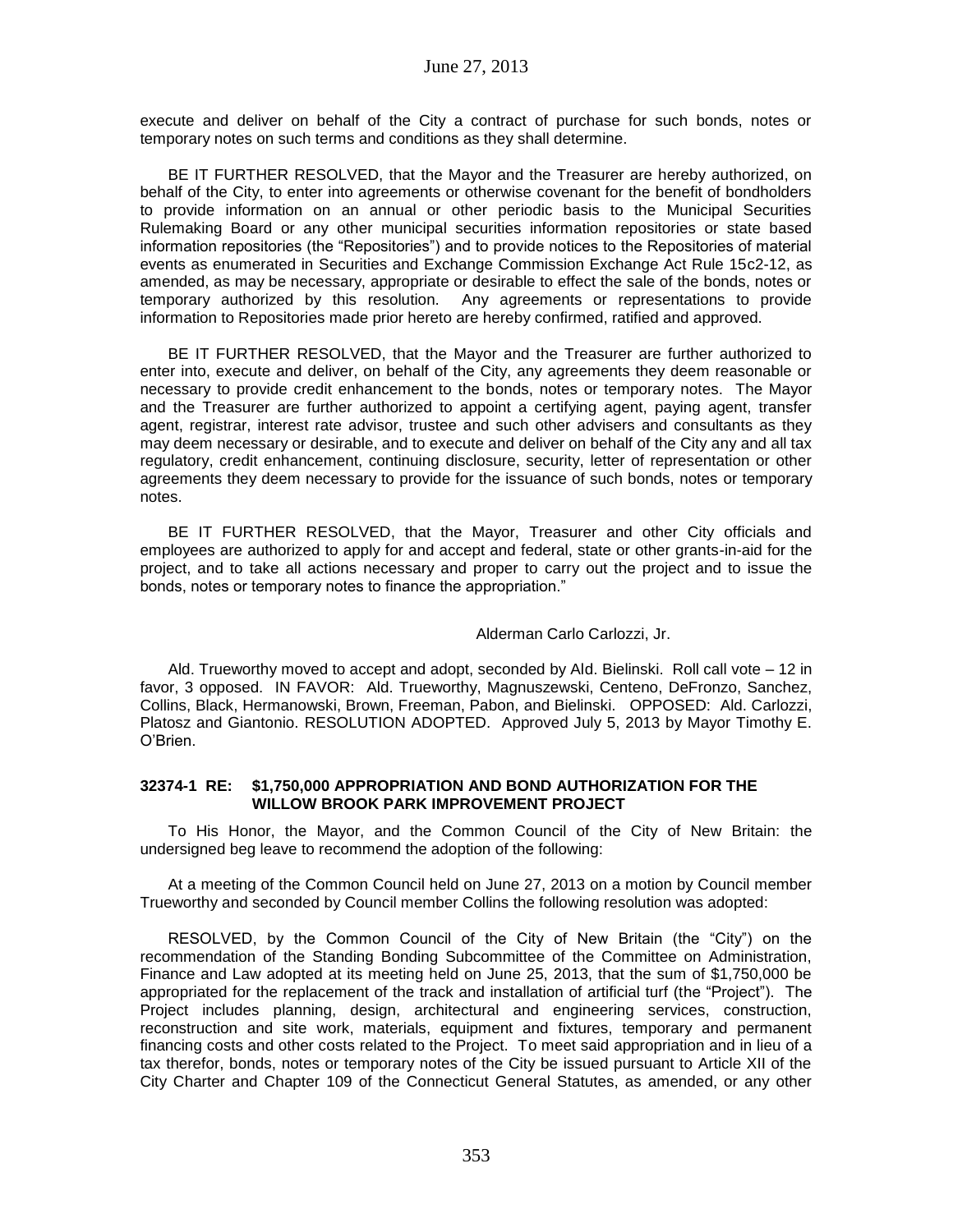provision of law thereto enabling, in an amount not to exceed \$1,750,000 or so much thereof as may be necessary after deducting grants or other sources of funds available for the Project.

BE IT FURTHER RESOLVED, that the City hereby declares its official intent under Treasury Regulation Section 1.150-2 of the Internal Revenue Code of 1986, as amended, that Project costs may be paid from temporary advances of available funds and that the City reasonably expects to reimburse any such advances from the proceeds of borrowings in an aggregate principal amount not in excess of the amount of borrowing authorized for the Project; that the Mayor and Treasurer are authorized to bind the City pursuant to such representations and agreements as they deem necessary or advisable in order to ensure and maintain the continued exemption from federal income taxation of interest on the bonds, notes or temporary notes authorized by this resolution, if issued on a tax-exempt basis, including covenants to pay rebates of investment earnings to the United States in future years. While it is anticipated that the bonds or notes will qualify as tax exempt bonds, the Mayor and the Treasurer are authorized, upon the advice of bond counsel, to issue all or any portion of the bonds or notes as bonds or notes the interest on which is includable in the gross income of the owners thereof for federal income tax purposes and it is hereby found and determined that the issuance of any such bonds or notes is in the public interest.

BE IT FURTHER RESOLVED, that the bonds or notes may be sold in a single issue or may be consolidated with other authorized but unissued bonds or notes of the City. The bonds or notes shall be issued in fully registered form, be executed in the name and on behalf of the City by the facsimile or manual signatures of the Mayor and the Treasurer, bear the City seal or a facsimile thereof, be certified and payable at a bank or trust company designated by the Mayor and the Treasurer which bank or trust company may also be designated as the registrar and transfer agent, and be approved as to their legality by Bond Counsel to the City. The bonds or notes may be issued in one or more series, shall bear such rate or rates of interest, and be issued in book entry form. The bonds or notes shall be general obligations of the City and each of the bonds or notes shall recite that every requirement of law relating to its issue has been duly complied with, that such bonds or notes are within every debt and other limit prescribed by law, and that the full faith and credit of the City are pledged to the payment of the principal thereof and interest thereon. The aggregate principal amount of bonds or notes to be issued, the annual installments of principal, redemption provisions, if any, the date, interest rate or rates, form and manner of sale, time of issuance and sale, designation, price, maturities, and other terms, details and particulars of such bonds or notes shall be determined by the Mayor and the Treasurer.

BE IT FURTHER RESOLVED, that the Mayor and Treasurer are authorized to issue temporary notes in anticipation of the receipt of the proceeds of said bonds or notes and the receipt of any federal, state or other grant-in-aid for the project. The notes shall be executed in the name and on behalf of the City by the facsimile or manual signatures of the Mayor and the Treasurer, bear the City seal or a facsimile thereof, be certified and payable at a bank or trust company designated by the Mayor and the Treasurer which bank or trust company may also be designated as the registrar and transfer agent, and be approved as to their legality by Bond Counsel to the City. The notes shall be issued with maturity dates in accordance with the Connecticut General Statutes, as amended. The notes shall be general obligations of the City and each of the bonds shall recite that every requirement of law relating to its issue has been duly complied with, that such notes are within every debt and other limit prescribed by law, and that the full faith and credit of the City are pledged to the payment of the principal thereof and interest thereon. The net interest cost on such notes, including renewals thereof, and the expense of preparing, issuing, and marketing such notes, to the extent paid from the proceeds from the issuance of bonds or notes, shall be included as a cost of the project.

BE IT FURTHER RESOLVED, that the bonds, notes or temporary notes may be sold by the Mayor and Treasurer in a public sale, sealed proposal or a negotiated underwriting and the Mayor and the Treasurer are authorized to select the underwriter or underwriters and to enter into,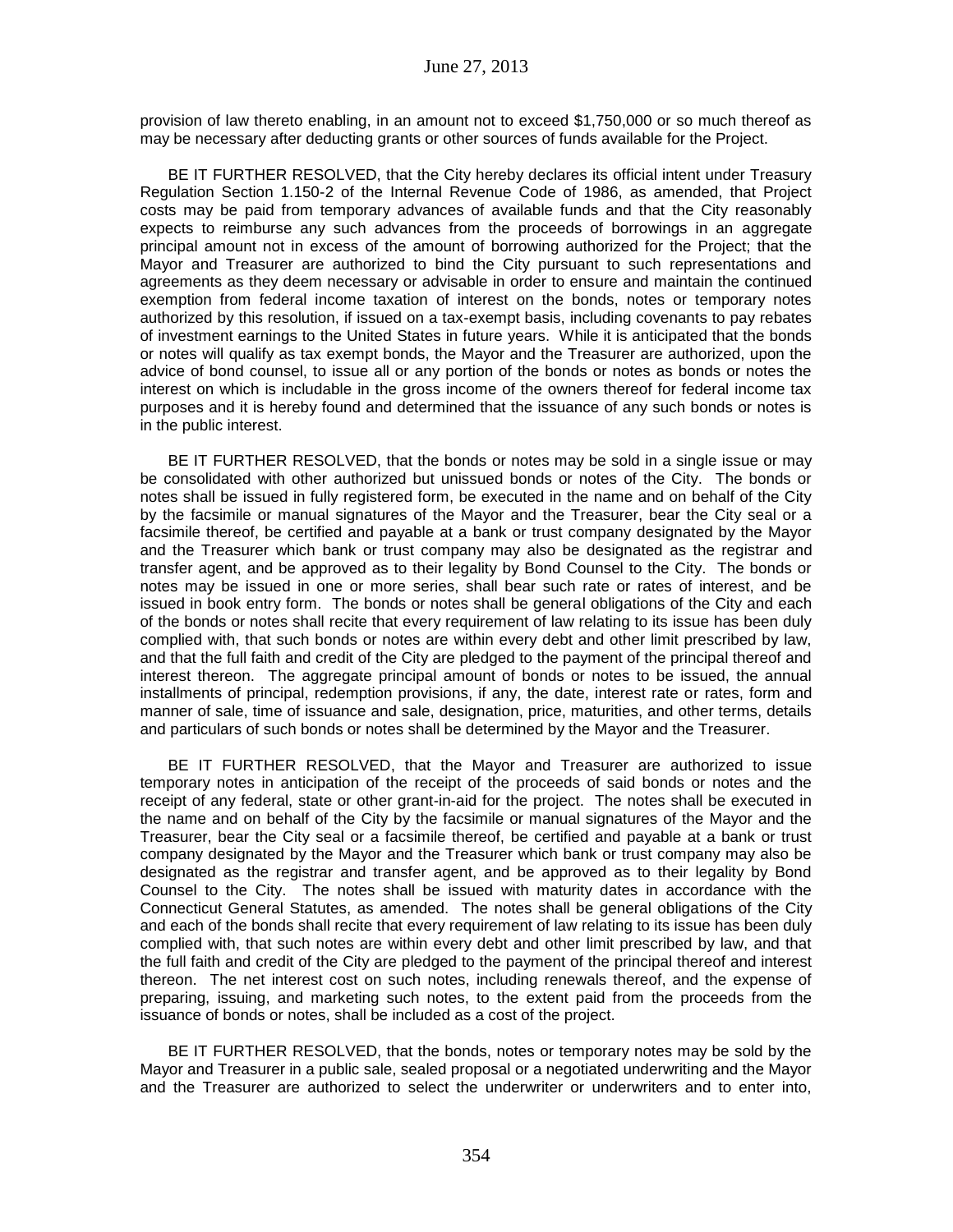execute and deliver on behalf of the City a contract of purchase for such bonds, notes or temporary notes on such terms and conditions as they shall determine.

BE IT FURTHER RESOLVED, that the Mayor and the Treasurer are hereby authorized, on behalf of the City, to enter into agreements or otherwise covenant for the benefit of bondholders to provide information on an annual or other periodic basis to the Municipal Securities Rulemaking Board or any other municipal securities information repositories or state based information repositories (the "Repositories") and to provide notices to the Repositories of material events as enumerated in Securities and Exchange Commission Exchange Act Rule 15c2-12, as amended, as may be necessary, appropriate or desirable to effect the sale of the bonds, notes or temporary authorized by this resolution. Any agreements or representations to provide information to Repositories made prior hereto are hereby confirmed, ratified and approved.

BE IT FURTHER RESOLVED, that the Mayor and the Treasurer are further authorized to enter into, execute and deliver, on behalf of the City, any agreements they deem reasonable or necessary to provide credit enhancement to the bonds, notes or temporary notes. The Mayor and the Treasurer are further authorized to appoint a certifying agent, paying agent, transfer agent, registrar, interest rate advisor, trustee and such other advisers and consultants as they may deem necessary or desirable, and to execute and deliver on behalf of the City any and all tax regulatory, credit enhancement, continuing disclosure, security, letter of representation or other agreements they deem necessary to provide for the issuance of such bonds, notes or temporary notes.

BE IT FURTHER RESOLVED, that the Mayor, Treasurer and other City officials and employees are authorized to apply for and accept and federal, state or other grants-in-aid for the project, and to take all actions necessary and proper to carry out the project and to issue the bonds, notes or temporary notes to finance the appropriation."

Alderman Carlo Carlozzi, Jr.

Ald. Trueworthy moved to accept and adopt, seconded by Ald. Collins. Roll call vote – 12 in favor, 3 opposed. IN FAVOR: Ald. Trueworthy, Magnuszewski, Centeno, DeFronzo, Sanchez, Collins, Black, Carlozzi, Hermanowski, Platosz, Brown and Bielinski. OPPOSED: Ald. Freeman, Pabon and Giantonio. RESOLUTION ADOPTED. Approved July 5, 2013 by Mayor Timothy E. O'Brien.

## **32379-1 RE: \$1,075,000 APPROPRIATION AND BOND AUTHORIZATION FOR THE CHESLEY PARK IMPROVEMENT PROJECT**

To His Honor, the Mayor, and the Common Council of the City of New Britain: the undersigned beg leave to recommend the adoption of the following:

At a meeting of the Common Council held on June 27, 2013 on a motion by Council member Trueworthy and seconded by Council member Collins the following resolution was adopted:

RESOLVED, by the Common Council of the City of New Britain (the "City") on the recommendation of the Standing Bonding Subcommittee of the Committee on Administration, Finance and Law adopted at its meeting held on June 25, 2013, that the sum of \$1,075,000 be appropriated for the improvements to Chesley Park, including, but not limited to, relamp field lights at the soft ball complex field 1, field restoration and installation of synthetic turf (the "Project"). The Project includes planning, design, architectural and engineering services, construction reconstruction and site work, materials, equipment and fixtures, temporary and permanent financing costs and other costs related to the Project. To meet said appropriation and in lieu of a tax therefor, bonds, notes or temporary notes of the City be issued pursuant to Article XII of the City Charter and Chapter 109 of the Connecticut General Statutes, as amended, or any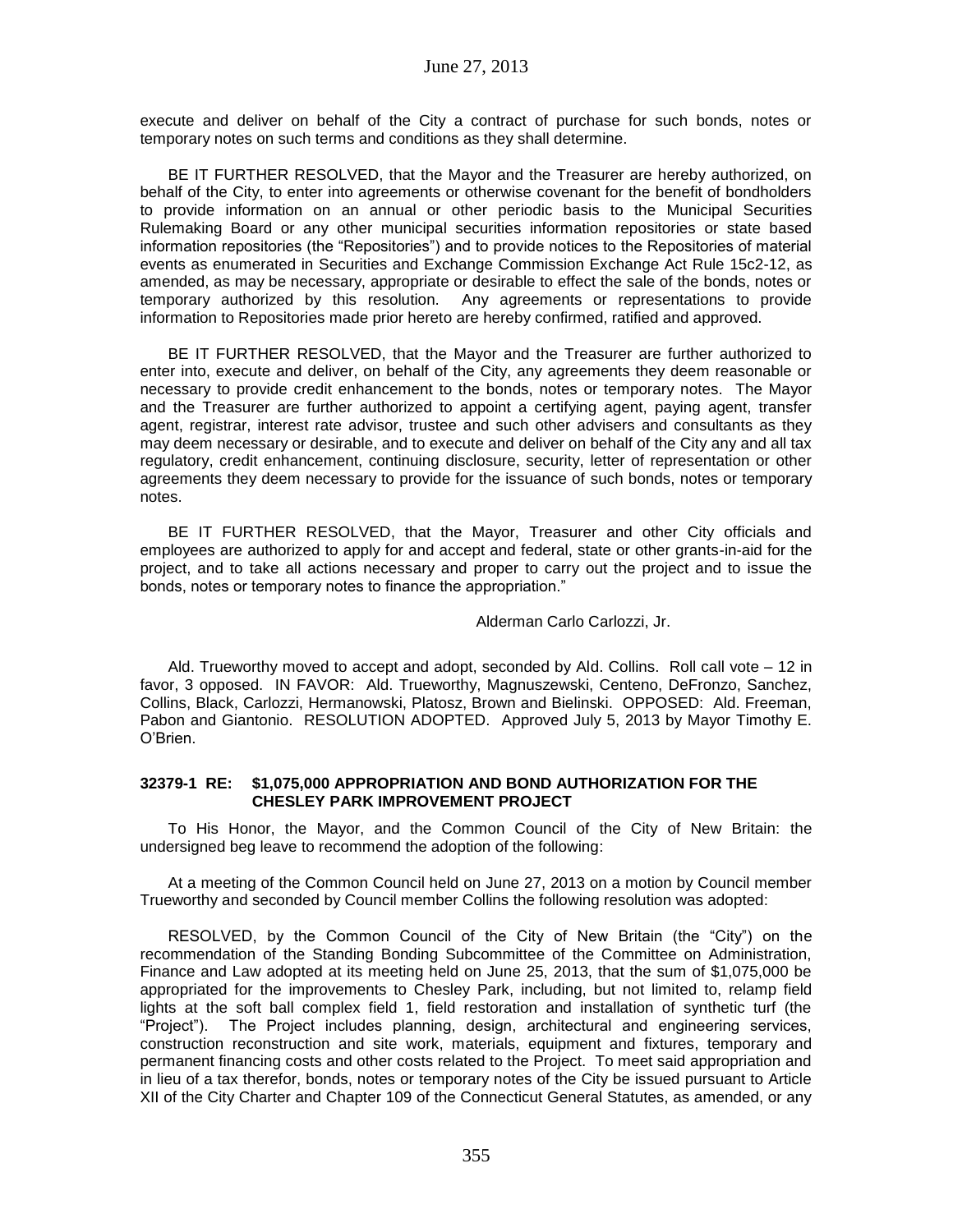other provision of law thereto enabling, in an amount not to exceed \$1,075,000 or so much thereof as may be necessary after deducting grants or other sources of funds available for the Project.

BE IT FURTHER RESOLVED, that the City hereby declares its official intent under Treasury Regulation Section 1.150-2 of the Internal Revenue Code of 1986, as amended, that Project costs may be paid from temporary advances of available funds and that the City reasonably expects to reimburse any such advances from the proceeds of borrowings in an aggregate principal amount not in excess of the amount of borrowing authorized for the Project; that the Mayor and Treasurer are authorized to bind the City pursuant to such representations and agreements as they deem necessary or advisable in order to ensure and maintain the continued exemption from federal income taxation of interest on the bonds, notes or temporary notes authorized by this resolution, if issued on a tax-exempt basis, including covenants to pay rebates of investment earnings to the United States in future years. While it is anticipated that the bonds or notes will qualify as tax exempt bonds, the Mayor and the Treasurer are authorized, upon the advice of bond counsel, to issue all or any portion of the bonds or notes as bonds or notes the interest on which is includable in the gross income of the owners thereof for federal income tax purposes and it is hereby found and determined that the issuance of any such bonds or notes is in the public interest.

BE IT FURTHER RESOLVED, that the bonds or notes may be sold in a single issue or may be consolidated with other authorized but unissued bonds or notes of the City. The bonds or notes shall be issued in fully registered form, be executed in the name and on behalf of the City by the facsimile or manual signatures of the Mayor and the Treasurer, bear the City seal or a facsimile thereof, be certified and payable at a bank or trust company designated by the Mayor and the Treasurer which bank or trust company may also be designated as the registrar and transfer agent, and be approved as to their legality by Bond Counsel to the City. The bonds or notes may be issued in one or more series, shall bear such rate or rates of interest, and be issued in book entry form. The bonds or notes shall be general obligations of the City and each of the bonds or notes shall recite that every requirement of law relating to its issue has been duly complied with, that such bonds or notes are within every debt and other limit prescribed by law, and that the full faith and credit of the City are pledged to the payment of the principal thereof and interest thereon. The aggregate principal amount of bonds or notes to be issued, the annual installments of principal, redemption provisions, if any, the date, interest rate or rates, form and manner of sale, time of issuance and sale, designation, price, maturities, and other terms, details and particulars of such bonds or notes shall be determined by the Mayor and the Treasurer.

BE IT FURTHER RESOLVED, that the Mayor and Treasurer are authorized to issue temporary notes in anticipation of the receipt of the proceeds of said bonds or notes and the receipt of any federal, state or other grant-in-aid for the project. The notes shall be executed in the name and on behalf of the City by the facsimile or manual signatures of the Mayor and the Treasurer, bear the City seal or a facsimile thereof, be certified and payable at a bank or trust company designated by the Mayor and the Treasurer which bank or trust company may also be designated as the registrar and transfer agent, and be approved as to their legality by Bond Counsel to the City. The notes shall be issued with maturity dates in accordance with the Connecticut General Statutes, as amended. The notes shall be general obligations of the City and each of the bonds shall recite that every requirement of law relating to its issue has been duly complied with, that such notes are within every debt and other limit prescribed by law, and that the full faith and credit of the City are pledged to the payment of the principal thereof and interest thereon. The net interest cost on such notes, including renewals thereof, and the expense of preparing, issuing, and marketing such notes, to the extent paid from the proceeds from the issuance of bonds or notes, shall be included as a cost of the project.

BE IT FURTHER RESOLVED, that the bonds, notes or temporary notes may be sold by the Mayor and Treasurer in a public sale, sealed proposal or a negotiated underwriting and the Mayor and the Treasurer are authorized to select the underwriter or underwriters and to enter into,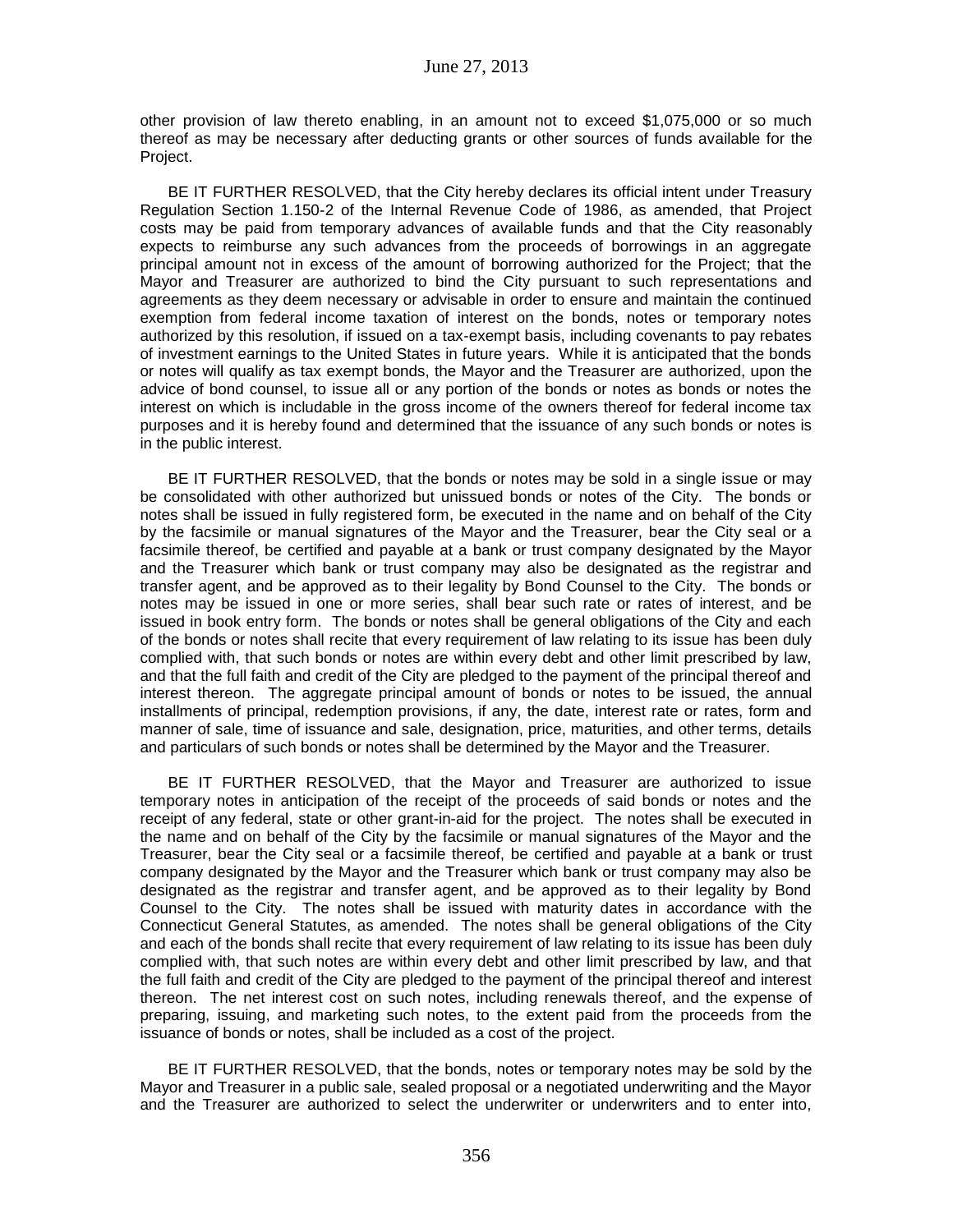execute and deliver on behalf of the City a contract of purchase for such bonds, notes or temporary notes on such terms and conditions as they shall determine.

BE IT FURTHER RESOLVED, that the Mayor and the Treasurer are hereby authorized, on behalf of the City, to enter into agreements or otherwise covenant for the benefit of bondholders to provide information on an annual or other periodic basis to the Municipal Securities Rulemaking Board or any other municipal securities information repositories or state based information repositories (the "Repositories") and to provide notices to the Repositories of material events as enumerated in Securities and Exchange Commission Exchange Act Rule 15c2-12, as amended, as may be necessary, appropriate or desirable to effect the sale of the bonds, notes or temporary authorized by this resolution. Any agreements or representations to provide information to Repositories made prior hereto are hereby confirmed, ratified and approved.

BE IT FURTHER RESOLVED, that the Mayor and the Treasurer are further authorized to enter into, execute and deliver, on behalf of the City, any agreements they deem reasonable or necessary to provide credit enhancement to the bonds, notes or temporary notes. The Mayor and the Treasurer are further authorized to appoint a certifying agent, paying agent, transfer agent, registrar, interest rate advisor, trustee and such other advisers and consultants as they may deem necessary or desirable, and to execute and deliver on behalf of the City any and all tax regulatory, credit enhancement, continuing disclosure, security, letter of representation or other agreements they deem necessary to provide for the issuance of such bonds, notes or temporary notes.

BE IT FURTHER RESOLVED, that the Mayor, Treasurer and other City officials and employees are authorized to apply for and accept and federal, state or other grants-in-aid for the project, and to take all actions necessary and proper to carry out the project and to issue the bonds, notes or temporary notes to finance the appropriation."

Alderman Carlo Carlozzi, Jr.

Ald. Trueworthy moved to accept and adopt, seconded by Ald. Collins. Roll call vote – 14 in favor, 1 opposed. IN FAVOR: Ald. Trueworthy, Magnuszewski, Centeno, DeFronzo, Sanchez, Collins, Black, Carlozzi, Hermanowski, Platosz, Brown, Freeman, Pabon and Bielinski. OPPOSED: Ald. Giantonio. RESOLUTION ADOPTED. Approved July 5, 2013 by Mayor Timothy E. O'Brien.

## **32380-1 RE: \$2,000,000 APPROPRIATION AND BOND AUTHORIZATION FOR THE CHESLEY PARK POOL PROJECT.**

To His Honor, the Mayor, and the Common Council of the City of New Britain: the undersigned beg leave to recommend the adoption of the following:

At a meeting of the Common Council held on June 27, 2013 on a motion by Council member Trueworthy and seconded by Council member Collins the following resolution was adopted:

RESOLVED, by the Common Council of the City of New Britain (the "City") on the recommendation of the Standing Bonding Subcommittee of the Committee on Administration, Finance and Law adopted at its meeting held on June 25, 2013, that the sum of \$2,000,000 be appropriated for the replacement of the pool and bath houses to comply with ADA Standards at Chesley Park (the "Project"). The Project includes planning, design, architectural and engineering services, construction, reconstruction and site work, materials, equipment and fixtures, temporary and permanent financing costs and other costs related to the Project. To meet said appropriation and in lieu of a tax therefor, bonds, notes or temporary notes of the City be issued pursuant to Article XII of the City Charter and Chapter 109 of the Connecticut General Statutes, as amended, or any other provision of law thereto enabling, in an amount not to exceed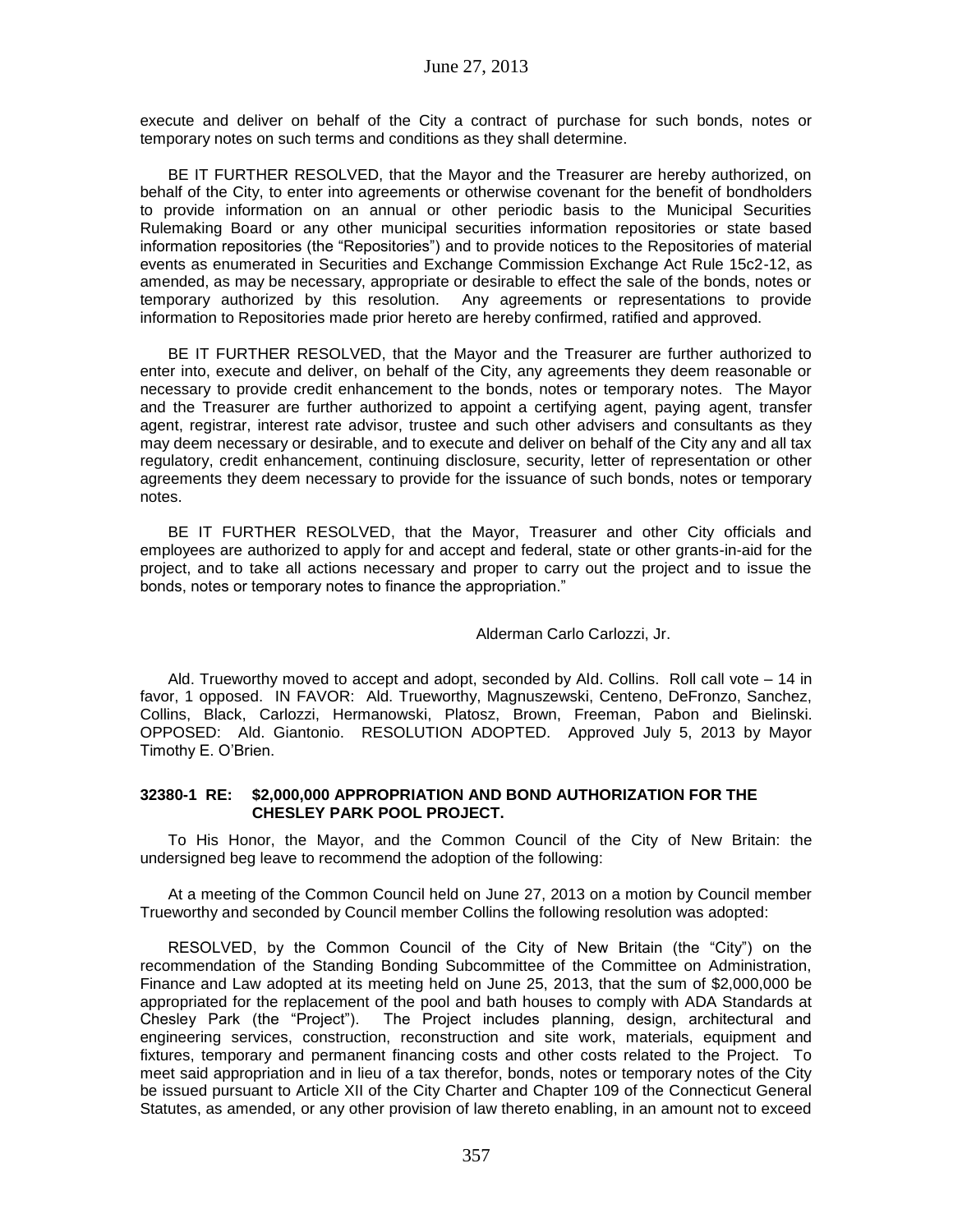\$2,000,000 or so much thereof as may be necessary after deducting grants or other sources of funds available for the Project.

BE IT FURTHER RESOLVED, that the City hereby declares its official intent under Treasury Regulation Section 1.150-2 of the Internal Revenue Code of 1986, as amended, that Project costs may be paid from temporary advances of available funds and that the City reasonably expects to reimburse any such advances from the proceeds of borrowings in an aggregate principal amount not in excess of the amount of borrowing authorized for the Project; that the Mayor and Treasurer are authorized to bind the City pursuant to such representations and agreements as they deem necessary or advisable in order to ensure and maintain the continued exemption from federal income taxation of interest on the bonds, notes or temporary notes authorized by this resolution, if issued on a tax-exempt basis, including covenants to pay rebates of investment earnings to the United States in future years. While it is anticipated that the bonds or notes will qualify as tax exempt bonds, the Mayor and the Treasurer are authorized, upon the advice of bond counsel, to issue all or any portion of the bonds or notes as bonds or notes the interest on which is includable in the gross income of the owners thereof for federal income tax purposes and it is hereby found and determined that the issuance of any such bonds or notes is in the public interest.

BE IT FURTHER RESOLVED, that the bonds or notes may be sold in a single issue or may be consolidated with other authorized but unissued bonds or notes of the City. The bonds or notes shall be issued in fully registered form, be executed in the name and on behalf of the City by the facsimile or manual signatures of the Mayor and the Treasurer, bear the City seal or a facsimile thereof, be certified and payable at a bank or trust company designated by the Mayor and the Treasurer which bank or trust company may also be designated as the registrar and transfer agent, and be approved as to their legality by Bond Counsel to the City. The bonds or notes may be issued in one or more series, shall bear such rate or rates of interest, and be issued in book entry form. The bonds or notes shall be general obligations of the City and each of the bonds or notes shall recite that every requirement of law relating to its issue has been duly complied with, that such bonds or notes are within every debt and other limit prescribed by law, and that the full faith and credit of the City are pledged to the payment of the principal thereof and interest thereon. The aggregate principal amount of bonds or notes to be issued, the annual installments of principal, redemption provisions, if any, the date, interest rate or rates, form and manner of sale, time of issuance and sale, designation, price, maturities, and other terms, details and particulars of such bonds or notes shall be determined by the Mayor and the Treasurer.

BE IT FURTHER RESOLVED, that the Mayor and Treasurer are authorized to issue temporary notes in anticipation of the receipt of the proceeds of said bonds or notes and the receipt of any federal, state or other grant-in-aid for the project. The notes shall be executed in the name and on behalf of the City by the facsimile or manual signatures of the Mayor and the Treasurer, bear the City seal or a facsimile thereof, be certified and payable at a bank or trust company designated by the Mayor and the Treasurer which bank or trust company may also be designated as the registrar and transfer agent, and be approved as to their legality by Bond Counsel to the City. The notes shall be issued with maturity dates in accordance with the Connecticut General Statutes, as amended. The notes shall be general obligations of the City and each of the bonds shall recite that every requirement of law relating to its issue has been duly complied with, that such notes are within every debt and other limit prescribed by law, and that the full faith and credit of the City are pledged to the payment of the principal thereof and interest thereon. The net interest cost on such notes, including renewals thereof, and the expense of preparing, issuing, and marketing such notes, to the extent paid from the proceeds from the issuance of bonds or notes, shall be included as a cost of the project.

BE IT FURTHER RESOLVED, that the bonds, notes or temporary notes may be sold by the Mayor and Treasurer in a public sale, sealed proposal or a negotiated underwriting and the Mayor and the Treasurer are authorized to select the underwriter or underwriters and to enter into,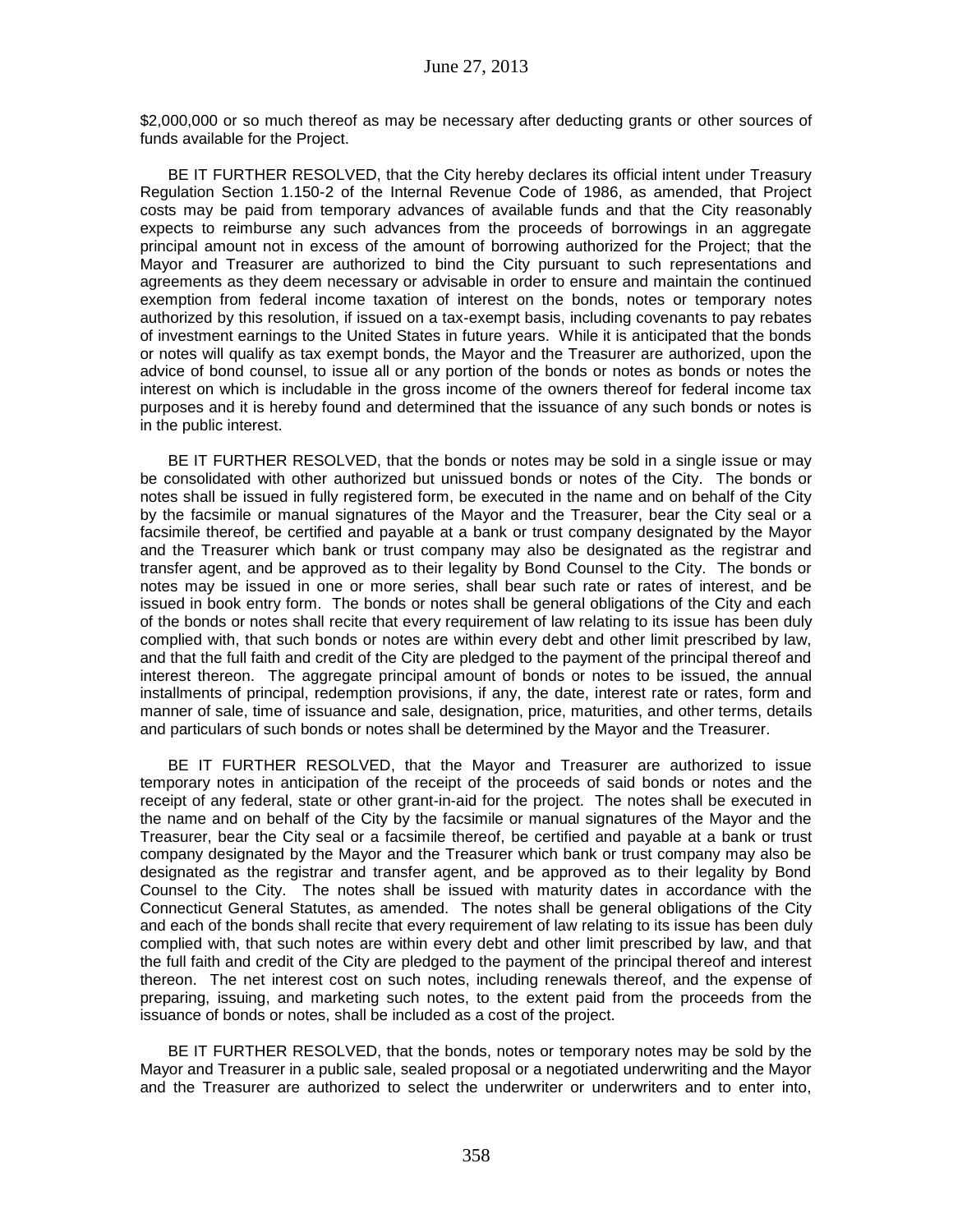execute and deliver on behalf of the City a contract of purchase for such bonds, notes or temporary notes on such terms and conditions as they shall determine.

BE IT FURTHER RESOLVED, that the Mayor and the Treasurer are hereby authorized, on behalf of the City, to enter into agreements or otherwise covenant for the benefit of bondholders to provide information on an annual or other periodic basis to the Municipal Securities Rulemaking Board or any other municipal securities information repositories or state based information repositories (the "Repositories") and to provide notices to the Repositories of material events as enumerated in Securities and Exchange Commission Exchange Act Rule 15c2-12, as amended, as may be necessary, appropriate or desirable to effect the sale of the bonds, notes or temporary authorized by this resolution. Any agreements or representations to provide information to Repositories made prior hereto are hereby confirmed, ratified and approved.

BE IT FURTHER RESOLVED, that the Mayor and the Treasurer are further authorized to enter into, execute and deliver, on behalf of the City, any agreements they deem reasonable or necessary to provide credit enhancement to the bonds, notes or temporary notes. The Mayor and the Treasurer are further authorized to appoint a certifying agent, paying agent, transfer agent, registrar, interest rate advisor, trustee and such other advisers and consultants as they may deem necessary or desirable, and to execute and deliver on behalf of the City any and all tax regulatory, credit enhancement, continuing disclosure, security, letter of representation or other agreements they deem necessary to provide for the issuance of such bonds, notes or temporary notes.

BE IT FURTHER RESOLVED, that the Mayor, Treasurer and other City officials and employees are authorized to apply for and accept and federal, state or other grants-in-aid for the project, and to take all actions necessary and proper to carry out the project and to issue the bonds, notes or temporary notes to finance the appropriation."

Alderman Carlo Carlozzi, Jr.

Ald. Trueworthy moved to accept and adopt, seconded by Ald. Collins. Roll call vote – 11 in favor, 4 opposed. IN FAVOR: Ald. Trueworthy, Magnuszewski, Centeno, DeFronzo, Sanchez, Collins, Black, Hermanowski, Brown, Pabon and Bielinski. OPPOSED: Ald. Carlozzi, Platosz, Freeman and Giantonio. RESOLUTION ADOPTED. Approved July 5, 2013 by Mayor Timothy E. O'Brien.

### **32381-1 RE: \$2,000,000 APPROPRIATION AND BOND AUTHORIZATION FOR THE WASHINGTON PARK POOL PROJECT**

To His Honor, the Mayor, and the Common Council of the City of New Britain: the undersigned beg leave to recommend the adoption of the following:

At a meeting of the Common Council held on June 27, 2013 on a motion by Council member Trueworthy and seconded by Council member Sanchez the following resolution was adopted:

RESOLVED, by the Common Council of the City of New Britain (the "City") on the recommendation of the Standing Bonding Subcommittee of the Committee on Administration, Finance and Law adopted at its meeting held on June 25, 2013, that the sum of \$2,000,000 be appropriated for the replacement of the pool and bath houses to comply with ADA standards at Washington Park (the "Project"). The Project includes planning, design, architectural and engineering services, construction, reconstruction and site work, materials, equipment and fixtures, temporary and permanent financing costs and other costs related to the Project. To meet said appropriation and in lieu of a tax therefor, bonds, notes or temporary notes of the City be issued pursuant to Article XII of the City Charter and Chapter 109 of the Connecticut General Statutes, as amended, or any other provision of law thereto enabling, in an amount not to exceed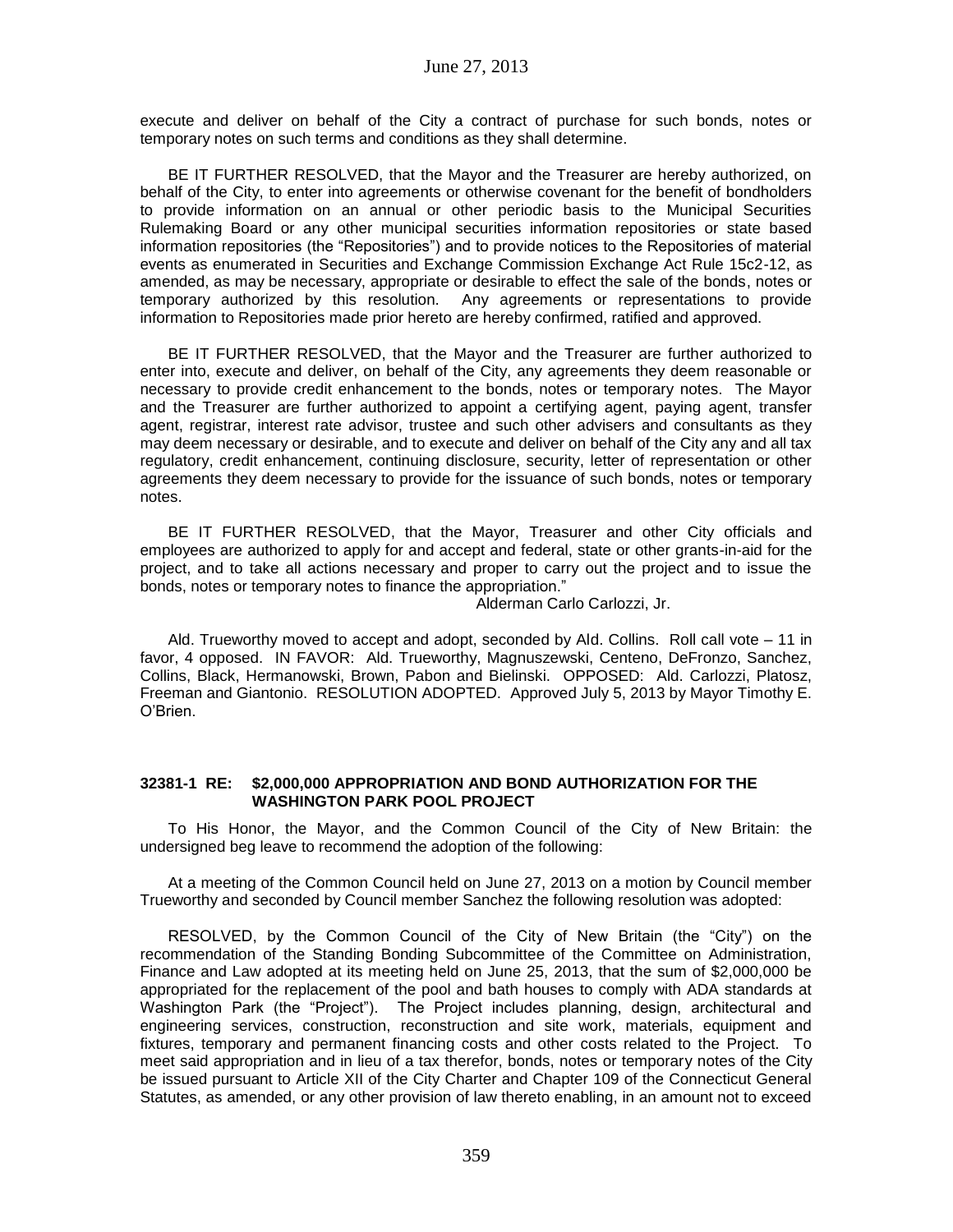\$2,000,000 or so much thereof as may be necessary after deducting grants or other sources of funds available for the Project.

BE IT FURTHER RESOLVED, that the City hereby declares its official intent under Treasury Regulation Section 1.150-2 of the Internal Revenue Code of 1986, as amended, that Project costs may be paid from temporary advances of available funds and that the City reasonably expects to reimburse any such advances from the proceeds of borrowings in an aggregate principal amount not in excess of the amount of borrowing authorized for the Project; that the Mayor and Treasurer are authorized to bind the City pursuant to such representations and agreements as they deem necessary or advisable in order to ensure and maintain the continued exemption from federal income taxation of interest on the bonds, notes or temporary notes authorized by this resolution, if issued on a tax-exempt basis, including covenants to pay rebates of investment earnings to the United States in future years. While it is anticipated that the bonds or notes will qualify as tax exempt bonds, the Mayor and the Treasurer are authorized, upon the advice of bond counsel, to issue all or any portion of the bonds or notes as bonds or notes the interest on which is includable in the gross income of the owners thereof for federal income tax purposes and it is hereby found and determined that the issuance of any such bonds or notes is in the public interest.

BE IT FURTHER RESOLVED, that the bonds or notes may be sold in a single issue or may be consolidated with other authorized but unissued bonds or notes of the City. The bonds or notes shall be issued in fully registered form, be executed in the name and on behalf of the City by the facsimile or manual signatures of the Mayor and the Treasurer, bear the City seal or a facsimile thereof, be certified and payable at a bank or trust company designated by the Mayor and the Treasurer which bank or trust company may also be designated as the registrar and transfer agent, and be approved as to their legality by Bond Counsel to the City. The bonds or notes may be issued in one or more series, shall bear such rate or rates of interest, and be issued in book entry form. The bonds or notes shall be general obligations of the City and each of the bonds or notes shall recite that every requirement of law relating to its issue has been duly complied with, that such bonds or notes are within every debt and other limit prescribed by law, and that the full faith and credit of the City are pledged to the payment of the principal thereof and interest thereon. The aggregate principal amount of bonds or notes to be issued, the annual installments of principal, redemption provisions, if any, the date, interest rate or rates, form and manner of sale, time of issuance and sale, designation, price, maturities, and other terms, details and particulars of such bonds or notes shall be determined by the Mayor and the Treasurer.

BE IT FURTHER RESOLVED, that the Mayor and Treasurer are authorized to issue temporary notes in anticipation of the receipt of the proceeds of said bonds or notes and the receipt of any federal, state or other grant-in-aid for the project. The notes shall be executed in the name and on behalf of the City by the facsimile or manual signatures of the Mayor and the Treasurer, bear the City seal or a facsimile thereof, be certified and payable at a bank or trust company designated by the Mayor and the Treasurer which bank or trust company may also be designated as the registrar and transfer agent, and be approved as to their legality by Bond Counsel to the City. The notes shall be issued with maturity dates in accordance with the Connecticut General Statutes, as amended. The notes shall be general obligations of the City and each of the bonds shall recite that every requirement of law relating to its issue has been duly complied with, that such notes are within every debt and other limit prescribed by law, and that the full faith and credit of the City are pledged to the payment of the principal thereof and interest thereon. The net interest cost on such notes, including renewals thereof, and the expense of preparing, issuing, and marketing such notes, to the extent paid from the proceeds from the issuance of bonds or notes, shall be included as a cost of the project.

BE IT FURTHER RESOLVED, that the bonds, notes or temporary notes may be sold by the Mayor and Treasurer in a public sale, sealed proposal or a negotiated underwriting and the Mayor and the Treasurer are authorized to select the underwriter or underwriters and to enter into,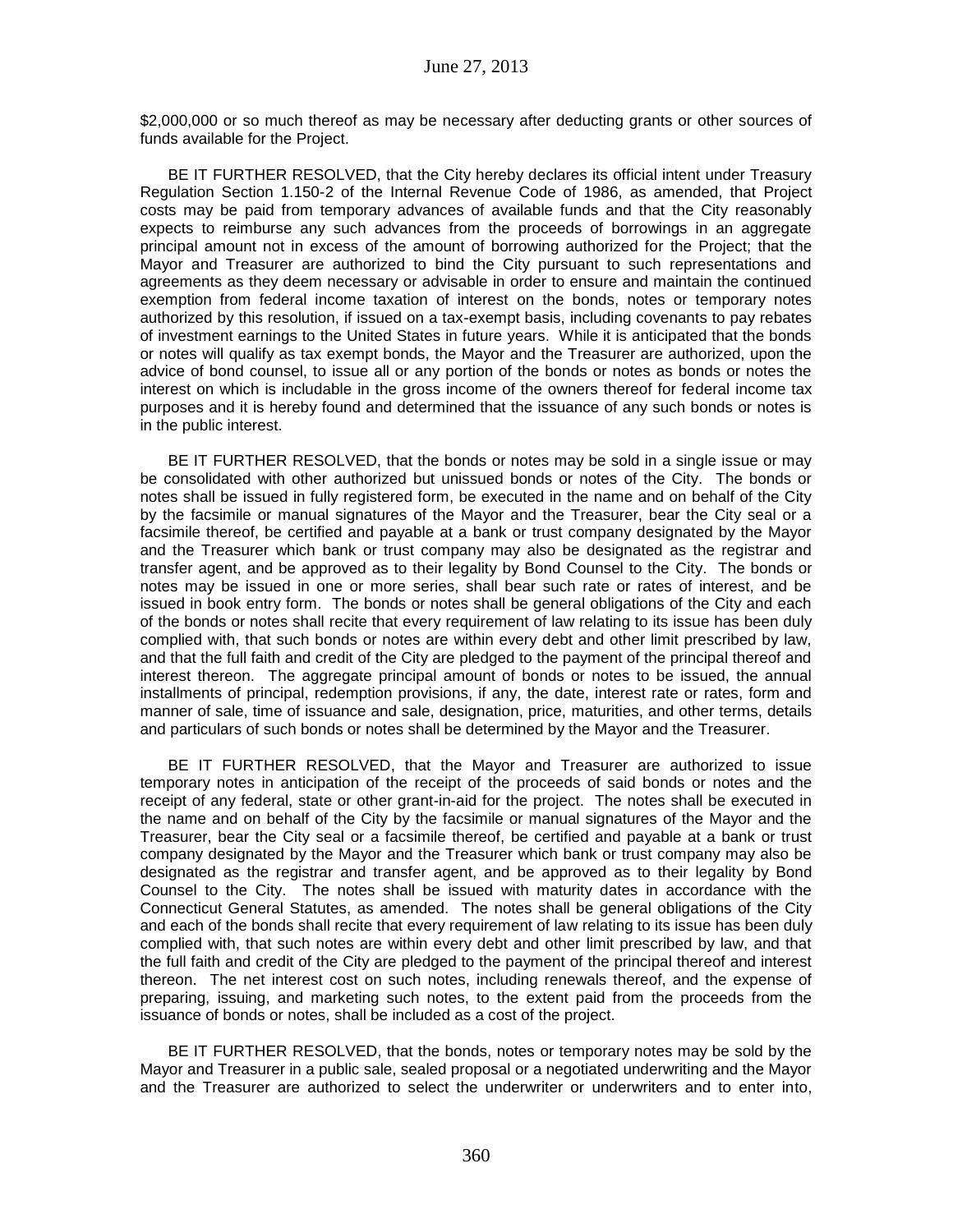execute and deliver on behalf of the City a contract of purchase for such bonds, notes or temporary notes on such terms and conditions as they shall determine.

BE IT FURTHER RESOLVED, that the Mayor and the Treasurer are hereby authorized, on behalf of the City, to enter into agreements or otherwise covenant for the benefit of bondholders to provide information on an annual or other periodic basis to the Municipal Securities Rulemaking Board or any other municipal securities information repositories or state based information repositories (the "Repositories") and to provide notices to the Repositories of material events as enumerated in Securities and Exchange Commission Exchange Act Rule 15c2-12, as amended, as may be necessary, appropriate or desirable to effect the sale of the bonds, notes or temporary authorized by this resolution. Any agreements or representations to provide information to Repositories made prior hereto are hereby confirmed, ratified and approved.

BE IT FURTHER RESOLVED, that the Mayor and the Treasurer are further authorized to enter into, execute and deliver, on behalf of the City, any agreements they deem reasonable or necessary to provide credit enhancement to the bonds, notes or temporary notes. The Mayor and the Treasurer are further authorized to appoint a certifying agent, paying agent, transfer agent, registrar, interest rate advisor, trustee and such other advisers and consultants as they may deem necessary or desirable, and to execute and deliver on behalf of the City any and all tax regulatory, credit enhancement, continuing disclosure, security, letter of representation or other agreements they deem necessary to provide for the issuance of such bonds, notes or temporary notes.

BE IT FURTHER RESOLVED, that the Mayor, Treasurer and other City officials and employees are authorized to apply for and accept and federal, state or other grants-in-aid for the project, and to take all actions necessary and proper to carry out the project and to issue the bonds, notes or temporary notes to finance the appropriation."

### Alderman Carlo Carlozzi, Jr.

Ald. Trueworthy moved to accept and adopt, seconded by Ald. Sanchez. Roll call vote – 11 in favor, 4 opposed. IN FAVOR: Ald. Trueworthy, Magnuszewski, Centeno, DeFronzo, Sanchez, Collins, Black, Hermanowski, Brown, Freeman and Bielinski. OPPOSED: Ald. Carlozzi, Platosz, Pabon and Giantonio. RESOLUTION ADOPTED. Approved July 5, 2013 by Mayor Timothy E. O'Brien.

### **32384-1 RE: \$6,000,000 APPROPRIATION AND BOND AUTHORIZATION FOR THE STREETSCAPE IMPROVEMENT PROJECT**

To His Honor, the Mayor, and the Common Council of the City of New Britain: the undersigned beg leave to recommend the adoption of the following:

At a meeting of the Common Council held on June 27, 2013 on a motion by Council member Trueworthy and seconded by Council member Bielinski the following resolution was adopted:

RESOLVED, by the Common Council of the City of New Britain (the "City") on the recommendation of the Standing Bonding Subcommittee of the Committee on Administration, Finance and Law adopted at its meeting held on June 25, 2013, that the sum of \$6,000,000 be appropriated for various improvements to streetscape in the downtown area, including but not limited to, enlarging pedestrian space and shorten crossing distances, pedestrian crosswalks, closing existing driveways, new street trees and other landscaping, brick pavers, curbing, trash receptacles, benches, signage, sidewalk and driveway apron replacement, traffic signal replacement and modifications, pavement markings, public art, upgrading existing parking meters, enhancements to Central Park, paving and other related streetscape enhancements and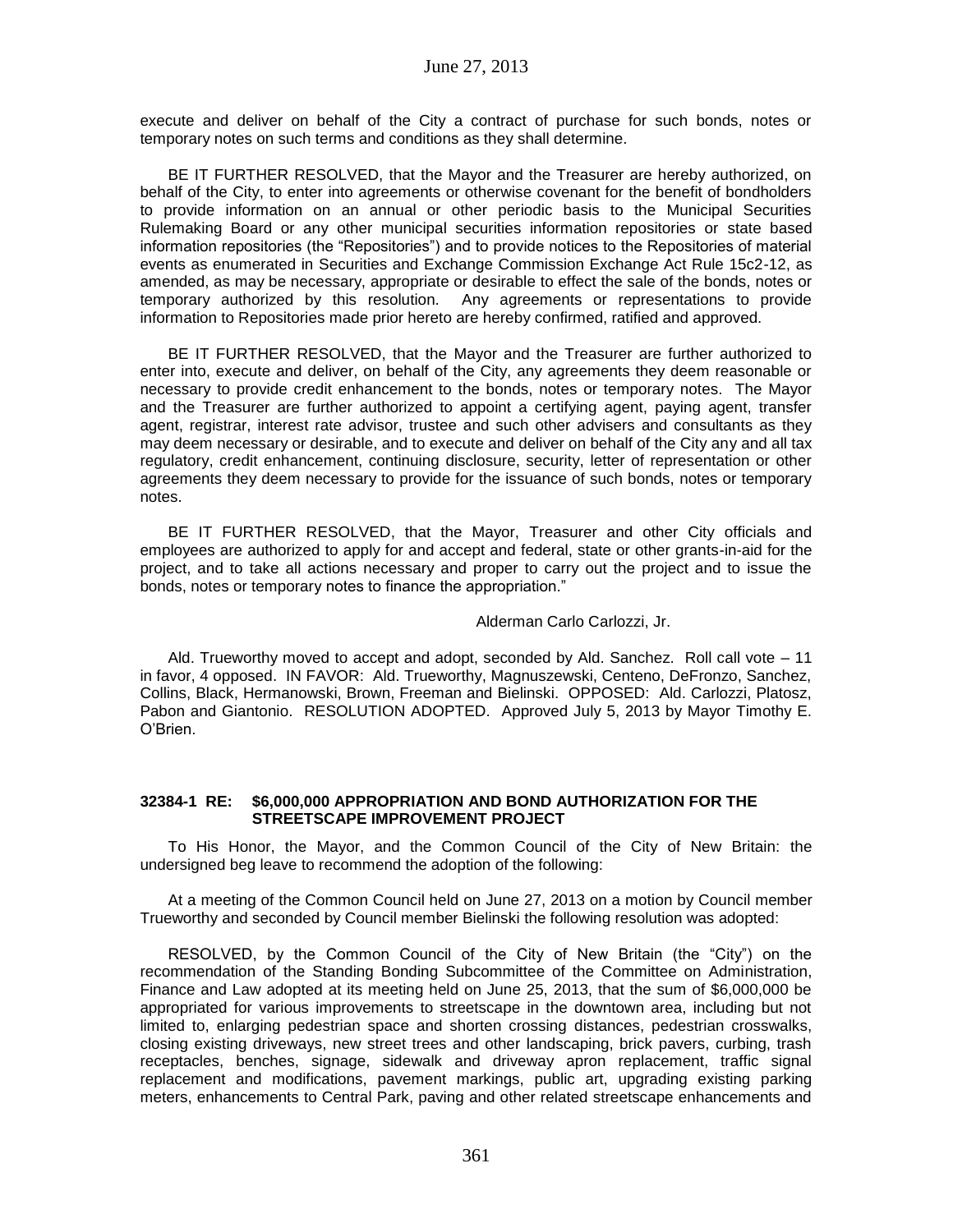utility modifications (the "Project"). The Project includes planning, design, architectural and engineering services, construction, reconstruction and site work, materials, equipment and fixtures, temporary and permanent financing costs and other costs related to the Project. To meet said appropriation and in lieu of a tax therefor, bonds, notes or temporary notes of the City be issued pursuant to Article XII of the City Charter and Chapter 109 of the Connecticut General Statutes, as amended, or any other provision of law thereto enabling, in an amount not to exceed \$6,000,000 or so much thereof as may be necessary after deducting grants or other sources of funds available for the Project.

BE IT FURTHER RESOLVED, that the City hereby declares its official intent under Treasury Regulation Section 1.150-2 of the Internal Revenue Code of 1986, as amended, that Project costs may be paid from temporary advances of available funds and that the City reasonably expects to reimburse any such advances from the proceeds of borrowings in an aggregate principal amount not in excess of the amount of borrowing authorized for the Project; that the Mayor and Treasurer are authorized to bind the City pursuant to such representations and agreements as they deem necessary or advisable in order to ensure and maintain the continued exemption from federal income taxation of interest on the bonds, notes or temporary notes authorized by this resolution, if issued on a tax-exempt basis, including covenants to pay rebates of investment earnings to the United States in future years. While it is anticipated that the bonds or notes will qualify as tax exempt bonds, the Mayor and the Treasurer are authorized, upon the advice of bond counsel, to issue all or any portion of the bonds or notes as bonds or notes the interest on which is includable in the gross income of the owners thereof for federal income tax purposes and it is hereby found and determined that the issuance of any such bonds or notes is in the public interest.

BE IT FURTHER RESOLVED, that the bonds or notes may be sold in a single issue or may be consolidated with other authorized but unissued bonds or notes of the City. The bonds or notes shall be issued in fully registered form, be executed in the name and on behalf of the City by the facsimile or manual signatures of the Mayor and the Treasurer, bear the City seal or a facsimile thereof, be certified and payable at a bank or trust company designated by the Mayor and the Treasurer which bank or trust company may also be designated as the registrar and transfer agent, and be approved as to their legality by Bond Counsel to the City. The bonds or notes may be issued in one or more series, shall bear such rate or rates of interest, and be issued in book entry form. The bonds or notes shall be general obligations of the City and each of the bonds or notes shall recite that every requirement of law relating to its issue has been duly complied with, that such bonds or notes are within every debt and other limit prescribed by law, and that the full faith and credit of the City are pledged to the payment of the principal thereof and interest thereon. The aggregate principal amount of bonds or notes to be issued, the annual installments of principal, redemption provisions, if any, the date, interest rate or rates, form and manner of sale, time of issuance and sale, designation, price, maturities, and other terms, details and particulars of such bonds or notes shall be determined by the Mayor and the Treasurer.

BE IT FURTHER RESOLVED, that the Mayor and Treasurer are authorized to issue temporary notes in anticipation of the receipt of the proceeds of said bonds or notes and the receipt of any federal, state or other grant-in-aid for the project. The notes shall be executed in the name and on behalf of the City by the facsimile or manual signatures of the Mayor and the Treasurer, bear the City seal or a facsimile thereof, be certified and payable at a bank or trust company designated by the Mayor and the Treasurer which bank or trust company may also be designated as the registrar and transfer agent, and be approved as to their legality by Bond Counsel to the City. The notes shall be issued with maturity dates in accordance with the Connecticut General Statutes, as amended. The notes shall be general obligations of the City and each of the bonds shall recite that every requirement of law relating to its issue has been duly complied with, that such notes are within every debt and other limit prescribed by law, and that the full faith and credit of the City are pledged to the payment of the principal thereof and interest thereon. The net interest cost on such notes, including renewals thereof, and the expense of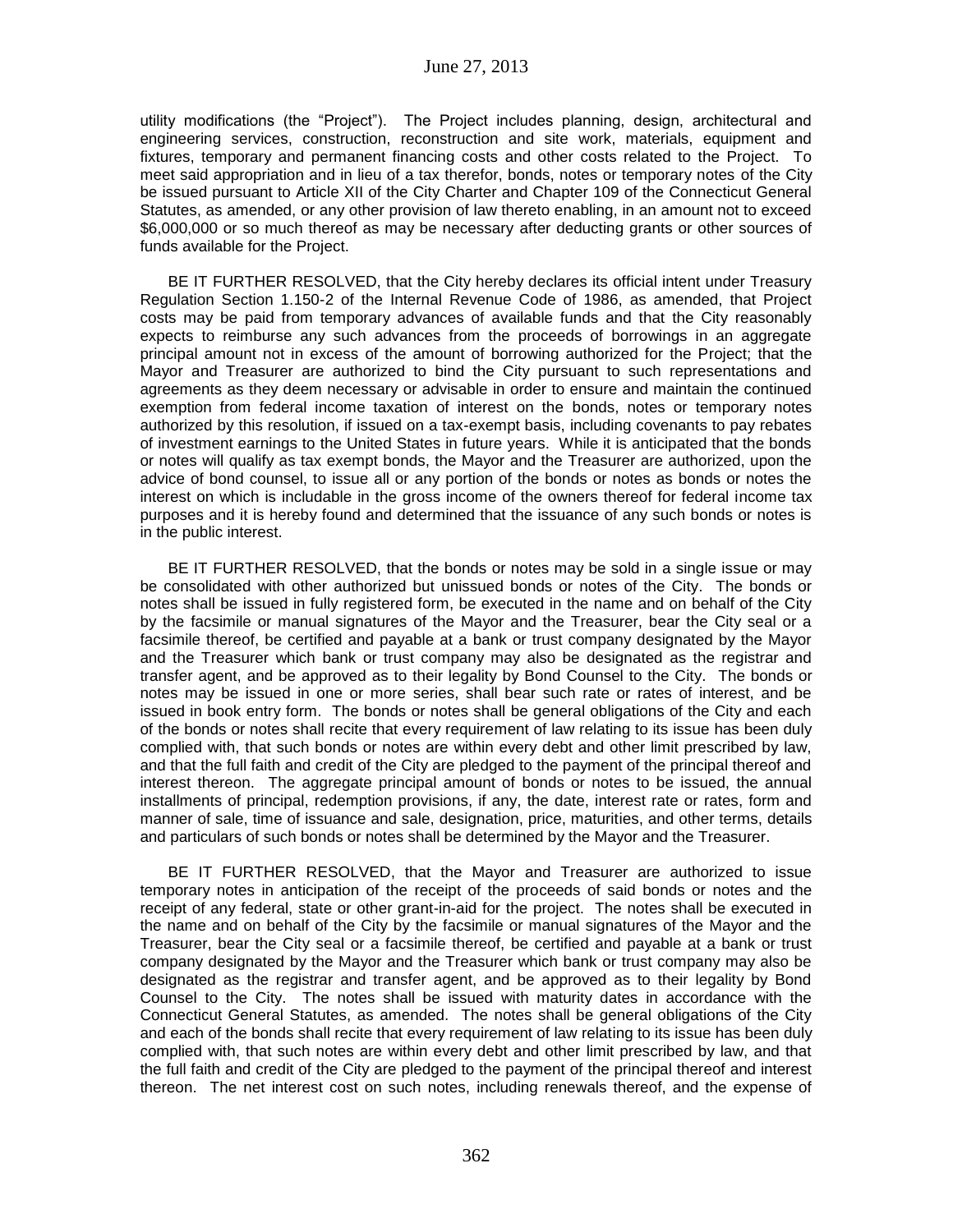preparing, issuing, and marketing such notes, to the extent paid from the proceeds from the issuance of bonds or notes, shall be included as a cost of the project.

BE IT FURTHER RESOLVED, that the bonds, notes or temporary notes may be sold by the Mayor and Treasurer in a public sale, sealed proposal or a negotiated underwriting and the Mayor and the Treasurer are authorized to select the underwriter or underwriters and to enter into, execute and deliver on behalf of the City a contract of purchase for such bonds, notes or temporary notes on such terms and conditions as they shall determine.

BE IT FURTHER RESOLVED, that the Mayor and the Treasurer are hereby authorized, on behalf of the City, to enter into agreements or otherwise covenant for the benefit of bondholders to provide information on an annual or other periodic basis to the Municipal Securities Rulemaking Board or any other municipal securities information repositories or state based information repositories (the "Repositories") and to provide notices to the Repositories of material events as enumerated in Securities and Exchange Commission Exchange Act Rule 15c2-12, as amended, as may be necessary, appropriate or desirable to effect the sale of the bonds, notes or temporary authorized by this resolution. Any agreements or representations to provide information to Repositories made prior hereto are hereby confirmed, ratified and approved.

BE IT FURTHER RESOLVED, that the Mayor and the Treasurer are further authorized to enter into, execute and deliver, on behalf of the City, any agreements they deem reasonable or necessary to provide credit enhancement to the bonds, notes or temporary notes. The Mayor and the Treasurer are further authorized to appoint a certifying agent, paying agent, transfer agent, registrar, interest rate advisor, trustee and such other advisers and consultants as they may deem necessary or desirable, and to execute and deliver on behalf of the City any and all tax regulatory, credit enhancement, continuing disclosure, security, letter of representation or other agreements they deem necessary to provide for the issuance of such bonds, notes or temporary notes.

BE IT FURTHER RESOLVED, that the Mayor, Treasurer and other City officials and employees are authorized to apply for and accept and federal, state or other grants-in-aid for the project, and to take all actions necessary and proper to carry out the project and to issue the bonds, notes or temporary notes to finance the appropriation."

#### Alderman Carlo Carlozzi, Jr.

Ald. Trueworthy moved to accept and adopt, seconded by Ald. Bielinski. Roll call vote – 15 in favor, 0 opposed. IN FAVOR: Ald. Trueworthy, Magnuszewski, Centeno, DeFronzo, Sanchez, Collins, Black, Carlozzi, Hermanowski, Platosz, Brown, Freeman, Pabon, Giantonio and Bielinski. RESOLUTION ADOPTED. Approved July 5, 2013 by Mayor Timothy E. O'Brien.

#### **32385-1 RE: \$1,200,000 APPROPRIATION AND BOND AUTHORIZATION FOR THE ARCH STREET IMPROVEMENT PROJECT**

To His Honor, the Mayor, and the Common Council of the City of New Britain: the undersigned beg leave to recommend the adoption of the following:

At a meeting of the Common Council held on June 27, 2013 on a motion by Council member Trueworthy and seconded by Council member Sanchez the following resolution was adopted:

RESOLVED, by the Common Council of the City of New Britain (the "City") on the recommendation of the Standing Bonding Subcommittee of the Committee on Administration, Finance and Law adopted at its meeting held on June 25, 2013, that the sum of \$1,200,000 be appropriated for the improvements to Arch Street including, but not limited to, enlarging pedestrian space and shorten crossing distances, pedestrian crosswalks, closing existing driveways, new street trees and other landscaping, brick pavers, curbing, trash receptacles,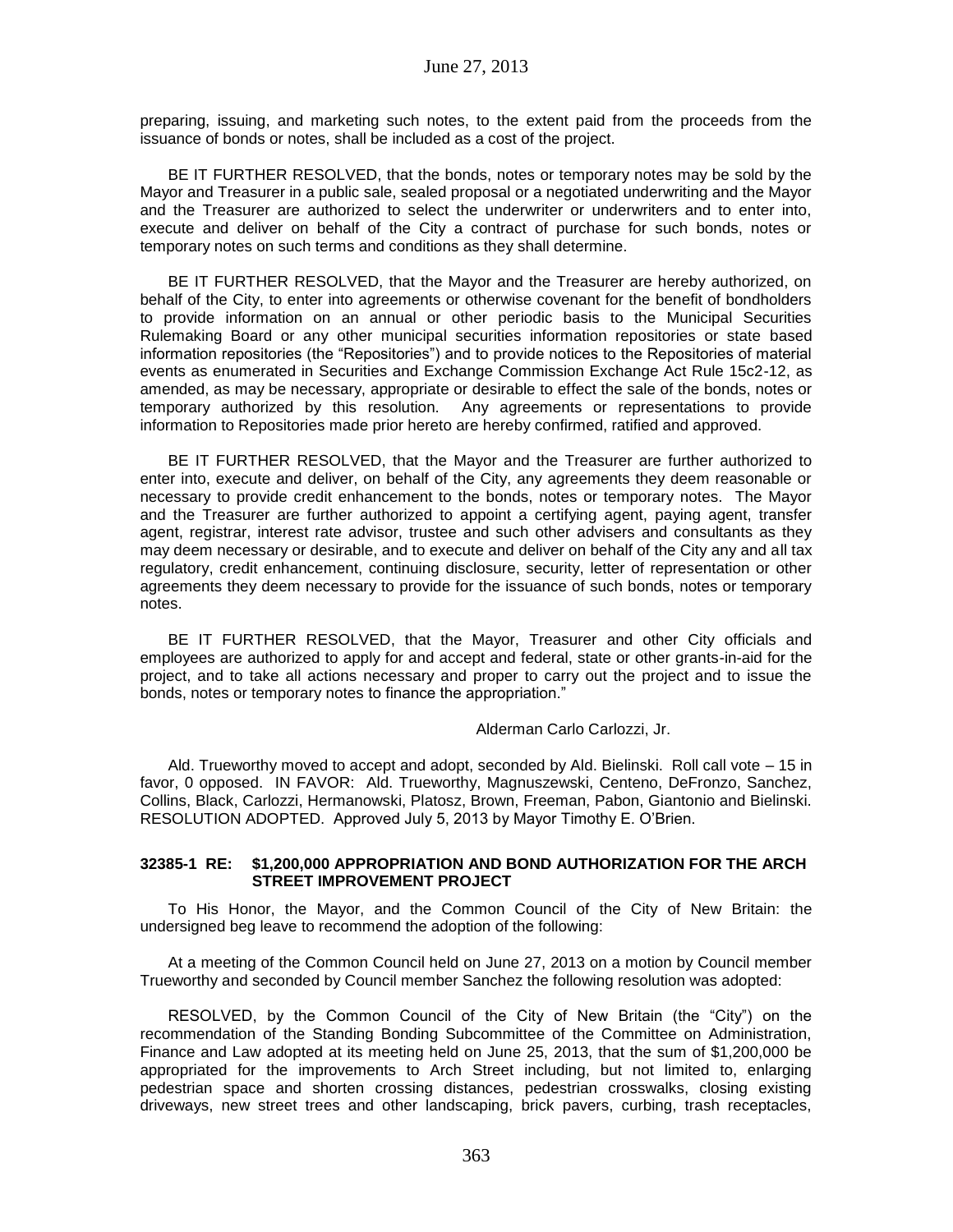benches, signage, sidewalk and driveway apron replacement, traffic signal replacement and modifications, pavement markings, public art, upgrading existing parking meters, paving and other related streetscape enhancements and utility modifications (the "Project"). The Project includes planning, design, architectural and engineering services, construction, reconstruction and site work, materials, equipment and fixtures, temporary and permanent financing costs and other costs related to the Project. To meet said appropriation and in lieu of a tax therefor, bonds, notes or temporary notes of the City be issued pursuant to Article XII of the City Charter and Chapter 109 of the Connecticut General Statutes, as amended, or any other provision of law thereto enabling, in an amount not to exceed \$1,200,000 or so much thereof as may be necessary after deducting grants or other sources of funds available for the Project.

BE IT FURTHER RESOLVED, that the City hereby declares its official intent under Treasury Regulation Section 1.150-2 of the Internal Revenue Code of 1986, as amended, that Project costs may be paid from temporary advances of available funds and that the City reasonably expects to reimburse any such advances from the proceeds of borrowings in an aggregate principal amount not in excess of the amount of borrowing authorized for the Project; that the Mayor and Treasurer are authorized to bind the City pursuant to such representations and agreements as they deem necessary or advisable in order to ensure and maintain the continued exemption from federal income taxation of interest on the bonds, notes or temporary notes authorized by this resolution, if issued on a tax-exempt basis, including covenants to pay rebates of investment earnings to the United States in future years. While it is anticipated that the bonds or notes will qualify as tax exempt bonds, the Mayor and the Treasurer are authorized, upon the advice of bond counsel, to issue all or any portion of the bonds or notes as bonds or notes the interest on which is includable in the gross income of the owners thereof for federal income tax purposes and it is hereby found and determined that the issuance of any such bonds or notes is in the public interest.

BE IT FURTHER RESOLVED, that the bonds or notes may be sold in a single issue or may be consolidated with other authorized but unissued bonds or notes of the City. The bonds or notes shall be issued in fully registered form, be executed in the name and on behalf of the City by the facsimile or manual signatures of the Mayor and the Treasurer, bear the City seal or a facsimile thereof, be certified and payable at a bank or trust company designated by the Mayor and the Treasurer which bank or trust company may also be designated as the registrar and transfer agent, and be approved as to their legality by Bond Counsel to the City. The bonds or notes may be issued in one or more series, shall bear such rate or rates of interest, and be issued in book entry form. The bonds or notes shall be general obligations of the City and each of the bonds or notes shall recite that every requirement of law relating to its issue has been duly complied with, that such bonds or notes are within every debt and other limit prescribed by law, and that the full faith and credit of the City are pledged to the payment of the principal thereof and interest thereon. The aggregate principal amount of bonds or notes to be issued, the annual installments of principal, redemption provisions, if any, the date, interest rate or rates, form and manner of sale, time of issuance and sale, designation, price, maturities, and other terms, details and particulars of such bonds or notes shall be determined by the Mayor and the Treasurer.

BE IT FURTHER RESOLVED, that the Mayor and Treasurer are authorized to issue temporary notes in anticipation of the receipt of the proceeds of said bonds or notes and the receipt of any federal, state or other grant-in-aid for the project. The notes shall be executed in the name and on behalf of the City by the facsimile or manual signatures of the Mayor and the Treasurer, bear the City seal or a facsimile thereof, be certified and payable at a bank or trust company designated by the Mayor and the Treasurer which bank or trust company may also be designated as the registrar and transfer agent, and be approved as to their legality by Bond Counsel to the City. The notes shall be issued with maturity dates in accordance with the Connecticut General Statutes, as amended. The notes shall be general obligations of the City and each of the bonds shall recite that every requirement of law relating to its issue has been duly complied with, that such notes are within every debt and other limit prescribed by law, and that the full faith and credit of the City are pledged to the payment of the principal thereof and interest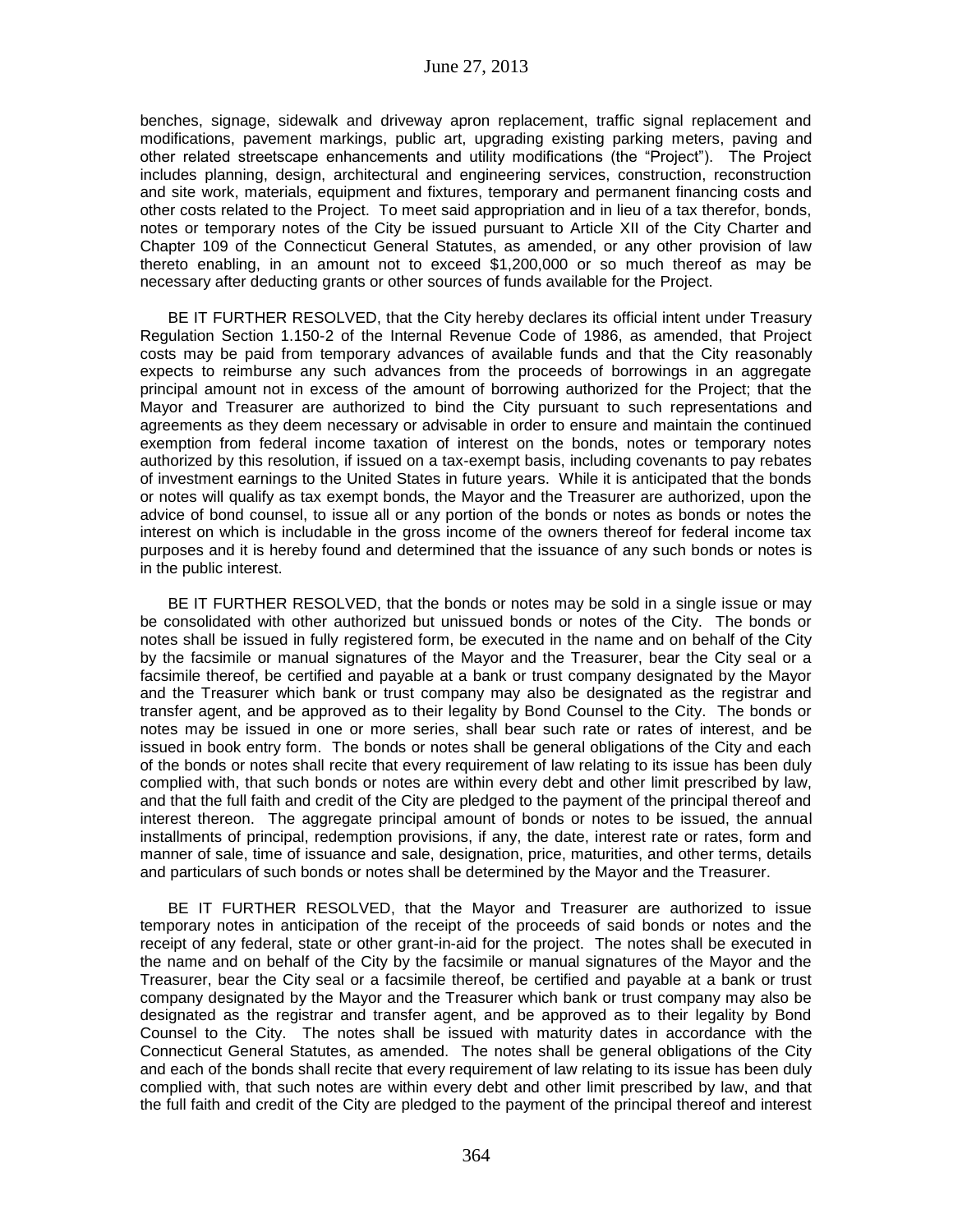thereon. The net interest cost on such notes, including renewals thereof, and the expense of preparing, issuing, and marketing such notes, to the extent paid from the proceeds from the issuance of bonds or notes, shall be included as a cost of the project.

BE IT FURTHER RESOLVED, that the bonds, notes or temporary notes may be sold by the Mayor and Treasurer in a public sale, sealed proposal or a negotiated underwriting and the Mayor and the Treasurer are authorized to select the underwriter or underwriters and to enter into, execute and deliver on behalf of the City a contract of purchase for such bonds, notes or temporary notes on such terms and conditions as they shall determine.

BE IT FURTHER RESOLVED, that the Mayor and the Treasurer are hereby authorized, on behalf of the City, to enter into agreements or otherwise covenant for the benefit of bondholders to provide information on an annual or other periodic basis to the Municipal Securities Rulemaking Board or any other municipal securities information repositories or state based information repositories (the "Repositories") and to provide notices to the Repositories of material events as enumerated in Securities and Exchange Commission Exchange Act Rule 15c2-12, as amended, as may be necessary, appropriate or desirable to effect the sale of the bonds, notes or temporary authorized by this resolution. Any agreements or representations to provide information to Repositories made prior hereto are hereby confirmed, ratified and approved.

BE IT FURTHER RESOLVED, that the Mayor and the Treasurer are further authorized to enter into, execute and deliver, on behalf of the City, any agreements they deem reasonable or necessary to provide credit enhancement to the bonds, notes or temporary notes. The Mayor and the Treasurer are further authorized to appoint a certifying agent, paying agent, transfer agent, registrar, interest rate advisor, trustee and such other advisers and consultants as they may deem necessary or desirable, and to execute and deliver on behalf of the City any and all tax regulatory, credit enhancement, continuing disclosure, security, letter of representation or other agreements they deem necessary to provide for the issuance of such bonds, notes or temporary notes.

BE IT FURTHER RESOLVED, that the Mayor, Treasurer and other City officials and employees are authorized to apply for and accept and federal, state or other grants-in-aid for the project, and to take all actions necessary and proper to carry out the project and to issue the bonds, notes or temporary notes to finance the appropriation."

Alderman Carlo Carlozzi, Jr.

Ald. Trueworthy moved to accept and adopt, seconded by Ald. Sanchez. Roll call vote – 14 in favor, 1 opposed. IN FAVOR: Ald. Trueworthy, Magnuszewski, Centeno, DeFronzo, Sanchez, Collins, Black, Carlozzi, Hermanowski, Platosz, Brown, Freeman, Pabon, and Bielinski. OPPOSED: Ald. Giantonio. RESOLUTION ADOPTED. Approved July 5, 2013 by Mayor Timothy E. O'Brien.

There being no further business to come before the Council, Ald. Trueworthy moved to adjourn, seconded by Ald. Bielinski. So voted. Meeting adjourned at 9:31 p.m.

ATTEST: Peter J. Denuzze, City Clerk